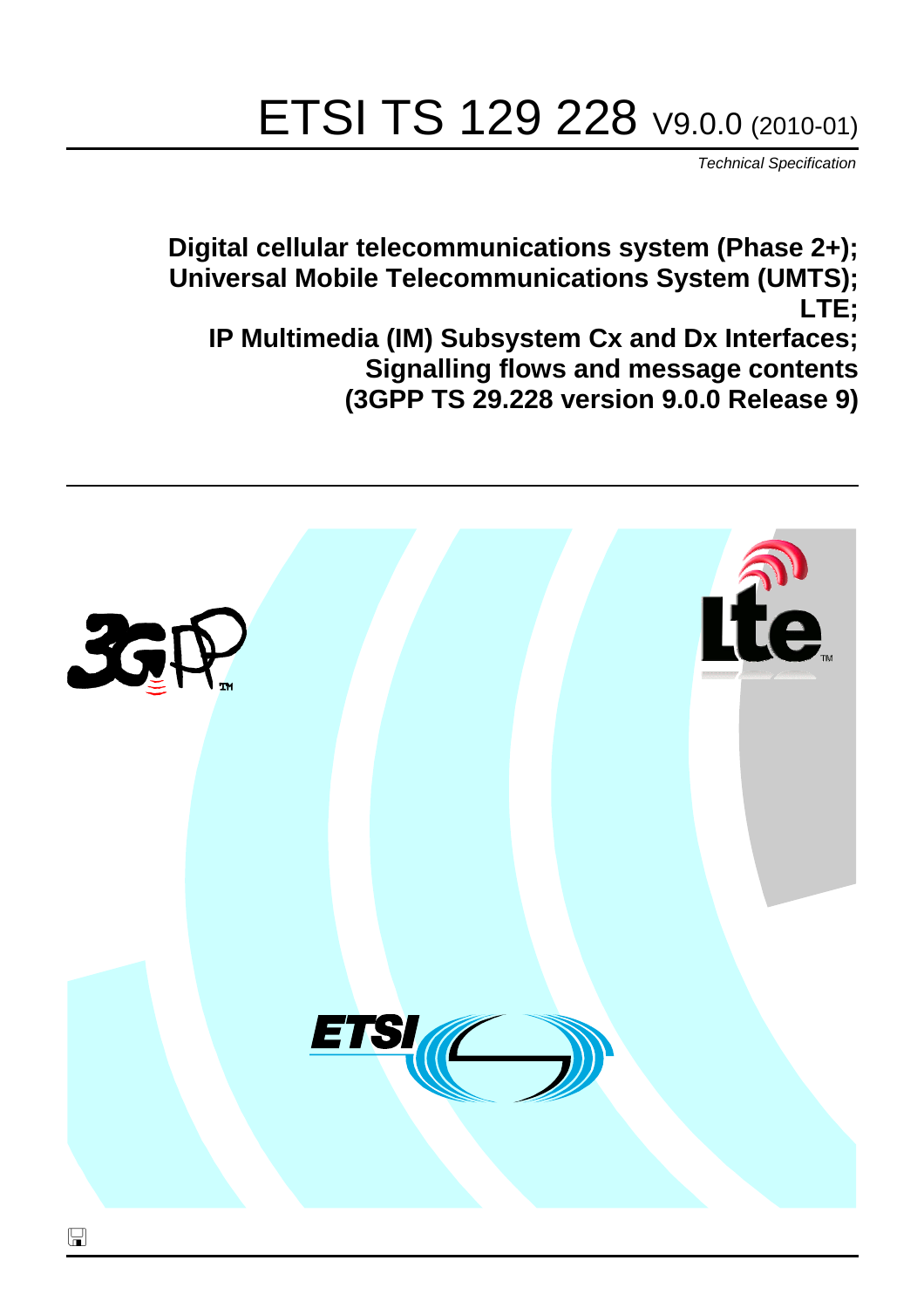Reference RTS/TSGC-0429228v900

Keywords GSM, LTE, UMTS

#### *ETSI*

#### 650 Route des Lucioles F-06921 Sophia Antipolis Cedex - FRANCE

Tel.: +33 4 92 94 42 00 Fax: +33 4 93 65 47 16

Siret N° 348 623 562 00017 - NAF 742 C Association à but non lucratif enregistrée à la Sous-Préfecture de Grasse (06) N° 7803/88

#### *Important notice*

Individual copies of the present document can be downloaded from: [http://www.etsi.org](http://www.etsi.org/)

The present document may be made available in more than one electronic version or in print. In any case of existing or perceived difference in contents between such versions, the reference version is the Portable Document Format (PDF). In case of dispute, the reference shall be the printing on ETSI printers of the PDF version kept on a specific network drive within ETSI Secretariat.

Users of the present document should be aware that the document may be subject to revision or change of status. Information on the current status of this and other ETSI documents is available at <http://portal.etsi.org/tb/status/status.asp>

If you find errors in the present document, please send your comment to one of the following services: [http://portal.etsi.org/chaircor/ETSI\\_support.asp](http://portal.etsi.org/chaircor/ETSI_support.asp)

#### *Copyright Notification*

No part may be reproduced except as authorized by written permission. The copyright and the foregoing restriction extend to reproduction in all media.

> © European Telecommunications Standards Institute 2010. All rights reserved.

**DECT**TM, **PLUGTESTS**TM, **UMTS**TM, **TIPHON**TM, the TIPHON logo and the ETSI logo are Trade Marks of ETSI registered for the benefit of its Members.

**3GPP**TM is a Trade Mark of ETSI registered for the benefit of its Members and of the 3GPP Organizational Partners. **LTE**™ is a Trade Mark of ETSI currently being registered

for the benefit of its Members and of the 3GPP Organizational Partners.

**GSM**® and the GSM logo are Trade Marks registered and owned by the GSM Association.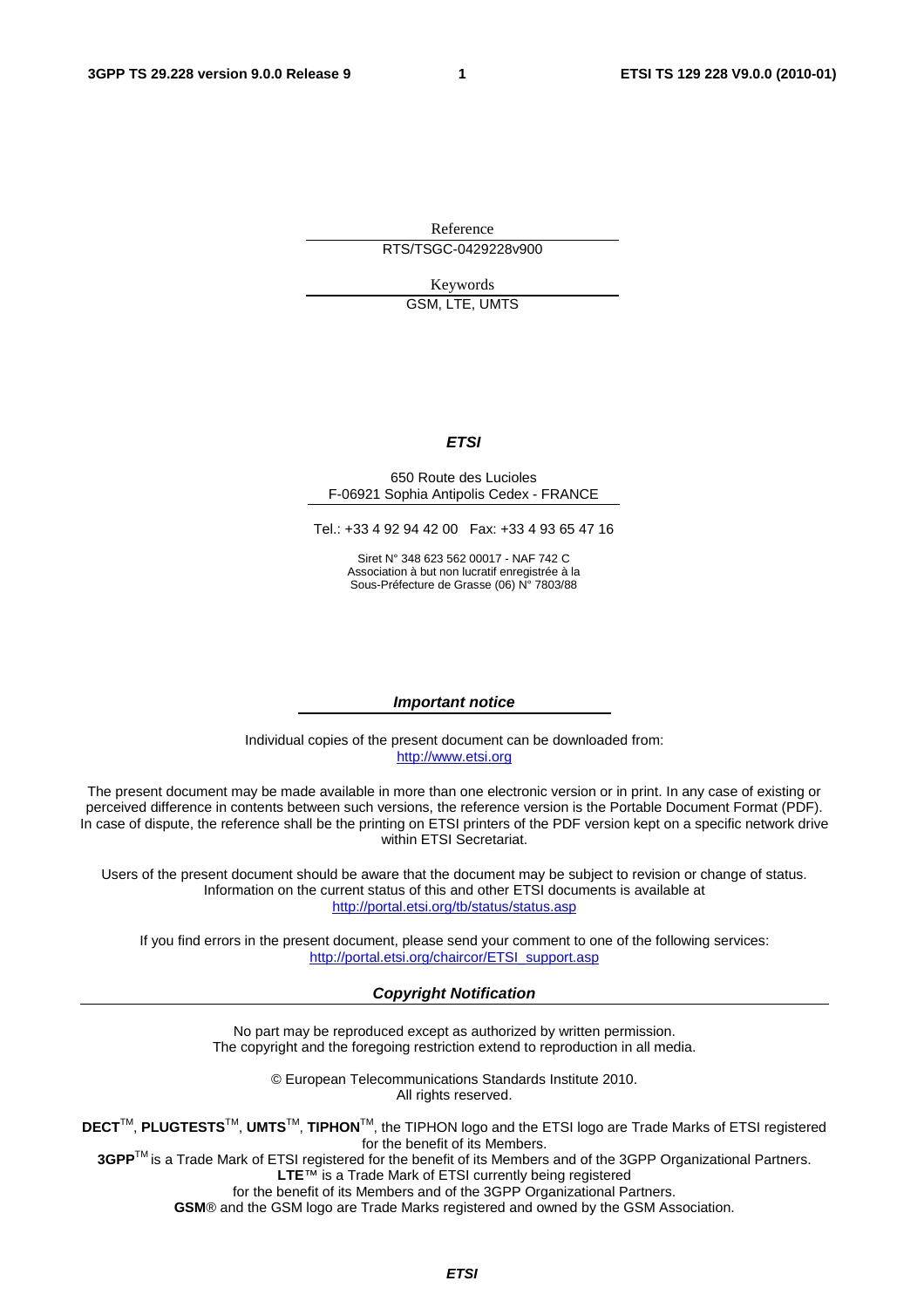## Intellectual Property Rights

IPRs essential or potentially essential to the present document may have been declared to ETSI. The information pertaining to these essential IPRs, if any, is publicly available for **ETSI members and non-members**, and can be found in ETSI SR 000 314: *"Intellectual Property Rights (IPRs); Essential, or potentially Essential, IPRs notified to ETSI in respect of ETSI standards"*, which is available from the ETSI Secretariat. Latest updates are available on the ETSI Web server [\(http://webapp.etsi.org/IPR/home.asp\)](http://webapp.etsi.org/IPR/home.asp).

Pursuant to the ETSI IPR Policy, no investigation, including IPR searches, has been carried out by ETSI. No guarantee can be given as to the existence of other IPRs not referenced in ETSI SR 000 314 (or the updates on the ETSI Web server) which are, or may be, or may become, essential to the present document.

### Foreword

This Technical Specification (TS) has been produced by ETSI 3rd Generation Partnership Project (3GPP).

The present document may refer to technical specifications or reports using their 3GPP identities, UMTS identities or GSM identities. These should be interpreted as being references to the corresponding ETSI deliverables.

The cross reference between GSM, UMTS, 3GPP and ETSI identities can be found under [http://webapp.etsi.org/key/queryform.asp.](http://webapp.etsi.org/key/queryform.asp)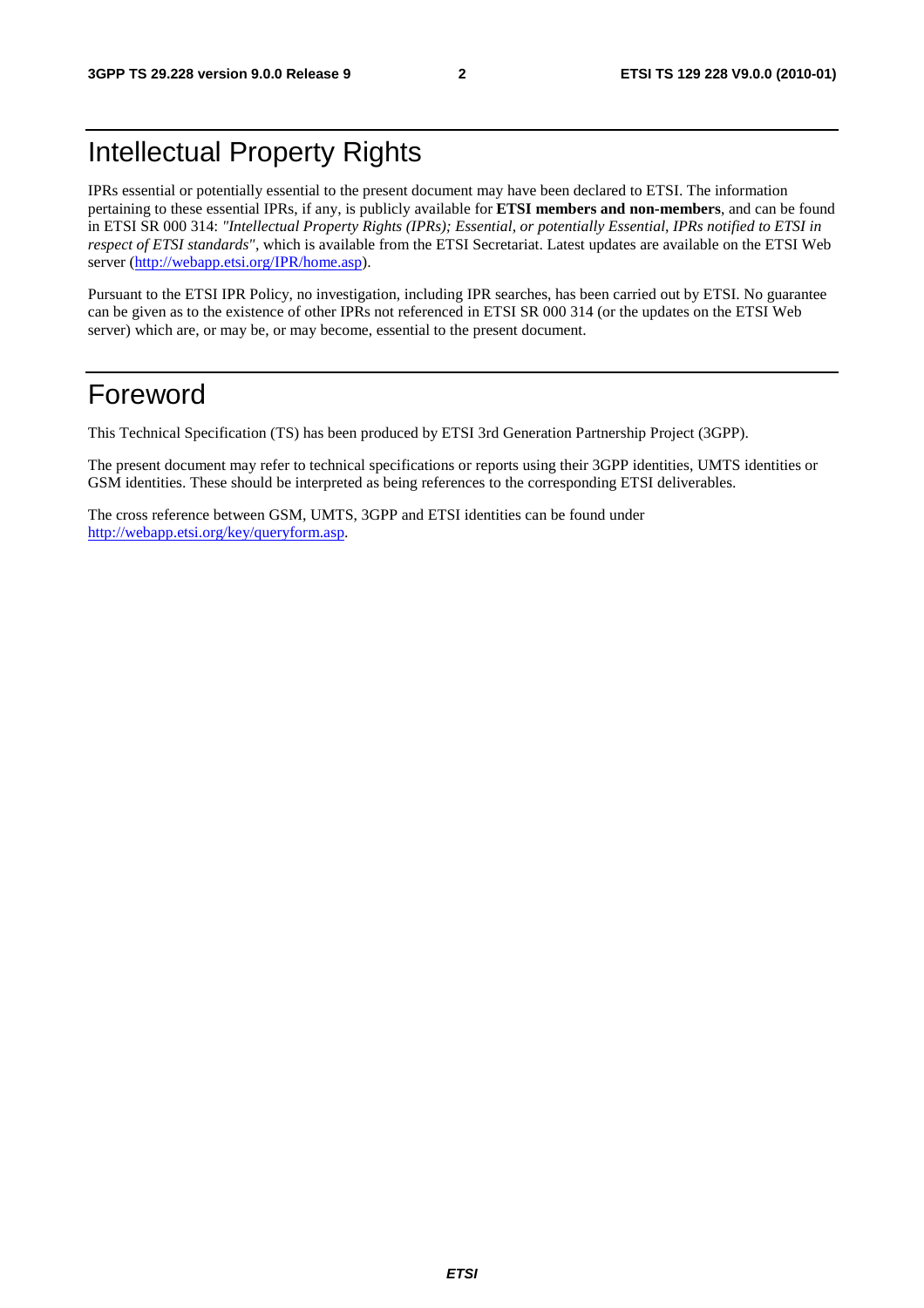#### $\mathbf{3}$

## Contents

| 1                  |  |  |  |  |  |  |  |  |
|--------------------|--|--|--|--|--|--|--|--|
| 2                  |  |  |  |  |  |  |  |  |
| 3                  |  |  |  |  |  |  |  |  |
| 3.1                |  |  |  |  |  |  |  |  |
| 3.2                |  |  |  |  |  |  |  |  |
| 4                  |  |  |  |  |  |  |  |  |
| 5                  |  |  |  |  |  |  |  |  |
| 5.1                |  |  |  |  |  |  |  |  |
| 5.1.1              |  |  |  |  |  |  |  |  |
| 5.1.2              |  |  |  |  |  |  |  |  |
| 5.1.3              |  |  |  |  |  |  |  |  |
| 5.1.4              |  |  |  |  |  |  |  |  |
| 5.1.5              |  |  |  |  |  |  |  |  |
| 5.1.6              |  |  |  |  |  |  |  |  |
| 6                  |  |  |  |  |  |  |  |  |
| 6.1                |  |  |  |  |  |  |  |  |
| 6.1.1              |  |  |  |  |  |  |  |  |
| 6.1.1.1            |  |  |  |  |  |  |  |  |
| 6.1.2              |  |  |  |  |  |  |  |  |
| 6.1.2.1            |  |  |  |  |  |  |  |  |
| 6.1.3              |  |  |  |  |  |  |  |  |
| 6.1.3.1            |  |  |  |  |  |  |  |  |
| 6.1.4              |  |  |  |  |  |  |  |  |
| 6.1.4.1            |  |  |  |  |  |  |  |  |
| 6.2                |  |  |  |  |  |  |  |  |
| 6.2.1              |  |  |  |  |  |  |  |  |
| 6.2.2              |  |  |  |  |  |  |  |  |
| 6.2.2.1            |  |  |  |  |  |  |  |  |
| 6.3                |  |  |  |  |  |  |  |  |
| 6.3.1              |  |  |  |  |  |  |  |  |
|                    |  |  |  |  |  |  |  |  |
| 6.4                |  |  |  |  |  |  |  |  |
| 6.5                |  |  |  |  |  |  |  |  |
| 6.5.1<br>6.5.1.1   |  |  |  |  |  |  |  |  |
|                    |  |  |  |  |  |  |  |  |
| 6.5.1.2<br>6.5.1.3 |  |  |  |  |  |  |  |  |
| 6.5.1.4            |  |  |  |  |  |  |  |  |
| 6.5.1.5            |  |  |  |  |  |  |  |  |
|                    |  |  |  |  |  |  |  |  |
| 6.5.2<br>6.5.2.1   |  |  |  |  |  |  |  |  |
| 6.5.2.2            |  |  |  |  |  |  |  |  |
| 6.5.2.3            |  |  |  |  |  |  |  |  |
|                    |  |  |  |  |  |  |  |  |
| 6.6                |  |  |  |  |  |  |  |  |
| 6.6.1<br>6.6.2     |  |  |  |  |  |  |  |  |
| 6.7                |  |  |  |  |  |  |  |  |
|                    |  |  |  |  |  |  |  |  |
| 7                  |  |  |  |  |  |  |  |  |
| 7.1                |  |  |  |  |  |  |  |  |
|                    |  |  |  |  |  |  |  |  |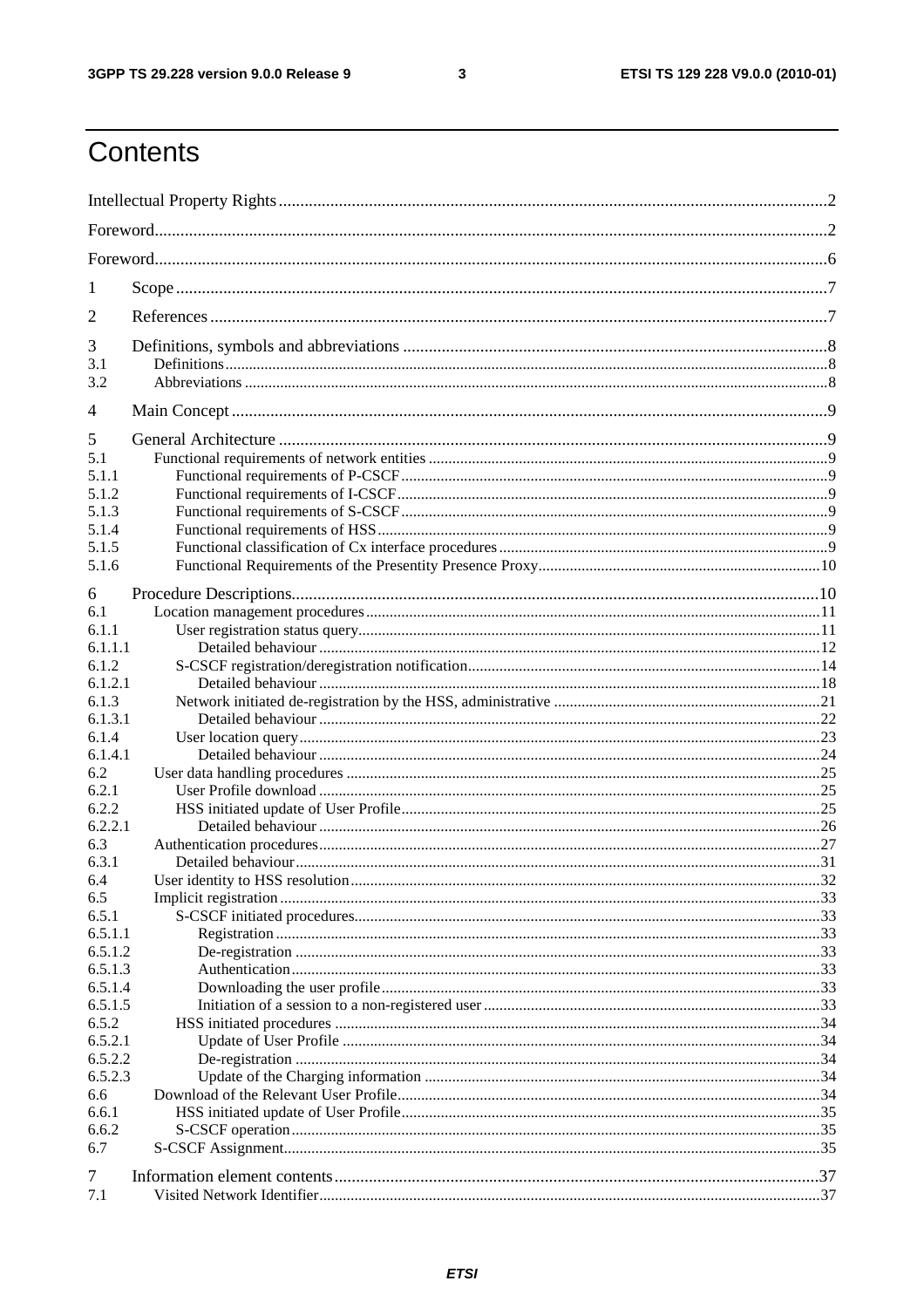#### $\overline{\mathbf{4}}$

| 7.2                |                             |  |
|--------------------|-----------------------------|--|
| 7.2a               |                             |  |
| 7.2 <sub>b</sub>   |                             |  |
| 7.2c               |                             |  |
| 7.3                |                             |  |
| 7.3a               |                             |  |
| 7.4                |                             |  |
| 7.4a               |                             |  |
| 7.5                |                             |  |
| 7.6                |                             |  |
| 7.7                |                             |  |
| 7.8                |                             |  |
| 7.9                |                             |  |
| 7.9.1              |                             |  |
| 7.9.2              |                             |  |
| 7.9.3              |                             |  |
| 7.9.4              |                             |  |
| 7.9.5              |                             |  |
| 7.9.6              |                             |  |
| 7.9.7              |                             |  |
| 7.9.8              |                             |  |
| 7.9.8.1<br>7.9.8.2 |                             |  |
| 7.9.8.3            |                             |  |
| 7.9.8.4            |                             |  |
| 7.9.8.5            |                             |  |
| 7.9.9              |                             |  |
| 7.10               |                             |  |
| 7.11               |                             |  |
| 7.12               |                             |  |
| 7.13               |                             |  |
| 7.14               |                             |  |
| 7.15               |                             |  |
| 7.16               |                             |  |
| 7.17               |                             |  |
| 7.18               |                             |  |
| 7.19               |                             |  |
| 7.20               |                             |  |
| 7.21               |                             |  |
| 7.22               |                             |  |
| 7.23               |                             |  |
| 7.24               |                             |  |
|                    |                             |  |
| 8                  |                             |  |
| 8.1                |                             |  |
| 8.1.1<br>8.1.2     |                             |  |
| 8.1.3              |                             |  |
|                    |                             |  |
| 9                  |                             |  |
| 10                 |                             |  |
|                    | <b>Annex A (normative):</b> |  |
| A.1                |                             |  |
| A.2                |                             |  |
| A.3                |                             |  |
| A.4                |                             |  |
| A.4.1              |                             |  |
| A.4.2              |                             |  |
|                    |                             |  |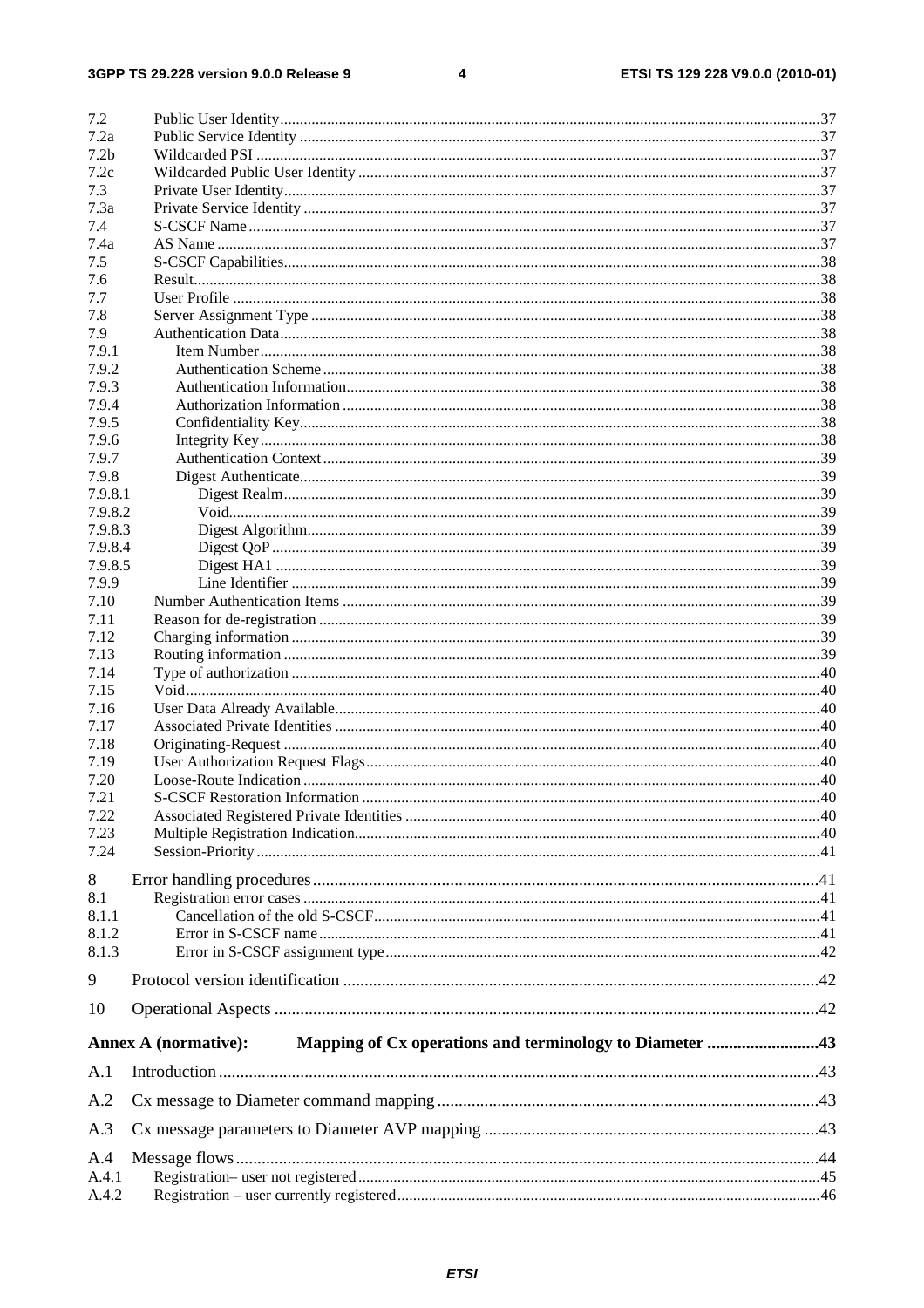$5\phantom{a}$ 

| A.4.3        |                               |  |  |  |  |  |  |
|--------------|-------------------------------|--|--|--|--|--|--|
| A.4.4        |                               |  |  |  |  |  |  |
| A.4.4.1      |                               |  |  |  |  |  |  |
| A.4.4.2      |                               |  |  |  |  |  |  |
| A.4.4.3      |                               |  |  |  |  |  |  |
| A.4.5        |                               |  |  |  |  |  |  |
| A.4.6        |                               |  |  |  |  |  |  |
| A.4.6a       |                               |  |  |  |  |  |  |
| A.4.7        |                               |  |  |  |  |  |  |
|              |                               |  |  |  |  |  |  |
|              | <b>Annex B</b> (informative): |  |  |  |  |  |  |
| B.1          |                               |  |  |  |  |  |  |
| B.2          |                               |  |  |  |  |  |  |
| B.2.1        |                               |  |  |  |  |  |  |
| B.2.1A       |                               |  |  |  |  |  |  |
| <b>B.2.2</b> |                               |  |  |  |  |  |  |
| <b>B.2.3</b> |                               |  |  |  |  |  |  |
|              |                               |  |  |  |  |  |  |
|              | <b>Annex C</b> (informative): |  |  |  |  |  |  |
|              | <b>Annex D</b> (informative): |  |  |  |  |  |  |
|              | <b>Annex E</b> (normative):   |  |  |  |  |  |  |
|              |                               |  |  |  |  |  |  |
|              | <b>Annex F</b> (normative):   |  |  |  |  |  |  |
|              | <b>Annex G (informative):</b> |  |  |  |  |  |  |
|              |                               |  |  |  |  |  |  |
|              |                               |  |  |  |  |  |  |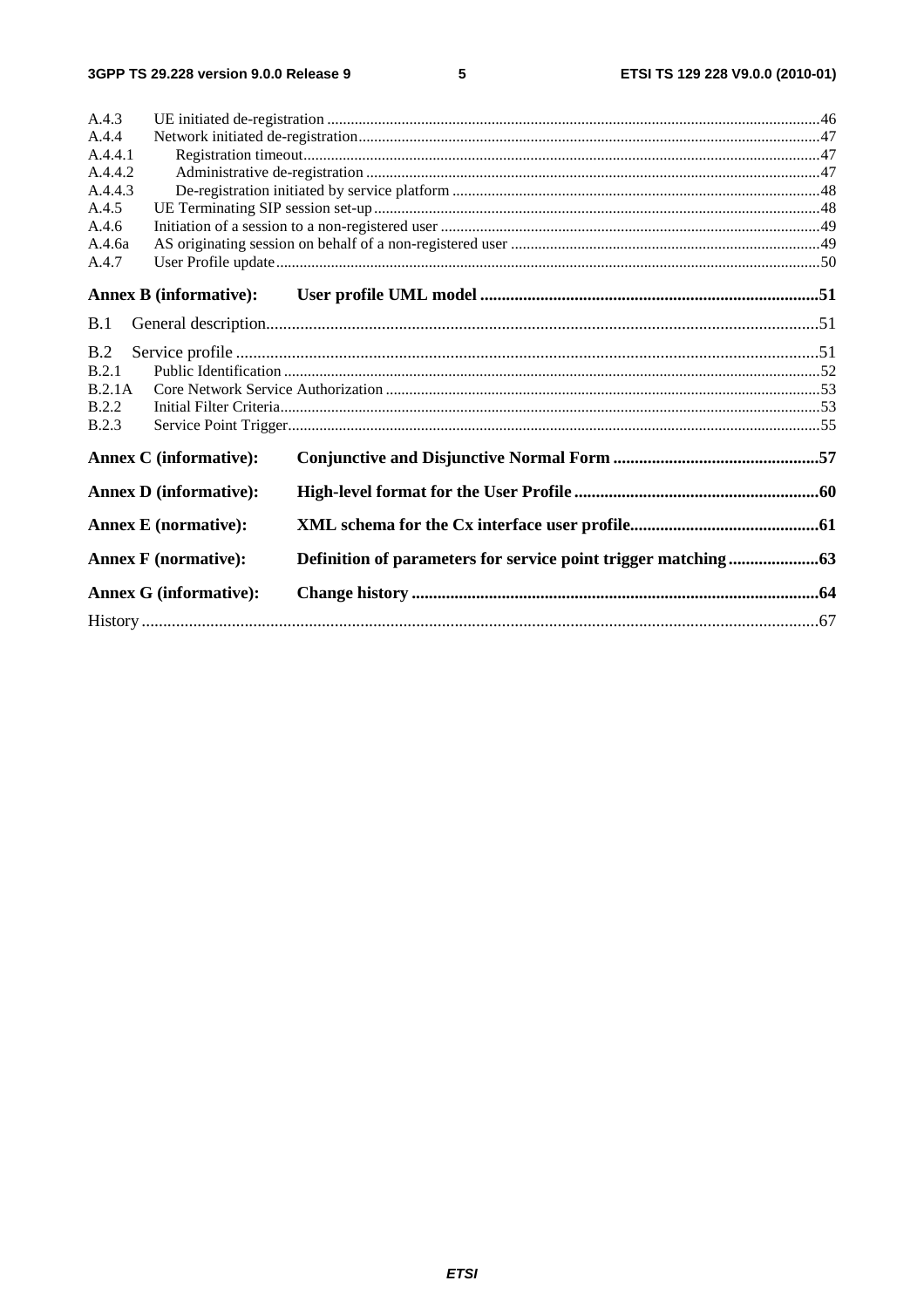### Foreword

This Technical Specification has been produced by the 3<sup>rd</sup> Generation Partnership Project (3GPP).

The contents of the present document are subject to continuing work within the TSG and may change following formal TSG approval. Should the TSG modify the contents of the present document, it will be re-released by the TSG with an identifying change of release date and an increase in version number as follows:

Version x.y.z

where:

- x the first digit:
	- 1 presented to TSG for information;
	- 2 presented to TSG for approval;
	- 3 or greater indicates TSG approved document under change control.
- y the second digit is incremented for all changes of substance, i.e. technical enhancements, corrections, updates, etc.
- z the third digit is incremented when editorial only changes have been incorporated in the document.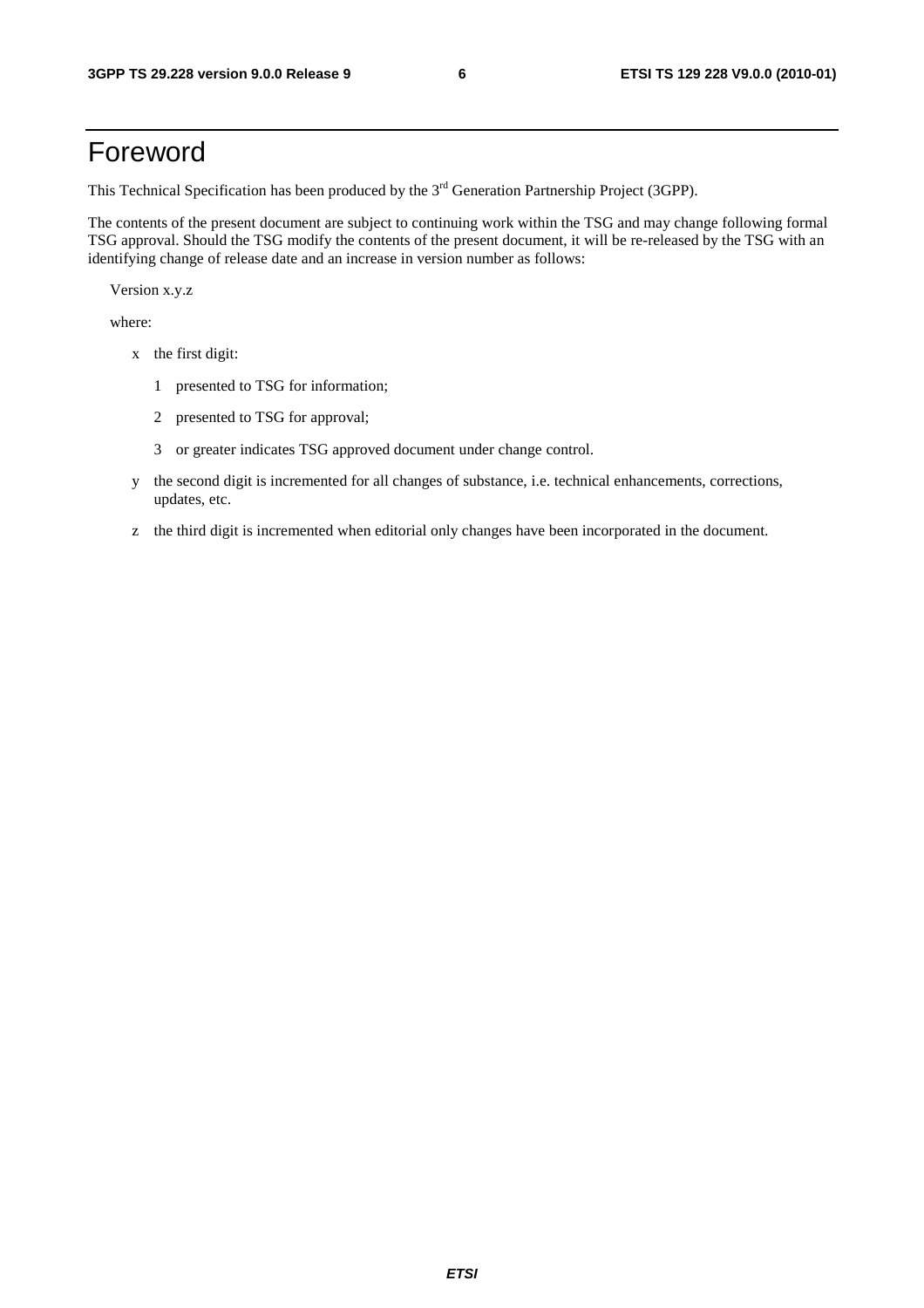### 1 Scope

This 3GPP Technical Specification (TS) specifies:

- 1. The interactions between the HSS (Home Subscriber Server) and the CSCF (Call Session Control Functions), referred to as the Cx interface.
- 2. The interactions between the CSCF and the SLF (Server Locator Function), referred to as the Dx interface.

The IP Multimedia (IM) Subsystem stage 2 is specified in 3GPP TS 23.228 [1] and the signalling flows for the IP multimedia call control based on SIP and SDP are specified in 3GPP TS 24.228 [2].

This document addresses the signalling flows for Cx and Dx interfaces.

This document also addresses how the functionality of Px interface is accomplished.

The Presence Service Stage 2 description (architecture and functional solution) is specified in 3GPP TS 23.141 [10].

## 2 References [1] 3GPP TS 23.228: "IP Multimedia (IM) Subsystem – Stage 2" [2] 3GPP TS 24.228: "Signalling flows for the IP multimedia call control based on SIP and SDP" [3] 3GPP TS 33.203: "Access security for IP-based services" [4] 3GPP TS 23.002: "Network architecture" [5] 3GPP TS 29.229: "Cx Interface based on Diameter – Protocol details" [6] 3GPP TS 23.218: "IP Multimedia (IM) Session Handling; IP Multimedia (IM) call model" [7] IETF RFC 2045 "Multipurpose Internet Mail Extensions (MIME) Part One: Format of Internet Message Bodies" [8] 3GPP TS 24.229: "IP Multimedia Call Control Protocol based on SIP and SDP" – stage 3 [9] IETF RFC 3588 "Diameter Base Protocol" [10] 3GPP TS 23.141: "Presence Service; Architecture and Functional Description" [11] IETF RFC 3261 "SIP: Session Initiation Protocol" [12] IETF RFC 4566 "SDP: Session Description Protocol" [13] IEEE 1003.1-2004, Part 1: Base Definitions [14] IETF RFC 2486 "The Network Access Identifier" [15] IETF RFC 3966 "The tel URI for Telephone Numbers" [16] IETF RFC 2617 "HTTP Authentication: Basic and Digest Access Authentication" [17] 3GPP TS 23.003: "Numbering, addressing and identification" [18] 3GPP TS 23.008: "Organization of subscriber data" [19] 3GPP TS 23.380: "IMS Restoration Procedures" [20] draft-dawes-sipping-debug-event-00 (May 2008): "A Session Initiation Protocol (SIP) Event Package for Debugging" [21] IETF RFC 4005: "Diameter Network Access Server Application"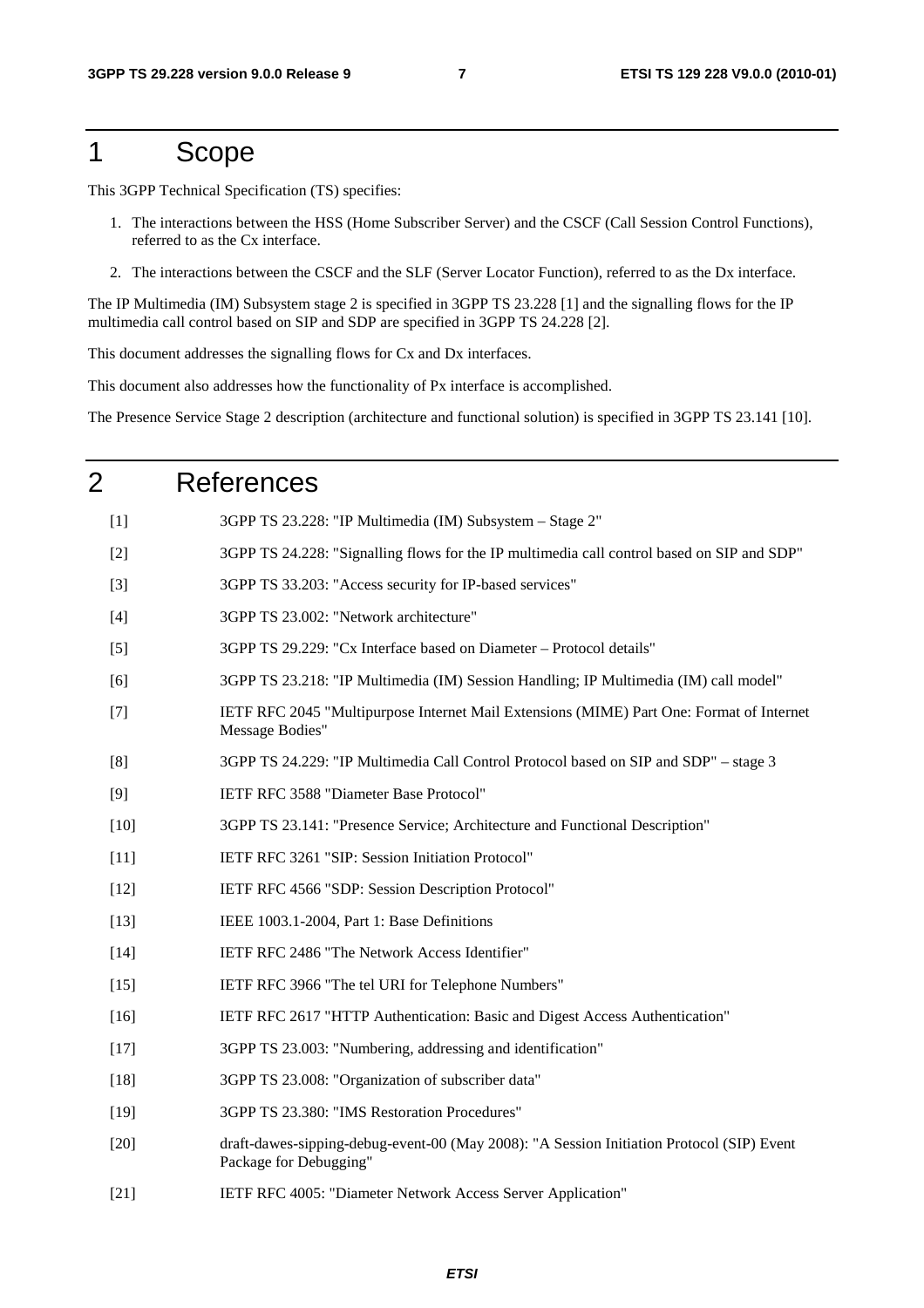## 3 Definitions, symbols and abbreviations

### 3.1 Definitions

For the purposes of the present document, the following terms and definitions apply.

**Common Part** (of a user profile): Contains Initial Filter Criteria instances that should be evaluated both for registered and unregistered Public User Identities, or for unregistered Public Service Identities in the S-CSCF.

**Complete user profile**: Contains the Initial Filter Criteria instances of all three different user profile parts; registered part, unregistered part and common part.

**Distinct Public Service Identity**: An individual Public Service Identity that is stored in the HSS as such.

**IP Multimedia session:** IP Multimedia session and IP Multimedia call are treated as equivalent in this specification.

**Authentication pending flag**: A flag that indicates that the authentication of a Public User Identity - Private User Identity pair is pending and waiting for confirmation.

**Charging information**: Data that is sent in the Charging-Information AVP.

**Implicitly registered Public User Identity set:** A set of Public User Identities, which are registered and de-registered simultaneously when any of the Public User Identities belonging to that set is registered or de-registered.

**Not Registered State:** Public Identity is not Registered and has no S-CSCF assigned.

Private Identity: Either a Private User Identity or a Private Service Identity.

Public Identity: Either a Public User Identity or a Public Service Identity.

**Registered Part** (of a user profile): Contains Initial Filter Criteria instances that should be evaluated only for registered Public User Identities in the S-CSCF. iFCs from the registered part need not be evaluated when the Public Identity is unregistered.

**Registered State:** Public User Identity is Registered at the request of the user and has an S-CSCF assigned.

**Unregistered part** (of a user profile): Contains Initial Filter Criteria instances that should be evaluated only for unregistered Public Identities in the S-CSCF. iFCs from the unregistered part need not be evaluated when the Public User Identity is registered.

**Unregistered State:** Public Identity is not Registered but has a serving S-CSCF assigned to execute Unregistered state services as a consequence of a terminating request, or an originating request from an AS on behalf of a user, or there is an S-CSCF keeping the user profile stored.

**User information:** The user related data that the S-CSCF requests from the HSS or HSS pushes to the S-CSCF, e.g. user profile and charging information.

**User profile**: Data that is sent in the User-Data AVP.

### 3.2 Abbreviations

For the purposes of the present document, the following abbreviations apply:

| <b>Attribute Value Pair</b>     |
|---------------------------------|
| Conditional                     |
| Call Session Control Function   |
| GPRS-IMS-Bundled-Authentication |
| Home Subscriber Server          |
| Information Element             |
| Internet Protocol               |
| <b>Interrogating CSCF</b>       |
| IP Multimedia                   |
|                                 |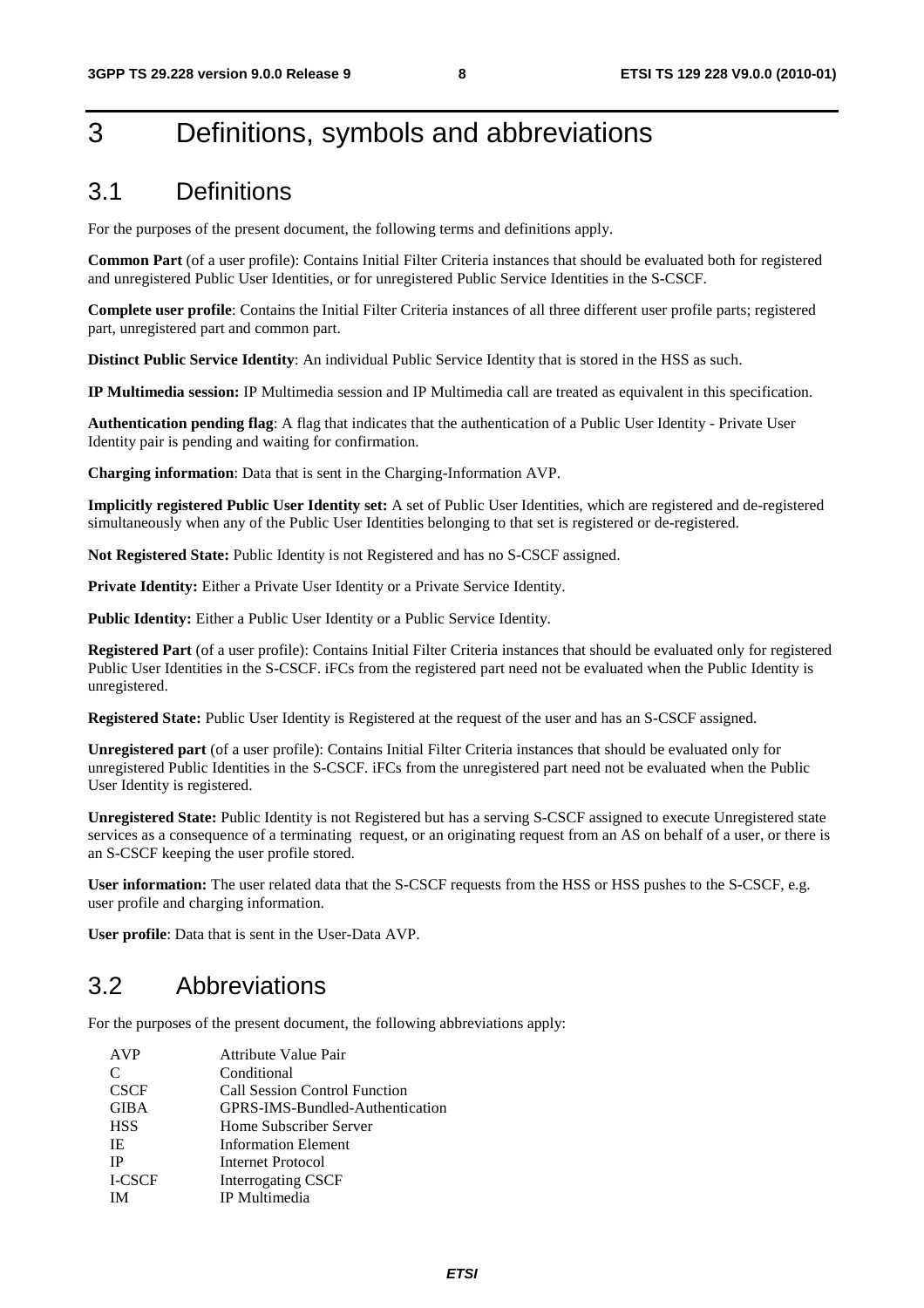| <b>IMS</b>    | IP Multimedia Subsystem            |
|---------------|------------------------------------|
| M             | Mandatory                          |
| <b>NASS</b>   | Network Attachment SubSystem       |
| ∩             | Optional                           |
| P-CSCF        | Proxy CSCF                         |
| <b>SIP</b>    | <b>Session Initiation Protocol</b> |
| <b>SLF</b>    | <b>Server Locator Function</b>     |
| <b>S-CSCF</b> | Serving CSCF                       |
|               |                                    |

## 4 Main Concept

This document presents the Cx interface related functional requirements of the communicating entities.

It gives a functional classification of the procedures and describes the procedures and message parameters.

Error handling flows, protocol version identification, etc. procedures are also included.

## 5 General Architecture

This clause further specifies the architectural assumptions associated with the Cx reference point, building on 3GPP TS 23.228 [1] and also the Px reference point building upon 3GPP TS 23.141 [10].

### 5.1 Functional requirements of network entities

#### 5.1.1 Functional requirements of P-CSCF

There is no requirement for the interaction between the P-CSCF and the HSS.

#### 5.1.2 Functional requirements of I-CSCF

The I-CSCF communicates with the HSS over the Cx interface.

For functionality of the I-CSCF refer to 3GPP TS 23.002 [4].

#### 5.1.3 Functional requirements of S-CSCF

The S-CSCF communicates with the HSS over the Cx interface.

For functionality of the S-CSCF refer to 3GPP TS 23.002 [4].

#### 5.1.4 Functional requirements of HSS

The HSS communicates with the I-CSCF and the S-CSCF over the Cx interface.

For functionality of the HSS refer to 3GPP TS 23.002 [4].

#### 5.1.5 Functional classification of Cx interface procedures

Operations on the Cx interface are classified in functional groups:

- 1. Location management procedures
	- The operations regarding registration and de-registration.
	- Location retrieval operation.
- 2. User data handling procedures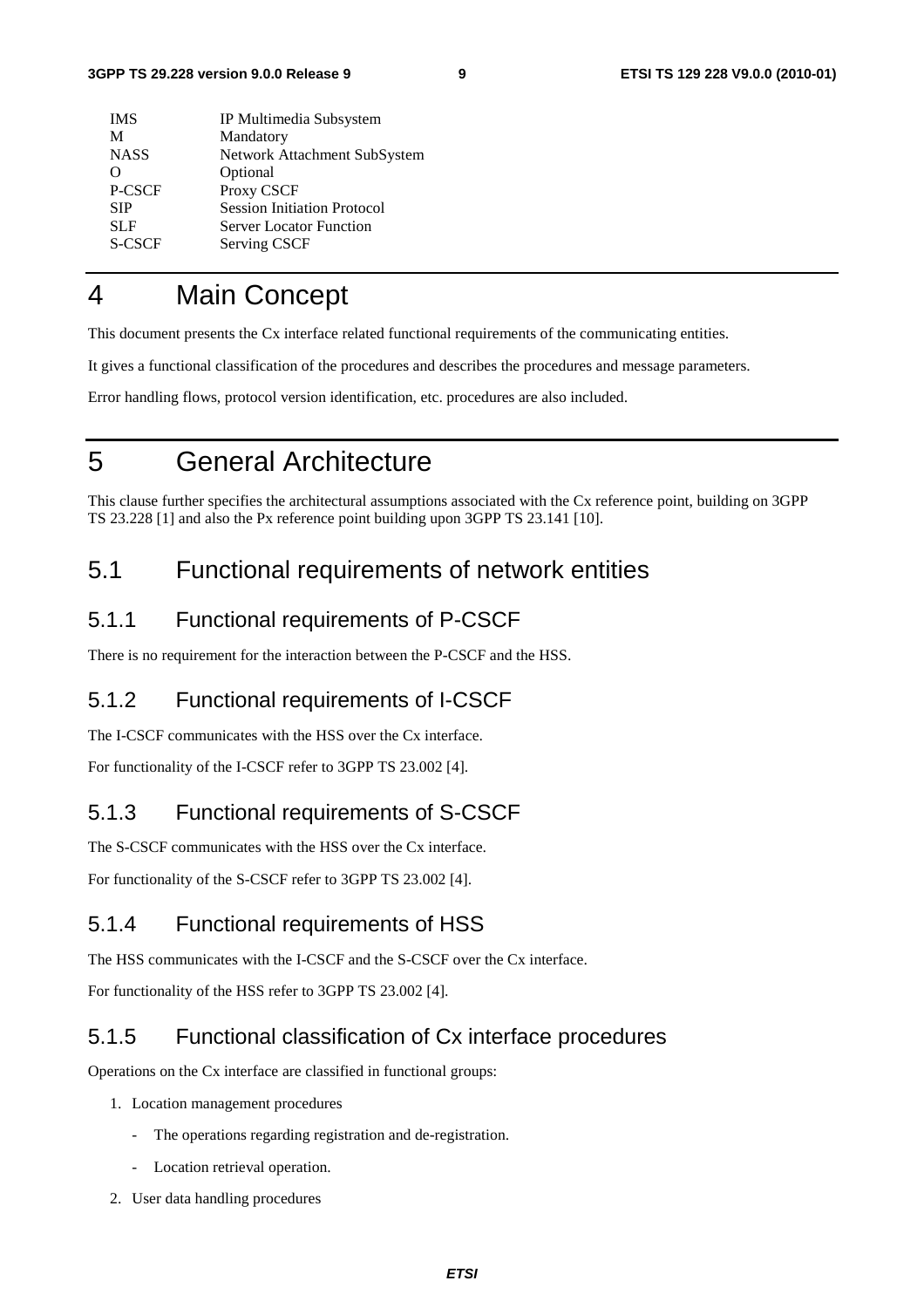- The download of user information during registration and to support recovery mechanisms.
- Operations to support the updating of user data and recovery mechanisms.
- 3. User authentication procedures
- 4. IMS Restoration Procedures (see 3GPP TS 23.380 [19]) to support S-CSCF service interruption

#### 5.1.6 Functional Requirements of the Presentity Presence Proxy

The interaction between the Presentity Presence Proxy and the HSS, referred to as the Px interface, is handled using the mechanisms defined for the Cx interface.

### 6 Procedure Descriptions

In the tables that describe the Information Elements transported by each command, each Information Element is marked as (M) Mandatory, (C) Conditional or (O) Optional.

- A mandatory Information Element shall always be present in the command. If this Information Element is absent, an application error occurs at the receiver and an answer message shall be sent back to the originator of the request with the Result-Code set to DIAMETER\_MISSING\_AVP. This message shall also include a Failed-AVP AVP containing the missing Information Element i.e. the corresponding Diameter AVP defined by the AVP Code and the other fields set as expected for this Information Element.
- A conditional Information Element (marked as (C) in the table) shall be present in the command if certain conditions are fulfilled.
	- If the receiver detects that those conditions are fulfilled and the Information Element is absent, an application error occurs and an answer message shall be sent back to the originator of the request with the Result-Code set to DIAMETER\_MISSING\_AVP. This message shall also include a Failed-AVP AVP containing the missing Information Element i.e. the corresponding Diameter AVP defined by the AVP Code and the other fields set as expected for this Information Element.
	- If those conditions are not fulfilled, the Information Element shall be absent. If however this Information Element appears in the message, it shall not cause an application error and it may be ignored by the receiver if this is not explicitly defined as an error case. Otherwise, an application error occurs at the receiver and an answer message with the Result-Code set to DIAMETER\_AVP\_NOT\_ALLOWED shall be sent back to the originator of the request. A Failed-AVP AVP containing a copy of the corresponding Diameter AVP shall be included in this message.
- An optional Information Element (marked as (O) in the table) may be present or absent in the command, at the discretion of the application at the sending entity. Absence or presence of this Information Element shall not cause an application error and may be ignored by the receiver.

When a procedure is required to determine whether two S-CSCF names are equal, the rules for SIP URI comparison specified in RFC 3261 chapter 19.1.4 shall apply.

When a procedure is required to determine the Public Identity used for an identity lookup in HSS and SLF, the HSS and SLF shall derive the Public Identity from the SIP URI or Tel URI contained in the Public-Identity AVP, if not already in canonical form as per 3GPP TS 23.003 [17], as described below:

- If the Public-Identity AVP contains a SIP URI, the HSS and SLF shall follow rules for conversion of SIP URI into canonical form as specified in IETF RFC 3261 [11] chapter 10.3.
- If the Public-Identity AVP contains a Tel URI in E.164 format, the HSS and SLF shall remove visual separators and remove all URI parameters.

Unknown permanent failure error codes shall be treated in the same way as DIAMETER\_UNABLE\_TO\_COMPLY. For unknown transient failure error codes the request may be repeated, or handled in the same way as DIAMETER\_UNABLE\_TO\_COMPLY.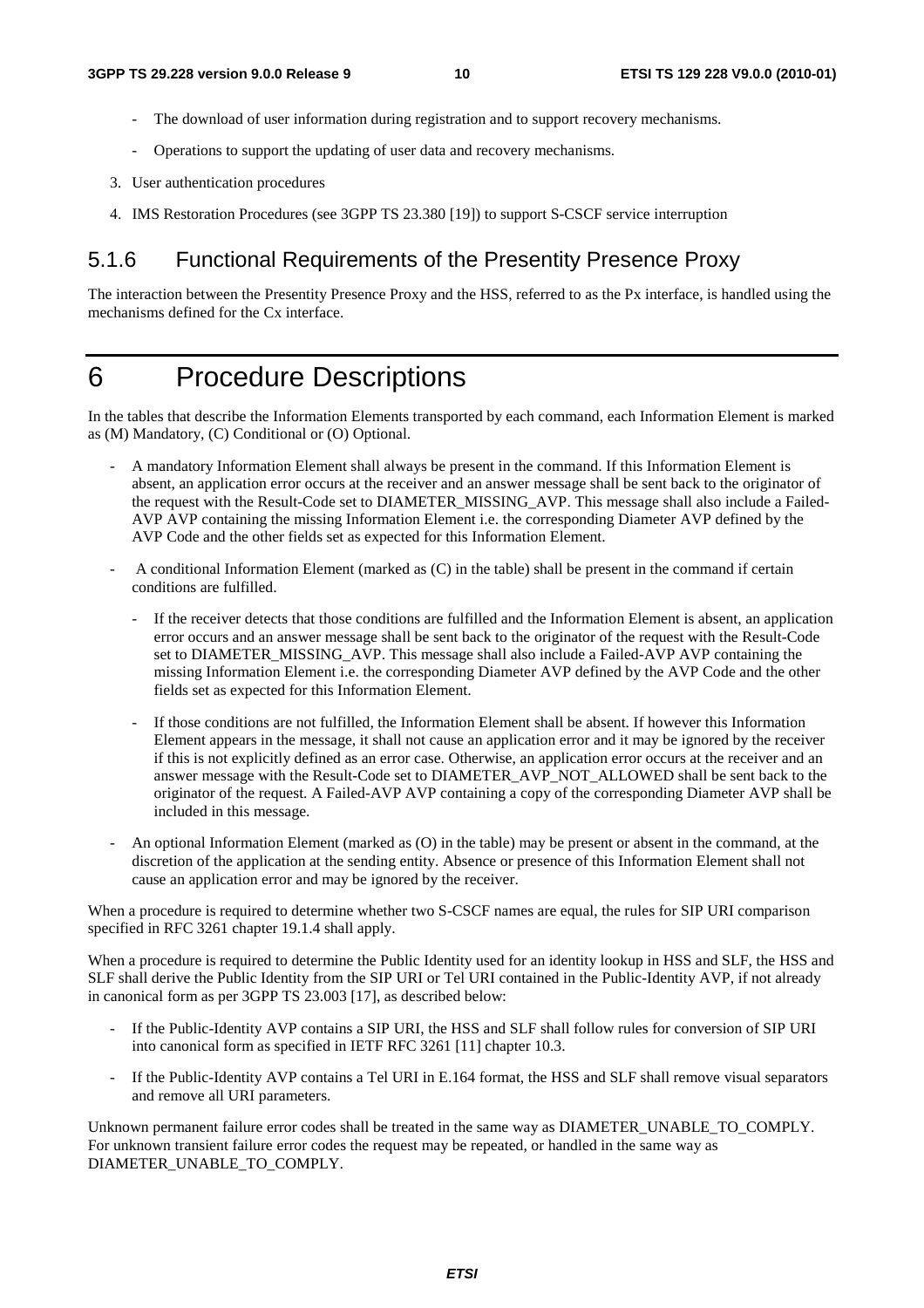### 6.1 Location management procedures

### 6.1.1 User registration status query

This procedure is used between the I-CSCF and the HSS during SIP registrations. The procedure is invoked by the I-CSCF, corresponds to the combination of the functional level operations Cx-Query and Cx-Select-Pull (see 3GPP TS 23.228 [1]) and is used:

- To authorize the registration of the Public User Identity, checking multimedia subsystem access permissions and roaming agreements.
- To perform a first security check, determining whether the Public User Identity in the message is associated with the Private User Identity sent in the message.
- To obtain either the S-CSCF where the Public User Identity is registered or unregistered (i.e. registered as a consequence of an originating or terminating request or there is a S-CSCF keeping the user profile stored), or the list of capabilities that the S-CSCF has to support.

This procedure is mapped to the commands User-Authorization-Request/Answer in the Diameter application specified in 3GPP TS 29.229 [5]. Tables 6.1.1.1 and 6.1.1.2 detail the involved information elements.

| <b>Information</b><br>element name                          | <b>Mapping to</b><br><b>Diameter AVP</b>       | Cat.         | <b>Description</b>                                                                                                                                                                                                                                                                                                                                                                                                                                                                                                                                                                                                                                                                                                                                                                                                                                                                                                                                                                                                                                   |
|-------------------------------------------------------------|------------------------------------------------|--------------|------------------------------------------------------------------------------------------------------------------------------------------------------------------------------------------------------------------------------------------------------------------------------------------------------------------------------------------------------------------------------------------------------------------------------------------------------------------------------------------------------------------------------------------------------------------------------------------------------------------------------------------------------------------------------------------------------------------------------------------------------------------------------------------------------------------------------------------------------------------------------------------------------------------------------------------------------------------------------------------------------------------------------------------------------|
| <b>Public User</b><br>Identity<br>(See 7.2)                 | Public-Identity                                | м            | Public User Identity to be registered                                                                                                                                                                                                                                                                                                                                                                                                                                                                                                                                                                                                                                                                                                                                                                                                                                                                                                                                                                                                                |
| Visited<br><b>Network</b><br><b>Identifier</b><br>(See 7.1) | Visited-<br>Network-<br>Identifier             | M            | Identifier that allows the home network to identify the visited network                                                                                                                                                                                                                                                                                                                                                                                                                                                                                                                                                                                                                                                                                                                                                                                                                                                                                                                                                                              |
| Type of<br>Authorization<br>(See 7.14)                      | User-<br>Authorization-<br><b>Type</b>         | $\mathsf{C}$ | Type of authorization requested by the I-CSCF.<br>If the request corresponds to a de-registration, i.e. Expires field or expires<br>parameter in Contact field in the REGISTER method is equal to zero, this<br>AVP shall be present in the command and the value shall be set to DE-<br><b>REGISTRATION.</b><br>If the request corresponds to an initial registration or a re-registration, i.e.<br>Expires field or expires parameter in Contact field in the REGISTER<br>method is not equal to zero then this AVP may be absent from the<br>command. If present its value shall be set to REGISTRATION.<br>If the request corresponds to an initial registration or a re-registration and<br>the I-CSCF explicitly queries the S-CSCF capabilities, then this AVP shall<br>be present in the command and the value shall be set to<br>REGISTRATION_AND_CAPABILITIES. The I-CSCF shall use this value<br>when the S-CSCF currently assigned to the Public User Identity in the HSS,<br>cannot be contacted and a new S-CSCF needs to be selected. |
| <b>Private User</b><br>Identity<br>(See 7.3)                | User-Name                                      | M            | <b>Private User Identity</b>                                                                                                                                                                                                                                                                                                                                                                                                                                                                                                                                                                                                                                                                                                                                                                                                                                                                                                                                                                                                                         |
| Routing<br>Information<br>(See 7.13)                        | Destination-<br>Host.<br>Destination-<br>Realm | $\mathsf{C}$ | If the I-CSCF knows HSS name Destination-Host AVP shall be present in<br>the command. Otherwise, only Destination-Realm AVP shall be present<br>and the command shall be routed to the next Diameter node, e.g. SLF,<br>based on the Diameter routing table in the I-CSCF.                                                                                                                                                                                                                                                                                                                                                                                                                                                                                                                                                                                                                                                                                                                                                                           |
| <b>UAR Flags</b><br>(See 7.19)                              | UAR-Flags                                      | $\circ$      | This Information Element contains a set of indications. See 7.19 for the<br>content of the information element.                                                                                                                                                                                                                                                                                                                                                                                                                                                                                                                                                                                                                                                                                                                                                                                                                                                                                                                                      |

#### **Table 6.1.1.1: User registration status query**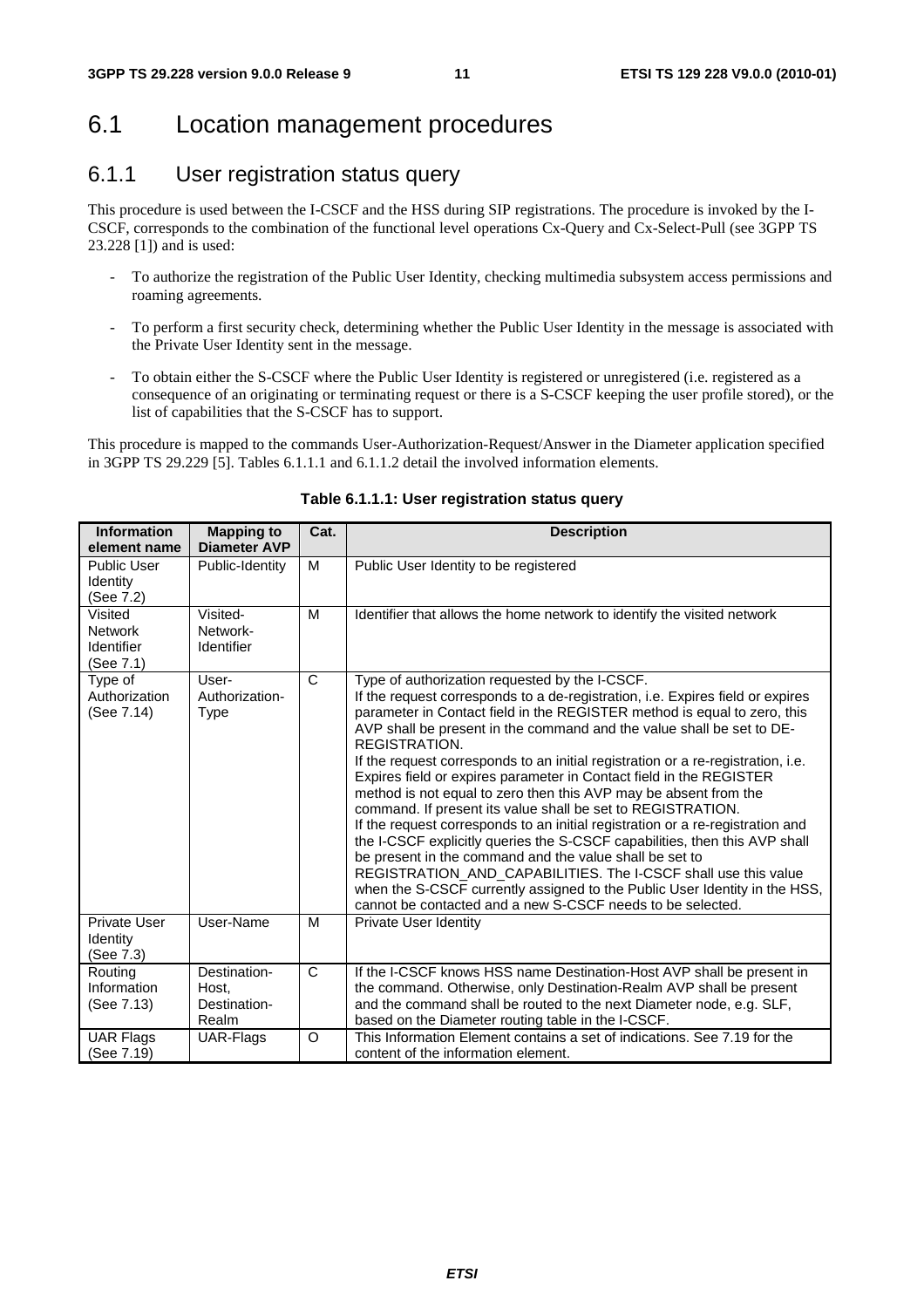| <b>Information</b><br>element name                                | <b>Mapping to</b><br><b>Diameter AVP</b> | Cat.    | <b>Description</b>                                                                                                                                                                                                                                                                                                    |
|-------------------------------------------------------------------|------------------------------------------|---------|-----------------------------------------------------------------------------------------------------------------------------------------------------------------------------------------------------------------------------------------------------------------------------------------------------------------------|
| Result<br>(See 7.6)                                               | Result-Code /<br>Experimental-<br>Result | м       | Result of the operation.<br>Result-Code AVP shall be used for errors defined in the Diameter Base<br>Protocol.<br>Experimental-Result AVP shall be used for Cx/Dx errors. This is a grouped<br>AVP which contains the 3GPP Vendor ID in the Vendor-Id AVP, and the<br>error code in the Experimental-Result-Code AVP. |
| S-CSCF<br>capabilities<br>(See 7.5)                               | Server-<br>Capabilities                  | O       | Required capabilities of the S-CSCF to be assigned to the IMS<br>Subscription.                                                                                                                                                                                                                                        |
| S-CSCF Name<br>(See 7.4)                                          | Server-Name                              | C       | Name of the assigned S-CSCF.                                                                                                                                                                                                                                                                                          |
| Wildcarded<br><b>Public User</b><br><b>Identity (See</b><br>7.2c) | Wildcarded-<br><b>IMPU</b>               | $\circ$ | If the requests refers to a Wildcarded Public User Identity (the Public<br>Identity in the request matches a Wildcarded Public User Identity in the<br>HSS), the HSS shall include the corresponding Wildcarded Public User<br>Identity in this information element.                                                  |

**Table 6.1.1.2: User registration status response** 

#### 6.1.1.1 Detailed behaviour

The HSS shall, in the following order (if there is an error in any of the following steps the HSS shall stop processing and return the corresponding error code, see 3GPP TS 29.229 [5]):

- 1. Check that the Private User Identity and the Public User Identity exists in the HSS. If not Experimental-Result-Code shall be set to DIAMETER\_ERROR\_USER\_UNKNOWN.
- 2. Check that the Public User Identity received in the request is associated with the Private User Identity received in the request. If not Experimental-Result-Code shall be set to DIAMETER\_ERROR \_IDENTITIES\_DONT\_MATCH.
- 3. Check whether the Public User Identity received in the request is barred from the establishment of multimedia sessions.
	- If it is an IMS Emergency Registration (by checking the UAR Flags) or the Public User Identity received in the request is not barred, continue to step 4.
	- Otherwise, the HSS shall check whether there are other non-barred Public User Identities to be implicitly registered with that one.
		- If so, continue to step 4.
		- If not, Result-Code shall be set to DIAMETER\_AUTHORIZATION\_REJECTED.
- 4. Check the User-Authorization-Type received in the request:
	- If it is REGISTRATION or if User-Authorization-Type is absent from the request, the HSS shall check whether the UAR Flags indicate that this is an IMS Emergency Registration:
	- If it is not, and the Public User Identity is allowed to roam in the visited network (if not Experimental-Result-Code shall be set to DIAMETER\_ERROR \_ROAMING\_NOT\_ALLOWED) and authorized to register (if not Result-Code shall be set to DIAMETER\_AUTHORIZATION\_REJECTED) then continue to step 5.
	- If it is an IMS Emergency Registration, authorization shall be granted and the HSS shall not perform any check regarding roaming. Continue to step 5.
	- If it is DE\_REGISTRATION, the HSS may not perform any check regarding roaming. Continue to step 5.
	- If it is REGISTRATION\_AND\_CAPABILITIES, the HSS shall check whether the UAR Flags indicate that this is an IMS Emergency Registration:
	- If it is not, and the Public User Identity is allowed to roam in the visited network (if not Experimental-Result-Code shall be set to DIAMETER\_ERROR \_ROAMING\_NOT\_ALLOWED) and authorized to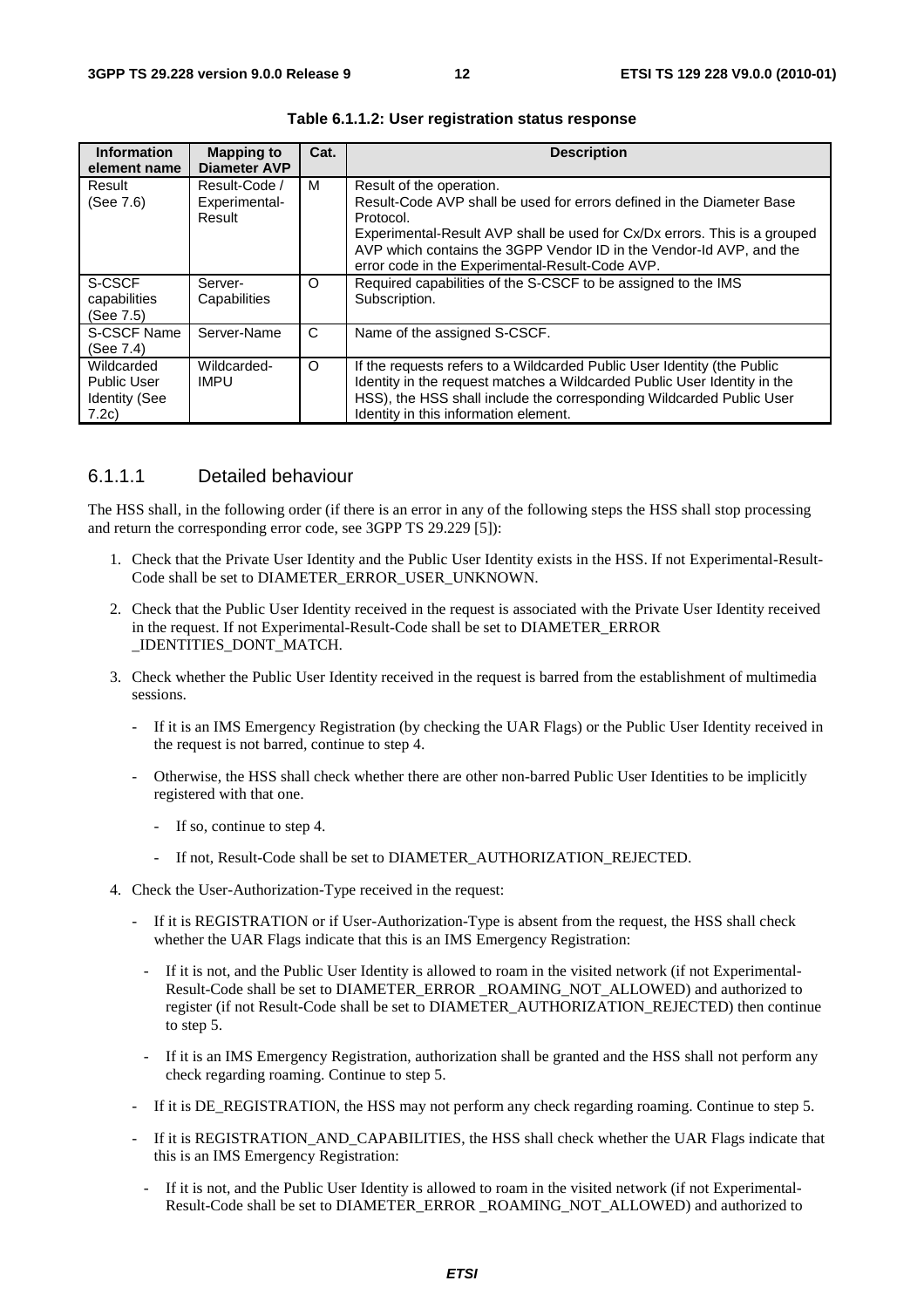register (if not Result-Code shall be set to DIAMETER\_AUTHORIZATION\_REJECTED). The HSS shall return the Server-Capabilities AVP, which enables the I-CSCF to select an S-CSCF. If an S-CSCF is already assigned in the HSS and IMS Restoration Procedures are supported in the HSS, the HSS shall allow overwriting of the S-CSCF name in the next SAR request.. The returned capabilities must satisfy all the requirements of all the service profiles associated with the IMS Subscription. The Server-Capabilities AVP may be absent, to indicate to the I-CSCF that it can select any available S-CSCF. Result-Code shall be set to DIAMETER\_SUCCESS. The HSS shall not return any S-CSCF name. Stop processing.

- If it is an IMS Emergency Registration, authorization shall be granted and the HSS shall not perform any check regarding roaming. The HSS shall return the Server-Capabilities AVP, which enables the I-CSCF to select an S-CSCF. The returned capabilities must satisfy all the requirements of all the service profiles associated with the IMS Subscription. The Server-Capabilities AVP may be absent, to indicate to the I-CSCF that it can select any available S-CSCF. Result-Code shall be set to DIAMETER\_SUCCESS. The HSS shall not return any S-CSCF name. Stop processing.
- 5. Check the state of the Public User Identity received in the request:
	- If it is registered, the HSS shall return the stored S-CSCF name. No S-CSCF capabilities shall be present in the response. If User-Authorization-Type is equal to REGISTRATION or is absent, Experimental-Result-Code shall be set to DIAMETER\_SUBSEQUENT\_REGISTRATION. If User-Authorization-Type is equal to DE-REGISTRATION, Result-Code shall be set to DIAMETER\_SUCCESS.
	- If it is unregistered (i.e. registered as a consequence of an originating or terminating request or there is an S-CSCF keeping the user profile stored) and User-Authorization-Type is equal to DE-REGISTRATION, the HSS shall return the stored S-CSCF name and the Result-Code shall be set to DIAMETER\_SUCCESS. If the User-Authorization-Type is equal to REGISTRATION or is absent, then the HSS shall return the stored S-CSCF name and the Experimental-Result-Code set to DIAMETER\_SUBSEQUENT\_REGISTRATION. The HSS shall not return any S-CSCF capabilities.
	- If it is not registered yet, the HSS shall check the value of User-Authorization-Type received in the request:
		- If the value of User-Authorization-Type is DE\_REGISTRATION, then the HSS shall not return any S-CSCF name or S-CSCF capabilities. The HSS shall set the Experimental-Result-Code to DIAMETER\_ERROR\_IDENTITY\_NOT\_REGISTERED in the response.
		- If the value of User-Authorization-Type is REGISTRATION or is absent, then the HSS shall check if there is at least one Public User Identity within the IMS Subscription with an S-CSCF name assigned.
			- If there is at least one Public User Identity within the IMS Subscription that is registered, the HSS shall return the S-CSCF name assigned for that Public User Identity and Experimental-Result-Code set to DIAMETER\_SUBSEQUENT\_REGISTRATION. The HSS shall not return any S-CSCF capabilities.
			- If there is at least one Public User Identity within the IMS Subscription that is unregistered (i.e registered as a consequence of an originating or terminating request or there is an S-CSCF keeping the user profile stored), then the HSS shall return the stored S-CSCF name and the Experimental-Result-Code set to DIAMETER\_SUBSEQUENT\_REGISTRATION. The HSS shall not return any S-CSCF capabilities.
			- If there is no identity of the user within the same IMS Subscription that is registered or unregistered, the HSS shall check if there is an S-CSCF name stored for the user (e.g. the user is being authenticated by the S-CSCF as indicated by the Authentication pending flag). If it is, the HSS shall return the stored S-CSCF name and Experimental-Result-Code set to DIAMETER\_SUBSEQUENT\_REGISTRATION. The HSS shall not return any S-CSCF capabilities.
			- If there is not any Public User Identity within the IMS Subscription with an S-CSCF name assigned, then the HSS shall return the Server-Capabilities AVP, which enables the I-CSCF to select an S-CSCF. The returned capabilities shall satisfy all the requirements of all the service profiles associated with the IMS Subscription. The Server-Capabilities AVP may be absent, to indicate to the I-CSCF that it may select any available S-CSCF. Experimental-Result-Code shall be set to DIAMETER\_FIRST\_REGISTRATION. The HSS shall not return any S-CSCF name.

If the HSS cannot fulfil received request, e.g. due to database error, it shall set Result-Code to DIAMETER\_UNABLE\_TO\_COMPLY. No S-CSCF name or S-CSCF capabilities shall be present in the response.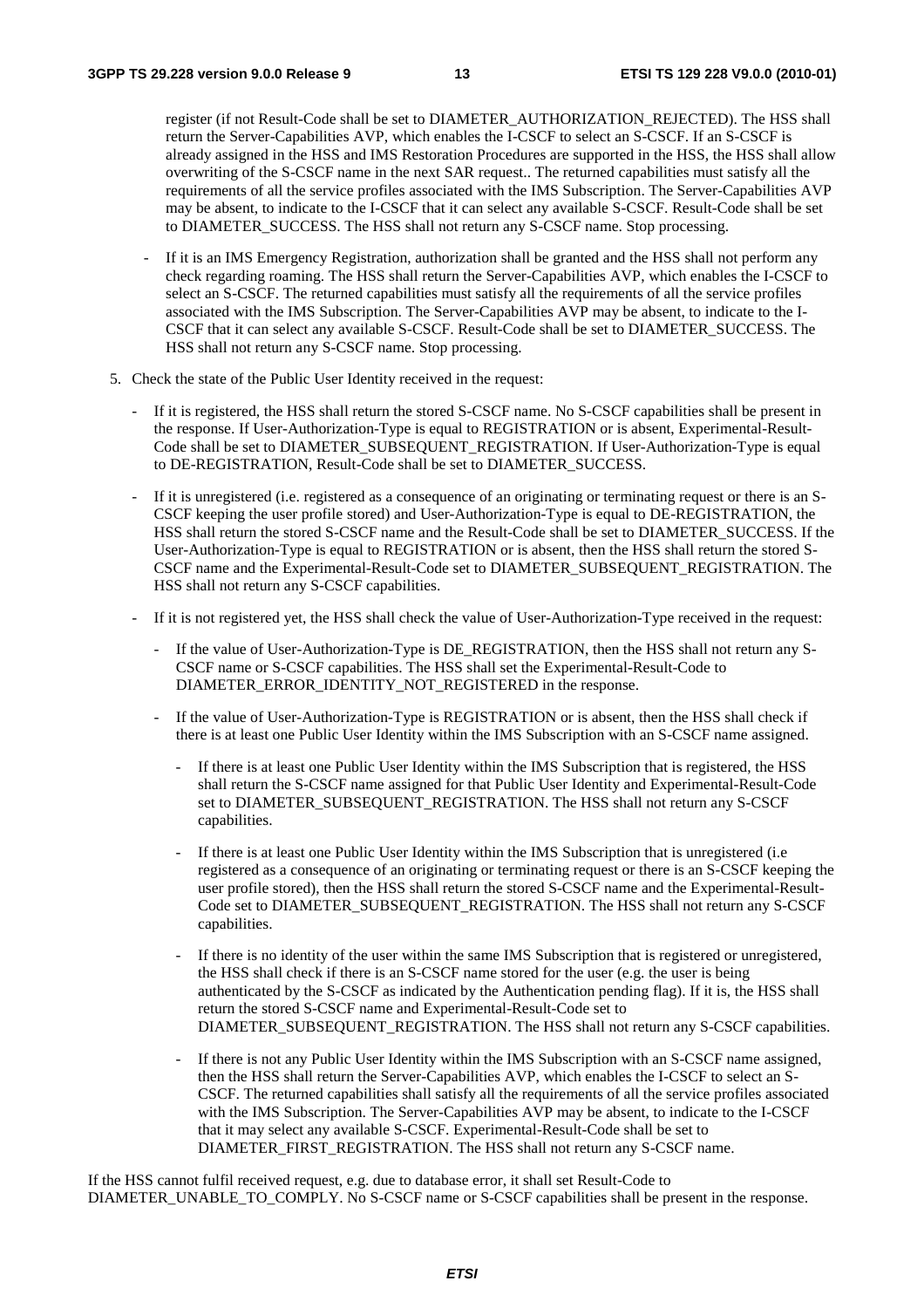### 6.1.2 S-CSCF registration/deregistration notification

This procedure is used between the S-CSCF and the HSS. The procedure is invoked by the S-CSCF, corresponds to the combination of the operations Cx-Put and Cx-Pull (see 3GPP TS 23.228 [1]) and is used:

- To assign an S-CSCF to a Public Identity, or to clear the name of the S-CSCF assigned to one or more Public Identities.
- To download from HSS the relevant user information for the S-CSCF.
- To backup and retrieve the S-CSCF Restoration Information (see 3GPP TS 23.380 [19]) in the HSS.

This procedure is mapped to the commands Server-Assignment-Request/Answer in the Diameter application specified in 3GPP TS 29.229 [5]. Tables 6.1.2.1 and 6.1.2.2 describe the involved information elements.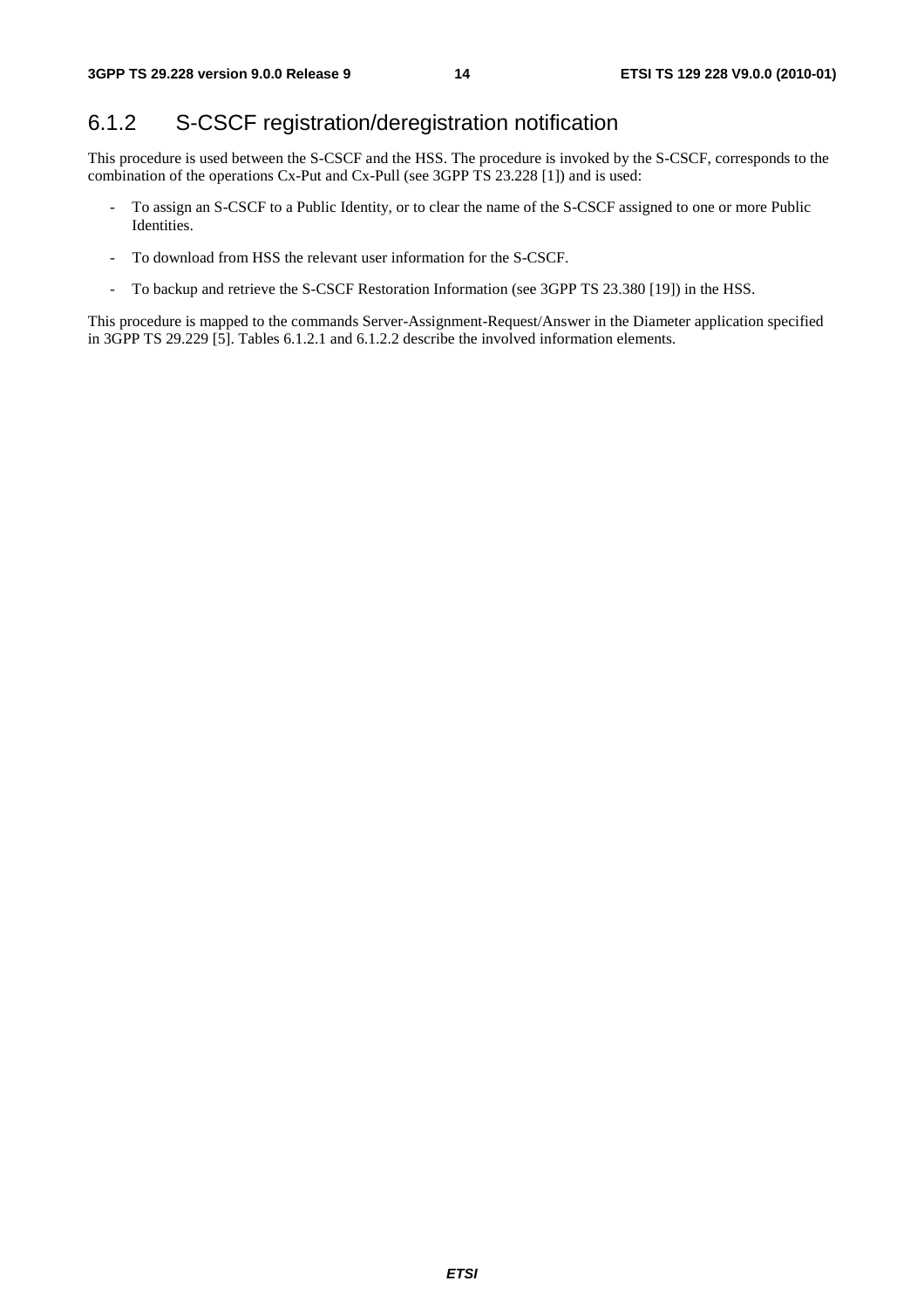| Information<br>element name                                                                               | <b>Mapping to</b><br><b>Diameter AVP</b> | Cat.           | <b>Description</b>                                                                                                                                                                                                                                                                                                                                                                                                                                                                                                                                                                                                                                                                                                                           |
|-----------------------------------------------------------------------------------------------------------|------------------------------------------|----------------|----------------------------------------------------------------------------------------------------------------------------------------------------------------------------------------------------------------------------------------------------------------------------------------------------------------------------------------------------------------------------------------------------------------------------------------------------------------------------------------------------------------------------------------------------------------------------------------------------------------------------------------------------------------------------------------------------------------------------------------------|
| <b>Public User</b><br>Identity /<br><b>Public Service</b><br>Identity<br>(See 7.2 and<br>7.2a)            | Public-Identity                          | $\overline{C}$ | Public Identity or list of Public Identities.<br>One and only one Public Identity shall be present if the Server-Assignment-<br>Type is any value other than TIMEOUT_DEREGISTRATION,<br>USER_DEREGISTRATION, DEREGISTRATION_TOO_MUCH_DATA,<br>TIMEOUT_DEREGISTRATION_STORE_SERVER_NAME,<br>USER_DEREGISTRATION_STORE_SERVER_NAME or<br>ADMINISTRATIVE_DEREGISTRATION.<br>If Server-Assignment-Type indicates deregistration of some type and<br>Private Identity is not present in the request, at least one Public Identity<br>shall be present.                                                                                                                                                                                            |
| S-CSCF Name                                                                                               | Server-Name                              | M              | Name of the S-CSCF.                                                                                                                                                                                                                                                                                                                                                                                                                                                                                                                                                                                                                                                                                                                          |
| (See 7.4)<br><b>Private User</b><br>Identity /<br>Private<br>Service<br>Identity<br>(See 7.3 and<br>7.3a) | User-Name                                | $\overline{C}$ | Private Identity.<br>It shall be present if it is available when the S-CSCF issues the request.<br>It may be absent during the initiation of a session to an unregistered Public<br>Identity. In such situation, Server-Assignment-Type shall contain the value<br>UNREGISTERED USER.<br>In case of de-registration, Server-Assignment-Type equal to<br>TIMEOUT_DEREGISTRATION, ADMINISTRATIVE_DEREGISTRATION,<br>DEREGISTRATION_TOO_MUCH_DATA or<br>TIMEOUT_DEREGISTRATION_STORE_SERVER_NAME if no Public-<br>Identity AVPs are present then User-Name AVP shall be present.                                                                                                                                                                |
| Server<br>Assignment<br><b>Type</b><br>(See 7.8)                                                          | Server-<br>Assignment-<br><b>Type</b>    | M              | Type of update that the S-CSCF requests in the HSS (e.g: de-registration).<br>See 3GPP TS 29.229 [5] for all the possible values.                                                                                                                                                                                                                                                                                                                                                                                                                                                                                                                                                                                                            |
| User Data<br>Already<br>Available<br>(See 7.16)                                                           | User-Data-<br>Already-<br>Available      | M              | This indicates if the user profile is already available in the S-CSCF.<br>In the case where Server-Assignment-Type is not equal to<br>NO_ASSIGNMENT, REGISTRATION, RE_REGISTRATION or<br>UNREGISTERED_USER, the HSS shall not use User Data Already<br>Available when processing the request.                                                                                                                                                                                                                                                                                                                                                                                                                                                |
| Routing<br>Information<br>(See 7.13)                                                                      | Destination-<br>Host                     | $\overline{C}$ | If the S-CSCF knows the HSS name, the Destination-Host AVP shall be<br>present in the command.<br>This information is available if the request belongs to an already existing<br>registration, e.g. in case of the re-registration, where the HSS name is<br>stored in the S-CSCF. The HSS name is obtained from the Origin-Host<br>AVP, which is received from the HSS, e.g. included in the MAA command.<br>This information may not be available if the command is sent as a<br>consequence of a session termination for an unregistered Public Identity. In<br>this case the Destination-Host AVP is not present and the command is<br>routed to the next Diameter node, e.g. SLF, based on the Diameter routing<br>table in the S-CSCF. |
| Wildcarded<br>PSI (See 7.2b)                                                                              | Wildcarded-<br><b>PSI</b>                | $\circ$        | If the request refers to a Wildcarded PSI, the S-CSCF may include the<br>corresponding Wildcarded PSI in this information element.<br>If this element is present, it should be used by the HSS to identify the<br>identity affected by the request. If that is the case, the terms Public Identity<br>or Public Service Identity in the detailed behaviour refer to the Wildcarded<br>PSI.                                                                                                                                                                                                                                                                                                                                                   |
| Wildcarded<br><b>Public User</b><br><b>Identity (See</b><br>7.2c)                                         | Wildcarded-<br><b>IMPU</b>               | $\circ$        | If the request refers to a Wildcarded Public User Identity, the S-CSCF may<br>include the corresponding Wildcarded Public User Identity in this<br>information element.<br>If this element is present, it should be used by the HSS to identify the<br>identity affected by the request. If that is the case, the terms Public Identity<br>or Public User Identity in the detailed behaviour refer to the Wildcarded<br>Public User Identity.                                                                                                                                                                                                                                                                                                |
| S-CSCF<br>Restoration<br>Information<br>(See 7.21)                                                        | SCSCF-<br>Restoration-<br>Info           | C              | When the S-CSCF supports IMS Restoration Procedures, if Server-<br>Assignment-Type is REGISTRATION or RE_REGISTRATION, and any of<br>the related restoration information changed compared to the previous one,<br>the S-CSCF shall send this information element to the HSS. This<br>information allows a later retrieval in case of an S-CSCF service<br>interruption.                                                                                                                                                                                                                                                                                                                                                                      |

**Table 6.1.2.1: S-CSCF registration/deregistration notification request**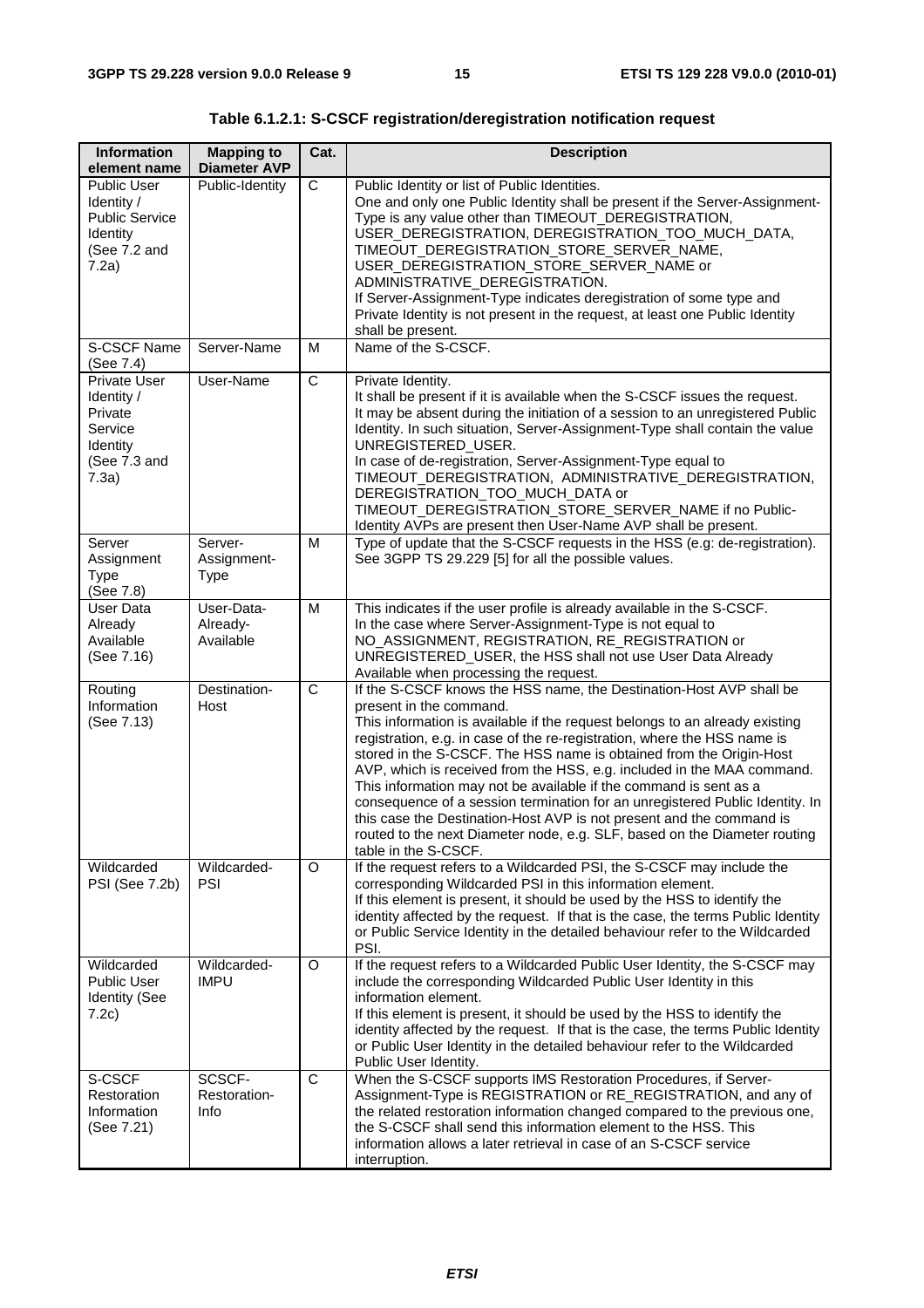| Multiple-<br>Registration-<br>Indication<br>(See 7.23) | Multiple-<br>Registration-<br>Indication | <sub>C</sub> | When the S-CSCF supports IMS Restoration Procedures, if Server-<br>Assignment-Type is REGISTRATION and the registration is a multiple<br>registration, and the Public User Identity is not stored as registered with the<br>Private User Identity as in the request in the S-CSCF, the S-CSCF shall<br>send this information element to the HSS. |
|--------------------------------------------------------|------------------------------------------|--------------|--------------------------------------------------------------------------------------------------------------------------------------------------------------------------------------------------------------------------------------------------------------------------------------------------------------------------------------------------|
| Session-<br>Priority<br>(See 7.24)                     | Session-<br>Priority                     |              | This information element shall indicate the session's priority to the HSS. If it<br>is not included, the request shall be treated as normal.                                                                                                                                                                                                     |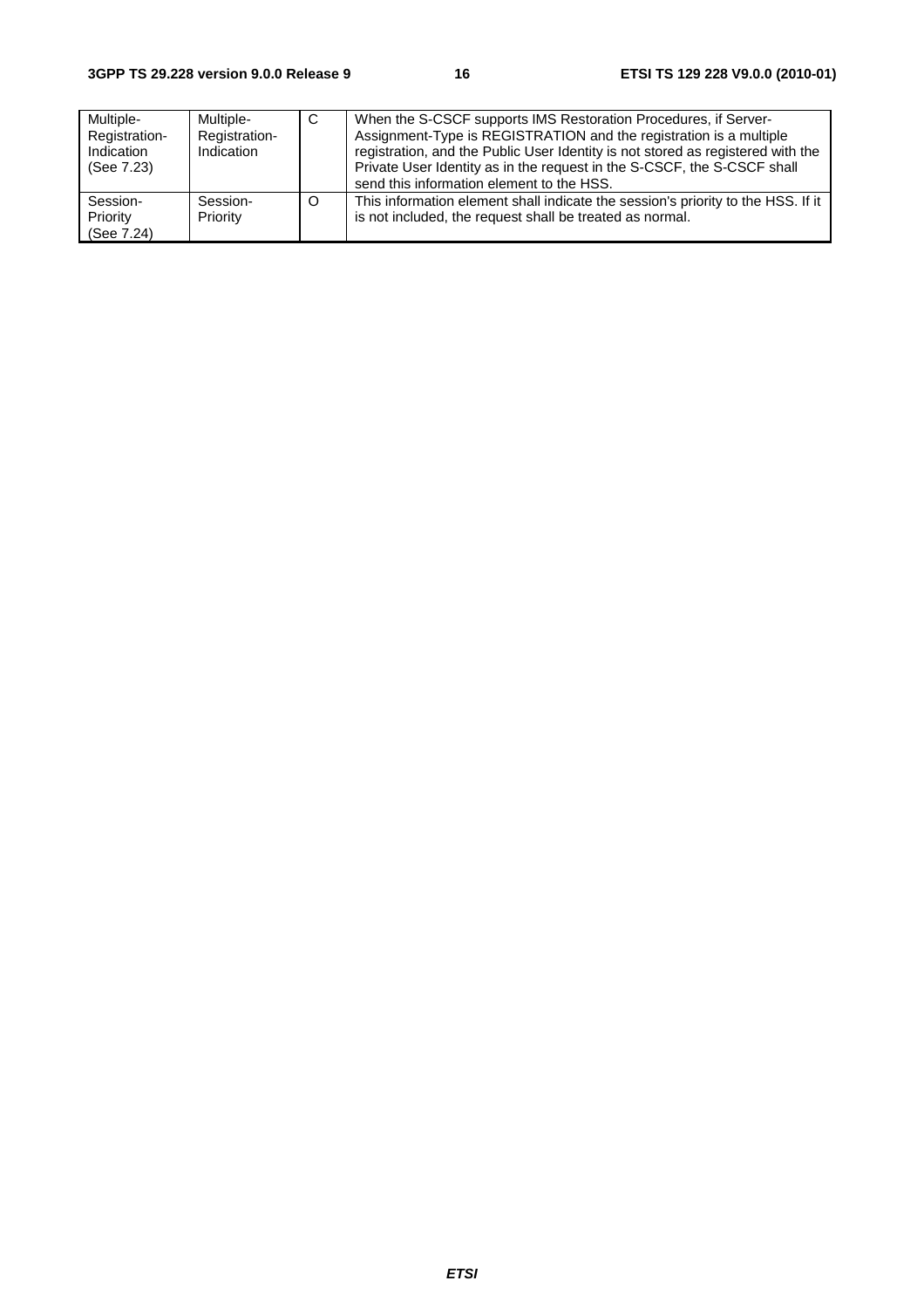**Table 6.1.2.2: S-CSCF registration/deregistration notification response** 

| <b>Information</b><br>element name                                                    | <b>Mapping to</b><br><b>Diameter AVP</b>        | Cat.           | <b>Description</b>                                                                                                                                                                                                                                                                                                                                                                                                                                                                                                                                                                                                     |
|---------------------------------------------------------------------------------------|-------------------------------------------------|----------------|------------------------------------------------------------------------------------------------------------------------------------------------------------------------------------------------------------------------------------------------------------------------------------------------------------------------------------------------------------------------------------------------------------------------------------------------------------------------------------------------------------------------------------------------------------------------------------------------------------------------|
| Private User<br>Identity /<br>Private<br>Service<br>Identity<br>(See 7.3 and<br>7.3a) | User-Name                                       | $\overline{C}$ | Private Identity.<br>It shall be present if it is available when the HSS sends the response.<br>It may be absent in the following error case: when the Server-Assignment-<br>Type of the request is UNREGISTERED_USER and the received Public<br>Identity is not known by the HSS.                                                                                                                                                                                                                                                                                                                                     |
| Registration<br>result<br>(See 7.6)                                                   | Result-Code /<br>Experimental-<br>Result        | M              | Result of registration.<br>Result-Code AVP shall be used for errors defined in the Diameter Base<br>Protocol.<br>Experimental-Result AVP shall be used for Cx/Dx errors. This is a grouped<br>AVP which contains the 3GPP Vendor ID in the Vendor-Id AVP, and the<br>error code in the Experimental-Result-Code AVP.                                                                                                                                                                                                                                                                                                   |
| User Profile<br>(See 7.7)                                                             | User-Data                                       | $\overline{C}$ | Relevant user profile.<br>It shall be present when Server-Assignment-Type in the request is equal to<br>NO_ASSIGNMENT, REGISTRATION, RE_REGISTRATION or<br>UNREGISTERED_USER according to the rules defined in section 6.6.<br>If the S-CSCF receives more data than it is prepared to accept, it shall<br>perform the de-registration of the Private Identity with Server-Assignment-<br>Type set to DEREGISTRATION_TOO_MUCH_DATA and send back a SIP<br>3xx or 480 (Temporarily Unavailable) response, which shall trigger the<br>selection of a new S-CSCF by the I-CSCF, as specified in 3GPP TS 24.229<br>$[8]$ . |
| Charging<br>Information<br>(See 7.12)                                                 | Charging-<br>Information                        | $\overline{C}$ | Addresses of the charging functions.<br>It shall be present when the User-Data AVP is sent to the S-CSCF.<br>When this parameter is included, either the Primary-Charging-Collection-<br>Function-Name AVP or the Primary-Event-Charging-Function-Name AVP<br>shall be included. All other elements shall be included if they are available.                                                                                                                                                                                                                                                                           |
| Associated<br>Private<br><b>Identities</b>                                            | Associated-<br><b>Identities</b>                | $\circ$        | This AVP contains all Private Identities, which belong to the same IMS<br>subscription as the Private Identity or Public Identity received in the SAR<br>command.<br>If the IMS subscription contains only single Private Identity this AVP shall<br>not be present.                                                                                                                                                                                                                                                                                                                                                   |
| Loose-Route<br>Indication                                                             | Loose-Route-<br>Indication                      | $\overline{C}$ | This AVP indicates to the S-CSCF that loose-route mechanism shall be<br>applied to the public identities contained in the user profile received from<br>the HSS.<br>If the loose-route mechanim is required, this AVP shall be present and set<br>to LOOSE_ROUTE_REQUIRED.<br>If the Loose-Route mechanism is not required, this AVP may be either<br>absent or present. If present, it shall be set to<br>LOOSE_ROUTE_NOT_REQUIRED.                                                                                                                                                                                   |
| S-CSCF<br>Restoration<br>Information<br>(See 7.21)                                    | SCSCF-<br>Restoration-<br>Info                  | $\overline{C}$ | This information shall be present if it was stored by the S-CSCF in the HSS<br>and Server-Assignment-Type is either UNREGISTERED_USER or<br>NO_ASSIGNMENT.<br>This information shall also be present if it was stored by the S-CSCF in the<br>HSS and the SAR indicates it is related to a multiple registration and<br>Server-Assignment-Type is REGISTRATION.                                                                                                                                                                                                                                                        |
| Associated<br>Registered<br>Private<br>Identities<br>(See 7.22)                       | Associated-<br>Registered-<br><b>Identities</b> | C              | This AVP contains all Private Identities that were registered with the Public<br>Identity received in the SAR command.<br>The HSS shall send this information element if the IMS Restoration<br>Procedures are supported and the value of Server-Assignment-Type in the<br>request is REGISTRATION or RE_REGISTRATION and there are other<br>Private Identities different from the Private Identity received in the SAR<br>command being registered with the Public Identity received in the SAR<br>command.<br>Otherwise, this AVP shall not be present.                                                              |
| S-CSCF Name<br>(See 7.4)                                                              | Server-Name                                     | C              | Name of the assigned S-CSCF.<br>This AVP shall be present, if the requesting S-CSCF name is different from<br>the previously assigned S-CSCF name stored in the HSS.                                                                                                                                                                                                                                                                                                                                                                                                                                                   |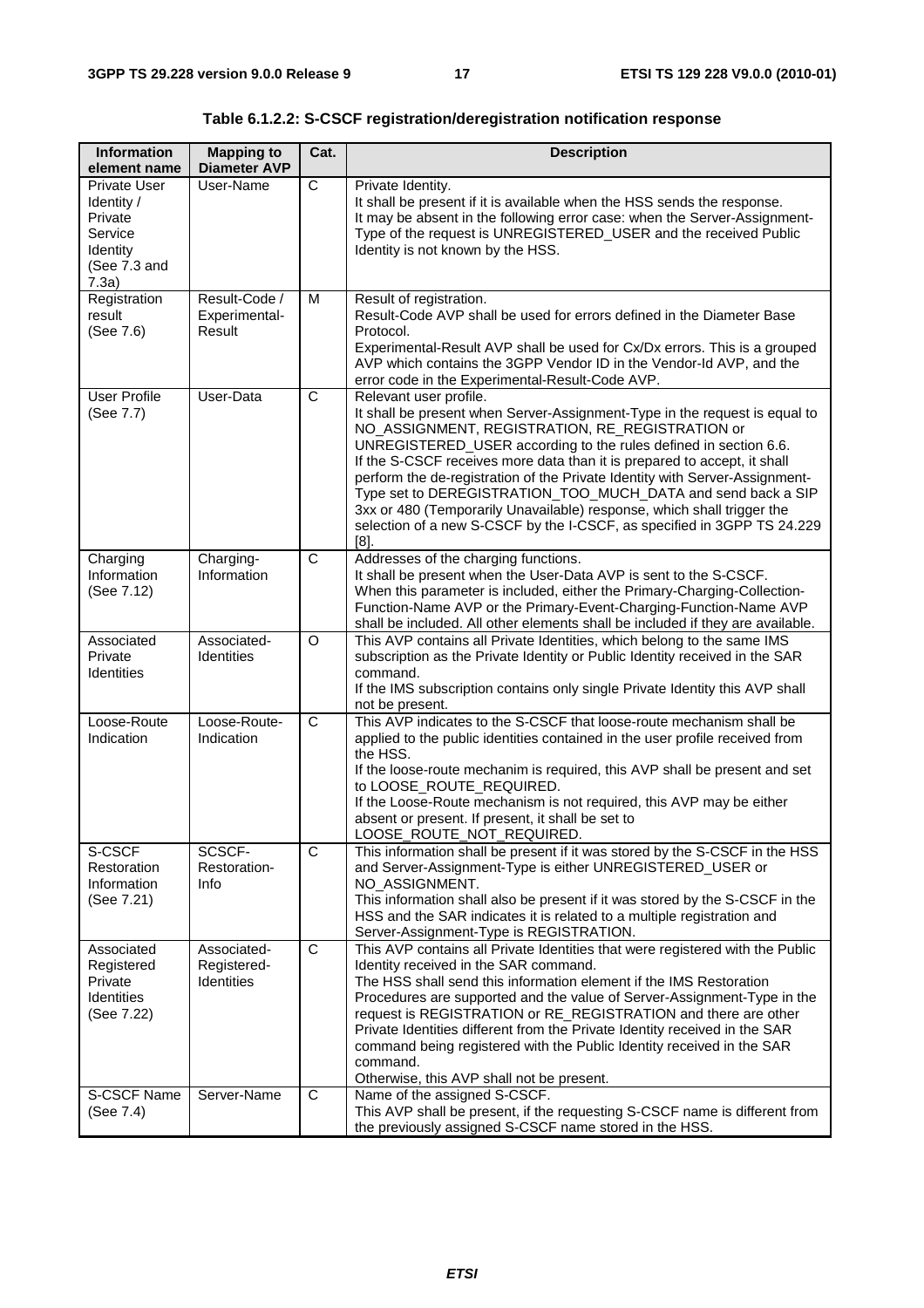#### 6.1.2.1 Detailed behaviour

On registering/deregistering a Public Identity the S-CSCF shall inform the HSS. The same procedure is used by the S-CSCF to get the user information which contains the user profile and the charging information. The relevant user profile downloaded is described in more detailed in sections 6.5.1 and 6.6. The Public-Identity AVP and User-Data AVPs in this command pair shall contain only one type of identities i.e. either only Public User Identities, or only Public Service Identities. The HSS holds information about the state of registration of all the identities related to an IMS Subscription. The S-CSCF uses this procedure to update such states. For Shared Public User Identities, the S-CSCF shall initiate this procedure towards the HSS for each Private User Identity undergoing a Registration or Deregistration related to the Shared Public User Identity. For implicitly registered identities, the rules defined in Section 6.5.1 shall apply.

When the request message was received because of a terminating session request, the HSS may prioritise the received request message according to priority level received within the Session-Priority AVP.

The HSS shall, in the following order (in case of an error in any of the steps the HSS shall stop processing and return the corresponding error code, see 3GPP TS 29.229 [5]):

- 1. Check that the Public Identity and Private Identity exist in the HSS. If not Experimental-Result-Code shall be set to DIAMETER\_ERROR\_USER\_UNKNOWN.
- 2. The HSS may check whether the Private and Public Identities received in the request are associated in the HSS. If not Experimental-Result-Code shall be set to DIAMETER\_ERROR\_IDENTITIES\_DONT\_MATCH.
- 3. If more than one Public-Identity AVP is present and the Server-Assignment-Type is one of the values defined in Table 6.1.2.1 as applying for only one identity, then the Result Code shall be set to DIAMETER\_AVP\_OCCURS\_TOO\_MANY\_TIMES and no user information shall be returned.
- 4. If the identity in the request is a Public Service Identity, then check if the PSI Activation State for that identity is active. If not, then the response shall contain Experimental-Result-Code set to DIAMETER\_ERROR\_USER\_UNKNOWN.
- 5. Check the Server Assignment Type value received in the request:
	- If it indicates REGISTRATION or RE\_REGISTRATION, the HSS shall check whether the Public Identity is assigned for the S-CSCF requesting the data.

If there is already an S-CSCF assigned to the user and the requesting S-CSCF is not the same as the previously assigned S-CSCF and IMS restoration procedures are not supported, the HSS shall include the name of the previously assigned S-CSCF in the response message and the Result-Code shall be set to DIAMETER\_ERROR\_IDENTITY\_ALREADY\_REGISTERED.

If there is already an S-CSCF assigned to the user and the requesting S-CSCF is not the same as the previously assigned S-CSCF and and IMS restoration procedures are supported, and there was a previous UAR or LIR request for REGISTRATION\_AND\_CAPABILITIES, the HSS shall store the S-CSCF name.

If there is no S-CSCF assigned to the user or the the requesting S-CSCF is the same as the previously assigned S-CSCF stored in the HSS, the HSS shall download the relevant user information. The Result-Code shall be set to DIAMETER SUCCESS and the HSS shall set the registration state of the Public User Identity as registered (if not already registered).If the S-CSCF Restoration Information is included in the request and the HSS implements IMS Restoration procedures, and if it is RE\_REGISTRATION, the HSS shall store this information. If the Public User Identity's authentication pending flag which is specific for the Private User Identity is set, the HSS shall clear it. If there are multiple Private User Identities, which belong to the served IMS subscription the Associated-Identities AVP should be added to the answer message and it shall contain all Private User Identities associated to the IMS subscription. If the loose-route mechanism is required for the registered Public User Identities, the Loose-Route-Indication AVP shall be added to the answer message. If there are multiple Private User Identities being registered with the Public Identity received in the request message, and the IMS Restoration Procedures are supported in the HSS, the Associated-Registered-Identities AVP shall be added to the answer message and it shall contain all Private User Identities being registered with the Public Identity.

If it is REGISTRATION and the HSS implements IMS Restoration procedures, if multiple registration indication is included in the request and the Public User Identity is stored as registered in the HSS, and there is restoration information related to the Private User Identity, the HSS shall not overwrite the stored S-CSCF Restoration Information, instead, it shall send the stored S-CSCF restoration information together with the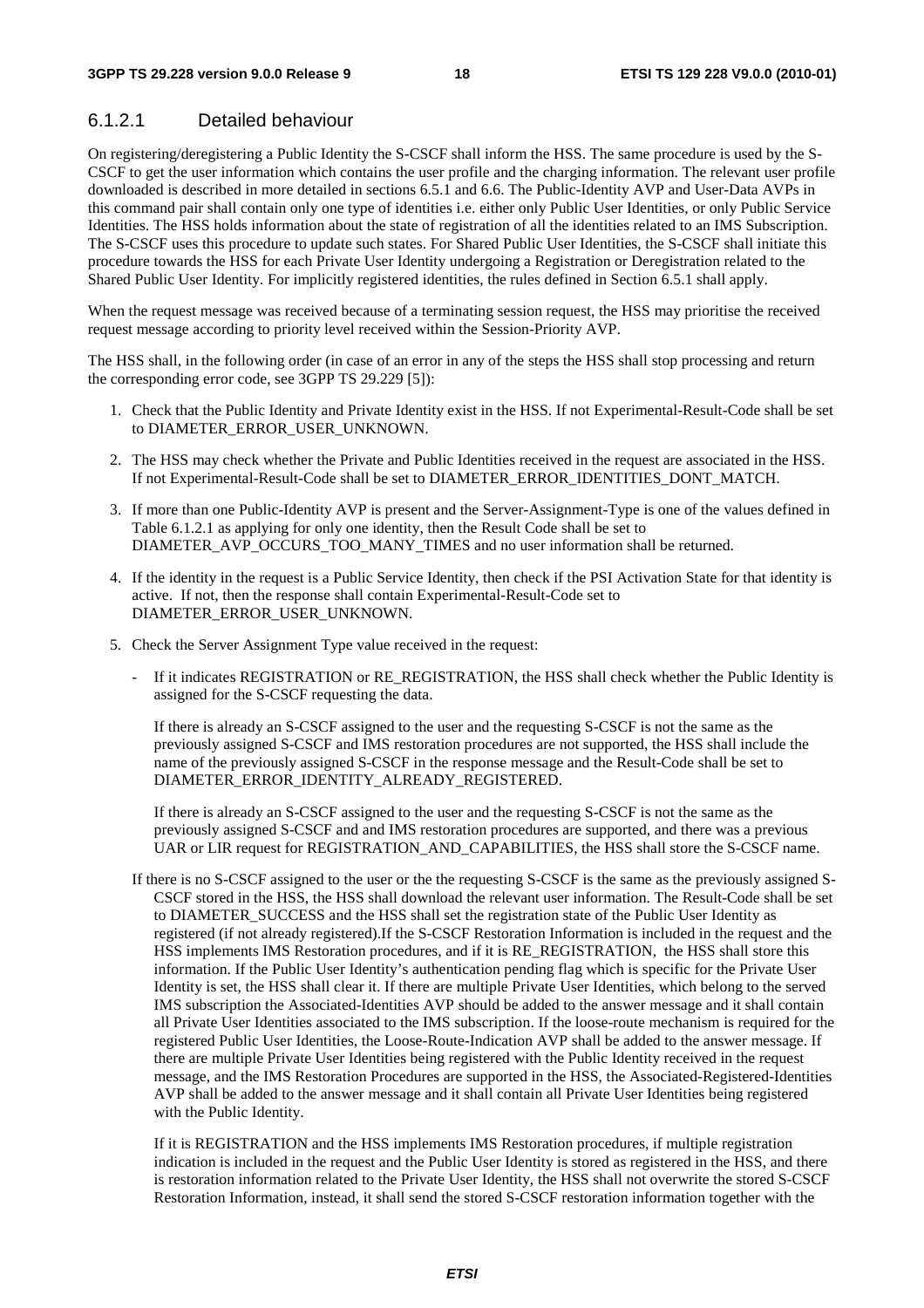user profile in the SAA. The result code shall be set to DIAMETER\_ERROR\_IN\_ASSIGNMENT\_TYPE. Otherwise, the HSS shall store the received S-CSCF restoration information. The Result-Code shall be set to DIAMETER\_SUCCESS.

If it indicates UNREGISTERED USER, the HSS shall check whether the Public Identity is assigned for the S-CSCF requesting the data.

If there is already an S-CSCF assigned to the user and the requesting S-CSCF is not the same as the previously assigned S-CSCF and IMS restoration procedures are not supported, the HSS shall include the name of the previously assigned S-CSCF in the response message and the Result-Code shall be set to DIAMETER\_ERROR\_IDENTITY\_ALREADY\_REGISTERED.

If there is already an S-CSCF assigned to the user and the requesting S-CSCF is not the same as the previously assigned S-CSCF and and IMS restoration procedures are supported, and there was a previous UAR or LIR request for REGISTRATION AND CAPABILITIES, the HSS shall store the S-CSCF name.

 If there is no S-CSCF assigned to the user or the the requesting S-CSCF is the same as the previously assigned S-CSCF stored in the HSS, the HSS shall store the S-CSCF name.

 If the registration state of the Public Identity is not registered, the HSS shall set the registration state of the Public Identity as unregistered, i.e. registered as a consequence of an originating or terminating request and download the relevant user information. The Result-Code shall be set to DIAMETER\_SUCCESS. If there are multiple Private User Identities associated to the Public User Identity in the HSS, the HSS shall arbitrarily select one of the Private User Identities and put it into the response message.

If the registration state of the Public Identity is registered and IMS restoration procedures are not supported, the HSS shall set the registration state of the Public identity as unregistered and download the relevant user information. The Result-Code shall be set to DIAMETER\_SUCCESS. If there are multiple Private User Identities associated to the Public User Identity in the HSS, the HSS shall arbitrarily select one of the Private User Identities and put it into the response message.

 If the registration state of the Public Identity is registered and IMS restoration procedures are supported, the HSS shall include in the response all S-CSCF Restoration Information related with the Public User Identity. If there is S-CSCF Restoration Information associated with several Private User Identities, the HSS shall include all the S-CSCF Restoration Information groups in the response. The Result-Code shall be set to DIAMETER\_ERROR\_IN\_ASSIGNMENT\_TYPE.

 If there are multiple Private User Identities, which belong to the served IMS subscription the Associated-Identities AVP should be added to the answer message and it shall contain all Private User Identities associated to the IMS subscription.

If the HSS sends a wildcarded identity in the response or the S-CSCF receives a wildcarded identity from the I-CSCF, the S-CSCF may do the wildcard matching using the wildcarded identity received in this first Server-Assignment-Answer or from the I-CSCF and omit the Server-Assignment-Request for subsequent requests matching the same wildcarded identity.

- If it indicates TIMEOUT\_DEREGISTRATION, USER\_DEREGISTRATION, DEREGISTRATION\_TOO\_MUCH\_DATA or ADMINISTRATIVE\_DEREGISTRATION, the HSS shall check the registration state for all the Public Identities in the request. If the request did not contain Public Identities the HSS shall check the registration state of the Public Identities associated with the Private Identity identified in the request. For each Public Identity;-
	- if the registration state of the Public User Identity is Registered, the HSS shall check if the Public User Identity is currently registered with one or more Private User Identities.
		- If the Public User Identity is currently registered with only one Private User Identity, the HSS shall set the registration state of the Public User Identity to Not Registered and clear the S-CSCF name and any S-CSCF Restoration Information associated with the Public User Identity.
		- If the Public User Identity is currently registered with more than one Private User Identity, the HSS shall keep the registration state of the Public User Identity as Registered and retain the S-CSCF name associated with the Public User Identity. The HSS shall remove any S-CSCF Restoration Information associated to the registration of this Public User Identity with this Private User Identity.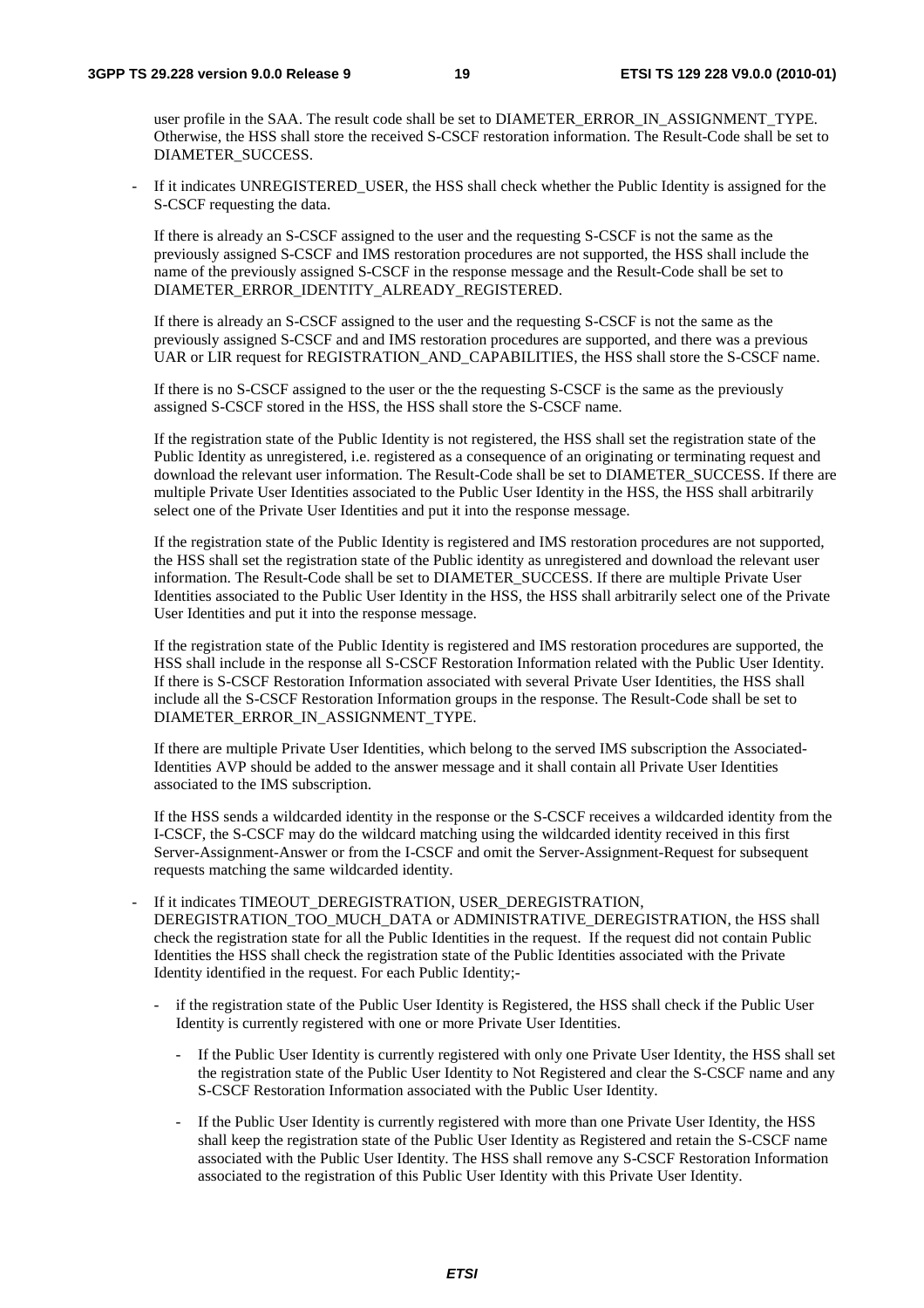- if the registration state of the Public Identity is Unregistered, the HSS shall set the registration state of the Public Identity to Not Registered and clear the S-CSCF name associated with the Public Identity.

The Result-Code shall be set to DIAMETER\_SUCCESS

- If it indicates TIMEOUT\_DEREGISTRATION\_STORE\_SERVER\_NAME or USER\_DEREGISTRATION\_STORE\_SERVER\_NAME the HSS decides whether to keep the S-CSCF name associated to the Private User Identity stored or not for all the Public User Identities that the S-CSCF indicated in the request. If no Public User Identity is present in the request, the Private User Identity shall be present.
	- If the HSS decides to keep the S-CSCF name stored the HSS shall keep the S-CSCF name stored for all the Public User Identities associated to the Private User Identity. The Result-Code shall be set to DIAMETER\_SUCCESS.

The HSS shall check if each Public User Identity in the request is currently registered with one or more Private User Identities. If the request did not contain Public User Identities the HSS shall check if each Public User Identity associated with the Private User Identity in the request is currently registered with one or more Private User Identities. For each Public User Identity;-

- If only one Private User Identity associated with the Public User Identity is currently registered with the Public User Identity, the HSS shall set the registration state of the Public User Identity to Unregistered and clear any S-CSCF Restoration Information associated with the Public User Identity
- If more than one Private User Identity that shares that Public User Identity is currently registered with the Public User Identity the HSS shall keep the registration state of the Public User Identity as Registered. The HSS shall remove any S-CSCF Restoration Information associated to the registration of this Public User Identity with the Private User Identity in the request.
- If the HSS decides not to keep the S-CSCF name the Experimental-Result-Code shall be set to DIAMETER\_SUCCESS\_SERVER\_NAME\_NOT\_STORED.

The HSS shall check if each Public User Identity in the request is currently registered with one or more Private User Identities. If the request did not contain Public User Identities the HSS shall check if each Public User Identity associated with the Private User Identity in the request is currently registered with one or more Private User Identities. For each Public User Identity;-

- If only one Private User Identity associated with the Public User Identity is currently registered with the Public User Identity, the HSS shall set the registration state of the Public User Identity to Not Registered and clear the S-CSCF name associated with Public User Identity.
- If more than one Private User Identity that shares that Public User Identity is currently registered with the Public User Identity the HSS shall keep the registration state of the Public User Identity as Registered.
- If it indicates NO\_ASSIGNMENT, the HSS checks whether the Public Identity is assigned for the S-CSCF requesting the data. If the requesting S-CSCF is not the same as the assigned S-CSCF, the Result-Code shall be set to DIAMETER\_UNABLE\_TO\_COMPLY, otherwise the HSS shall download the relevant user information and the Result-Code shall be set to DIAMETER\_SUCCESS. If relevant S-CSCF Restoration Information is stored in the HSS and IMS Restoration Procedures are supported, it shall be added to the answer message. If there is S-CSCF Restoration Information associated with several Private User Identities, the HSS shall include all the S-CSCF Restoration Information groups in the response. If there are multiple Private User Identities, which belong to the served IMS subscription the Associated-Identities AVP should be added to the answer message and it shall contain all Private User Identities associated to the IMS subscription.
- If it indicates AUTHENTICATION FAILURE (e.g. there is a mismatch in IP-address secure binding information) or AUTHENTICATION TIMEOUT (e.g. no response to Digest challenge), the HSS shall keep the registration state of the Public User Identity. The HSS shall check the registration state for the Public User Identity in the request and only if the registration state of the Public User Identity is Not Registered, the HSS shall clear the S-CSCF name associated with the Public User Identity.

If the Public User Identity's authentication pending flag which is specific for the Private User Identity is set, the HSS shall clear it. The Result-Code shall be set to DIAMETER\_SUCCESS.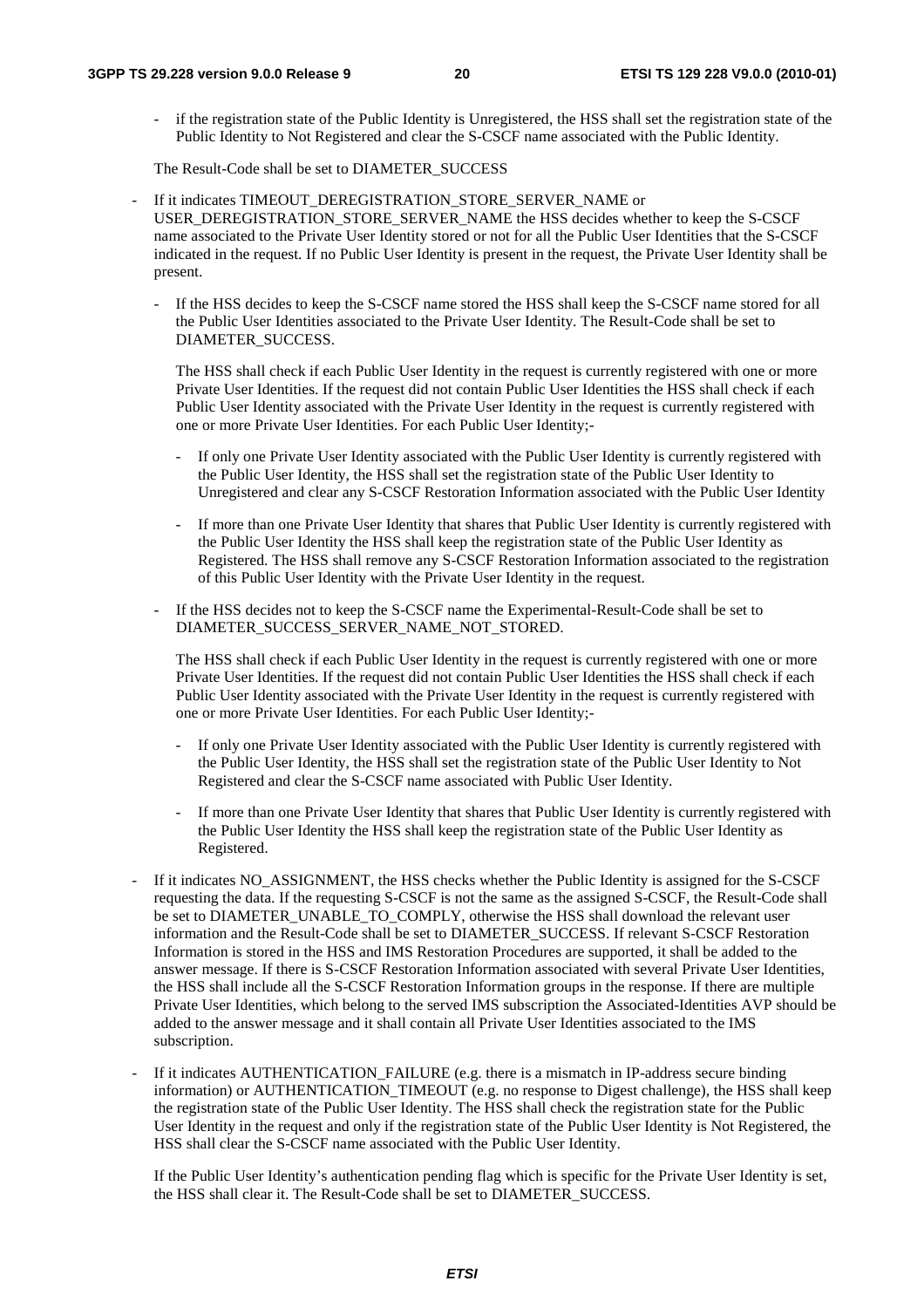If the HSS cannot fulfil the received request, e.g. due to database error, it shall set the Result-Code to DIAMETER\_UNABLE\_TO\_COMPLY. The HSS shall not modify any registration state nor download any Public Identity information to the S-CSCF.

See chapter 8.1.2 and 8.1.3 for the description of the handling of the error situations: reception of an S-CSCF name different from the one stored in the HSS and reception of a Server-Assignment-Type value not compatible with the registration state of the Public Identity.

#### 6.1.3 Network initiated de-registration by the HSS, administrative

In case of network initiated de-registration of by the HSS, the HSS change the state of the Public Identities to Not Registered and send a notification to the S-CSCF indicating the identities that shall be de-registered. The procedure is invoked by the HSS, corresponds to the functional level operation Cx-Deregister (see 3GPP TS 23.228 [1]).

This procedure is mapped to the commands Registration-Termination-Request/Answer in the Diameter application specified in 3GPP TS 29.229 [5]. Tables 6.1.3.1 and 6.1.3.2 describe the involved information elements.

| <b>Information</b><br>element name                                                             | <b>Mapping to</b><br><b>Diameter AVP</b> | Cat.         | <b>Description</b>                                                                                                                                                                                                                                                                                                                   |
|------------------------------------------------------------------------------------------------|------------------------------------------|--------------|--------------------------------------------------------------------------------------------------------------------------------------------------------------------------------------------------------------------------------------------------------------------------------------------------------------------------------------|
| <b>Public User</b><br>Identity /<br><b>Public Service</b><br>Identity<br>(See 7.2 and<br>7.2a) | Public-Identity                          | $\mathsf{C}$ | It contains the list of Public Identities that are de-registered, in the form of<br>SIP URL or TEL URL.<br>Public-Identity AVP shall be present if the de-registration reason code is<br>NEW_SERVER_ASSIGNED. It may be present with the other reason<br>codes.                                                                      |
| Private User<br>Identity /<br>Private<br>Service<br>Identity<br>(See 7.3 and<br>7.3a)          | User-Name                                | М            | It contains the Private Identity in the form of a NAI. The HSS shall always<br>send a Private Identity that is known to the S-CSCF based on an earlier<br>SAR/SAA procedure.                                                                                                                                                         |
| Reason for de-<br>registration<br>(See 7.11)                                                   | Deregistration-<br>Reason                | M            | The HSS shall send to the S-CSCF a reason for the de-registration. The<br>de-registration reason is composed of two parts: one textual message (if<br>available) that is intended to be forwarded to the user that is de-registered,<br>and one reason code (see 3GPP TS 29.229 [5]) that determines the<br>behaviour of the S-CSCF. |
| Routing<br>Information<br>(See 7.13)                                                           | Destination-<br>Host                     | M            | It contains the name of the S-CSCF which originated the last update of the<br>name of the multimedia server stored in the HSS for a given IMS<br>Subscription. The address of the S-CSCF is the same as the Origin-Host<br>AVP in the message sent from the S-CSCF.                                                                  |
| Associated<br>Private<br>Identities                                                            | Associated-<br><b>Identities</b>         | O            | This AVP contains Private Identities, which belong to the same IMS<br>subscription as the Private Identity in the User-Name AVP and should be<br>de-registered together with that one.<br>If the IMS subscription contains only a single Private Identity, this AVP shall<br>not be present.                                         |

#### **Table 6.1.3.1: Network Initiated Deregistration by HSS request**

#### **Table 6.1.3.2: Network Initiated Deregistration by HSS response**

| <b>Information</b><br>element name         | <b>Mapping to</b><br>Diameter AVP        | Cat. | <b>Description</b>                                                                                                                                                                                                                                                                                          |
|--------------------------------------------|------------------------------------------|------|-------------------------------------------------------------------------------------------------------------------------------------------------------------------------------------------------------------------------------------------------------------------------------------------------------------|
| Result<br>(See 7.6)                        | Result-Code /<br>Experimental-<br>Result | м    | This information element indicates the result of de-registration.<br>Result-Code AVP shall be used for errors defined in the Diameter Base<br>Protocol.<br>Experimental-Result AVP shall be used for Cx/Dx errors. This is a grouped<br>AVP which contains the 3GPP Vendor ID in the Vendor-Id AVP, and the |
| Associated<br>Private<br><b>Identities</b> | Associated-<br><b>Identities</b>         | C    | error code in the Experimental-Result-Code AVP.<br>This AVP shall be present if the S-CSCF de-registered more than one<br>Private Identity with the request. It contains all Private Identities that have<br>been deregistered together with the one in the User-Name AVP of the<br>request.                |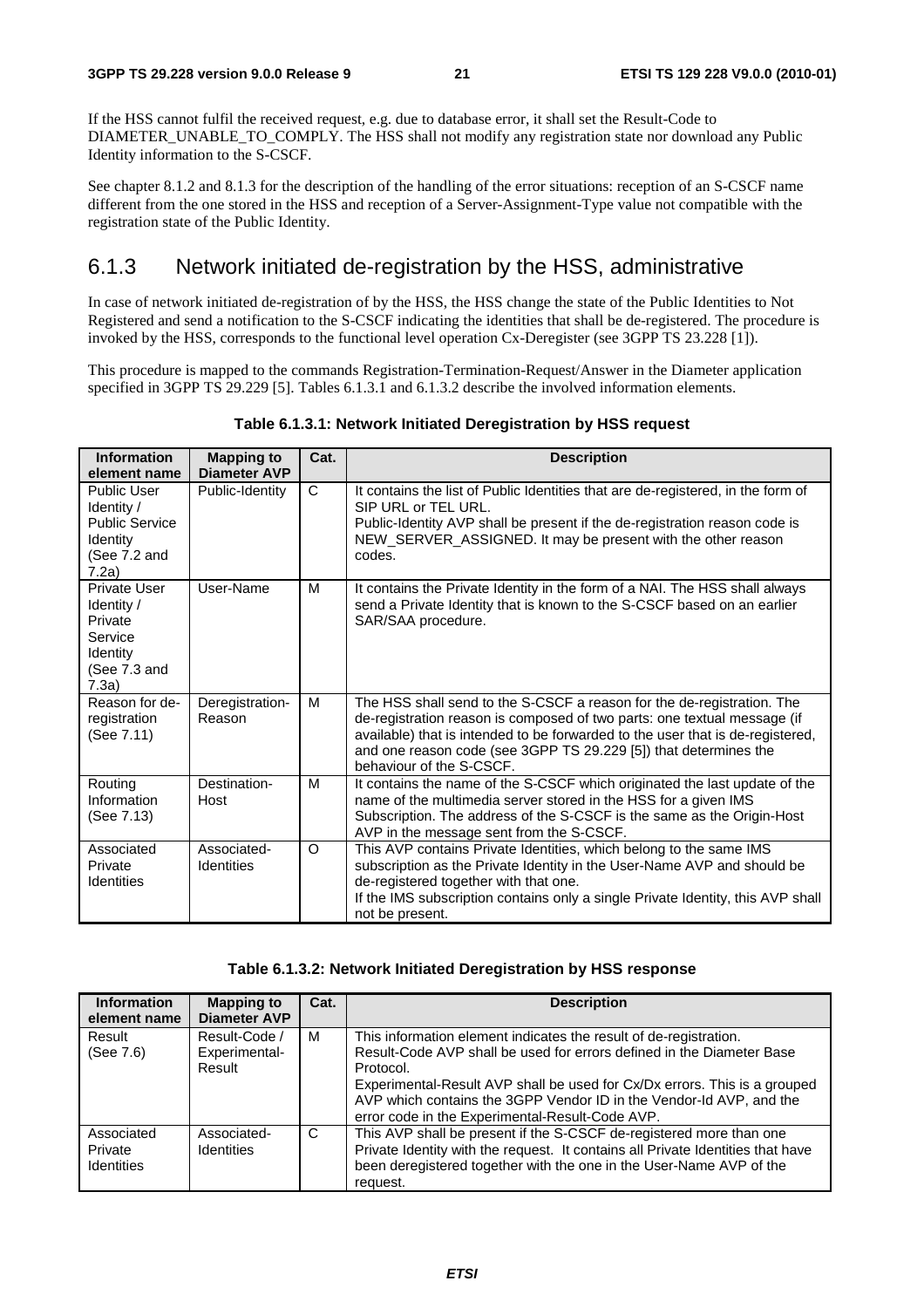#### 6.1.3.1 Detailed behaviour

The HSS shall de-register the affected identities and invoke this procedure to inform the S-CSCF. The S-CSCF shall remove all the information stored in the S-CSCF for the affected identities.

The HSS may de-register:

- One Public Identity or a list of Public Identities. HSS may include all Public User Identities associated with the User-Name AVP to the request. This option is applicable with all reason codes.
- One or more Private Identities of the IMS Subscription with all associated Public Identities. No Public-Identity AVPs shall be present in this case. This option is applicable with reason codes PERMANENT\_TERMINATION, SERVER\_CHANGE, and REMOVE\_S-CSCF.
- All Public Service Identities that match a Wildcarded Public Service Identity. In this case the HSS may send one of the Public Service Identities that was received in the Server Assignment Request for that Wildcarded Public Service Identity and the associated Private Service Identity.
- A Wildcarded Public User Identity. In this case the HSS shall send the Public User Identity that was used in the Server Assignment Request for that Wildcarded Public User Identity and the associated Private User Identity.

The HSS shall send in the Deregistration-Reason AVP the reason for the de-registration, composed by a textual message (if available) aimed for the user and a reason code that determines the action the S-CSCF has to perform. The possible reason codes are:

PERMANENT\_TERMINATION: The HSS indicates to the S-CSCF that the S-CSCF will no longer be assigned to the Public Identity and associated implicitly registered Public Identities for the Private Indentity(ies) indicated in the request (e.g. due to an IMS subscription modification or a removal of IP-address secure binding information when GIBA is used).

The HSS shall check the registration state of the Public Identities. If no Public Identities are involved, the HSS shall check the registration state of the Public Identities associated with the Private User Identity identified. For each Public Identity:

- If the registration state of the Public Identity is Registered, the HSS shall check if the Public User Identity is currently registered with one or more Private User Identities.
	- If the Public User Identity is currently registered with only one Private User Identity, the HSS shall set the registration state of the Public User Identity to Not Registered and clear the S-CSCF name associated with the Public User Identity. The S-CSCF initiates the de-registration of the Public User Identity.
	- If the Public User Identity is currently registered with more than one Private User Identity, the HSS shall keep the registration state of the Public User Identity as Registered and retain the S-CSCF name associated with the Public User Identity. The S-CSCF initiates the de-registration of the Public User Identity.
- If the registration state of the Public Identity is Unregistered, the HSS shall set the registration state of the Public Identity to Not Registered and clear the S-CSCF name associated with the Public Identity.
- NEW\_SERVER\_ASSIGNED: The HSS indicates to the S-CSCF that a new S-CSCF has been allocated to the IMS Subscription e.g. because the previous assigned S-CSCF was unavailable during a registration procedure. The S-CSCF shall remove all information for all of the Public Identities indicated in the request.
- SERVER CHANGE: The HSS indicates to the S-CSCF that the de-registration is requested to force the selection of new S-CSCF to assign to the IMS Subscription (e.g. when the S-CSCF capabilities are changed in the HSS or when the S-CSCF indicates that it has not enough memory for the updated User Profile). The HSS shall set the registration state to "Not Registered" and clear the S-CSCF name for all of the Public Identities affected by the request. If the S-CSCF does not indicate in the response all the Private Identities that were in the request, the HSS shall repeat this request for each of the remaining Private Identities in the IMS Subscription that are known to the S-CSCF. The S-CSCF should start the network initiated de-registration towards the user, i.e. all registrations within the IMS Subscription are de-registered and the user is asked to re-register to all existing registrations.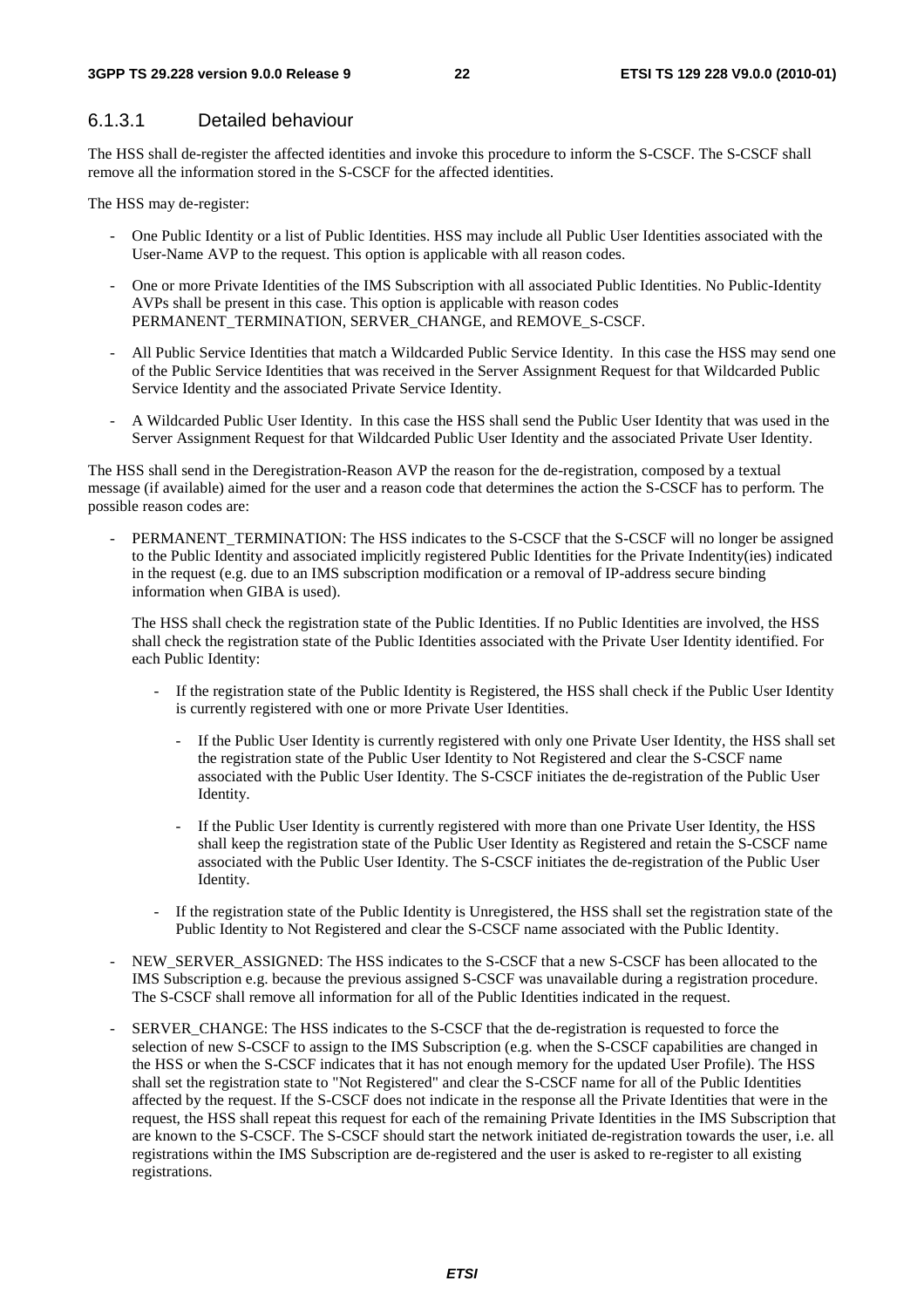REMOVE\_S-CSCF: The HSS indicates to the S-CSCF that the S-CSCF will no longer be assigned to an unregistered Public Identity(ies) (i.e registered as a consequence of an originating or terminating request or there is a S-CSCF keeping the user profile stored) for a given IMS Subscription. For each Public Identity contained within the request the HSS shall set the registration state of the Public Identity to Not Registered and clear the S-CSCF name associated with the Public Identity. The S-CSCF shall remove all information related to the Public User Identity contained within the request.

The detailed de-registration procedures performed by the S-CSCF for each reason code are described in the 3GPP TS 24.229 [8].

#### 6.1.4 User location query

This procedure is used between the I-CSCF and the HSS to obtain the name of the S-CSCF assigned to a Public Identity, or the name of the AS hosting a PSI for direct routing. The procedure is invoked by the I-CSCF, is performed per Public Identity, and corresponds to the functional level operation Cx-Location-Query (see 3GPP TS 23.228 [1]).

This procedure is mapped to the commands Location Info Request/Answer in the Diameter application specified in 3GPP TS 29.229 [5]. Tables 6.1.4.1 and 6.1.4.2 detail the involved information elements.

| <b>Information</b>    | Mapping to            | Cat.         | <b>Description</b>                                                                                                                         |
|-----------------------|-----------------------|--------------|--------------------------------------------------------------------------------------------------------------------------------------------|
| element name          | <b>Diameter AVP</b>   |              |                                                                                                                                            |
| <b>Public User</b>    | Public-Identity       | М            | Public Identity                                                                                                                            |
| Identity /            |                       |              |                                                                                                                                            |
| <b>Public Service</b> |                       |              |                                                                                                                                            |
| Identity              |                       |              |                                                                                                                                            |
| (See 7.2 and          |                       |              |                                                                                                                                            |
| 7.2a)                 |                       |              |                                                                                                                                            |
| Routing               | Destination-          | $\mathsf{C}$ | If the I-CSCF knows HSS name Destination-Host AVP shall be present in                                                                      |
| information           | Host,                 |              | the command. Otherwise, only Destination-Realm AVP shall be present                                                                        |
| (See 7.13)            | Destination-<br>Realm |              | and the command shall be routed to the next Diameter node, e.g. SLF,                                                                       |
|                       |                       |              | based on the Diameter routing table in the I-CSCF.                                                                                         |
| Originating           | Originating-          | $\circ$      | It indicates that the request is related to an originating SIP message.                                                                    |
| Request               | Request               |              |                                                                                                                                            |
| (See 7.18)            |                       |              |                                                                                                                                            |
| Type of               | User-                 | C            | This information element shall be present and set to                                                                                       |
| Authorization         | Authorization-        |              | REGISTRATION AND CAPABILITIES by the I-CSCF if IMS Restoration<br>Procedures are supported and the S-CSCF currently assigned to the Public |
| (See 7.14)            | Type                  |              |                                                                                                                                            |
|                       |                       |              | User Identity in the HSS cannot be contacted.                                                                                              |
| Session               | Session-              | $\circ$      | This information element shall indicate the session's priority to the HSS. If it                                                           |
| Priority              | <b>Priority</b>       |              | is not included, the request shall be treated as normal.                                                                                   |
| (See 7.24)            |                       |              |                                                                                                                                            |

#### **Table 6.1.4.1: User Location query**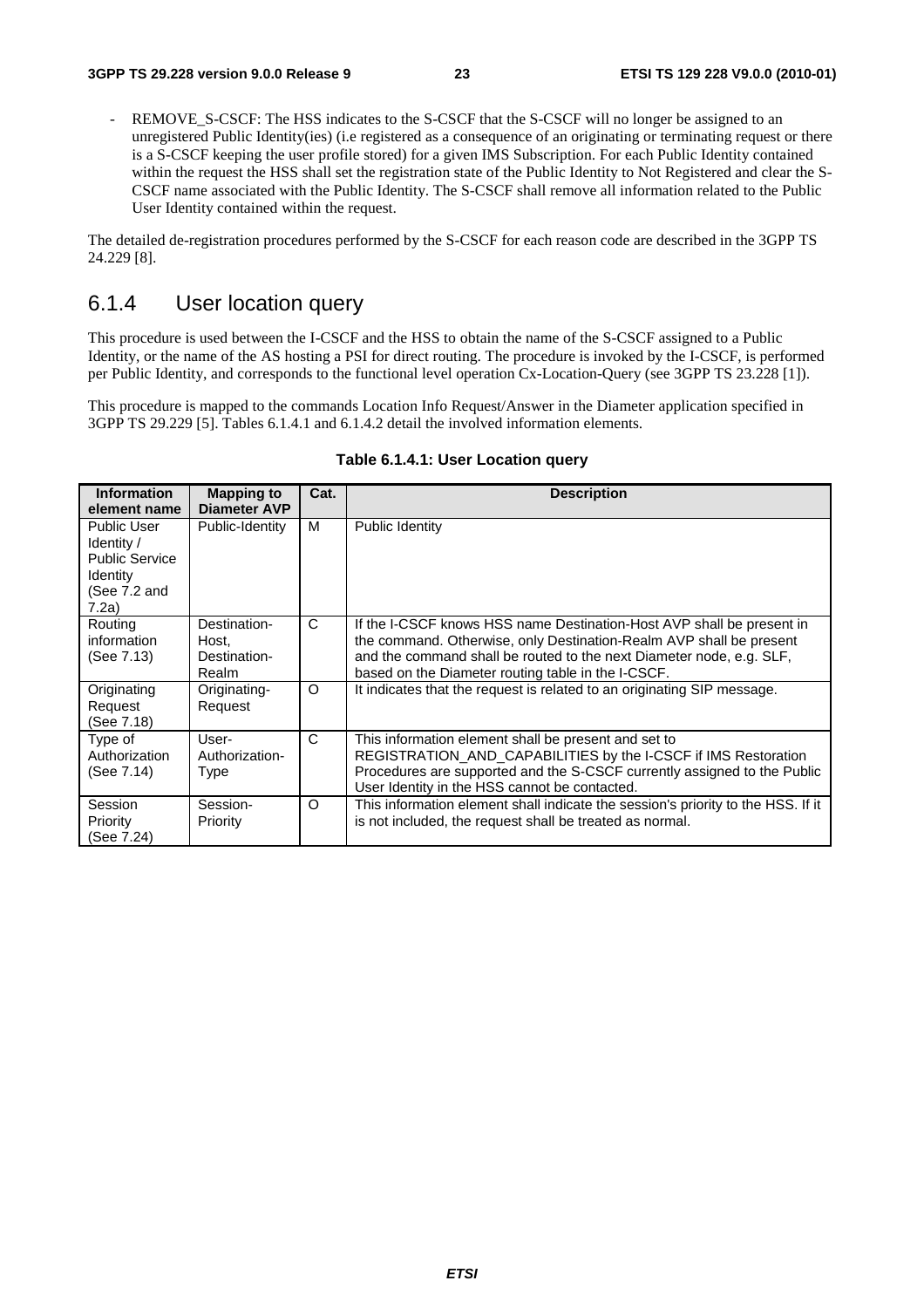| <b>Information</b><br>element name                                | <b>Mapping to</b><br><b>Diameter AVP</b> | Cat. | <b>Description</b>                                                                                                                                                                                                                                                                                                    |
|-------------------------------------------------------------------|------------------------------------------|------|-----------------------------------------------------------------------------------------------------------------------------------------------------------------------------------------------------------------------------------------------------------------------------------------------------------------------|
| Result<br>(See 7.6)                                               | Result-Code /<br>Experimental-<br>Result | м    | Result of the operation.<br>Result-Code AVP shall be used for errors defined in the Diameter Base<br>Protocol.<br>Experimental-Result AVP shall be used for Cx/Dx errors. This is a grouped<br>AVP which contains the 3GPP Vendor ID in the Vendor-Id AVP, and the<br>error code in the Experimental-Result-Code AVP. |
| S-CSCF Name<br>/ AS name<br>(See 7.4 and<br>7.4a)                 | Server-Name                              | C    | Name of the assigned S-CSCF for basic IMS routing or the name of the AS<br>for direct routing.                                                                                                                                                                                                                        |
| S-CSCF<br>capabilities<br>(See 7.5)                               | Server-<br>Capabilities                  | O    | It contains the information to help the I-CSCF in the selection of the S-<br>CSCF.                                                                                                                                                                                                                                    |
| Wildcarded<br><b>PSI (See 7.2b)</b>                               | Wildcarded-<br>PSI                       | O    | If the requests refers to a Wildcarded PSI (the Public Identity in the request<br>matches a Wildcarded PSI in the HSS), the HSS shall include the<br>corresponding Wildcarded PSI in this information element.                                                                                                        |
| Wildcarded<br><b>Public User</b><br><b>Identity (See</b><br>7.2c) | Wildcarded-<br>IMPU                      | O    | If the requests refers to a Wildcarded Public User Identity (the Public<br>Identity in the request matches a Wildcarded Public User Identity in the<br>HSS), the HSS shall include the corresponding Wildcarded Public User<br>Identity in this information element.                                                  |

**Table 6.1.4.2: User Location response** 

#### 6.1.4.1 Detailed behaviour

The HSS may prioritise the received request message according to priority level received within the Session-Priority AVP.

The HSS shall, in the following order (if an error occurs in any of the steps the HSS shall stop processing and return the corresponding error code, see 3GPP TS 29.229 [5]):

- 1. Check that the Public Identity is known. If not the Experimental-Result-Code shall be set to DIAMETER\_ERROR\_USER\_UNKNOWN.
- 2. Check the type of the Public Identity contained in the request:
	- If this is a Public User Identity, continue to step 3.
	- If this is a Public Service Identity:
		- Check if the PSI Activation State for that identity is active. If not, then the response shall contain Experimental-Result-Code set to DIAMETER\_ERROR\_USER\_UNKNOWN.
		- Check if the name of the AS hosting the Public Service Identity is stored in the HSS and that the request does not contain the Originating-Request AVP. If this is the case the HSS shall return the AS name and the Result-Code AVP shall be set to DIAMETER\_SUCCESS. Otherwise, continue to step 3.
- 2a. Check if User-Authorization-Type was received in the request, and if the value is REGISTRATION\_AND\_CAPABILITIES:
	- If it is, then the HSS shall return the Server-Capabilities AVP and allow overwriting of the S-CSCF name in the next SAR request, which enables the I-CSCF to select an S-CSCF. The returned capabilities must satisfy all the requirements of all the service profiles associated with the IMS Subscription. The Server-Capabilities AVP may be absent, to indicate to the I-CSCF that it can select any available S-CSCF. Result-Code shall be set to DIAMETER\_SUCCESS. The HSS shall not return any S-CSCF name. Stop processing.
	- Otherwise, continue to step 3.
- 3. Check the state of the Public Identity received in the request, and where necessary, check if the Public Identity has terminating services related to the unregistered state.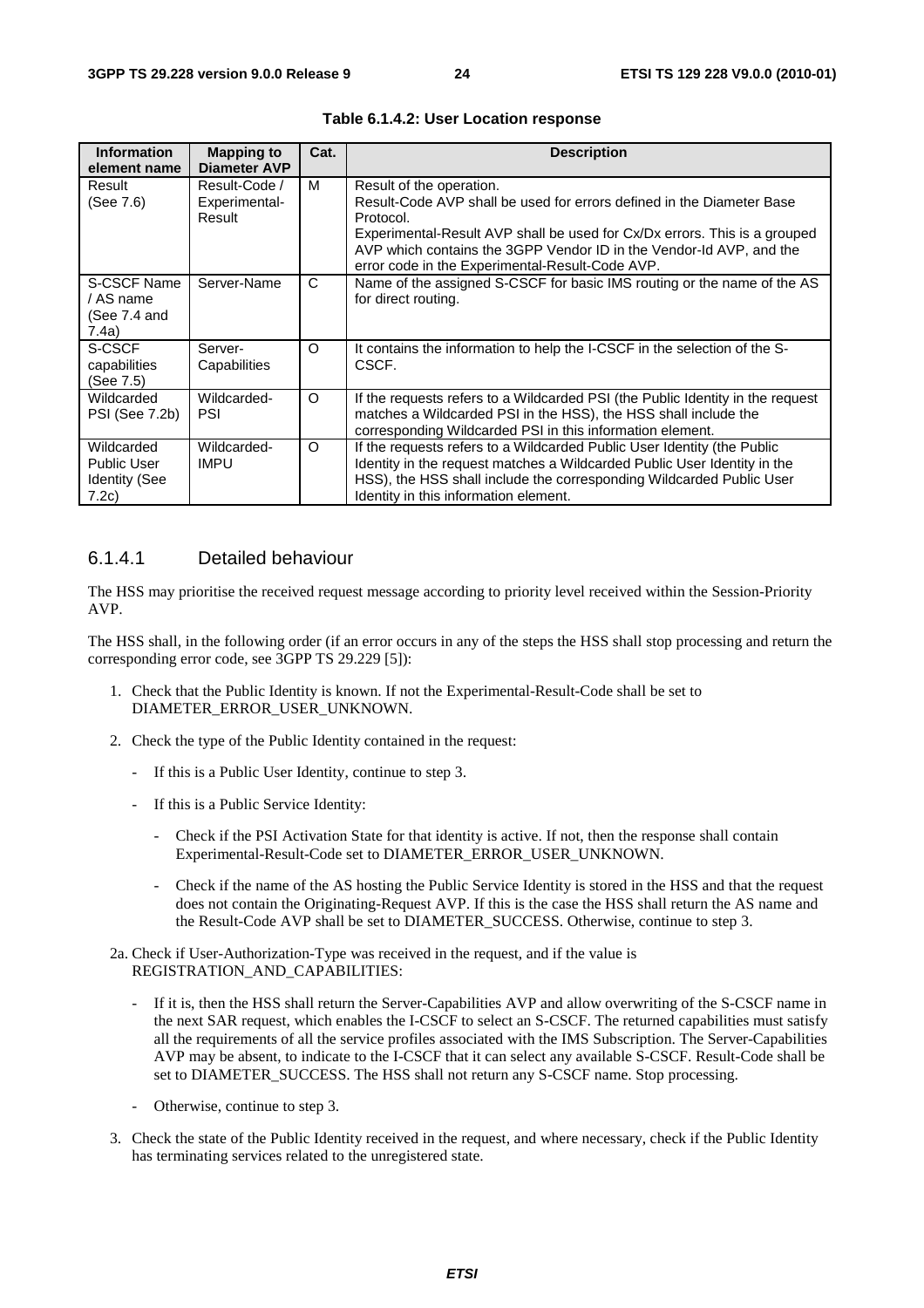- If it is registered, the HSS shall return the stored S-CSCF name. The Server-Name AVP shall contain the SIP URI of the server. The Server-Capabilities AVP shall not be present. The Result-Code AVP shall be set to DIAMETER\_SUCCESS.
- If it is unregistered (i.e. registered as a consequence of an originating or terminating request or there is a S-CSCF keeping the user profile stored) the HSS shall return the S-CSCF name assigned for that Public Identity. The Server-Name AVP shall contain the SIP URI of the server. The Server-Capabilities AVP shall not be present. The Result-Code shall be set to DIAMETER\_SUCCESS.
- If it is not registered, but either it has terminating services related to unregistered state or the request contains the Originating-Request AVP, the HSS shall check if there is at least one Public Identity within the IMS Subscription with an S-CSCF name assigned:
	- If this is the case the HSS shall return the S-CSCF name assigned for that Public Identity. The Server-Name AVP shall contain the SIP URI of the server. The Server-Capabilities AVP shall not be present. The Result-Code shall be set to DIAMETER\_SUCCESS.
	- If there is not any S-CSCF name assigned to a Public Identity within the IMS Subscription, the HSS may return information about the required S-CSCF capabilities, which enables the I-CSCF to select an S-CSCF. The Server-Capabilities AVP may be present. The HSS shall send the same server capability set that is sent in the user registration status response during the registration. If Server-Capabilities AVP is not present, the I-CSCF shall understand that any S-CSCF is suitable for the IMS Subscription. The Server-Name AVP shall not be present. The Experimental-Result-Code shall be set to DIAMETER\_UNREGISTERED\_SERVICE.
- If it is not registered or unregistered, and the Public Identity has no terminating services related to the unregistered state and the request does not contain the Originating-Request AVP, the response shall contain Experimental-Result-Code set to DIAMETER\_ERROR\_IDENTITY\_NOT\_REGISTERED.

If the HSS cannot fulfil the received request, e.g. due to database error, it shall set Result-Code to DIAMETER\_UNABLE\_TO\_COMPLY. No S-CSCF name or S-CSCF capabilities shall be present in the response.

#### 6.2 User data handling procedures

#### 6.2.1 User Profile download

As part of the registration procedure (3GPP TS 23.228 [1]) S-CSCF obtains user data and service related information by means of the Cx-Put Resp operation (see 6.1.2).

#### 6.2.2 HSS initiated update of User Profile

This procedure is initiated by the HSS to update user profile information and/or charging information and/or SIP Digest authentication information in the S-CSCF. This procedure corresponds to the functional level operation Cx-Update Subscr Data (see 3GPP TS 23.228 [1]).

This procedure is mapped to the commands Push-Profile-Request/Answer in the Diameter application specified in 3GPP TS 29.229 [5]. Tables 6.2.2.1 and 6.2.2.2 describe the involved information elements.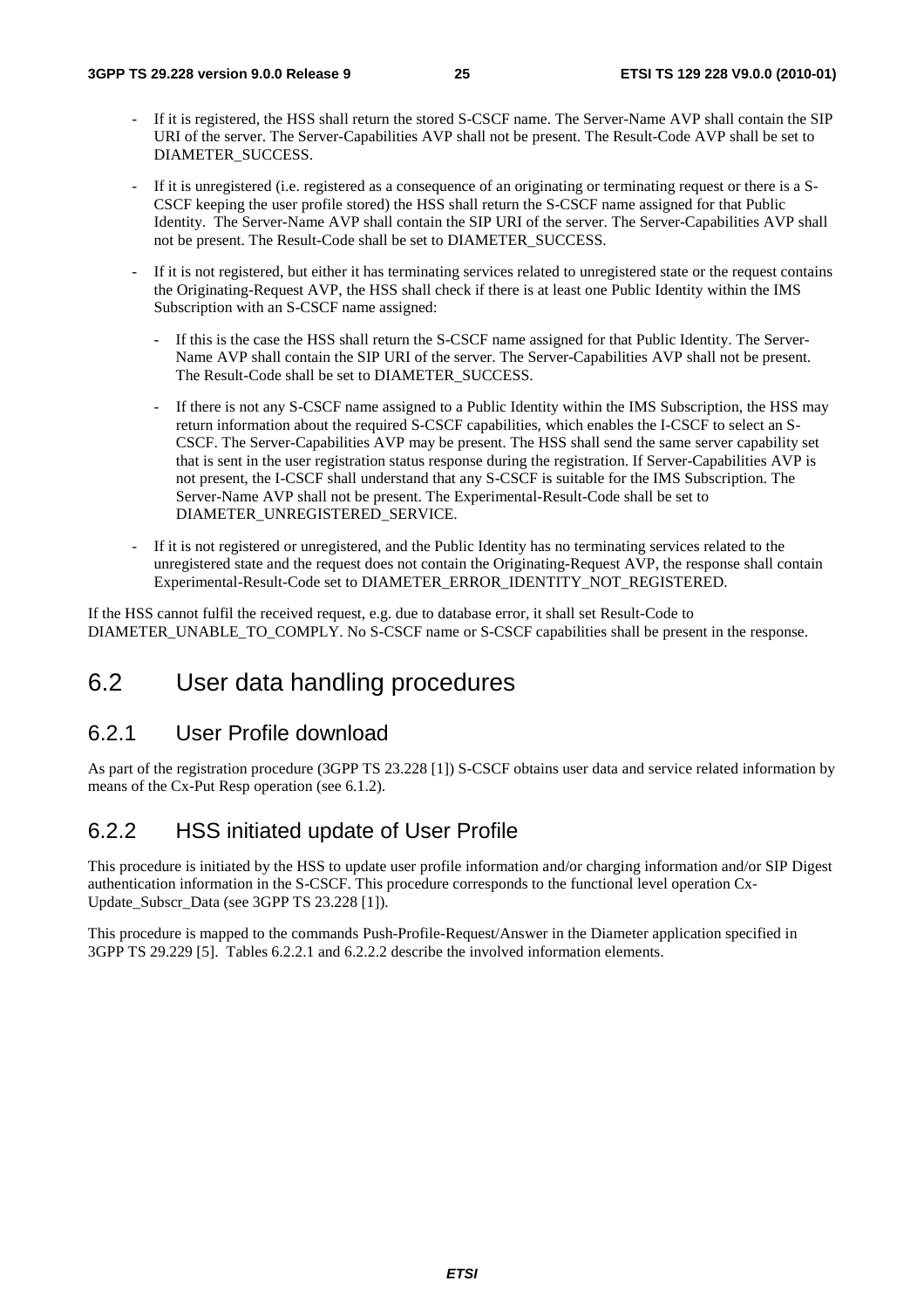| <b>Information</b><br>element name                                                    | <b>Mapping to</b><br><b>Diameter AVP</b> | Cat.         | <b>Description</b>                                                                                                                                                                                                                                                                                                                                                                                                                                                            |
|---------------------------------------------------------------------------------------|------------------------------------------|--------------|-------------------------------------------------------------------------------------------------------------------------------------------------------------------------------------------------------------------------------------------------------------------------------------------------------------------------------------------------------------------------------------------------------------------------------------------------------------------------------|
| Private User<br>Identity /<br>Private<br>Service<br>Identity<br>(See 7.3 and<br>7.3a) | User-Name                                | M            | Private Identity.<br>The HSS shall always send a Private Identity that is known to the S-CSCF<br>based on an earlier SAR/SAA procedure.                                                                                                                                                                                                                                                                                                                                       |
| User profile<br>(See 7.7)                                                             | User-Data                                | $\mathsf{C}$ | Updated user profile (see sections 6.5.2.1 and 6.6.1), with the format<br>defined in chapter 7.7.<br>It shall be present if the user profile is changed in the HSS. If the User-Data<br>AVP is not present, the SIP-Auth-Data-Item or Charging-Information AVP<br>shall be present.                                                                                                                                                                                           |
| Authentication<br>Data (See 7.9)                                                      | SIP-Auth-<br>Data-Item                   | $\mathsf{C}$ | SIP Digest authentication information.<br>It shall be present if the used authentication scheme is SIP Digest and<br>when password change has occurred in the HSS. If the SIP-Auth-Data-Item<br>AVP is not present, the Charging-Information or User-Data AVP shall be<br>present.<br>See Table 6.3.6 for the contents of this information element.                                                                                                                           |
| Charging<br>Information<br>(See 7.12)                                                 | Charging-<br>Information                 | $\mathsf{C}$ | Addresses of the charging functions.<br>It shall be present if the charging addresses are changed in the HSS. If the<br>Charging-Information AVP is not present, the SIP-Auth-Data-Item or User-<br>Data AVP shall be present.<br>When this parameter is included, either the Primary-Charging-Collection-<br>Function-Name AVP or the Primary-Event-Charging-Function-Name AVP<br>shall be included. All other charging information shall be included if it is<br>available. |
| Routing<br>Information<br>(See 7.13)                                                  | Destination-<br>Host                     | M            | It contains the name of the S-CSCF which originated the last update of the<br>name of the multimedia server stored in the HSS for a given IMS<br>Subscription. The address of the S-CSCF is the same as the Origin-Host<br>AVP in the message sent from the S-CSCF.                                                                                                                                                                                                           |

|  |  | Table 6.2.2.1: User Profile Update request |
|--|--|--------------------------------------------|
|--|--|--------------------------------------------|

| <b>Information</b> | <b>Mapping to</b>   | Cat. | <b>Description</b>                                                             |
|--------------------|---------------------|------|--------------------------------------------------------------------------------|
| element name       | <b>Diameter AVP</b> |      |                                                                                |
| Result             | Result-Code /       | м    | This information element indicates the result of the update of User Profile in |
| (See 7.6)          | Experimental-       |      | the S-CSCF.                                                                    |
|                    | Result              |      | Result-Code AVP shall be used for errors defined in the Diameter Base          |
|                    |                     |      | Protocol.                                                                      |
|                    |                     |      | Experimental-Result AVP shall be used for Cx/Dx errors. This is a grouped      |
|                    |                     |      | AVP which contains the 3GPP Vendor ID in the Vendor-Id AVP, and the            |
|                    |                     |      | error code in the Experimental-Result-Code AVP.                                |

#### 6.2.2.1 Detailed behaviour

The HSS shall make use of this procedure to update the relevant user information to the S-CSCF. The user information contains the user profile. See chapters 6.5.2.1 and 6.6.1 for the rules of user profile updating. If there are multiple registered Private User Identities associated to the Public User Identity in the HSS, the HSS shall send only single request and select arbitrarily one of the Private User Identities and put it into the request. For updates of the profile of a Wildcarded Public Service Identity, the HSS shall send only one single request. That request shall contain the Wildcarded Public Service Identity (content within the Identity tag in the XML data shall be ignored by the S-CSCF).

The Charging-Information AVP and/or the User-Data AVP shall be present in the request. If the User-Data AVP is present in the request, the S-CSCF shall overwrite, for the Public Identities indicated in the User profile included in the request, current information with the information received from the HSS, except in the error situations detailed in table 6.2.2.1.1. If the Charging-Information AVP is present in the request, the S-CSCF shall replace the existing charging information with the information received from the HSS.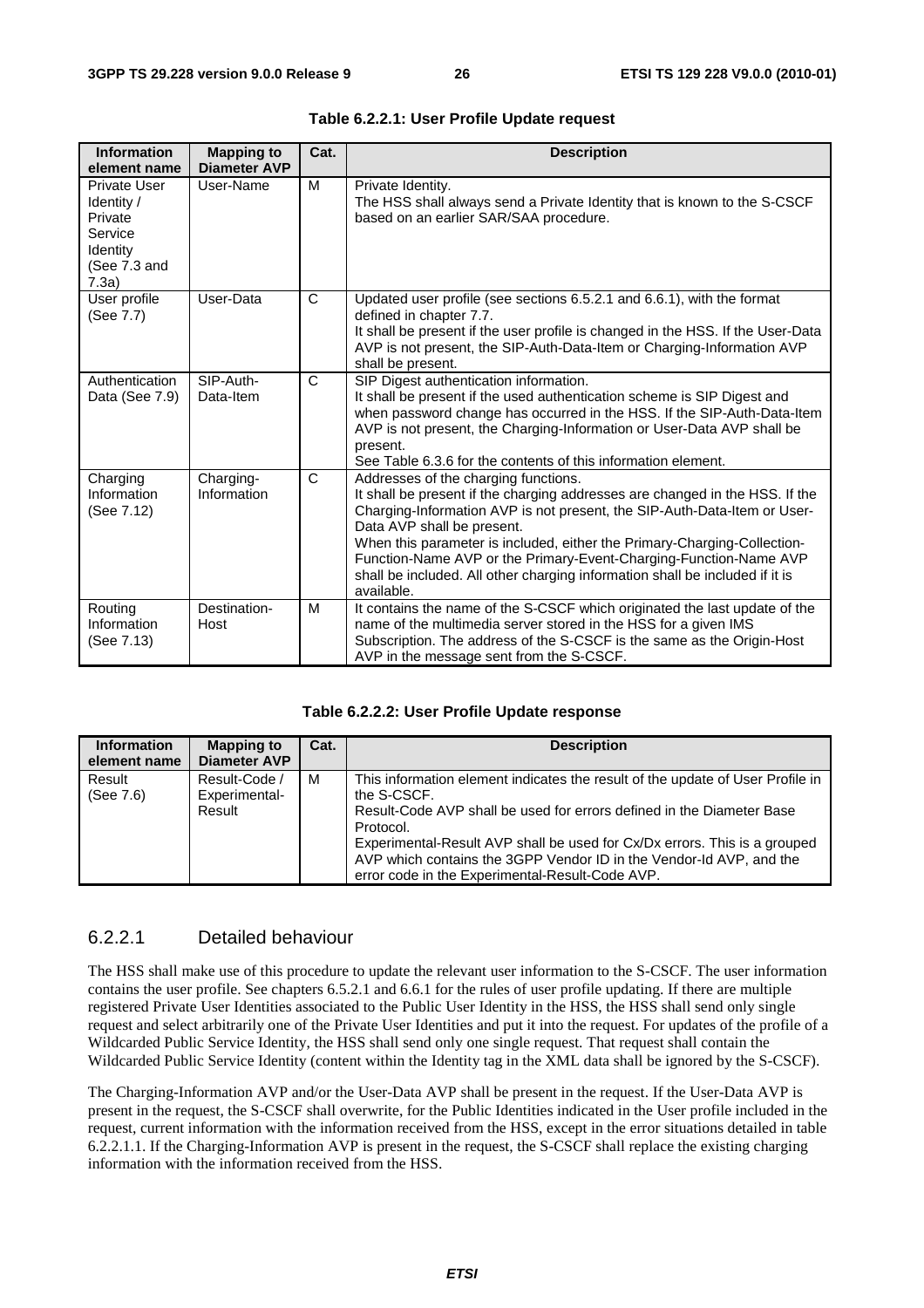The SIP-Auth-Data-Item AVP shall be present if the command is sent in order to update SIP Digest authentication information due to a password change.

If the S-CSCF receives data that it can not recognise, unsupported user data in a part of the request where it may not be ignored or more data than it can accept, it shall return the corresponding error code to the HSS as indicated in table 6.2.2.1.1. The S-CSCF shall not overwrite the data that it already has to give service to the IMS Subscription. The HSS shall initiate a network-initiated de-registration procedure towards the S-CSCF with Deregistration-Reason set to SERVER CHANGE, which will trigger the assignment of a new S-CSCF.

If the HSS receives DIAMETER\_ERROR\_USER\_UNKNOWN from the S-CSCF in the Push-Profile-Answer, then the HSS shall re-send the request using another arbitrarily selected registered Private Identity (if any). If restoration procedures are not supported, the HSS shall set the unknown Private User Identity's registration status to "not registered"; this will allow the synchronization of the registration status in HSS and S-CSCF.

NOTE: If restoration procedures are supported, restoration procedures will ensure synchronization of the registration status in HSS and S-CSCF, i.e. the S-CSCF can either immediately retrieve the S-CSCF restoration information for the registered Public User Identity (sending SAR with Server Assignment Type set to NO\_ASSIGNMENT), or wait for reception of a SIP request.

Table 6.2.2.1.1 details the valid result codes that the S-CSCF can return in the response.

| <b>Result-Code AVP value</b>           | <b>Condition</b>                                                                                                                                                                                              |
|----------------------------------------|---------------------------------------------------------------------------------------------------------------------------------------------------------------------------------------------------------------|
| DIAMETER SUCCESS                       | The request succeeded.                                                                                                                                                                                        |
| DIAMETER_ERROR_NOT_SUPPORTED_USER_DATA | The request failed. The S-CSCF informs the HSS that<br>the received user information contained information,<br>which was not recognised or supported by the S-CSCF<br>due to unsupported S-CSCF capabilities. |
| DIAMETER_ERROR_USER_UNKNOWN            | The request failed because the Private Identity is not<br>Ifound in S-CSCF.                                                                                                                                   |
| DIAMETER_ERROR_TOO_MUCH_DATA           | The request failed. The S-CSCF informs to the HSS that<br>it tried to push too much data into the S-CSCF.                                                                                                     |
| DIAMETER_UNABLE_TO_COMPLY              | The request failed.                                                                                                                                                                                           |

**Table 6.2.2.1.1: User profile response valid result codes** 

### 6.3 Authentication procedures

This procedure is used between the S-CSCF and the HSS to exchange information to support the authentication between the end user and the home IMS network. The procedure is invoked by the S-CSCF, corresponds to the combination of the operations Cx-AV-Req and Cx-AV-Req-Resp (see 3GPP TS 33.203 [3]) and is used:

- To retrieve authentication vectors from the HSS.
- To resolve synchronization failures between the sequence numbers in the UE and the HSS for authentication schemes that support this capability (e.g. IMS-AKA).
- To promote the result of the NASS-level authentication to the IMS level.
- To retrieve the IP-address secure binding information for GPRS-IMS-Bundled Authentication (GIBA) from the HSS.

This procedure is mapped to the commands Multimedia-Auth-Request/Answer in the Diameter application specified in 3GPP TS 29.229 [5]. Tables 6.3.1through 6.3.7 detail the involved information elements. Tables 6.3.1, 6.3.2 and 6.3.4 are common to all authentication schemes; Tables 6.3.3 and 6.3.5 are specific to IMS-AKA authentication; Tables 6.3.6 and 6.3.7 are specific to SIP Digest Authentication, when utilized. Table 6.3.8 is specific to NASS Bundled authentication, when utilized. Table 6.3.9 is specific to GPRS-IMS-Bundled Authentication (GIBA), when utilized.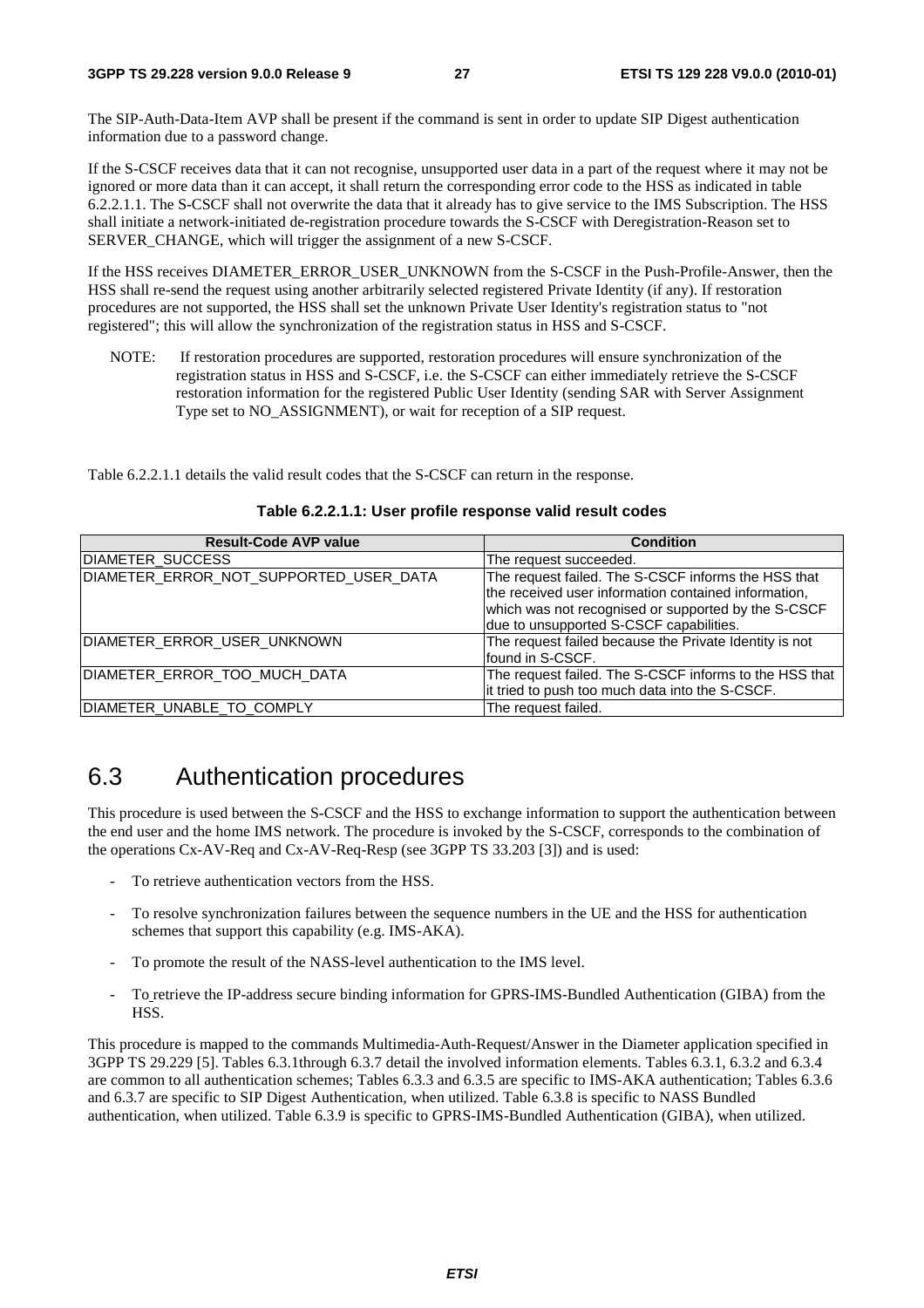| <b>Information</b><br>element name                                | <b>Mapping to</b><br><b>Diameter AVP</b> | Cat.         | <b>Description</b>                                                                                                                                                                                                                                                                                                                                                                                                                                                                                                                                                                                                                                       |
|-------------------------------------------------------------------|------------------------------------------|--------------|----------------------------------------------------------------------------------------------------------------------------------------------------------------------------------------------------------------------------------------------------------------------------------------------------------------------------------------------------------------------------------------------------------------------------------------------------------------------------------------------------------------------------------------------------------------------------------------------------------------------------------------------------------|
| <b>Public User</b><br>Identity<br>(See 7.2)                       | Public-Identity                          | M            | This information element contains the Public User Identity of the user                                                                                                                                                                                                                                                                                                                                                                                                                                                                                                                                                                                   |
| Private User<br>Identity<br>(See 7.3)                             | User-Name                                | M            | This information element contains the Private User Identity                                                                                                                                                                                                                                                                                                                                                                                                                                                                                                                                                                                              |
| <b>Number</b><br>Authentication<br>Items<br>(See 7.10)            | SIP-Number-<br>Auth-Items                | M            | This information element indicates the number of authentication vectors<br>requested. Certain authentication schemes do not support more than one<br>set of authentication vectors (e.g. SIP Digest, GIBA).                                                                                                                                                                                                                                                                                                                                                                                                                                              |
| Authentication<br>Data<br>(See 7.9)                               | SIP-Auth-<br>Data-Item                   | M            | See Tables 6.3.2 and 6.3.3 for the contents of this information element.<br>The content shown in table 6.3.2 shall be used for a normal authentication<br>request; the content shown in table 6.3.3 shall only be used for an IMS-<br>AKA authentication request after synchronization failure.                                                                                                                                                                                                                                                                                                                                                          |
| <b>S-CSCF Name</b><br>(See 7.4)                                   | Server-Name                              | M            | This information element contains the name (SIP URL) of the S-CSCF.                                                                                                                                                                                                                                                                                                                                                                                                                                                                                                                                                                                      |
| Routing<br>Information<br>(See 7.13)                              | Destination-<br>Host                     | $\mathsf{C}$ | If the S-CSCF knows the HSS name this AVP shall be present.<br>This information is available if the MAR belongs to an already existing<br>registration, e.g. in case of the re-registration, where the HSS name is<br>stored in the S-CSCF. The HSS name is obtained from the Origin-Host<br>AVP, which is received from the HSS, e.g. included in the MAA command.<br>This information may not be available if the command is sent in case of the<br>initial registration. In this case the Destination-Host AVP is not present and<br>the command is routed to the next Diameter node, e.g. SLF, based on the<br>Diameter routing table in the client. |
| Wildcarded<br><b>Public User</b><br><b>Identity (See</b><br>7.2c) | Wildcarded-<br><b>IMPU</b>               | $\circ$      | If the request refers to a Wildcarded Public User Identity, the S-CSCF may<br>include the corresponding Wildcarded Public User Identity in this<br>information element.<br>If this element is present, it should be used by the HSS to identify the<br>identity affected by the request. If that is the case, the terms Public Identity<br>or Public User Identity in the detailed behaviour refer to the Wildcarded<br>Public User Identity.                                                                                                                                                                                                            |

|  |  | Table 6.3.1: Authentication Request |  |
|--|--|-------------------------------------|--|
|--|--|-------------------------------------|--|

#### **Table 6.3.2: Authentication Data content – Request**

| <b>Information</b><br>element name       | <b>Mapping to</b><br><b>Diameter AVP</b> | Cat. | <b>Description</b>                                                                                                                                                                                                                                                                                                                                                                                                                                                                                                    |
|------------------------------------------|------------------------------------------|------|-----------------------------------------------------------------------------------------------------------------------------------------------------------------------------------------------------------------------------------------------------------------------------------------------------------------------------------------------------------------------------------------------------------------------------------------------------------------------------------------------------------------------|
| Authentication<br>Scheme<br>(See 7.9.2)  | SIP-<br>Authentication-<br>Scheme        | м    | This information element indicates the authentication scheme. It shall<br>contain:<br>- "Digest-AKAv1-MD5" if the S-CSCF knows that IMS-AKA is to be used.<br>- "SIP Digest" if the S-CSCF knows that SIP Digest is to be used.<br>- "NASS-Bundled" if the S-CSCF knows that NASS Bundled authentication<br>is to be used.<br>- "Early-IMS-Security" if the S-CSCF knows that GPRS-IMS-Bundled<br>Authentication is to be used.<br>- "Unknown" if the S-CSCF can not know the authentication scheme at this<br>point. |
| Authentication<br>Context<br>(See 7.9.7) | SIP-<br>Authentication-<br>Context       | C    | It shall contain authentication-related information relevant for performing<br>the authentication. When Authentication Scheme contains "Digest-AKAv1-<br>MD5", this AVP is not used and shall be missing.                                                                                                                                                                                                                                                                                                             |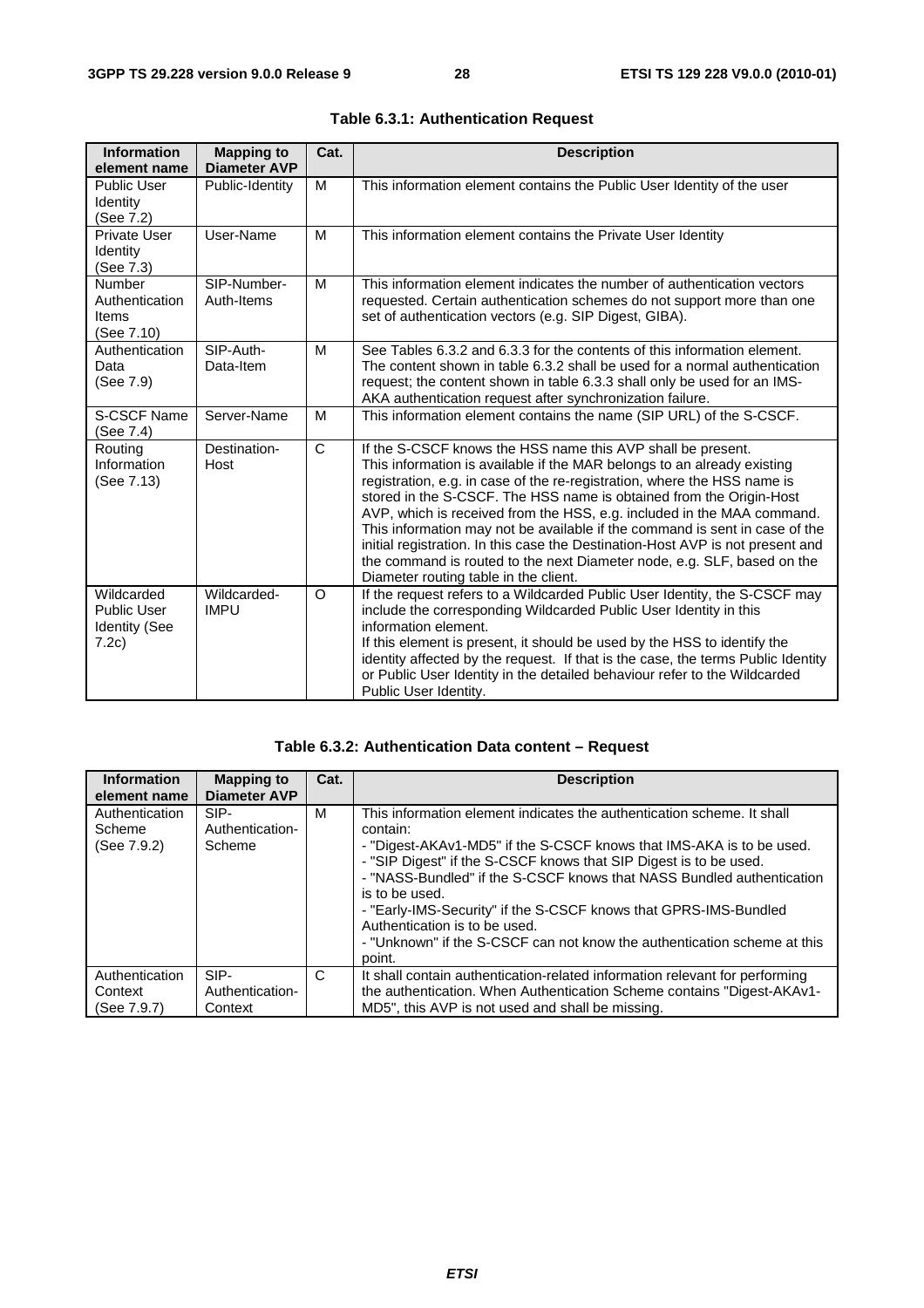| <b>Information</b><br>element name | <b>Mapping to</b><br><b>Diameter AVP</b> | Cat. | <b>Description</b>                                                       |
|------------------------------------|------------------------------------------|------|--------------------------------------------------------------------------|
| Authentication                     | SIP-                                     | м    | Authentication scheme. It shall contain "Digest-AKAv1-MD5".              |
| Scheme                             | Authentication-                          |      |                                                                          |
| (See 7.9.2)                        | Scheme                                   |      |                                                                          |
| Authorization                      | SIP-                                     | м    | It shall contain the concatenation of RAND, as sent to the terminal, and |
| Information                        | Authorization                            |      | AUTS, as received from the terminal. RAND and AUTS shall both be binary  |
| (See 7.9.4)                        |                                          |      | encoded. See 3GPP TS 33.203 [3] for further details about RAND and       |
|                                    |                                          |      | AUTS.                                                                    |

**Table 6.3.3: Authentication Data content – Request: Synchronization Failure for IMS-AKA** 

| <b>Information</b>  | <b>Mapping to</b>   | Cat.         | <b>Description</b>                                                           |  |
|---------------------|---------------------|--------------|------------------------------------------------------------------------------|--|
| element name        | <b>Diameter AVP</b> |              |                                                                              |  |
| User Identity       | <b>Public-</b>      | C            | Public User Identity. It shall be present when the result is                 |  |
| (See 7.2)           | <b>Identity</b>     |              | DIAMETER SUCCESS.                                                            |  |
| <b>Private User</b> | <b>User-Name</b>    | C            | Private User Identity. It shall be present when the result is                |  |
| <b>Identity</b>     |                     |              | DIAMETER SUCCESS.                                                            |  |
| (See $7.3$ )        |                     |              |                                                                              |  |
| <b>Number</b>       | <b>SIP-Number-</b>  | C            | This AVP indicates the number of authentication vectors delivered in the     |  |
| Authentication      | <b>Auth-Items</b>   |              | Authentication Data information element. It shall be present when the result |  |
| <b>Items</b>        |                     |              | is DIAMETER_SUCCESS. For SIP Digest, NASS Bundled authentication             |  |
| (See 7.10)          |                     |              | and GIBA this AVP shall be set to a value of 1.                              |  |
| Authentication      | SIP-Auth-           | $\mathsf{C}$ | If the SIP-Number-Auth-Items AVP is equal to zero or it is not present, then |  |
| Data                | Data-Item           |              | this AVP shall not be present.                                               |  |
| (See 7.9)           |                     |              | See Table 6.3.5 for the contents of this information element for IMS-AKA.    |  |
|                     |                     |              | See Table 6.3.6 for the contents of this information element for SIP Digest. |  |
|                     |                     |              | See Table 6.3.8 for the contents of this information element for NASS        |  |
|                     |                     |              | Bundled authentication.                                                      |  |
|                     |                     |              | See Table 6.3.9 for the contents of this information element for GIBA.       |  |
| Result              | Result-Code /       | м            | Result of the operation.                                                     |  |
| (See 7.6)           | Experimental-       |              | Result-Code AVP shall be used for errors defined in the Diameter Base        |  |
|                     | Result              |              | Protocol.                                                                    |  |
|                     |                     |              | Experimental-Result AVP shall be used for Cx/Dx errors. This is a grouped    |  |
|                     |                     |              | AVP which contains the 3GPP Vendor ID in the Vendor-Id AVP, and the          |  |
|                     |                     |              | error code in the Experimental-Result-Code AVP.                              |  |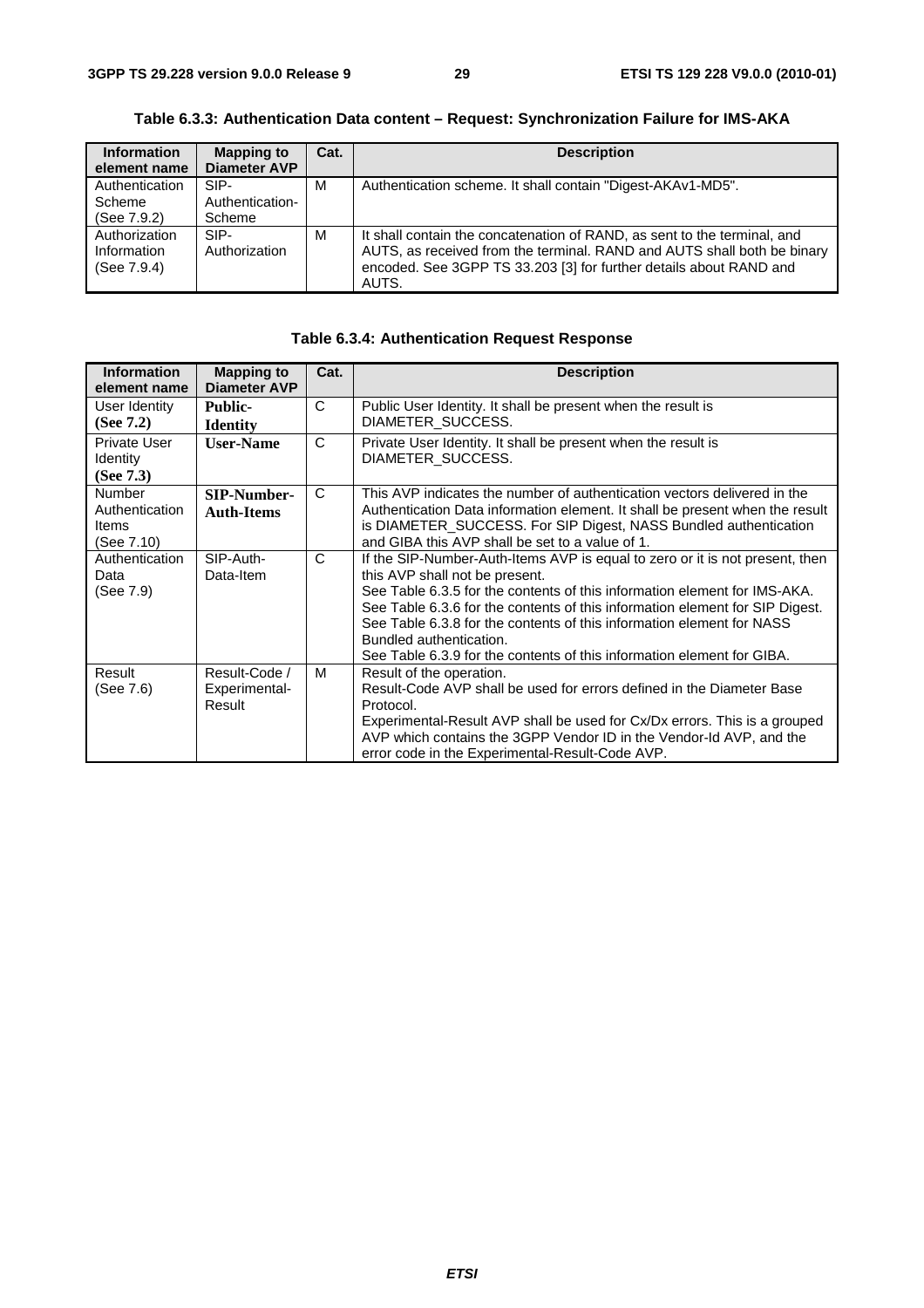| <b>Information</b><br>element name           | <b>Mapping to</b><br><b>Diameter AVP</b> | Cat.     | <b>Description</b>                                                                                                                                                                                                                                                                                                                                                                                                 |
|----------------------------------------------|------------------------------------------|----------|--------------------------------------------------------------------------------------------------------------------------------------------------------------------------------------------------------------------------------------------------------------------------------------------------------------------------------------------------------------------------------------------------------------------|
| Item Number<br>(See 7.9.1)                   | SIP-Item-<br>Number                      | C        | This information element shall be present in a SIP-Auth-Data-Item grouped<br>AVP in circumstances where there are multiple occurrences of SIP-Auth-<br>Data-Item AVPs, and the order in which they should be processed is<br>significant. In this scenario, SIP-Auth-Data-Item AVPs with a low SIP-Item-<br>Number value should be processed before SIP-Auth-Data-Items AVPs with<br>a high SIP-Item-Number value. |
| Authentication<br>Scheme<br>(See 7.9.2)      | SIP-<br>Authentication-<br>Scheme        | м        | Authentication scheme. It shall contain "Digest-AKAv1-MD5".                                                                                                                                                                                                                                                                                                                                                        |
| Authentication<br>Information<br>(See 7.9.3) | SIP-<br>Authenticate                     | M        | It shall contain, binary encoded, the concatenation of the authentication<br>challenge RAND and the token AUTN. See 3GPP TS 33.203 [3] for further<br>details about RAND and AUTN.                                                                                                                                                                                                                                 |
| Authorization<br>Information<br>(See 7.9.4)  | SIP-<br>Authorization                    | м        | It shall contain, binary encoded, the expected response XRES. See 3GPP<br>TS 33.203 [3] for further details about XRES.                                                                                                                                                                                                                                                                                            |
| Confidentiality<br>Key<br>(See 7.9.5)        | Confidentiality-<br>Key                  | $\Omega$ | This information element, if present, shall contain the confidentiality key. It<br>shall be binary encoded.                                                                                                                                                                                                                                                                                                        |
| Integrity Key<br>(See 7.9.6)                 | Integrity-Key                            | м        | This information element shall contain the integrity key. It shall be binary<br>encoded.                                                                                                                                                                                                                                                                                                                           |

**Table 6.3.5: Authentication Data content – Response for IMS-AKA** 

#### **Table 6.3.6: Authentication Data content – Response for SIP Digest**

| <b>Information</b>                      | <b>Mapping to</b>                 | Cat. | <b>Description</b>                                                                              |  |
|-----------------------------------------|-----------------------------------|------|-------------------------------------------------------------------------------------------------|--|
| element name                            | Diameter AVP                      |      |                                                                                                 |  |
| Authentication<br>Scheme<br>(See 7.9.2) | SIP-<br>Authentication-<br>Scheme | M    | This information element indicates the authentication scheme. It shall<br>contain "SIP Digest". |  |
| Digest<br>Authenticate<br>(See 7.9.8)   | SIP-Digest-<br>Authenticate       | M    | See Table 6.3.7 for contents of this information element.                                       |  |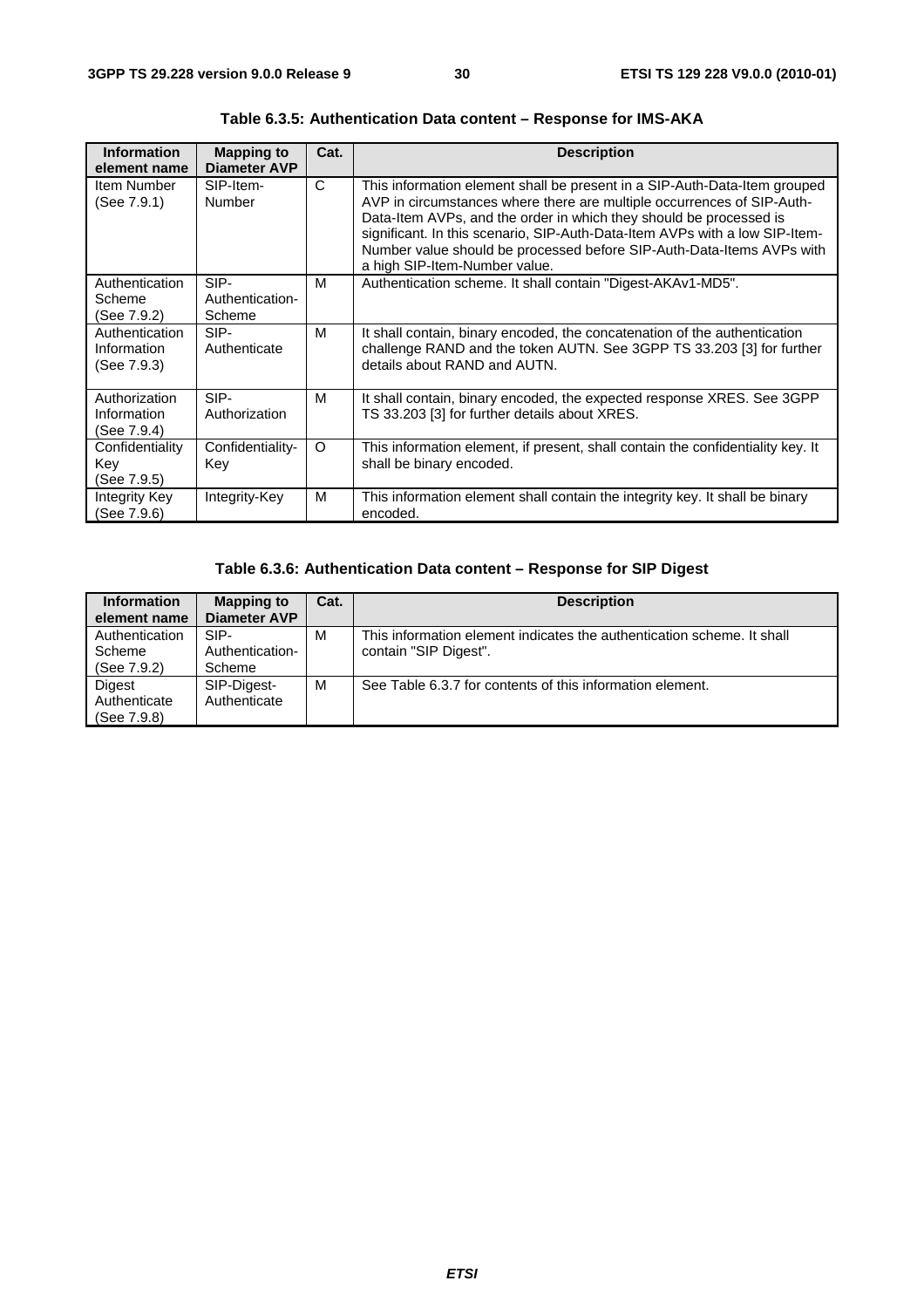| <b>Information</b><br>element name   | <b>Mapping to</b><br><b>Diameter AVP</b> | Cat.    | <b>Description</b>                                                                                                                                                                                                           |
|--------------------------------------|------------------------------------------|---------|------------------------------------------------------------------------------------------------------------------------------------------------------------------------------------------------------------------------------|
| Digest Realm<br>(See 7.9.8.1)        | Digest-Realm                             | M       | This information element corresponds to the realm parameter as defined in<br>IETF RFC 2617 [16].                                                                                                                             |
| Digest<br>Algorithm<br>(See 7.9.8.3) | Digest-<br>Algorithm                     | $\circ$ | This information element contains the algorithm as defined in IETF RFC<br>2617 [16].<br>If this information element is not present, then "MD5" is assumed.<br>If this information element is present it shall contain "MD5". |
| Digest QoP<br>(See 7.9.8.4)          | Digest-QoP                               | м       | This information element contains the gop as defined in IETF RFC 2617<br>[16]. This information element shall be set to a value of "auth" by the HSS.                                                                        |
| Digest HA1<br>(See 7.9.8.5)          | Digest-HA1                               | м       | This information element contains the H(A1) as defined in IETF RFC 2617<br>[16].                                                                                                                                             |

**Table 6.3.7: Digest Authenticate content – Response for SIP Digest** 

#### **Table 6.3.8: Authentication Data content – Response for NASS-Bundled Authentication**

| <b>Information</b><br>element name      | <b>Mapping to</b><br>Diameter AVP | Cat. | <b>Description</b>                                                                                                                            |
|-----------------------------------------|-----------------------------------|------|-----------------------------------------------------------------------------------------------------------------------------------------------|
| Authentication<br>Scheme<br>(See 7.9.2) | SIP-<br>Authentication-<br>Scheme | м    | Authentication scheme. It shall contain "NASS-Bundled".                                                                                       |
| Line Identifier<br>(See 7.9.9)          | Line-Identifier                   | M    | This information element contains fixed broadband access line identifier<br>associated to the user. This information element can be repeated. |

#### **Table 6.3.9: Authentication Data content – Response for GPRS-IMS-Bundled Authentication**

| <b>Information</b><br>element name      | <b>Mapping to</b><br><b>Diameter AVP</b> | Cat. | <b>Description</b>                                                                                                                                                                                                     |
|-----------------------------------------|------------------------------------------|------|------------------------------------------------------------------------------------------------------------------------------------------------------------------------------------------------------------------------|
| Authentication<br>Scheme<br>(See 7.9.2) | SIP-<br>Authentication-<br>Scheme        | м    | Authentication scheme. For GPRS-IMS-Bundled Authentication it shall<br>contain "Early-IMS-Security"                                                                                                                    |
| User IPv4<br>Address                    | Framed-IP-<br>Address                    | C    | If the IP Address of the User is an IPv4 address, this AVP shall be<br>included.<br>For a description of the AVP see IETF RFC 4005 [21].                                                                               |
| User IPv6<br>Prefix                     | Framed-IPv6-<br>Prefix                   | C    | If the IP Address of the User is an IPv6 address, this AVP shall be<br>included.<br>For a description of the AVP see IETF RFC 4005 [21].                                                                               |
| Framed<br>Interface Id                  | Framed-<br>Interface-Id                  | C    | If and only if the IP Address of the User is an IPv6 address and the<br>Framed-IPv6-Prefix AVP alone is not unique for the user this AVP shall be<br>included.<br>For a description of the AVP see IETF RFC 4005 [21]. |

#### 6.3.1 Detailed behaviour

The HSS shall, in the following order (in case of an error in any of the steps the HSS shall stop processing and return the corresponding error code, see 3GPP TS 29.229 [5]):

- 1. Check that the Private User Identity and the Public User Identity exist in the HSS. If not Experimental-Result-Code shall be set to DIAMETER\_ERROR\_USER\_UNKNOWN.
- 2. Check whether the Private and Public User Identities in the request are associated in the HSS. If not Experimental-Result-Code shall be set to DIAMETER\_ERROR\_IDENTITIES\_DONT\_MATCH.
- 3. Check the authentication scheme indicated in the request, and
	- if it is "Unknown", check the authentication scheme stored in HSS. If it is neither NASS-Bundled authentication nor SIP Digest authentication nor GIBA, Experimental-Result-Code shall be set to DIAMETER\_ERROR\_AUTH\_SCHEME\_UNSUPPORTED.
	- if not, check that the authentication scheme indicated in the request is supported. If not Experimental-Result-Code shall be set to DIAMETER\_ERROR\_AUTH\_SCHEME\_UNSUPPORTED.

This step is only applicable for IMS-AKA authentication. If the request indicates there is a synchronization failure, the HSS shall compare the S-CSCF name received in the request to the S-CSCF name stored in the HSS: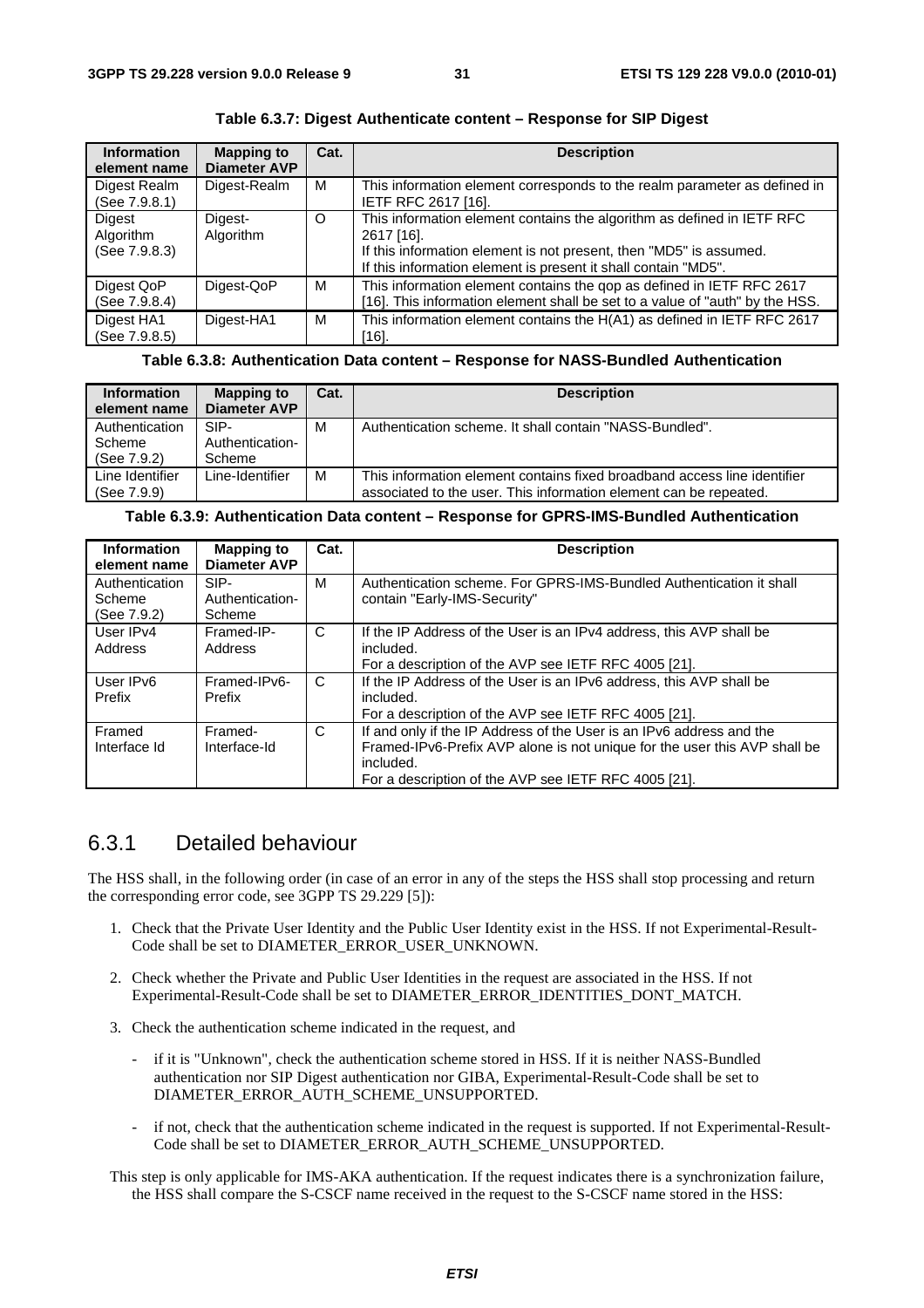- If they are identical the HSS shall process AUTS as described in 3GPP TS 33.203 [3] and return the requested authentication information. The Result-Code shall be set to DIAMETER\_SUCCESS.
- 5. Check the registration status of the Public User Identity received in the request:
	- If it is registered, the HSS shall compare the S-CSCF name received in the request to the S-CSCF name stored in the HSS:
		- If they are different, the HSS shall store the S-CSCF name. The HSS shall download SIP-Auth-Data-Item stored up to a maximum specified in SIP-Number-Auth-Items received in the command Multimedia-Auth-Request. If authentication scheme is neither NASS-Bundled nor GIBA,the HSS shall set the Public User Identity's authentication pending flag which is specific to the Private User Identity received in the request. The Result-Code shall be set to DIAMETER\_SUCCESS.
		- If they are identical, the HSS shall download SIP-Auth-Data-Item stored up to a maximum specified in SIP-Number-Auth-Items received in the command Multimedia-Auth-Request. The Result-Code shall be set to DIAMETER\_SUCCESS.
	- If it is unregistered (i.e. registered as a consequence of an originating or terminating request or there is an S-CSCF keeping the user profile stored) or not registered, the HSS shall compare the S-CSCF name received in the request to the S-CSCF name stored in the HSS:
		- If they are different or if there is no S-CSCF name stored in the HSS for any Public User Identity of the IMS subscription, the HSS shall store the S-CSCF name. The HSS shall download SIP-Auth-Data-Item stored up to a maximum specified in SIP-Number-Auth-Items received in the command Multimedia-Auth-Request. If authentication scheme is neither NASS-Bundled nor GIBA, the HSS shall set the Public User Identity's authentication pending flag which is specific to the Private User Identity which was received in the request. The Result-Code shall be set to DIAMETER\_SUCCESS.
		- If they are identical, the HSS shall download SIP-Auth-Data-Item stored up to a maximum specified in SIP-Number-Auth-Items received in the command Multimedia-Auth-Request. If authentication scheme is neither NASS-Bundled nor GIBA, the HSS shall set the Public User Identity's authentication pending flag which is specific to the Private User Identity that was received in the request. The Result-Code shall be set to DIAMETER\_SUCCESS.

Exceptions to the cases specified here shall be treated by HSS as error situations, the Result-Code shall be set to DIAMETER\_UNABLE\_TO\_COMPLY. No authentication information shall be returned.

### 6.4 User identity to HSS resolution

The User identity to HSS resolution mechanism enables the I-CSCF and the S-CSCF to find the identity of the HSS, that holds the subscriber data for a given Public Identity when multiple and separately addressable HSSs have been deployed by the network operator. The resolution mechanism is not required in networks that utilise a single HSS. An example for a single HSS solution is server farm architecture.

The resolution mechanism described in 3GPP TS 23.228 [1] shall use a Subscription Locator Function (SLF) or a Diameter Proxy Agent.

The I-CSCF and the S-CSCF accesses the SLF via the Dx interface. The Dx interface shall always be used in conjunction with the Cx interface. The Dx interface shall be based on Diameter. The SLF functionality shall use the routing mechanism provided by an enhanced Diameter redirect agent.

The SLF or the Diameter Proxy Agent shall be able to determine the HSS identity.

To get the HSS identity the I-CSCF and the S-CSCF shall send the Cx request normally destined to the HSS to a preconfigured Diameter address/name.

If this Cx Request is received by an SLF (acting as a Diameter redirect agent), the SLF shall determine the HSS identity and sends to the I-CSCF or S-CSCF a notification of redirection towards the HSS identity, in response to the Cx request. Multiple HSS identities may be included in the response, as specified in IETF RFC 3588 [9]. In such a case, the I-CSCF or the S-CSCF shall send the Cx Request to the first HSS identity in the ordered list received in the Cx Response from the SLF. If the I-CSCF or S-CSCF does not receive a successful response to the Cx Request, the I-CSCF or S-CSCF shall send a Cx Request to the next HSS identity in the ordered list. This procedure shall be repeated until a successful response from an HSS is received.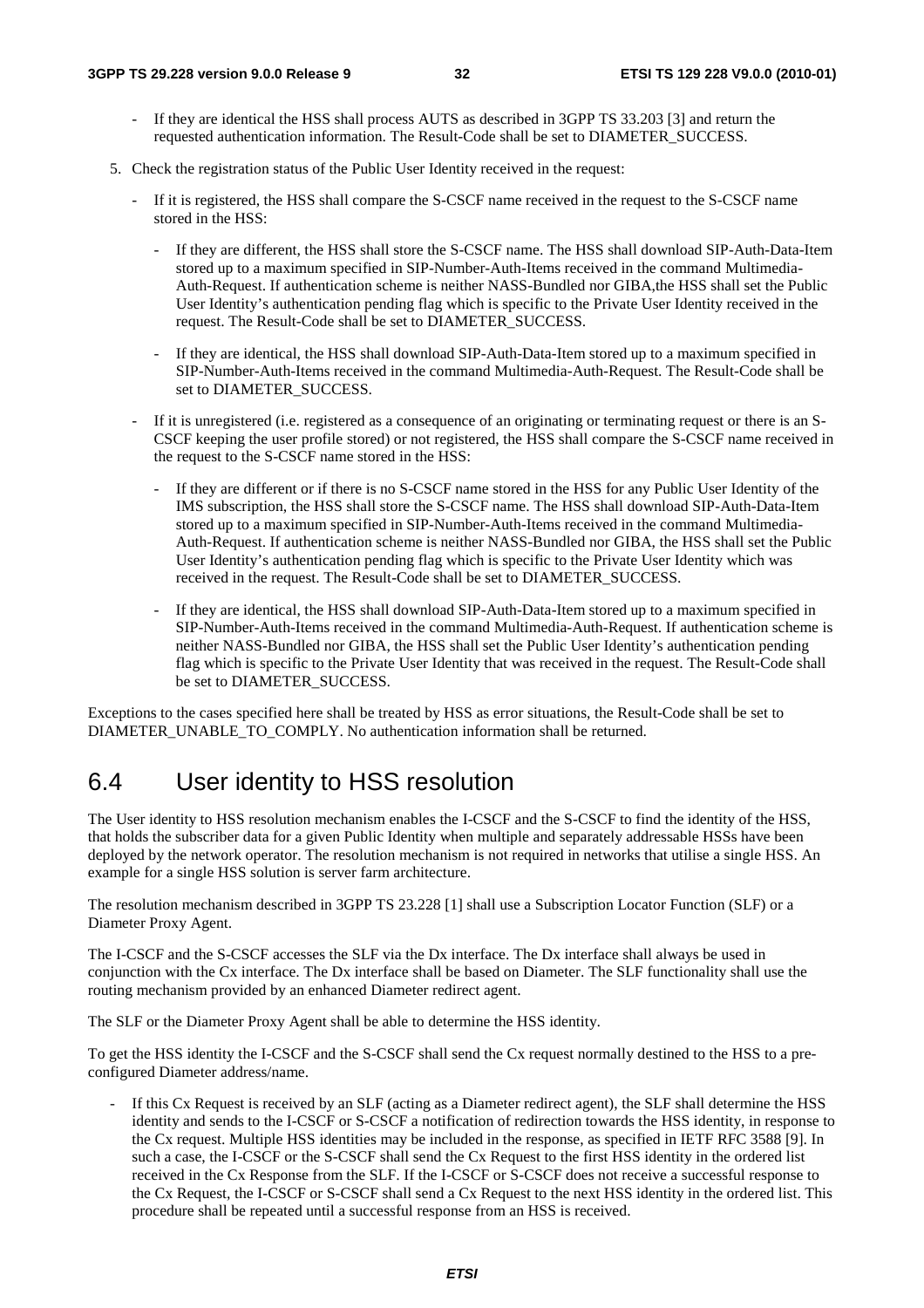If this Cx Request is received by the Diameter Proxy Agent, the Diameter Proxy Agent shall determine the HSS identity and shall forward the Cx request directly to the HSS. The I-CSCF and S-CSCF shall determine the HSS identity from the response to the Cx request received from the HSS.

While the I-CSCF is stateless, the S-CSCF shall store the HSS identity/name/Realm, as specified in 3GPP TS 23.228 [1] and shall use it in further Cx requests associated to the same IMS Public Identity.

In networks where the use of the user identity to HSS resolution mechanism is required, each I-CSCF and S-CSCF shall be configured with the address/name of the SLF or the Diameter Proxy Agent to enable use of these resolution mechanisms.

### 6.5 Implicit registration

Implicit registration is the mechanism by which a user is allowed to register simultaneously more than one of his/her Public User Identities. The HSS knows the identities that are to be implicitly registered when it receives the indication of the registration of an individual identity.

What follows is an extension of the affected basic procedures.

#### 6.5.1 S-CSCF initiated procedures

The result of the S-CSCF initiated procedures affects all the Public User Identities that are configured in the HSS to be in the same implicitly registered Public User Identity set with the targeted individual Public User Identity. Where the S-CSCF initiated procedure affects the Registration state of the targeted Public User Identity, the Registration states of the Public User Identities in the associated implicitly registered Public User Identity set are affected in the same way.

#### 6.5.1.1 Registration

The notification of a registration of a Public User Identity implies the registration of the corresponding implicitly registered Public User Identity set. The user information downloaded in the response contains the Public User Identities of the implicitly registered Public User Identity set with the associated service profiles. This allows the S-CSCF to know which Public User Identities belong to the implicitly registered Public User Identity set. The S-CSCF shall take from the set of implicitly registered Public User Identities the first identity which is not barred, and use this as the default Public User Identity.

#### 6.5.1.2 De-registration

The de-registration of a Public User Identity implies the de-registration of the corresponding implicitly registered Public User Identity set, both in the HSS and in the S-CSCF. The S-CSCF shall include in the request a single Public User Identity to deregister all the Public User Identities that belong to the corresponding implicitly registered Public User Identity set.

The de-registration of a Private User Identity implies the de-registration of all the corresponding Public User Identities, both in the HSS and in the S-CSCF.

#### 6.5.1.3 Authentication

Setting the authentication pending flag for a Public User Identity implies setting the authentication pending flag for each corresponding implicitly registered Public User Identity in the HSS.

#### 6.5.1.4 Downloading the user profile

If the S-CSCF requests to download a user profile from HSS, the user profile in the response shall contain the Public User Identities of the corresponding implicitly registered Public User Identity set with the associated service profiles.

#### 6.5.1.5 Initiation of a session to a non-registered user

The change of a Public User Identity to the Unregistered state due to the initiation of a session from/to a Public Identity that was in Not Registered state and the opposite change from Unregistered state to Not Registered state implies the same change for all the Public User Identities in the same Implicit Registration Set.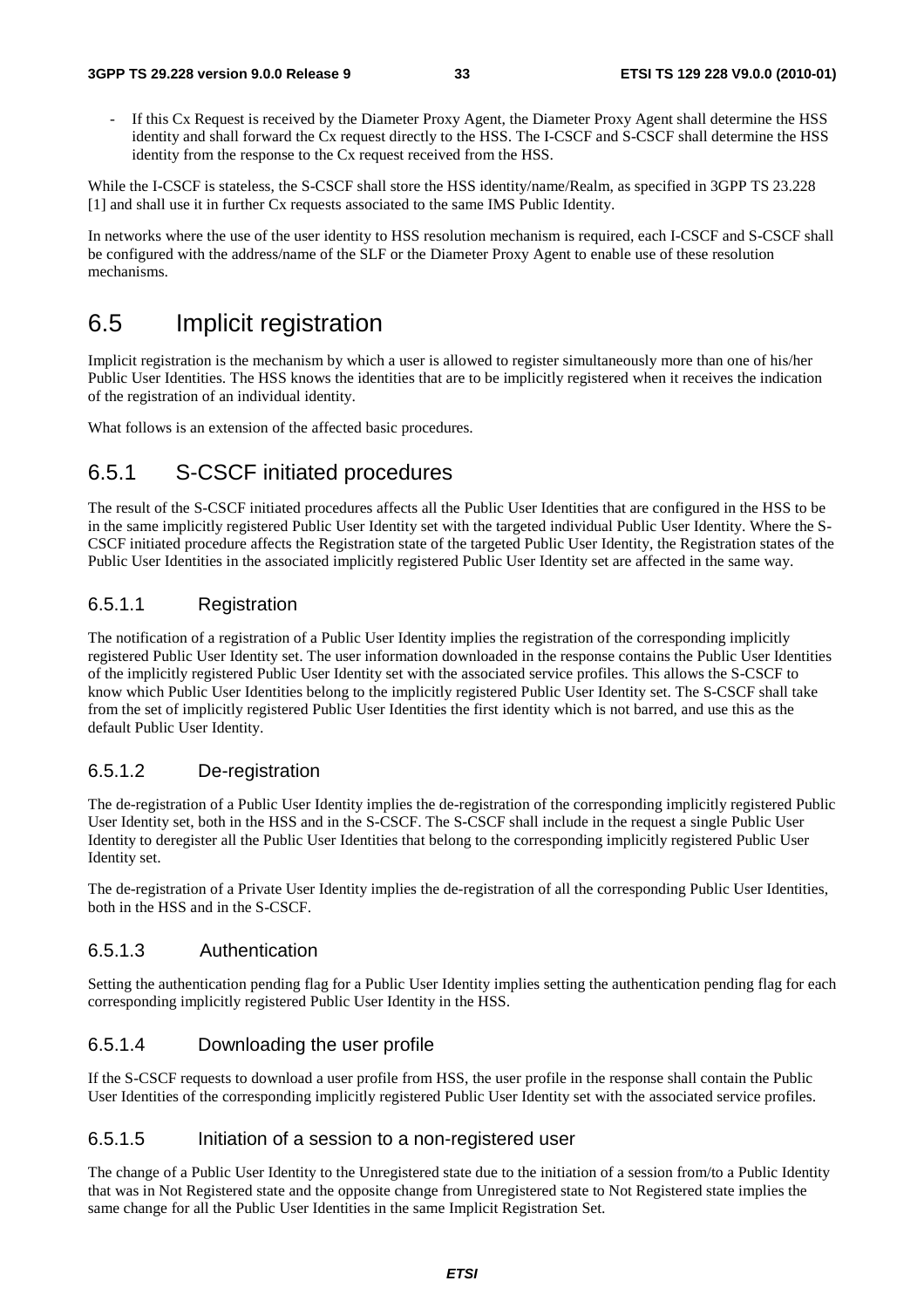### 6.5.2 HSS initiated procedures

#### 6.5.2.1 Update of User Profile

A request sent by the HSS to update the user profile shall include only the Public User Identities of the implicitly registered Public User Identity set, with the associated service profiles (even if not updated). If other Public User Identities not associated with the implicitly registered Public User Identity set are affected, they shall be downloaded in separate commands.

This procedure shall be used by the HSS to add a newly provisioned or Not Registered Public User Identity or Identities to an existing implicitly registered Public User Identity set that is in the state Registered or Unregistered. The added Public User Identity gets the registration state of the set it is added to.

The HSS shall use this procedure if a Public User Identity or Identities are removed from the implicitly registered Public User Identity set that is in a state Registered or Unregistered. In practise, this is done by sending a PPR for the set without the removed identities. The S-CSCF shall remove all information stored in the S-CSCF for the removed identities.

The HSS shall not use this procedure if there is no Public User Identities left in the implicitly registered Public User Identity set after the removal. In that case HSS shall use the RTR command instead.

The HSS shall not use this procedure to change the default Public User Identity of the implicitly registered Public User Identity set that is in a state Registered. In that case the HSS shall use the RTR command to de-register the Public User Identity set.

Moving of a Public User Identity or Identities from one implicitly registered Public User Identity set to another set shall be done in two steps: First the identity or identities are removed from the "old" set as described above, then the identity or identities are added to the "new" set as described above.

#### 6.5.2.2 De-registration

A request sent by the HSS to de-register any of the identities included in an implicitly registered Public User Identity set shall affect all the Public User Identities of the deregistered set.

The de-registration of a Private User Identity implies the de-registration of all the corresponding Public User Identities, both in the HSS and in the S-CSCF.

#### 6.5.2.3 Update of the Charging information

A request sent by the HSS to update the charging information shall include the Private User Identity for whom the charging information changed.

### 6.6 Download of the Relevant User Profile

The download of the relevant user profile from the HSS to the S-CSCF depends on whether the user profile is already stored in the S-CSCF. If the SiFC feature is supported by the HSS and S-CSCF, the HSS shall download the identifiers of the shared iFC sets. If either the HSS or the S-CSCF does not support the SiFC feature, the HSS shall download the complete iFCs, and SiFC identifiers shall not be downloaded by the HSS. The SiFC feature is defined in 3GPP TS 29.229 [5].

If User-Data-Already-Available is set to USER\_DATA\_NOT\_AVAILABLE the HSS shall download the requested user profile. If the Public User Identity in the request is included in an implicitly registered Public User Identity set, the HSS shall include in the response the service profiles associated with all Public User Identities within the implicitly registered Public User Identity set to which the received Public User Identity belongs.

If User-Data-Already-Available is set to USER\_DATA\_ALREADY\_AVAILABLE, the HSS should not return any user profile data. The HSS may override User-Data-Already-Available set to USER\_DATA\_ALREADY\_AVAILABLE and download the user profile.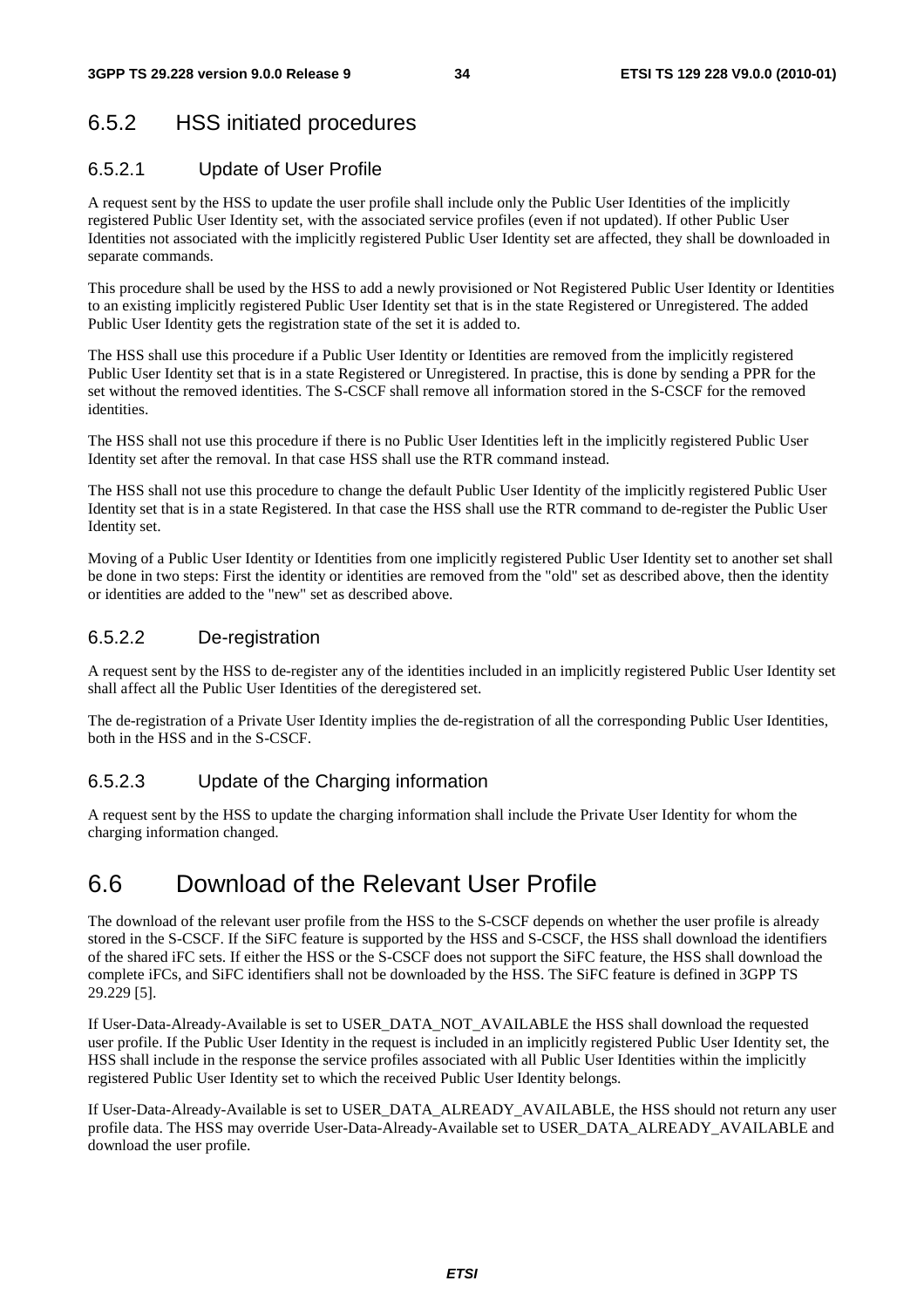### 6.6.1 HSS initiated update of User Profile

The request to update the user profile in the S-CSCF includes only the Public User Identities of the implicitly registered Public User Identity set with the associated service profiles. See 6.5.2.1.

If the Public Identity is registered or unregistered (i.e. registered as a consequence of an originating or terminating request or there is a S-CSCF keeping the user profile stored) and there are changes in the user profile, the HSS should immediately push the complete user profile to the S-CSCF.

### 6.6.2 S-CSCF operation

At deregistration of a Public User Identity, the S-CSCF shall store the user information if it sends Server-Assignment-Request command including Server-Assignment-Type AVP set to value

USER\_DEREGISTRATION\_STORE\_SERVER\_NAME or

TIMEOUT\_DEREGISTRATION\_STORE\_SERVER\_NAME and the HSS responds with DIAMETER\_SUCCESS. Otherwise the S-CSCF shall not keep user information.

### 6.7 S-CSCF Assignment

The list of mandatory and optional capabilities received by an I-CSCF from the HSS allows operators to distribute users between S-CSCFs, depending on the different capabilities (features, role, etc.) that each S-CSCF may have. Alternatively, an operator has the possibility to steer users to certain S-CSCFs.

The operator shall define (possibly based on the functionality offered by each S-CSCF installed in the network) the exact meaning of the mandatory and optional capabilities. It is a configuration task for the operator to ensure that the I-CSCF has a correct record of the capabilities of each S-CSCF available in his network. The I-CSCF does not need to know the semantic of the capabilities received from the HSS. This semantic is exclusively an operator issue.

As a first choice, the I-CSCF shall select an S-CSCF that has all the mandatory and optional capabilities for the user. Only if that is not possible shall the I-CSCF apply a 'best-fit' algorithm. If more than one S-CSCF is identified that supports all mandatory capabilities the I-CSCF may then consider optional capabilities in selecting a specific S-CSCF. The 'best-fit' algorithm is implementation dependent and out of the scope of this specification.

It is the responsibility of the operator to ensure that there are S-CSCFs which have mandatory capabilities indicated by the HSS for any given user. However, configuration errors may occur. If such errors occur and they prevent the I-CSCF from selecting an S-CSCF which meets the mandatory capabilities indicated by the HSS, the I-CSCF shall inform the operator via the O&M subsystem.

As an alternative to selecting an S-CSCF based on the list of capabilities received from the HSS, it is possible to steer users to certain S-CSCFs. To do this, the operator may include one or more S-CSCF names as part of the capabilities of the user profile. The reason for the selection (e.g. all the users belonging to the same company/group could be in the same S-CSCF to implement a VPN service) and the method of selection are operator issues and out of the scope of this specification.

The following table is a guideline for operators that records S-CSCF capabilities that need to be supported by an S-CSCF in order to serve a user or a service (identified by a Public User Identity or Public Service Identity), that cannot be served by an S-CSCF which is only compliant to a previous 3GPP release.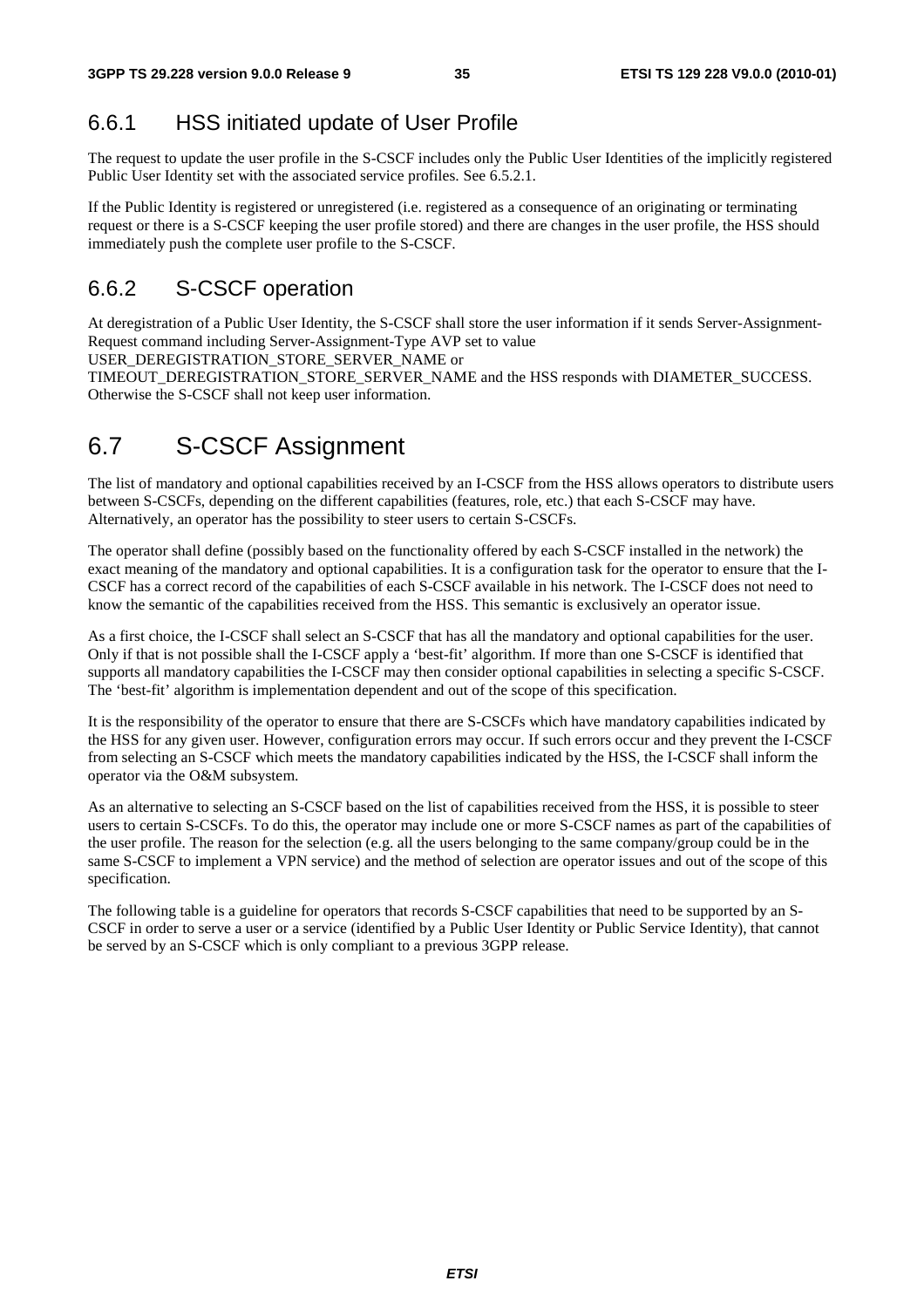| <b>Capability</b>                                                                                                                                                                                                                                                                                                                                                                                                                                                                                                                                        | <b>Mandatory or</b>       | <b>Description</b>                                                                                                                                                                                                        |  |  |  |
|----------------------------------------------------------------------------------------------------------------------------------------------------------------------------------------------------------------------------------------------------------------------------------------------------------------------------------------------------------------------------------------------------------------------------------------------------------------------------------------------------------------------------------------------------------|---------------------------|---------------------------------------------------------------------------------------------------------------------------------------------------------------------------------------------------------------------------|--|--|--|
|                                                                                                                                                                                                                                                                                                                                                                                                                                                                                                                                                          | <b>Optional</b><br>(note) |                                                                                                                                                                                                                           |  |  |  |
| Support of "Wildcarded PSI"                                                                                                                                                                                                                                                                                                                                                                                                                                                                                                                              | M                         | This capability indicates that the assigned S-CSCF shall<br>support the handling of Wildcarded PSIs.                                                                                                                      |  |  |  |
| Support of "OrigUnreg SPT"                                                                                                                                                                                                                                                                                                                                                                                                                                                                                                                               | $\overline{\mathsf{M}}$   | This capability indicates that the assigned S-CSCF shall<br>be able to process iFCs with a Session Case<br>"Originating_Unregistered" received from the HSS in the<br>user profile.                                       |  |  |  |
| Support of "OrigCDIV SPT"                                                                                                                                                                                                                                                                                                                                                                                                                                                                                                                                | M                         | This capability indicates that the assigned S-CSCF shall<br>be able to process iFCs with a Session Case<br>"Originating_CDIV" received from the HSS in the user<br>profile.                                               |  |  |  |
| Support of "Shared iFC sets"                                                                                                                                                                                                                                                                                                                                                                                                                                                                                                                             | $\Omega$                  | This capability indicates that the assigned S-CSCF may<br>support the "SiFC" feature defined in the 3GPP TS 29.229<br>[5]                                                                                                 |  |  |  |
| Support of "Display Name"                                                                                                                                                                                                                                                                                                                                                                                                                                                                                                                                | O                         | This capability indicates that the assigned S-CSCF may<br>support the handling of "Display Name". The behaviour of<br>the S-CSCF related to this missing data is the same as if<br>the HSS did not send the Display Name. |  |  |  |
| Support of "Alias"                                                                                                                                                                                                                                                                                                                                                                                                                                                                                                                                       | $\Omega$                  | This capability indicates that the assigned S-CSCF may<br>support the "AliasInd" feature defined in 3GPP TS 29.229<br>$[5]$ .                                                                                             |  |  |  |
| Support of "SIP Digest Authentication"                                                                                                                                                                                                                                                                                                                                                                                                                                                                                                                   | M                         | This capability indicates that the assigned S-CSCF shall<br>support the handling of SIP Digest Authentication.                                                                                                            |  |  |  |
| Support of "NASS Bundled<br>Authentication"                                                                                                                                                                                                                                                                                                                                                                                                                                                                                                              | $\overline{M}$            | This capability indicates that the assigned S-CSCF shall<br>support the handling of NASS Bundled Authentication.                                                                                                          |  |  |  |
| Support of "Wildcarded IMPUs"                                                                                                                                                                                                                                                                                                                                                                                                                                                                                                                            | M                         | This capability indicates that the assigned S-CSCF shall<br>support the handling of Wildcarded Public User Identities.                                                                                                    |  |  |  |
| Support of "Loose-Route "                                                                                                                                                                                                                                                                                                                                                                                                                                                                                                                                | M                         | This capability indicates that the assigned S-CSCF shall<br>support the loose-route mechanism.                                                                                                                            |  |  |  |
| Support of "Service Level Trace"                                                                                                                                                                                                                                                                                                                                                                                                                                                                                                                         | M                         | This capability indicates that the assigned S-CSCF shall<br>support the Service Level Trace mechanism.                                                                                                                    |  |  |  |
| Support of "SIP URI Parameters"                                                                                                                                                                                                                                                                                                                                                                                                                                                                                                                          | $\overline{\circ}$        | This capability indicates that the assigned S-CSCF should<br>support the handling of the SIP URI parameters string.                                                                                                       |  |  |  |
| Support of "Priority Service"                                                                                                                                                                                                                                                                                                                                                                                                                                                                                                                            | M                         | This capability indicates that the S-CSCF shall support the<br>SIP URI Priority indication and implies that the support of<br>"SIP URI Parameters" shall also be supported.                                               |  |  |  |
| Support of "Early IMS Security"                                                                                                                                                                                                                                                                                                                                                                                                                                                                                                                          | M                         | This capability indicates that the assigned S-CSCF shall<br>support GIBA.                                                                                                                                                 |  |  |  |
| Mandatory (M) corresponds to a Mandatory Capability that shall be supported by the assigned S-CSCF for a<br>Note:<br>given user. The I-CSCF shall not select an S-CSCF that does not meet a mandatory capability. The selection<br>of a S-CSCF not supporting this capability would lead to an unspecified network behaviour.<br>Optional (O) corresponds to an Optional Capability that may be supported by the assigned S-CSCF for a<br>given user. The selection of a S-CSCF that would not support this capability will not significantly affect the |                           |                                                                                                                                                                                                                           |  |  |  |
| network behaviour.                                                                                                                                                                                                                                                                                                                                                                                                                                                                                                                                       |                           |                                                                                                                                                                                                                           |  |  |  |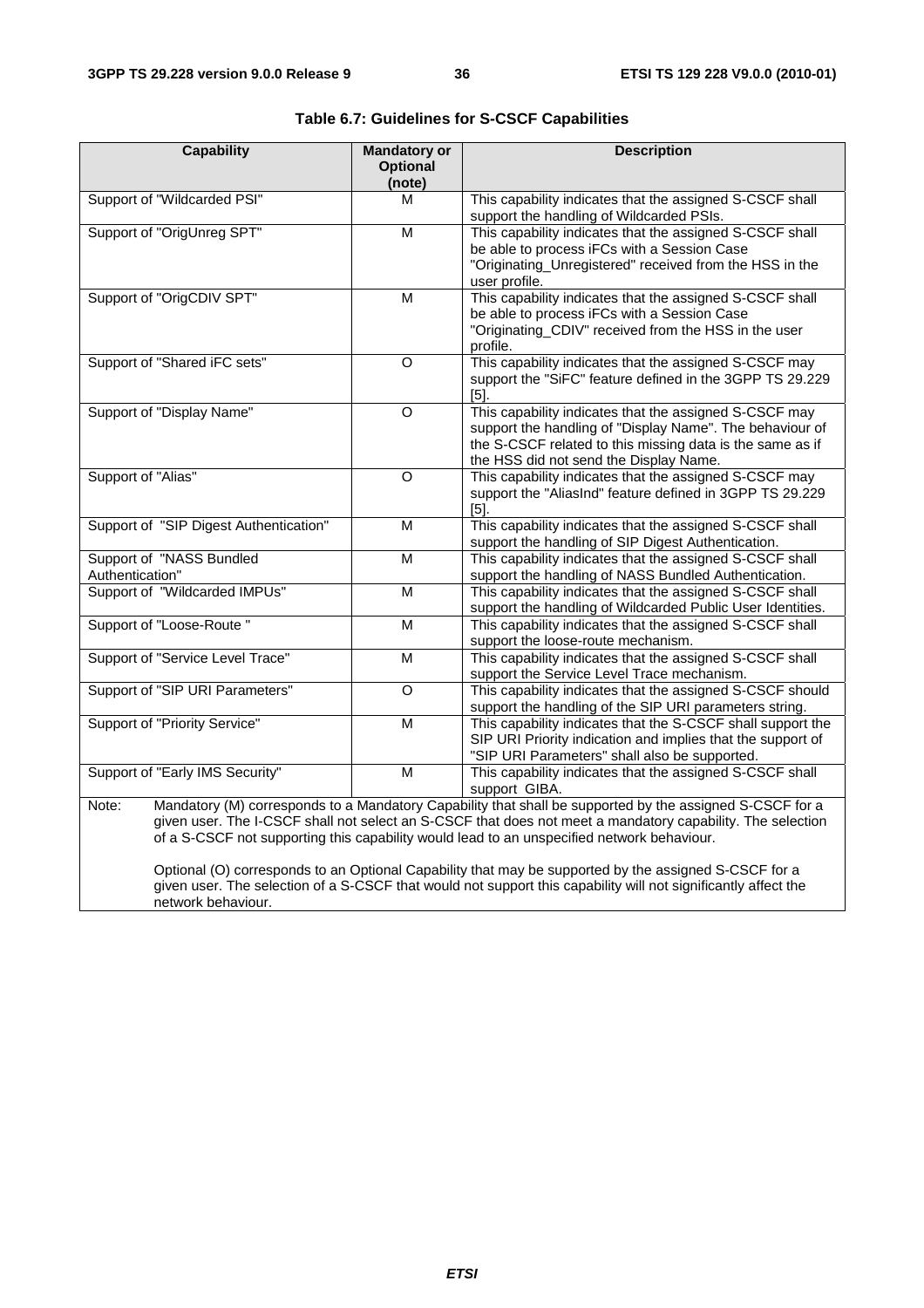### 7 Information element contents

#### 7.1 Visited Network Identifier

This information element contains the domain name of the visited network.

### 7.2 Public User Identity

This information element contains the Public User Identity. For definition of a Public User Identity, see 3GPP TS 23.003 [17].

When GPRS-IMS-Bundled Authentication (GIBA) is used, a Temporary Public User Identity is derived from the IMSI used for bearer network access according to the rules in 3GPP TS 23.003 [17].

### 7.2a Public Service Identity

This information element contains a Public Service Identity (PSI) that is hosted by an application server. For definition of a PSI, see 3GPP TS 23.003 [17].

#### 7.2b Wildcarded PSI

This information element contains a Wildcarded PSI that is hosted by an application server. For definition of a Wildcarded PSI, see 3GPP TS 23.003 [17].

### 7.2c Wildcarded Public User Identity

This information element contains a Wildcarded Public User Identity, used to represent a range of Public User Identities. For definition of a Wildcarded Public User Identity, see 3GPP TS 23.003 [17].

#### 7.3 Private User Identity

This information element contains the Private User Identity. For definition of a Private User Identity, see 3GPP TS 23.003 [17].

When GPRS-IMS-Bundled Authentication (GIBA) is used, the Private User Identity is derived from the IMSI as specified in 3GPP TS 33.203 [3].

#### 7.3a Private Service Identity

This information element contains the Private Service Identity. For definition of a Private Service Identity, see 3GPP TS 23.003 [17].

### 7.4 S-CSCF Name

This information element contains the S-CSCF Name of the S-CSCF assigned to an IMS Subscription. For definition of a S-CSCF Name, see 3GPP TS 23.008 [18].

### 7.4a AS Name

This information element contains the AS Name of the AS hosting a Public Service Identity. For definition of AS Name, see 3GPP TS 23.008 [18].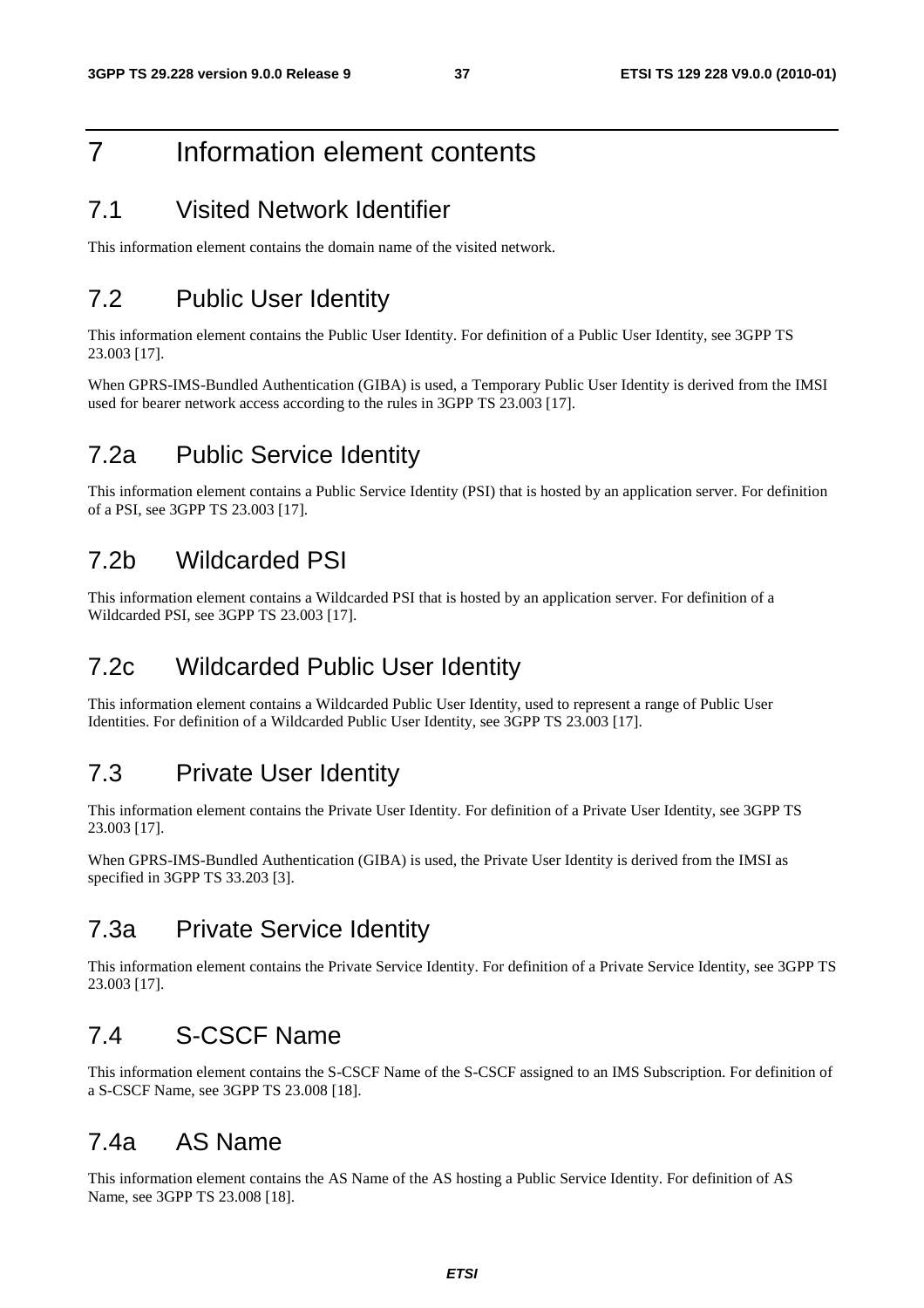### 7.5 S-CSCF Capabilities

This information element carries information to assist the I-CSCF during the process of selecting an S-CSCF for a certain IMS Subscription.

### 7.6 Result

This information element contains result of an operation. See 3GPP TS 29.229 [5] for the possible values.

### 7.7 User Profile

This information element contains the user profile in XML format. The user profile XML shall be valid against the user profile XML schema defined in Annex E.

Annex B specifies the UML logical model of the user profile downloaded via the Cx interface.

Annex D contains and informative, high level representation, of the wire representation of user profile data.

### 7.8 Server Assignment Type

Indicates the type of server assignment. See 3GPP TS 29.229 [5] for the list of existing values.

### 7.9 Authentication Data

This information element is composed of the following sub-elements.

#### 7.9.1 Item Number

This information element indicates the order in which the authentication vectors are to be consumed.

#### 7.9.2 Authentication Scheme

This information element contains the authentication scheme, which is used to encode the authentication parameters.

#### 7.9.3 Authentication Information

This information element is used to convey the challenge and authentication token user during the authentication procedure. See 3GPP TS 33.203 [3] for details.

#### 7.9.4 Authorization Information

This information element is used, in an authentication request, to indicate a failure of synchronization. In a response, it is used to convey the expected response to the challenge used to authenticate the user. See 3GPP TS 33.203 [3].

#### 7.9.5 Confidentiality Key

This information element contains the confidentiality key. See 3GPP TS 33.203 [3].

#### 7.9.6 Integrity Key

This information element contains the integrity key. See 3GPP TS 33.203 [3].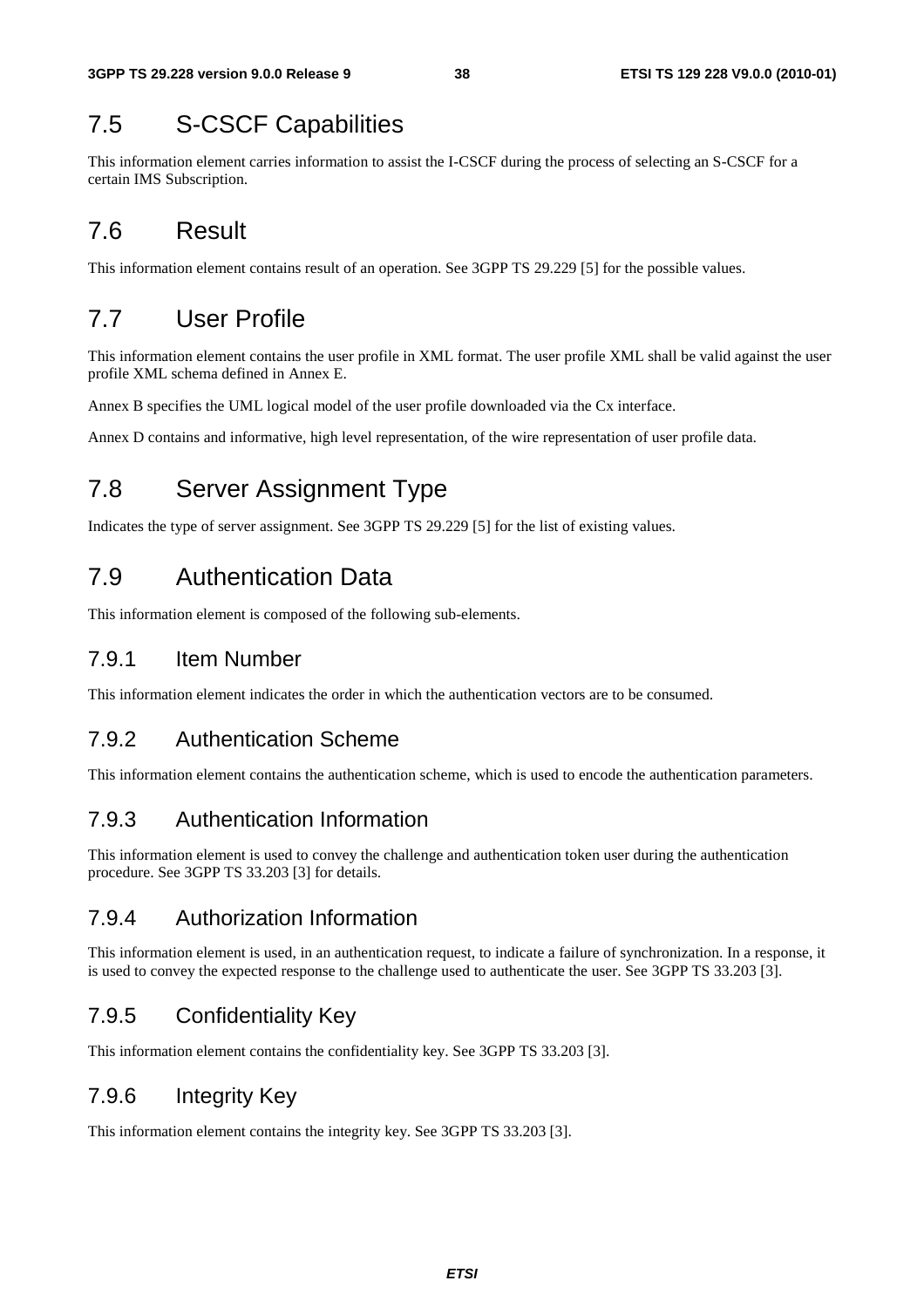### 7.9.7 Authentication Context

This information element contains authentication-related information relevant for performing the authentication but that is not part of the SIP authentication headers. Some mechanisms (e.g. PGP, digest with quality of protection set to authint defined in IETF RFC 2617 [16], digest with predictive nonces or sip access digest) request that part or the whole SIP request (e.g. the SIP method) is passed to the entity performing the authentication. In such cases the SIPAuthentication-Context AVP shall be carrying such information.

### 7.9.8 Digest Authenticate

This information element is composed of the following sub-elements.

#### 7.9.8.1 Digest Realm

This information element is part of the Digest authentication challenge, and corresponds to the realm parameter as defined in IETF RFC 3261 [11]. This information element is used to convey the realm to the S-CSCF during the SIP Digest authentication procedure.

7.9.8.2 Void

#### 7.9.8.3 Digest Algorithm

This information element is part of the Digest authentication challenge, defined in IETF RFC 2617 [16].

#### 7.9.8.4 Digest QoP

This information element is part of the Digest authentication challenge, defined in IETF RFC 2617 [16]. It provides the Quality of Protection indication and has an effect on the digest computation.

#### 7.9.8.5 Digest HA1

This information element is part of the Digest authentication challenge, defined in IETF RFC 2617 [16].

#### 7.9.9 Line Identifier

This information element contains the line identifier of the user's network termination.

### 7.10 Number Authentication Items

This information element contains the number of authentication vectors requested or delivered.

### 7.11 Reason for de-registration

This information element contains the reason for a de-registration procedure.

### 7.12 Charging information

Addresses of the charging functions. See 3GPP TS 29.229 [5].

### 7.13 Routing information

Information to route requests.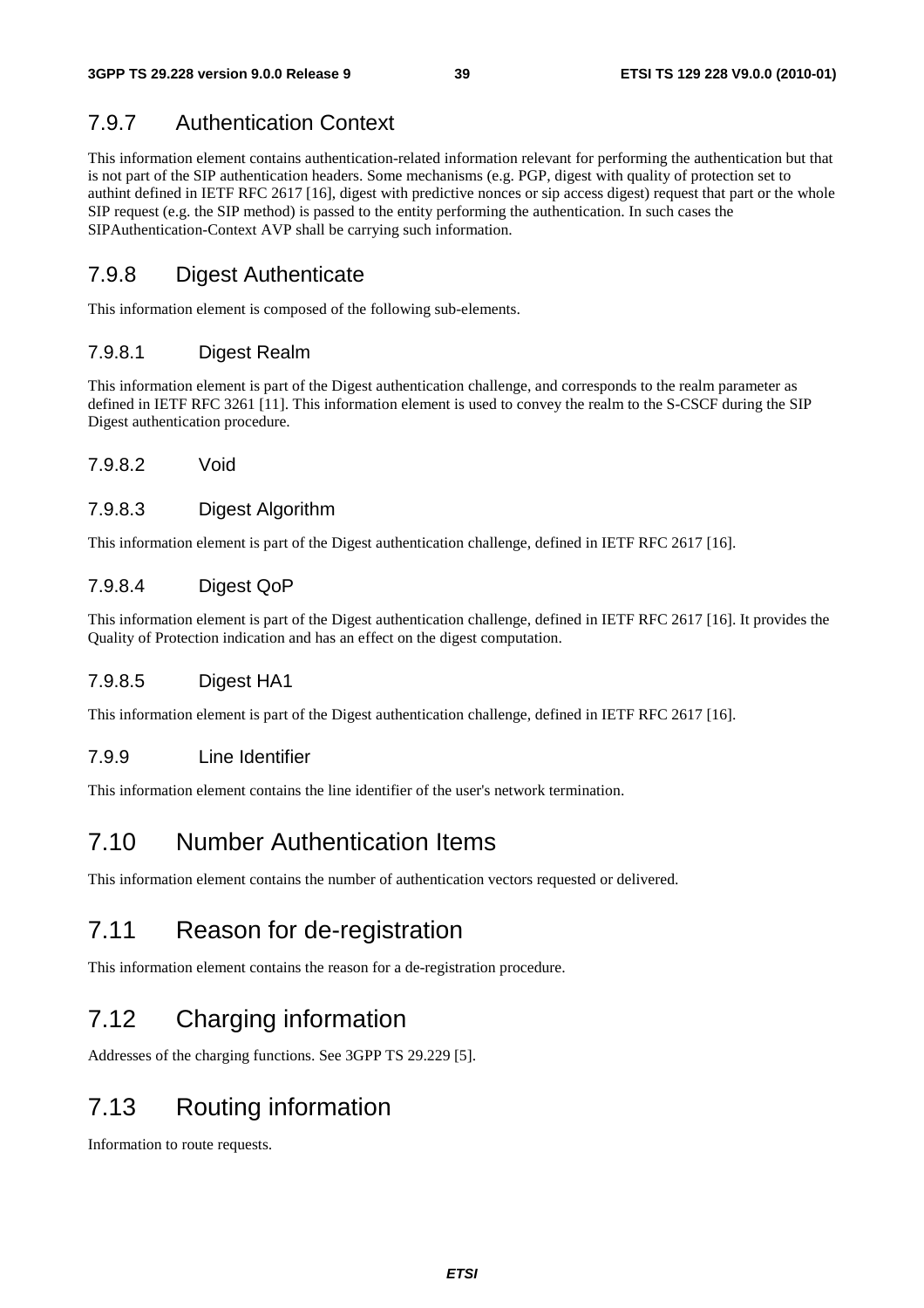### 7.14 Type of authorization

Type of authorization requested by the I-CSCF. See 3GPP TS 29.229 [5] for a list of values.

### 7.15 Void

Void

### 7.16 User Data Already Available

This information element indicates to the HSS if the user profile is already available in the S-CSCF. See 3GPP TS 29.229 [5] for a list of values.

### 7.17 Associated Private Identities

This information element indicates to the S-CSCF the Private Identities, which belong to the same IMS Subscription as the Private Identity received in the request command. See 3GPP TS 29.229 [5].

### 7.18 Originating-Request

This information element indicates to the HSS that the request is related to an originating SIP message. See 3GPP 29.229 [5].

### 7.19 User Authorization Request Flags

This information element carries the following indication (see 3GPP 29.229 [5] for coding details):

- IMS Emergency Registration.

### 7.20 Loose-Route Indication

This information element indicates to the S-CSCF that the loose-route mechanism shall be applied to the public identities contained in the user profile received from the HSS. See 3GPP TS 29.229 [5]. This information is static data for the duration of the subscription or the validity of the IMS identity. Modification of this data result in Network Initiated Deregistration (SERVER\_CHANGE); see section 6.1.3.1.

### 7.21 S-CSCF Restoration Information

This information element contains information for the S-CSCF to handle traffic for a registered user. It is associated with the Private User Identity and the Implicit Registration Set that is affected by the SAR request. See 3GPP TS 29.229 [5] for the contents of this information element.

### 7.22 Associated Registered Private Identities

This information element indicates to the S-CSCF the Registered Private Identities, which were registered with the Public Identity received in the request command. See 3GPP TS 29.229 [5].

### 7.23 Multiple Registration Indication

This information element indicates to the HSS that this is related to a multiple registration. See 3GPP TS 29.229 [5].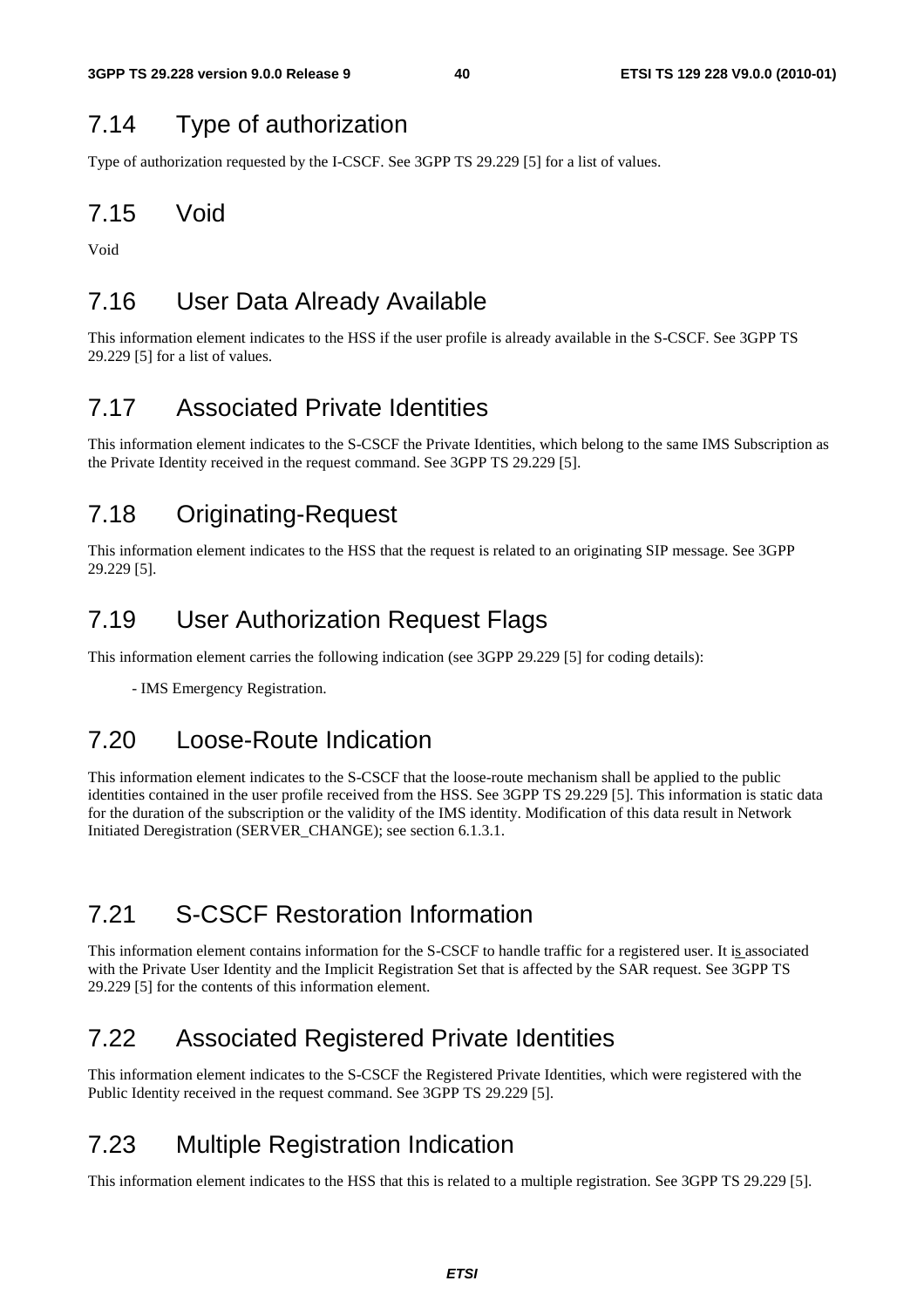### 7.24 Session-Priority

This information element indicates the session's priority level to the HSS. See 3GPP TS 29.229 [5].

## 8 Error handling procedures

#### 8.1 Registration error cases

This section describes the handling of error cases, which can occur during the registration process. If the new and previously assigned S-CSCF names sent in the Multimedia-Auth-Request command are different and the Multimedia-Auth-Request is not indicating synchronisation failure (i.e. the request does not contain auts parameter), then the HSS shall overwrite the S-CSCF name.

If the new and previously assigned S-CSCF names sent in a command other than the Multimedia-Auth-Request command are different and there was no previous UAR or LIR request for REGISTRATION\_AND\_CAPABILITIES, then the HSS shall not overwrite the S-CSCF name; instead it shall send a response to the S-CSCF indicating an error.

#### 8.1.1 Cancellation of the old S-CSCF

It is possible that in certain situations the HSS receives a Multimedia-Auth-Request (MAR) command including a S-CSCF name, which is not the same as the previously assigned S-CSCF for the user. This can happen e.g. in case the new S-CSCF is selected due to a failure in the re-registration if the previously assigned S-CSCF does not respond to REGISTER message sent from the I-CSCF after a timeout.

In this case, the new S-CSCF is assigned for the user and if registrations in the previously assigned S-CSCF exist for the user, these registrations in the old S-CSCF are handled locally in the old S-CSCF, e.g. re-registration timers in the old S-CSCF shall cancel the registrations. Additionally, the HSS should de-register the registrations in the old S-CSCF by using the Registration-Termination-Request command. In this case, the HSS shall first check whether the deregistration is really required by comparing the Diameter client address of the newly assigned S-CSCF received in the MAR command to the Diameter client address stored in the HSS. If the Diameter client addresses match, the deregistration shall not be initiated. Otherwise the deregistration should be initiated for all the Public User Identities associated to the same Private User Identity, and if there is a Public User Identity shared by multiple Private User Identities, then the Registration-Termination-Request shall also be sent for all those Private User Identities. It shall be done in the following order:

- 1. Deregistration-Reason AVP value set to NEW\_SERVER\_ASSIGNED, for the Public User Identity, which is registered in the new S-CSCF.
- 2. Deregistration-Reason AVP value set to SERVER\_CHANGE, for the user Public User Identities, which are not registered in the new S-CSCF.

#### 8.1.2 Error in S-CSCF name

If the S-CSCF name sent in the Server-Assignment-Request command and the previously assigned S-CSCF name stored in the HSS are different and there was no previous UAR or LIR request for REGISTRATION AND CAPABILITIES, then, the HSS shall not overwrite the S-CSCF name. If the Server Assignment Type indicates NO\_ASSIGNMENT, the HSS shall send a response to the S-CSCF with Result-Code value set to DIAMETER\_UNABLE\_TO\_COMPLY. For all other Server Assignment Types, the HSS shall send a response to the S-CSCF with Experimental-Result-Code value set to DIAMETER\_ERROR\_IDENTITY\_ALREADY\_REGISTERED.

If the S-CSCF name sent in the Server-Assignment-Request command and the previously assigned S-CSCF name stored in the HSS are different and IMS Restoration Procedures are supported and there was a previous UAR or LIR request for REGISTRATION\_AND\_CAPABILITIES, then the HSS shall allow overwriting of the S-CSCF name and proceed with the processing of the SAR command as defined in section 6.1.2.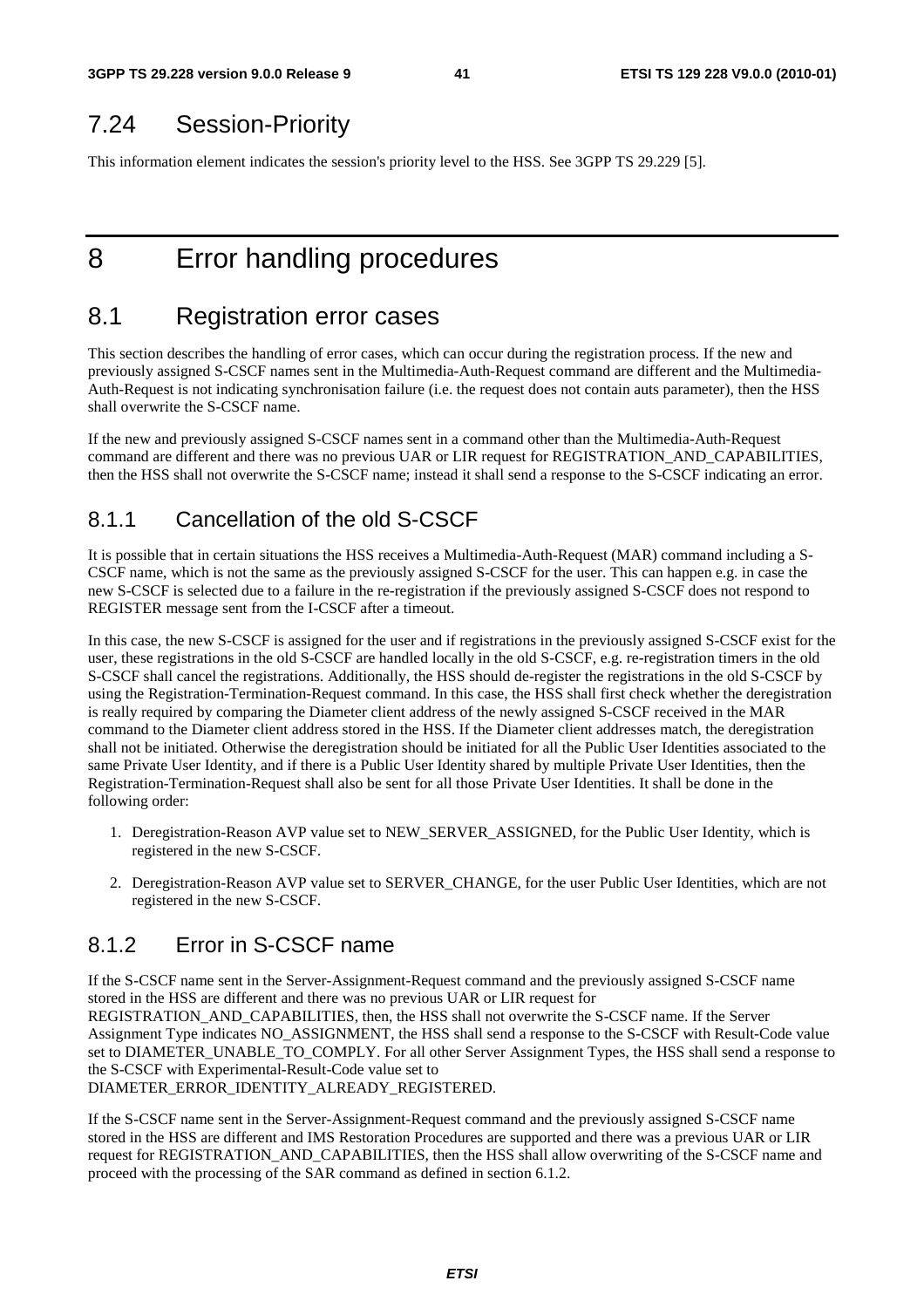### 8.1.3 Error in S-CSCF assignment type

If the Server-Assignment-Type in the Server-Assignment-Request command sent by the S-CSCF to the HSS is not allowed, the HSS shall send a response to the S-CSCF with the Experimental-Result-Code value set to DIAMETER\_ERROR\_IN\_ASSIGNMENT\_TYPE.

## 9 Protocol version identification

See 3GPP TS 29.229 [5].

## 10 Operational Aspects

See 3GPP TS 29.229 [5].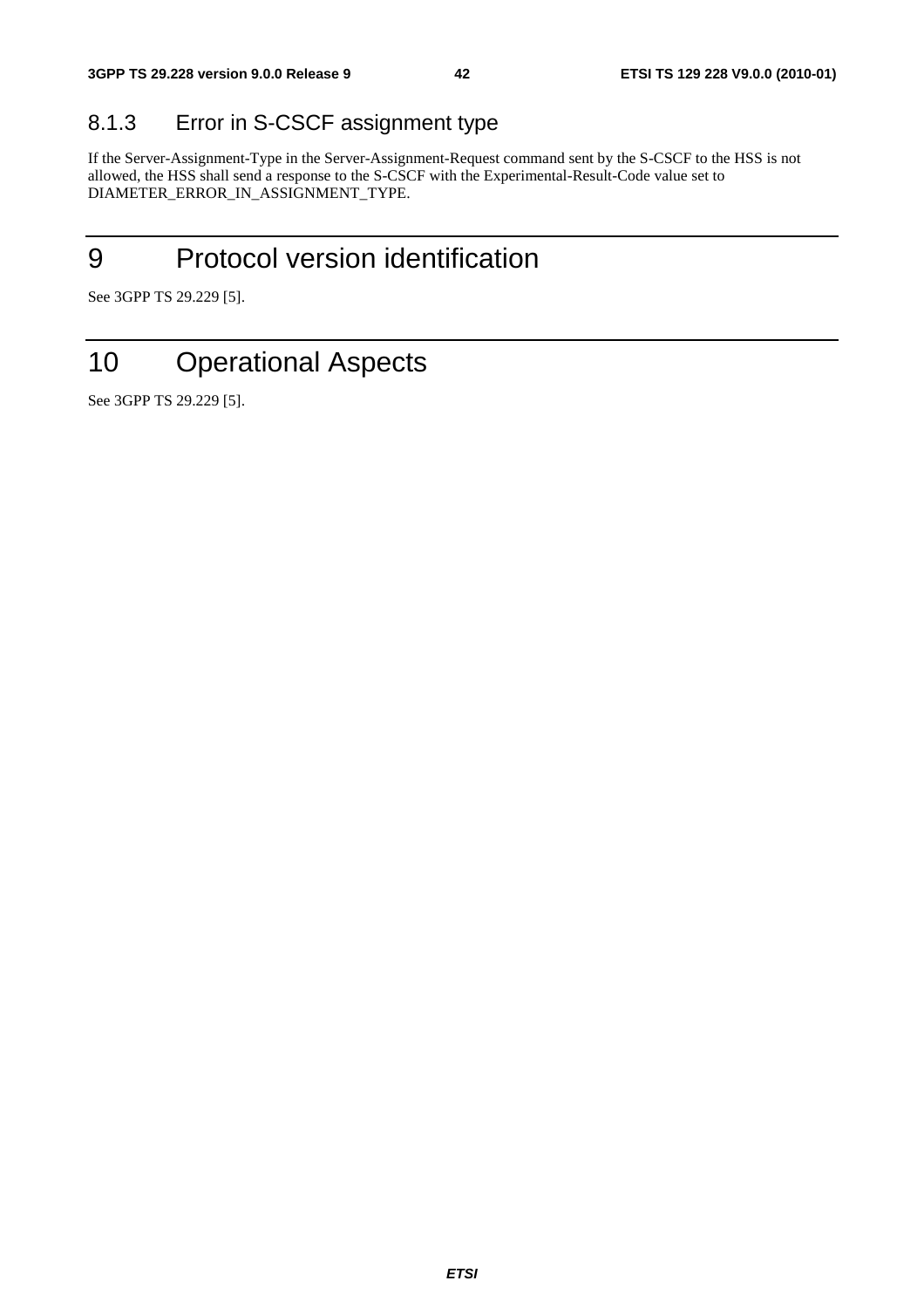## Annex A (normative): Mapping of Cx operations and terminology to Diameter

## A.1 Introduction

This appendix gives mappings from Cx to Diameter protocol elements. Diameter protocol elements are defined in 3GPP TS 29.229 [5].

## A.2 Cx message to Diameter command mapping

The following table defines the mapping between stage 2 operations and Diameter commands:

| Cx message                     | <b>Source</b> | <b>Destination</b> | <b>Command-Name</b>               | <b>Abbreviation</b> |
|--------------------------------|---------------|--------------------|-----------------------------------|---------------------|
| Cx-Query + Cx-Select-Pull      | <b>I-CSCF</b> | <b>HSS</b>         | <b>User-Authorization-Request</b> | <b>UAR</b>          |
| Cx-Query Resp + Cx-Select-Pull | <b>HSS</b>    | <b>I-CSCF</b>      | User-Authorization-Answer         | <b>UAA</b>          |
| Resp                           |               |                    |                                   |                     |
| Cx-Put + Cx-Pull               | S-CSCF        | <b>HSS</b>         | Server-Assignment-Request         | <b>SAR</b>          |
| Cx-Put Resp + Cx-Pull Resp     | <b>HSS</b>    | S-CSCF             | Server-Assignment-Answer          | <b>SAA</b>          |
| <b>Cx-Location-Querv</b>       | <b>I-CSCF</b> | <b>HSS</b>         | Location-Info-Request             | <b>LIR</b>          |
| <b>Cx-Location-Query Resp</b>  | <b>HSS</b>    | <b>I-CSCF</b>      | Location-Info-Answer              | <b>LIA</b>          |
| Cx-AuthDataReq                 | S-CSCF        | <b>HSS</b>         | <b>Multimedia-Authentication-</b> | <b>MAR</b>          |
|                                |               |                    | <b>Request</b>                    |                     |
| Cx-AuthDataResp                | <b>HSS</b>    | S-CSCF             | Multimedia-Authentication-Answer  | <b>MAA</b>          |
| <b>Cx-Deregister</b>           | <b>HSS</b>    | S-CSCF             | Registration-Termination-Request  | <b>RTR</b>          |
| <b>Cx-Deregister Resp</b>      | S-CSCF        | <b>HSS</b>         | Registration-Termination-Answer   | <b>RTA</b>          |
| Cx-Update_Subscr_Data          | <b>HSS</b>    | S-CSCF             | Push-Profile-Request              | <b>PPR</b>          |
| Cx-Update_Subscr_Data Resp     | S-CSCF        | <b>HSS</b>         | Push-Profile-Answer               | <b>PPA</b>          |

#### **Table A.2.1: Cx message to Diameter command mapping**

## A.3 Cx message parameters to Diameter AVP mapping

The following table gives an overview about the mapping: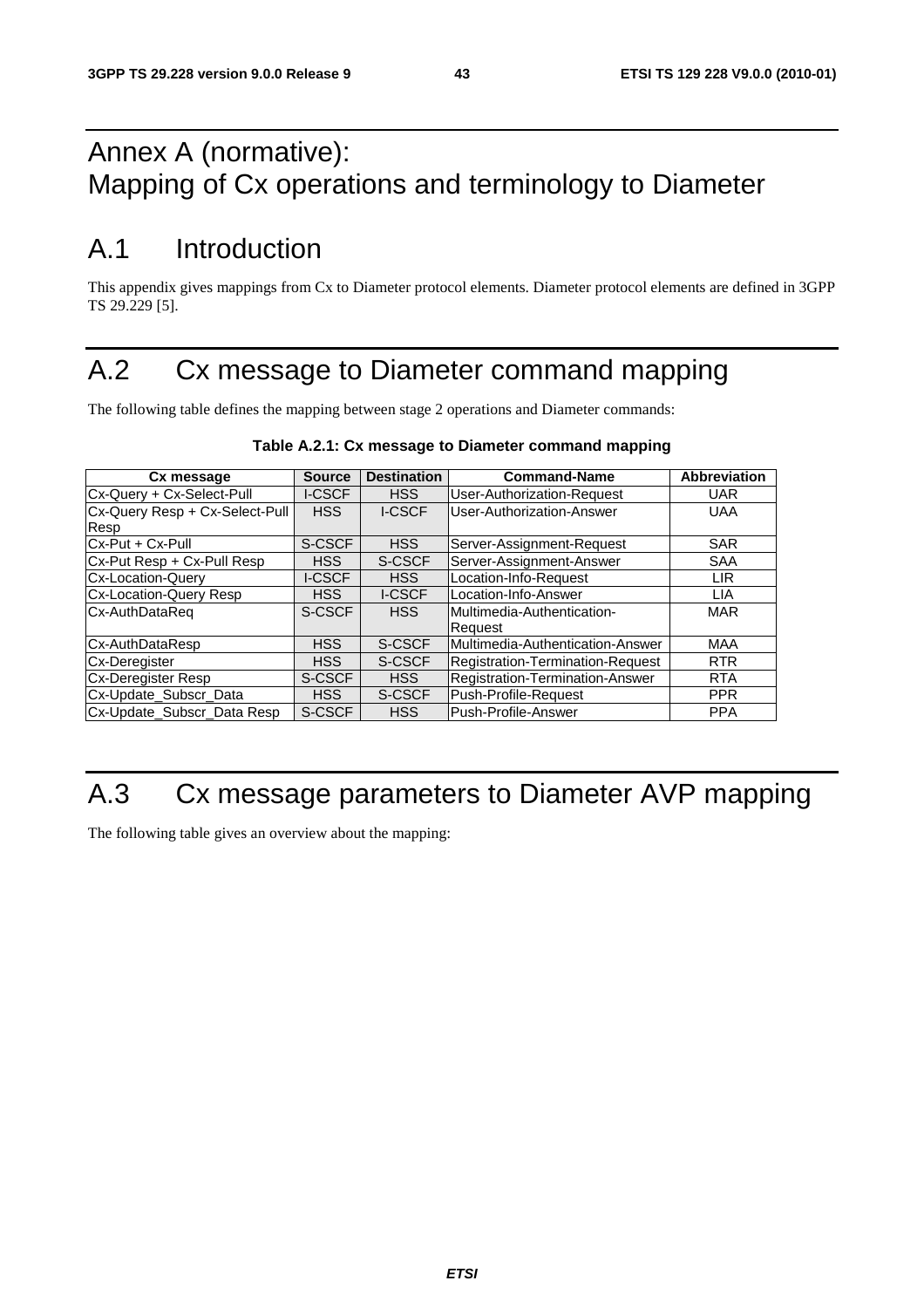| <b>Cx parameter</b>          | <b>AVP Name</b>               |  |
|------------------------------|-------------------------------|--|
| Visited Network Identifier   | Visited-Network-Identifier    |  |
| Public Identity              | Public-Identity               |  |
| Private Identity             | User-Name                     |  |
| S-CSCF Name                  |                               |  |
| AS Name                      | Server-Name                   |  |
| S-CSCF capabilities          | Server-Capabilities           |  |
|                              | Result-Code                   |  |
| Result                       |                               |  |
|                              | Experimental-Result-Code      |  |
| User profile                 | User-Data                     |  |
| Server Assignment Type       | Server-Assignment-Type        |  |
| Authentication data          | SIP-Auth-Data-Item            |  |
| Item Number                  | SIP-Item-Number               |  |
| <b>Authentication Scheme</b> | SIP-Authentication-           |  |
|                              | Scheme                        |  |
| Authentication Information   | SIP-Authenticate              |  |
| Authorization Information    | SIP-Authorization             |  |
| <b>Confidentiality Key</b>   | Confidentiality-Key           |  |
| <b>Integrity Key</b>         | Integrity-Key                 |  |
| <b>Number Authentication</b> | SIP-Number-Auth-Items         |  |
| Items                        |                               |  |
| Reason for de-registration   | Deregistration-Reason         |  |
| Charging Information         | Charging-Information          |  |
| Routing Information          | Destination-Host              |  |
| Type of Authorization        | Authorization-Type            |  |
| <b>Associated Private</b>    | Associated-Identities         |  |
| Identities                   |                               |  |
| Digest Authenticate          | SIP-Digest-Authenticate       |  |
| Digest Realm                 | Digest-Realm                  |  |
| <b>Digest Algorithm</b>      | Digest-Algorithm              |  |
| Digest QoP                   | Digest-QoP                    |  |
| Digest HA1                   | Digest-HA1                    |  |
| Line Identifier              | Line-Identifier               |  |
| <b>Wildcarded PSI</b>        | Wildcarded-PSI                |  |
| Wildcarded Public User       | Wildcarded-IMPU               |  |
| Identity                     |                               |  |
| Loose-Route Indication       | Loose-Route-Indication        |  |
| <b>S-CSCF Restoration</b>    | <b>SCSCF-Restoration-Info</b> |  |
| Information                  |                               |  |
| <b>Multiple Registration</b> | Multiple-Registration-        |  |
| Indication                   | Indication                    |  |

|  |  |  |  | Table A.3.1: Cx message parameters to Diameter AVP mapping |
|--|--|--|--|------------------------------------------------------------|
|--|--|--|--|------------------------------------------------------------|

## A.4 Message flows

The following message flows give examples regarding which Diameter messages shall be sent in scenarios described in 3GPP TS 23.228 [1].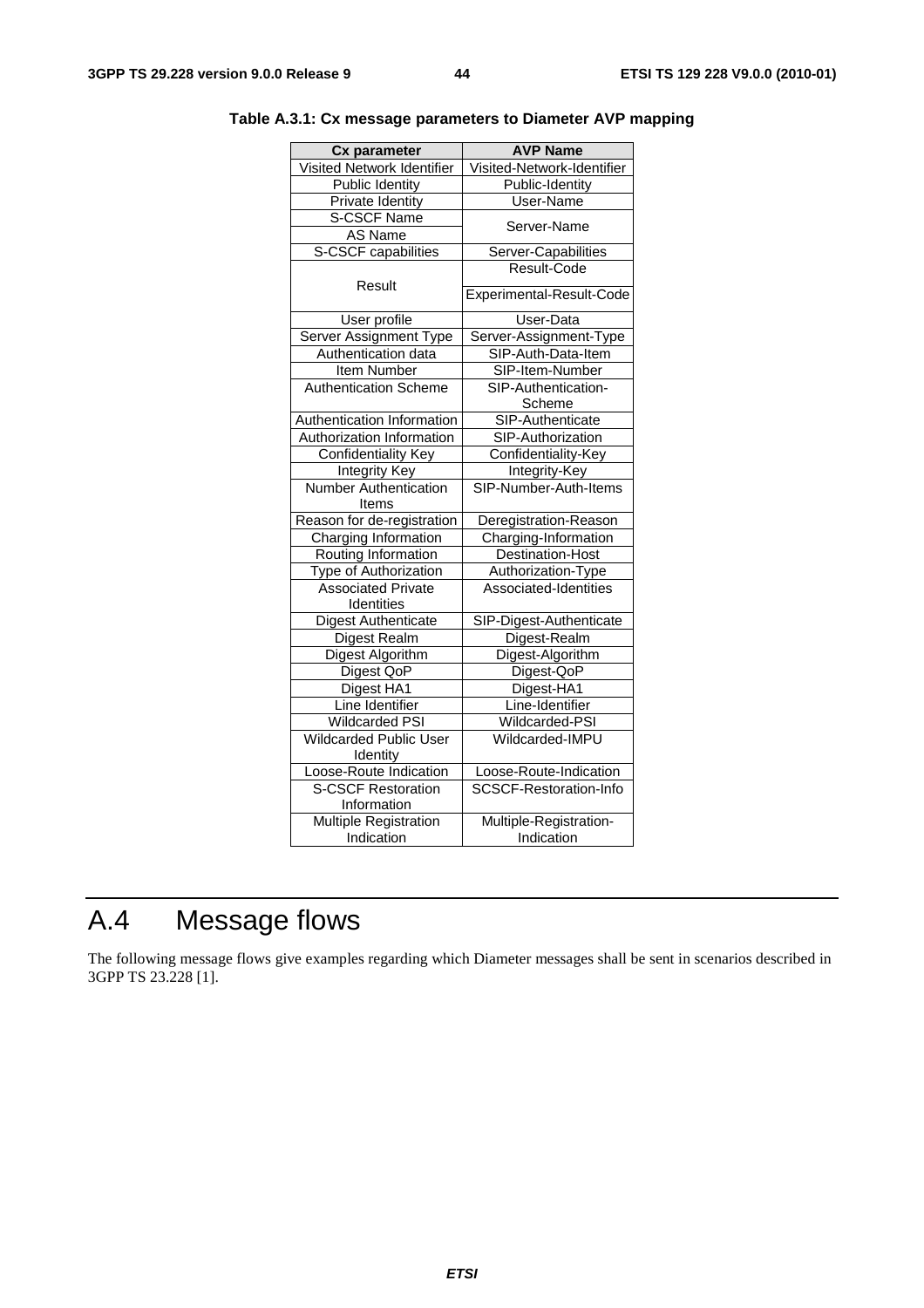### A.4.1 Registration– user not registered



**Figure A.4.1.1: Registration – user not registered**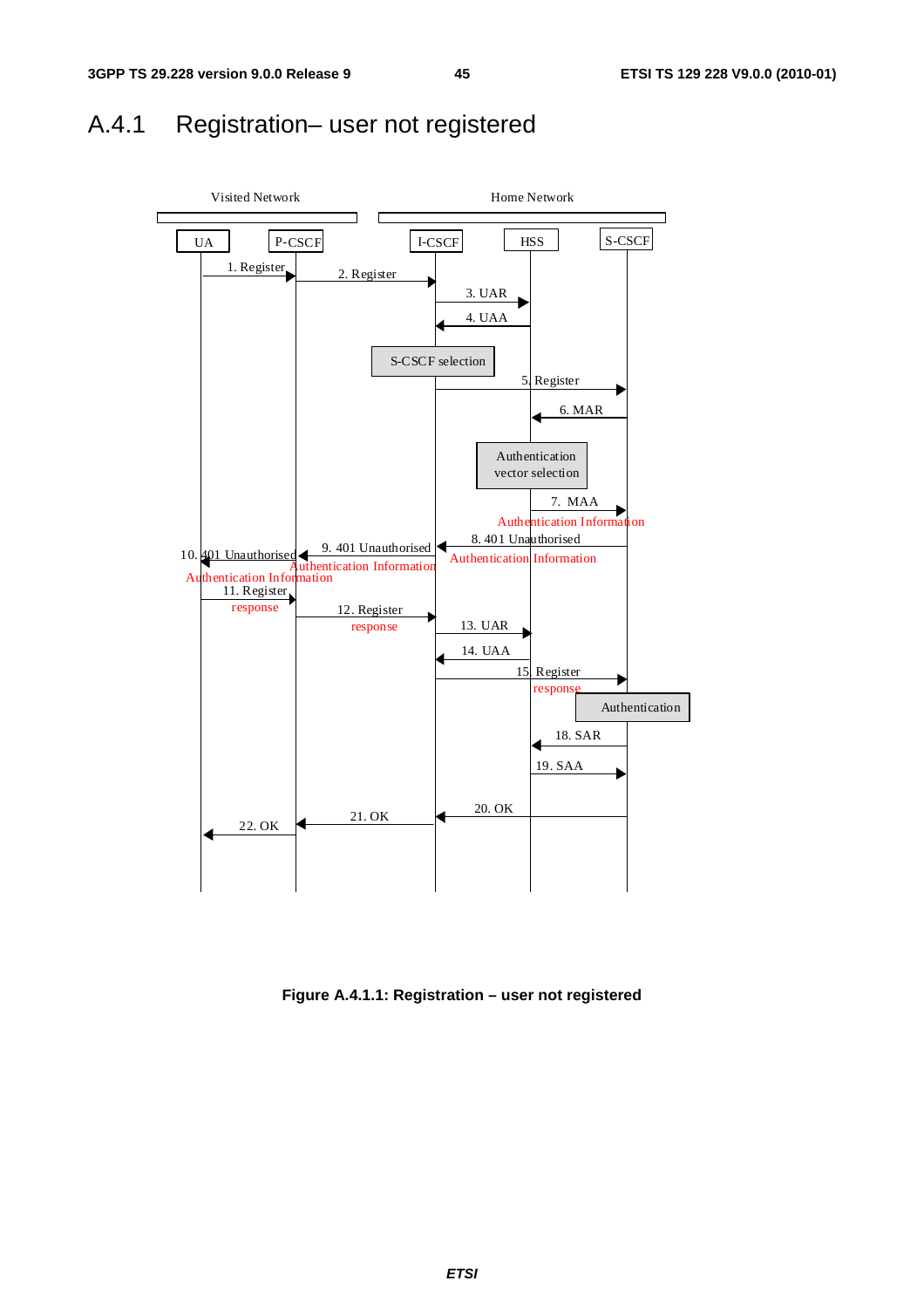## A.4.2 Registration – user currently registered



**Figure A.4.2.1: Re-registration** 

## A.4.3 UE initiated de-registration



**Figure A.4.3.1: UE initiated de-registration**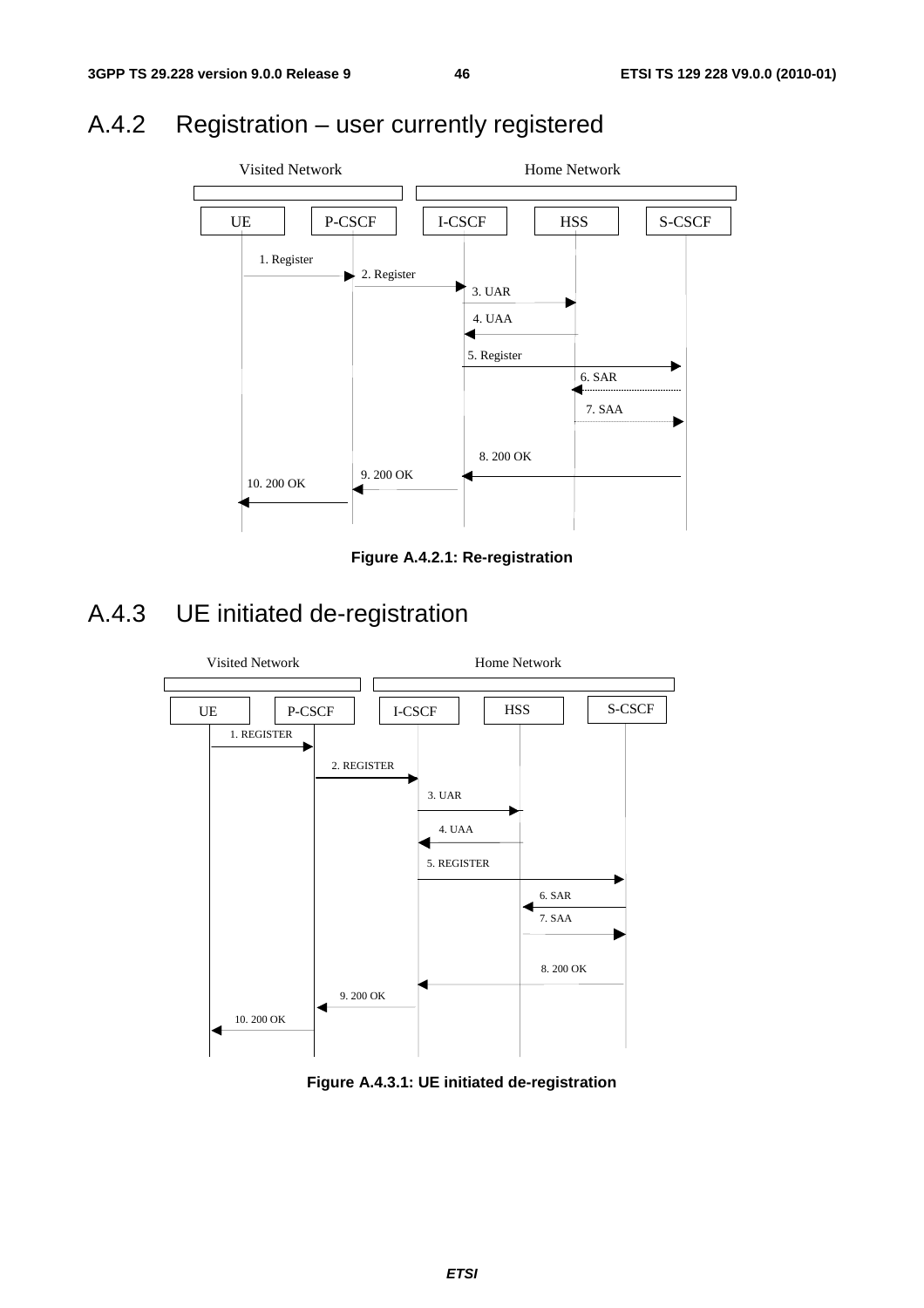## A.4.4 Network initiated de-registration

### A.4.4.1 Registration timeout



**Figure A.4.4.1.1: Network initiated de-registration – registration timeout** 

A.4.4.2 Administrative de-registration



**Figure A.4.4.2.1: Network initiated de-registration – administrative de-registration**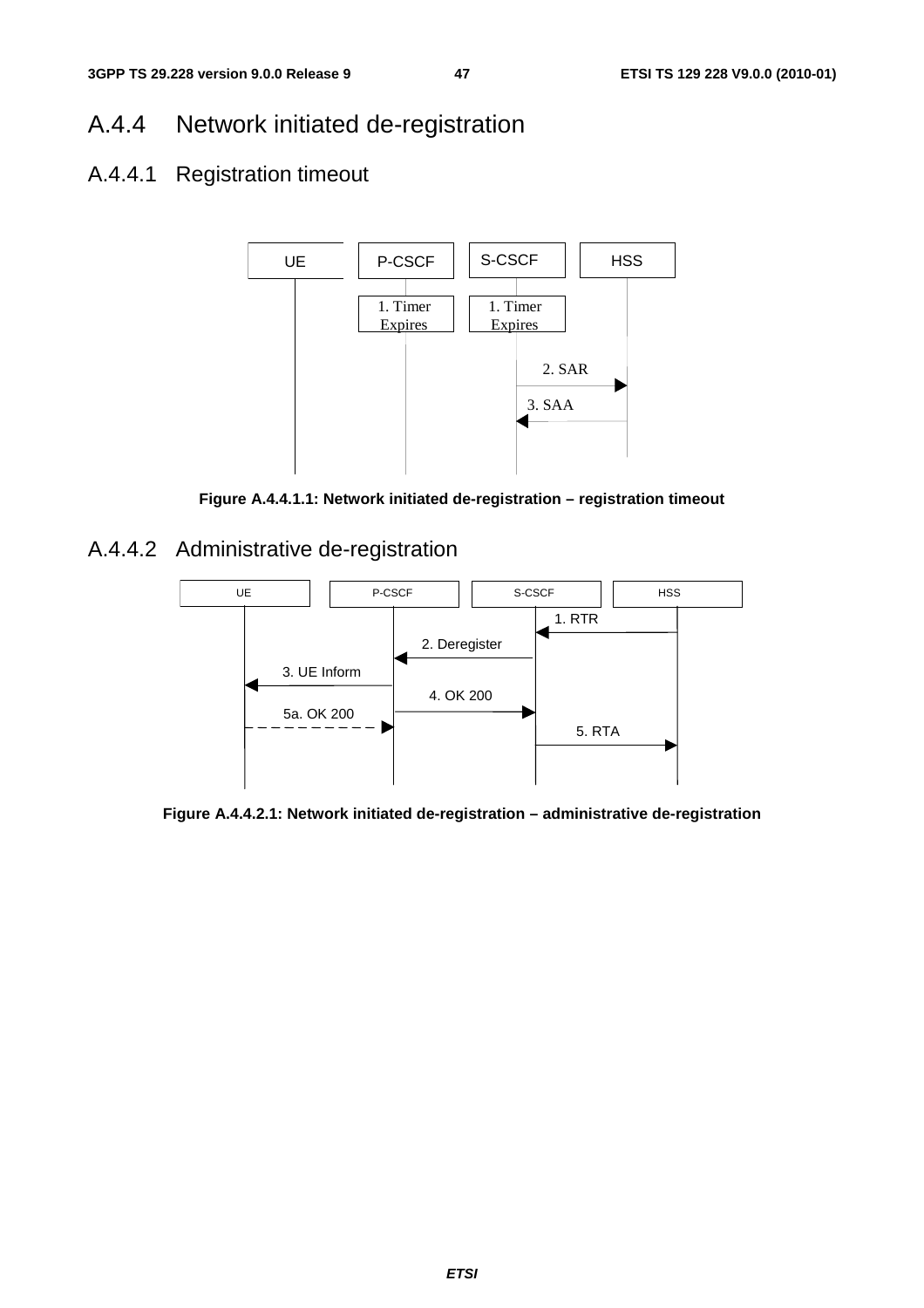

### A.4.4.3 De-registration initiated by service platform



## A.4.5 UE Terminating SIP session set-up



**Figure A.4.5.1: UE Terminating SIP session set-up**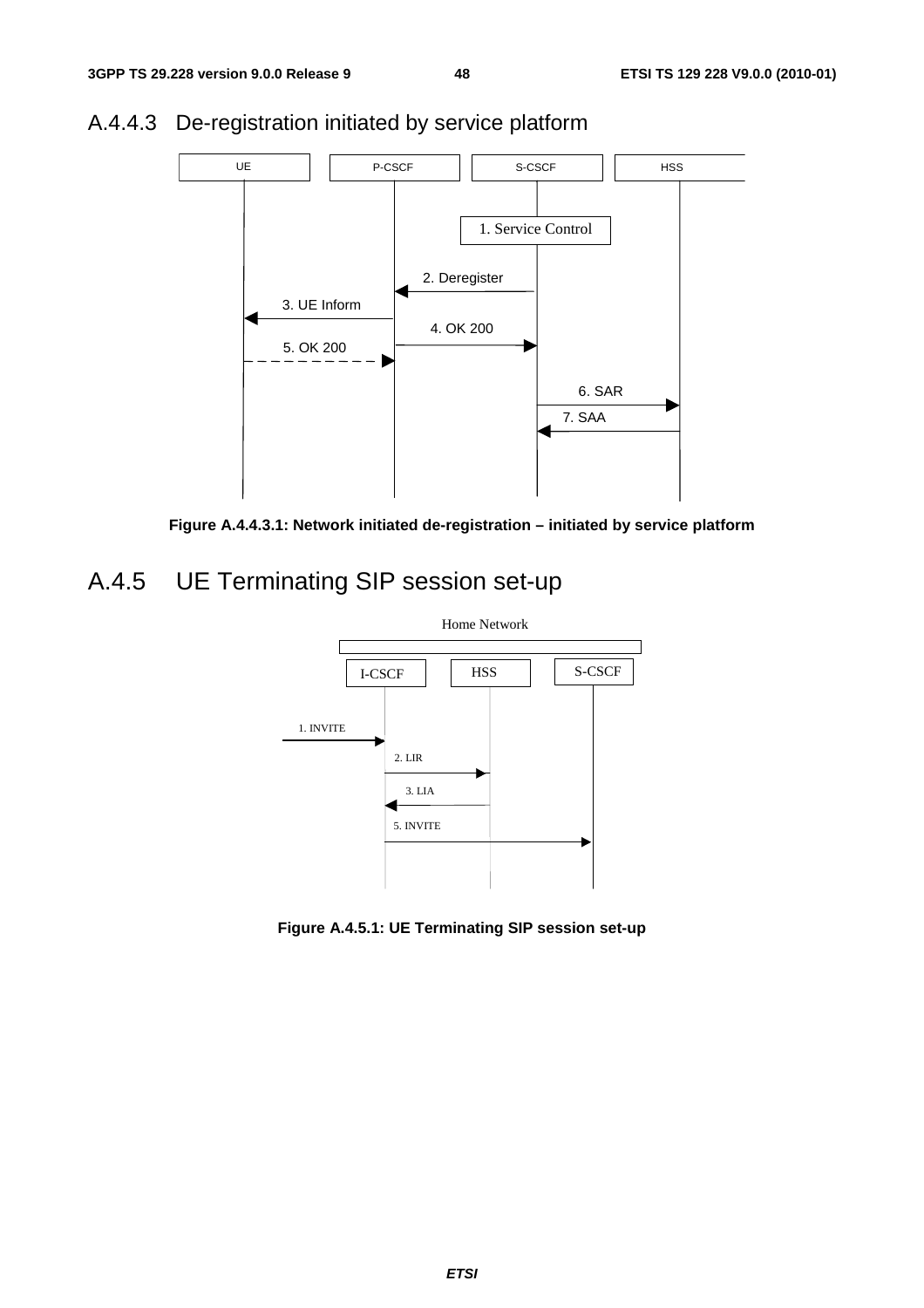



**Figure A.4.6.1: Initiation of a session to a non-registered user** 

A.4.6a AS originating session on behalf of a non-registered user



**Figure A.4.6a.1: AS originating session on behalf of a non-registered user**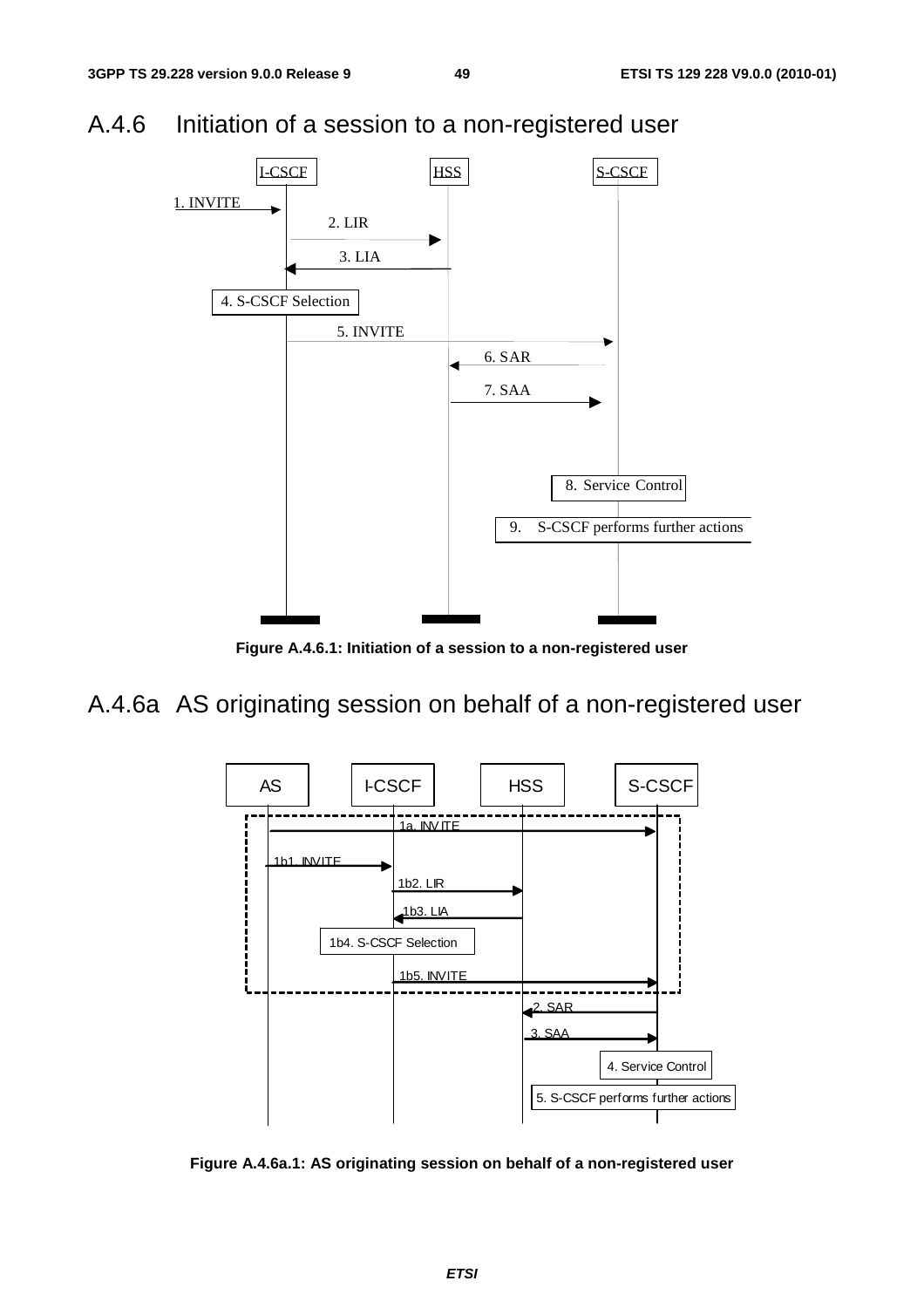## A.4.7 User Profile update



**Figure A.4.7.1: User profile update**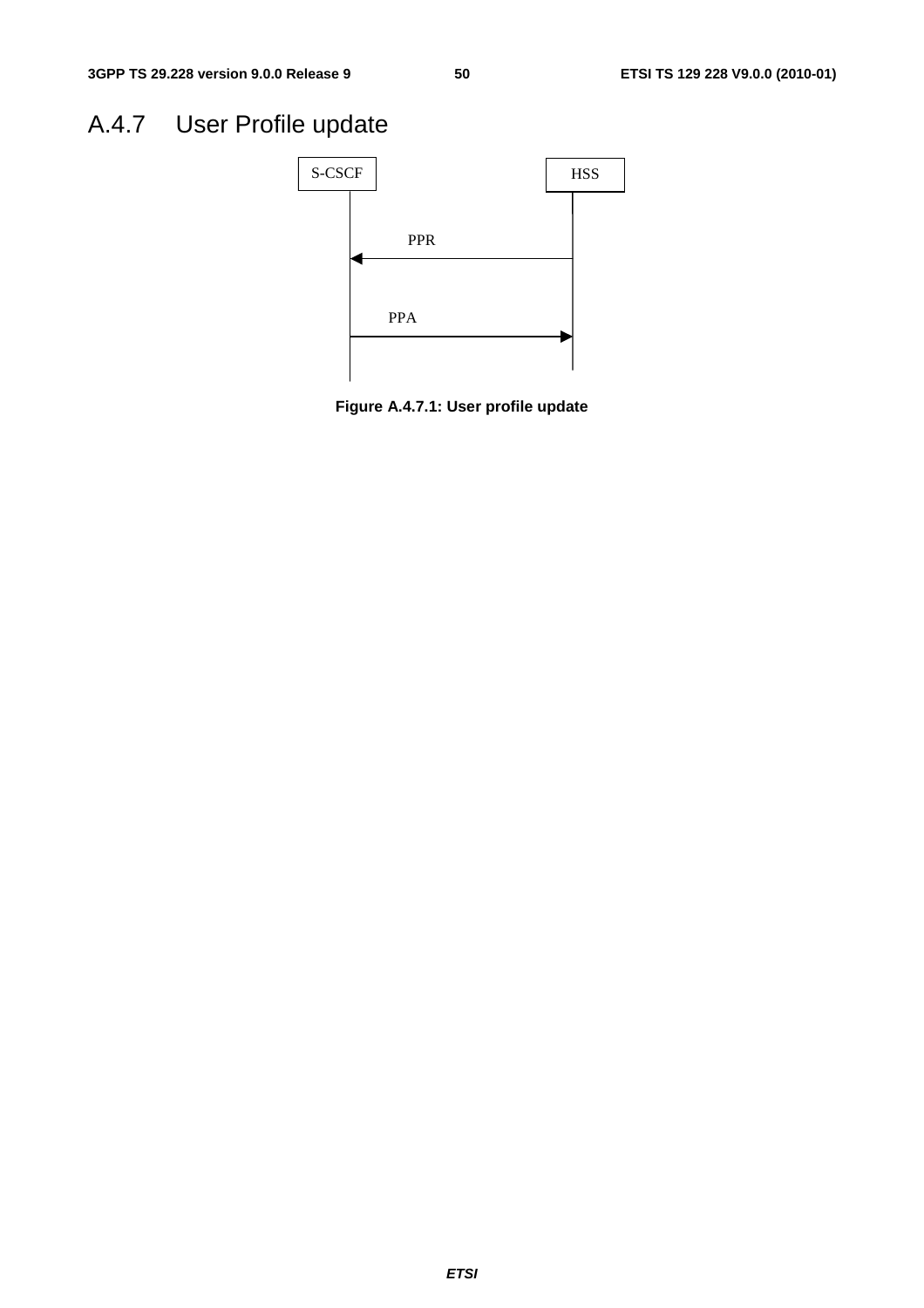## Annex B (informative): User profile UML model

The purpose of this UML model is to define in an abstract level the structure of the user profile downloaded over the Cx interface and describe the purpose of the different information classes included in the user profile.

## B.1 General description

The following picture gives an outline of the UML model of the user profile, which is downloaded from HSS to S-CSCF:



**Figure B.1.1: User Profile** 

IMS Subscription class contains as a parameter the private user identity of the user in NAI format.

Each instance of the IMS Subscription class contains one or several instances of the class Service Profile.

## B.2 Service profile

The following picture gives an outline of the UML model of the Service Profile class:



**Figure B.2.1: Service Profile** 

Each instance of the Service Profile class consists of one or several instances of the class Public Identification. Public Identification class contains the Public Identities associated with that service profile. The information in the Core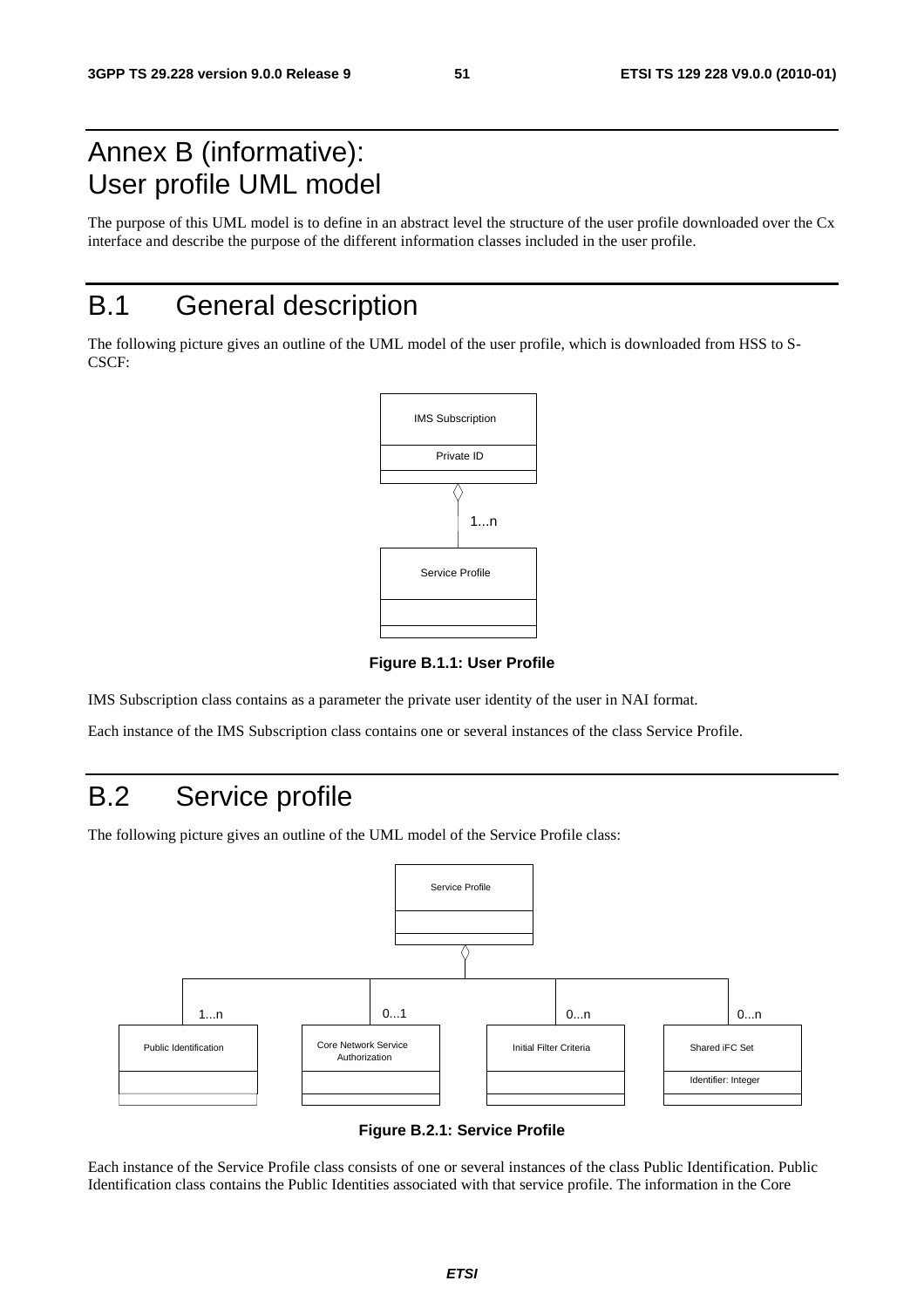Network Service Authorization, Initial Filter Criteria, and Shared iFC Set classes apply to all Public Identification instances, which are included in one Service profile class.

Each instance of the Service Profile class contains zero or one instance of the class Core Network Service Authorization. If no instance of the class Core Network Service Authorization is present, no filtering related to subscribed media or restriction on IMS Communication Service Identifiers applies in S-CSCF.

Each instance of the class Service Profile contains zero or several instances of the class Initial Filter Criteria.

Each instance of the class Service Profile contains zero or more instances of the class Shared iFC Set. A Shared iFC Set points to a set of Initial Filter Criteria locally administered and stored at the S-CSCF. Shared iFC Sets may be shared by several Service Profiles.

### B.2.1 Public Identification

The following picture gives an outline of the UML model of Public Identification class:



**Figure B.2.1.1: Public Identification** 

Public Identification class can contain either SIP URL Identity, i.e. SIP URL, or Tel URL Identity class, i.e. tel URL, or Wildcarded Public User Identity.

The attribute BarringIndication is of type Boolean. If it is absent, or if it is present and set to FALSE, the S-CSCF shall not restrict the use of that public user identity in any IMS communications. If it is present and set to TRUE, the S-CSCF shall prevent that public identity from being used in any IMS communication except registrations and re-registrations, as specified in 3GPP TS 24.229 [8].

The attribute IdentityType indicates if the identity is a Public User Identity, a distinct Public Service Identity, a Public Service Identity matching a Wildcarded Public Service Identity, a Public User Identity matching a Wildcarded Public User Identity or a Wildcarded Public User Identity. If the identity type is not present, it is assumed to be Public User Identity.

The attribute WildcardedPSI shall be present and contain the Wildcarded Public Service Identity that matched the Public Service Identity if the identity is a Public Service Identity matching a Wildcarded Public Service Identity. This Wildcarded Public Service identity shall be sent as stored in the HSS, that is including the delimiter described in 3GPP TS 23.003 [17].

The attribute DisplayName allows a name to be associated with a Public Identity.

The attribute AliasIdentityGroupID indicates the alias group to which the Public User Identity belongs. If the "AliasInd" feature is supported, all Public User Identities shall have an AliasIdentityGroupID allocated. Within an IMS subscription Public User Identities that have the same AliasIdentityGroupID allocated shall not be in different implicit registration sets and shall share their service profile, and shall be regarded aliases of each other. If the "AliasInd" feature is not supported, all Public User Identities within an IMS subscription that are within the same implicit registration set and share their service profile shall be regarded aliases of each other.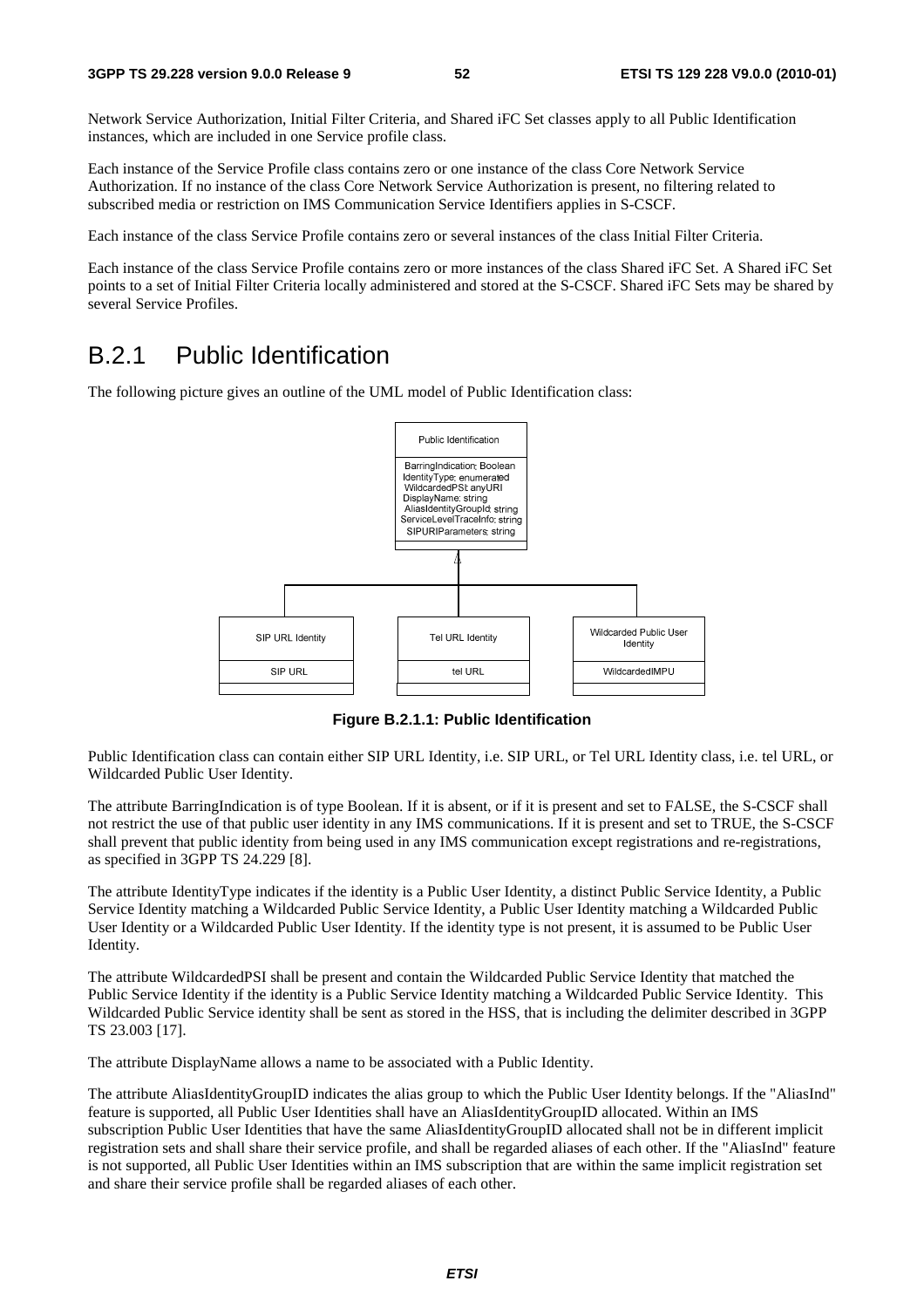The attribute ServiceLevelTraceInfo provides the Service Level Tracing Information that is related to the Public User Identity. If the ServiceLevelTraceInfo is present, service level tracing shall be enabled in the S-CSCF for the related Public User Identity according to the configuration data received. If the ServiceLevelTraceInfo is not present, service level tracing is disabled in the S-CSCF for the related Public User Identity.

The attribute SIPURIParameters provides a string of SIP URI parameters, related to the Public User Identity, which can be used by the S-CSCF for services, e.g. Priority Service. This parameter is provisioned in the HSS.

### B.2.1A Core Network Service Authorization

The following picture gives an outline of the UML model of Core Network Service Authorization class:



**Figure B.2.1A.1: Core Network Service Authorization** 

Each instance of the Core Network Service Authorization class contains zero or one instance of the class Subscribed Media Profile Id. If no instance of the class Subscribed Media Profile Id is present, no filtering related to subscribed media applies in S-CSCF. The Subscribed Media Profile Id is of type Integer and identifies a media profile in the S-CSCF for the authorization of media parameters.

Each instance of the Core Network Service Authorization class contains zero or one instance of the class List of Service Ids. If no instance of the class List of Service Ids is present, no restriction on IMS Communication Service Identifiers related applies in S-CSCF. Each instance of the class List of Service Ids contains zero or more instances of the class Service Id. The Service Id is of type String and identifies an IMS Communication Service Identifier that the subscriber is authorized to use.

### B.2.2 Initial Filter Criteria

The following picture gives an outline of the UML model of Initial Filter Criteria class: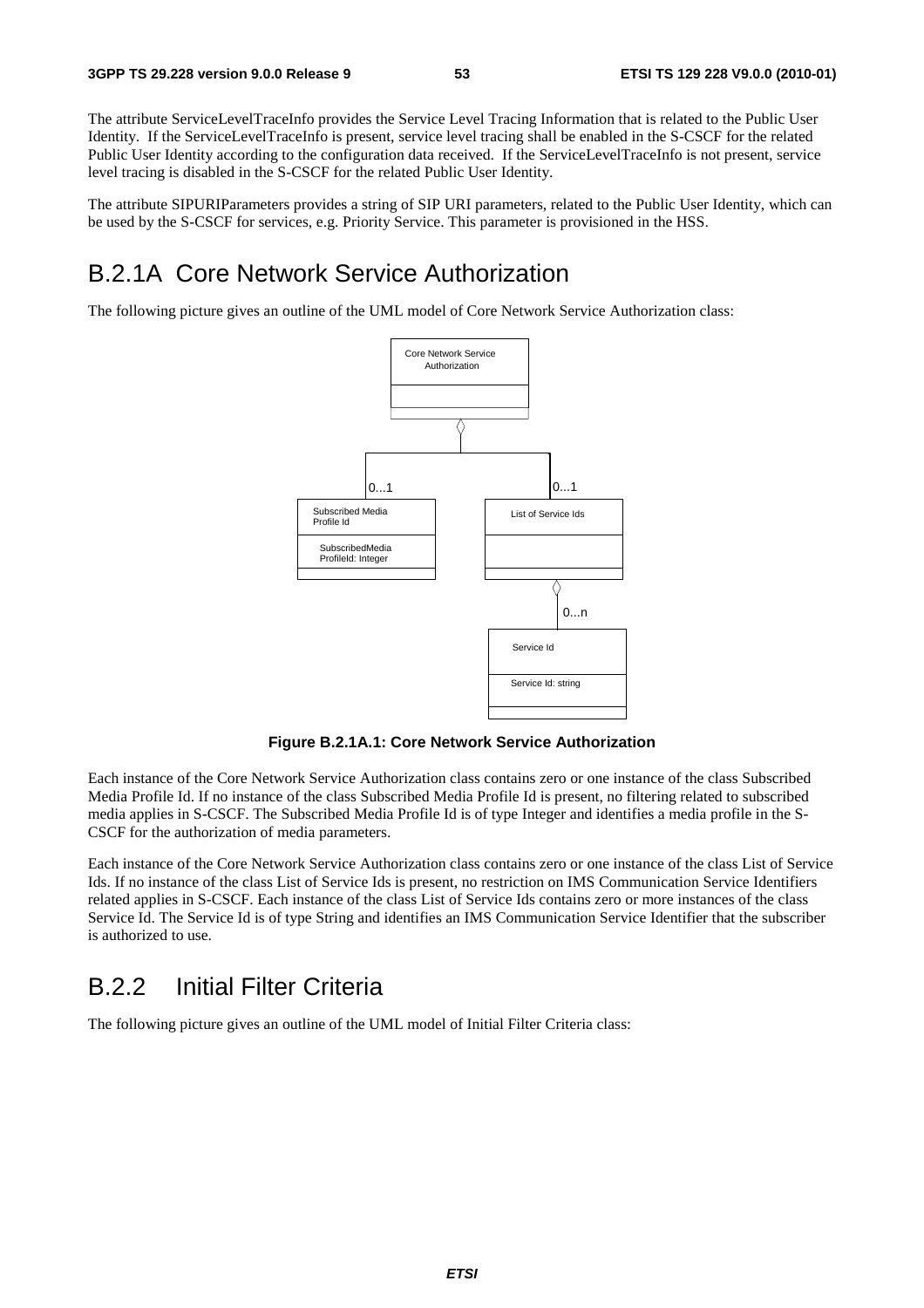

**Figure B.2.2.1.1: Initial Filter Criteria** 

Each instance of the Initial Filter Criteria class is composed of zero or one instance of a Trigger Point class and one instance of an Application Server class. Priority indicates the priority of the Filter Criteria. The higher the Priority Number the lower the priority of the Filter Criteria is; i.e., a Filter Criteria with a higher value of Priority Number shall be assessed after the Filter Criteria with a smaller Priority Number have been assessed. The same priority shall not be assigned to more than one initial Filter Criterion.

ProfilePartIndicator attribute is an enumerated type, with possible values "REGISTERED and UNREGISTERED, indicating if the iFC is a part of the registered or unregistered user profile. If ProfilePartIndicator is missing from the iFC, the iFC is considered to be relevant to both the registered and unregistered parts of the user profile, i.e. belongs to the common part of the user profile.

Trigger Point class describes the trigger points that should be checked in order to find out if the indicated Application Server should be contacted or not. Each TriggerPoint is a boolean expression in Conjunctive or Disjunctive Normal form (CNF of DNF). The absence of Trigger Point instance will indicate an unconditional triggering to Application Server.

The attribute ConditionTypeCNF attribute defines how the set of SPTs are expressed, i.e. either an Ored set of ANDed sets of SPT statements or an ANDed set of Ored sets of statements. Individual SPT statements can also be negated. These combinations are termed, respectively, Disjunctive Normal Form (DNF) and Conjunctive Normal Form (CNF) for the SPT (see Annex C). Both DNF and CNF forms can be used. ConditionTypeCNF is a boolean that is TRUE when the Trigger Point associated with the FilterCriteria is a boolean expression in Conjunctive Normal Form (CNF) and FALSE if the Trigger Point is expressed in Disjunctive Normal Form (DNF) (see Annex C).

Each Trigger Point is composed by 1 to n instances of the class Service Point Trigger.

Application Server class defines the application server, which is contacted, if the trigger points are met. Server Name is the SIP URL of the application server to contact. Default Handling determines whether the dialog should be released if the Application Server could not be reached or not; it is of type enumerated and can take the values: SESSION\_CONTINUED or SESSION\_TERMINATED.

The Application Server class contains zero or one instance of the Service Information class, zero or one instance of the Include Register Request class and zero or one instance of the Include Register Response class. The Service Information class allows to download to S-CSCF information that is to be transferred transparently to an Application Server when the trigger points of a filter criterion are satisfied. ServiceInformation is a string conveying that information. See 3GPP TS 23.218 [7] for a description of the use of this information element. The Include Register Request class indicates to the S-CSCF that the incoming SIP REGISTER request is to be transferred to an Application Server when the trigger points of a filter criterion are satisfied. See 3GPP TS 23.218 [7] for a description of the use of this information element. The Include Register Response class indicates to the S-CSCF that the final SIP response to the incoming SIP REGISTER request is to be transferred to an Application Server when the trigger points of a filter criterion are satisfied. See 3GPP TS 23.218 [7] for a description of the use of this information element.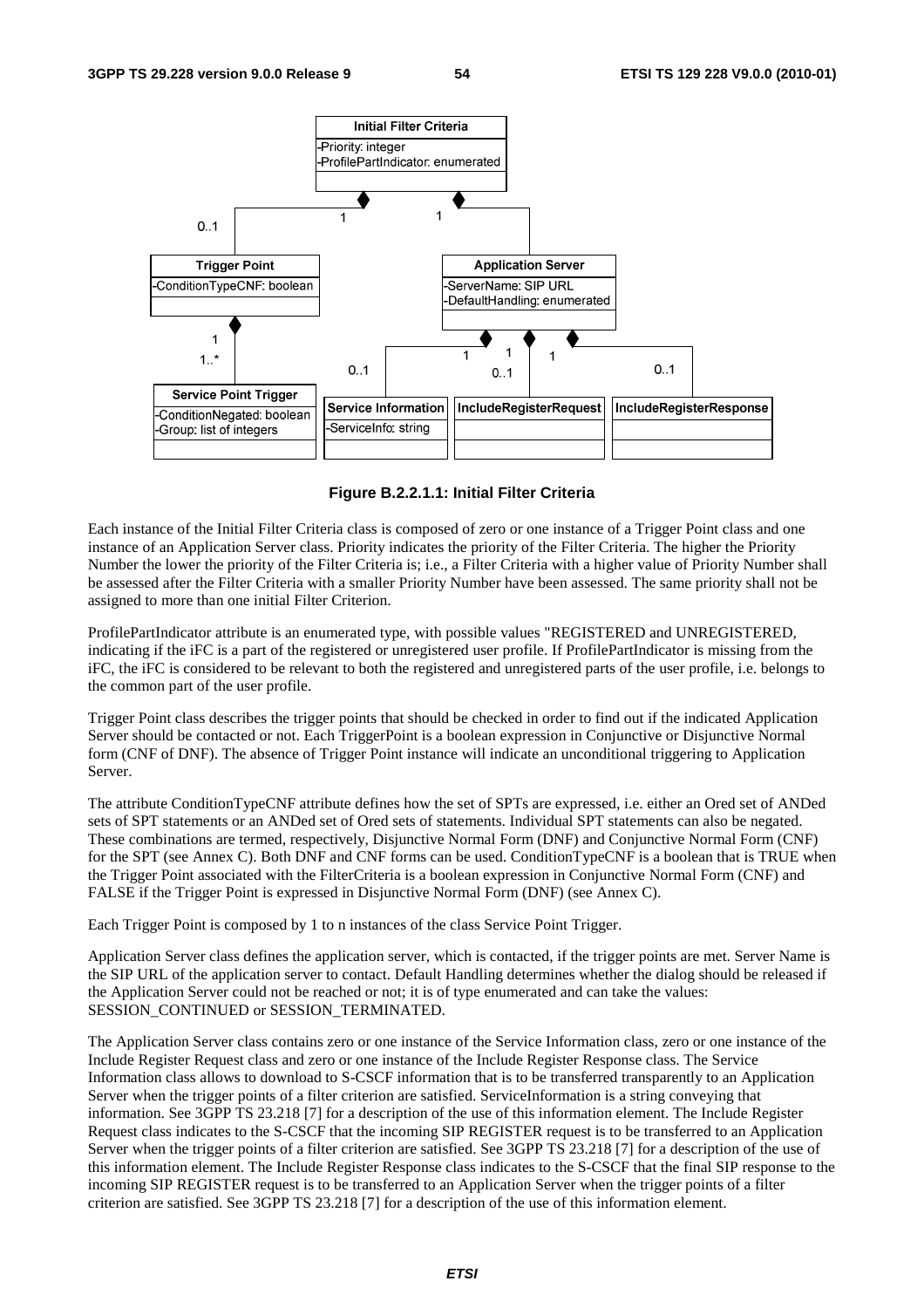### B.2.3 Service Point Trigger

The following picture gives an outline of the UML model of Service Point Trigger class:



**Figure B.2.3.1: Service Point Trigger** 

The attribute Group of the class Service Point Trigger allows the grouping of SPTs that will configure the subexpressions inside a CNF or DNF expression. For instance, in the following CNF expression (A+B).(C+D), A+B and C+D would correspond to different groups.

In CNF, the attribute Group identifies the ORed sets of SPT instances. If the SPT belongs to different ORed sets, SPT can have more than one Group values assigned. At least one Group must be assigned for each SPT.

In DNF, the attribute Group identifies the ANDed sets of SPT instances. If the SPT belongs to different ANDed sets, SPT can have more than one Group values assigned. At least one Group must be assigned for each SPI.

The attribute ConditionNegated of the class Service Point Trigger defines whether the individual SPT instance is negated (i.e. NOT logical expression).

The attribute RegistrationType of the class Service Point Trigger is relevant only to the SIP Method SPT with a value of "REGISTER" and its' support is optional in the HSS and in the S-CSCF. The RegistrationType may contain a list of values that define whether the SPT matches to REGISTER messages that are related to initial registrations, reregistrations, and/or de-registrations. If RegistrationTypes are given, the SIP Method SPT with a value of "REGISTER" shall match if any of the RegistrationTypes match and the S-CSCF supports the RegistrationType attribute. If the SIP Method SPT contains value "REGISTER", and no RegistrationType is given, or if the S-CSCF does not support the RegistrationType attribute, the SIP Method SPT matches to all REGISTER messages. The attribute RegistrationType may be discarded if it is present in an SPT other than SIP Method with value "REGISTER".

Request-URI class defines SPT for the Request-URI. Request-URI contains attribute RequestURI.

SIP Method class defines SPT for the SIP method. SIP Method contains attribute Method which holds the name of any SIP method.

SIP Header class defines SPT for the presence or absence of any SIP header or for the content of any SIP header. SIP Header contains attribute Header which identifies the SIP Header, which is the SPT, and the Content attribute defines the value of the SIP Header if required.

The absence of the Content attribute and ConditionNegated = TRUE indicates that the SPT is the absence of a determined SIP header.

Session Case class represents an enumerated type, with possible values "Originating", "Terminating\_Registered", "Terminating\_Unregistered", "Originating\_Unregistered", "Originating\_CDIV" indicating whether the filter should be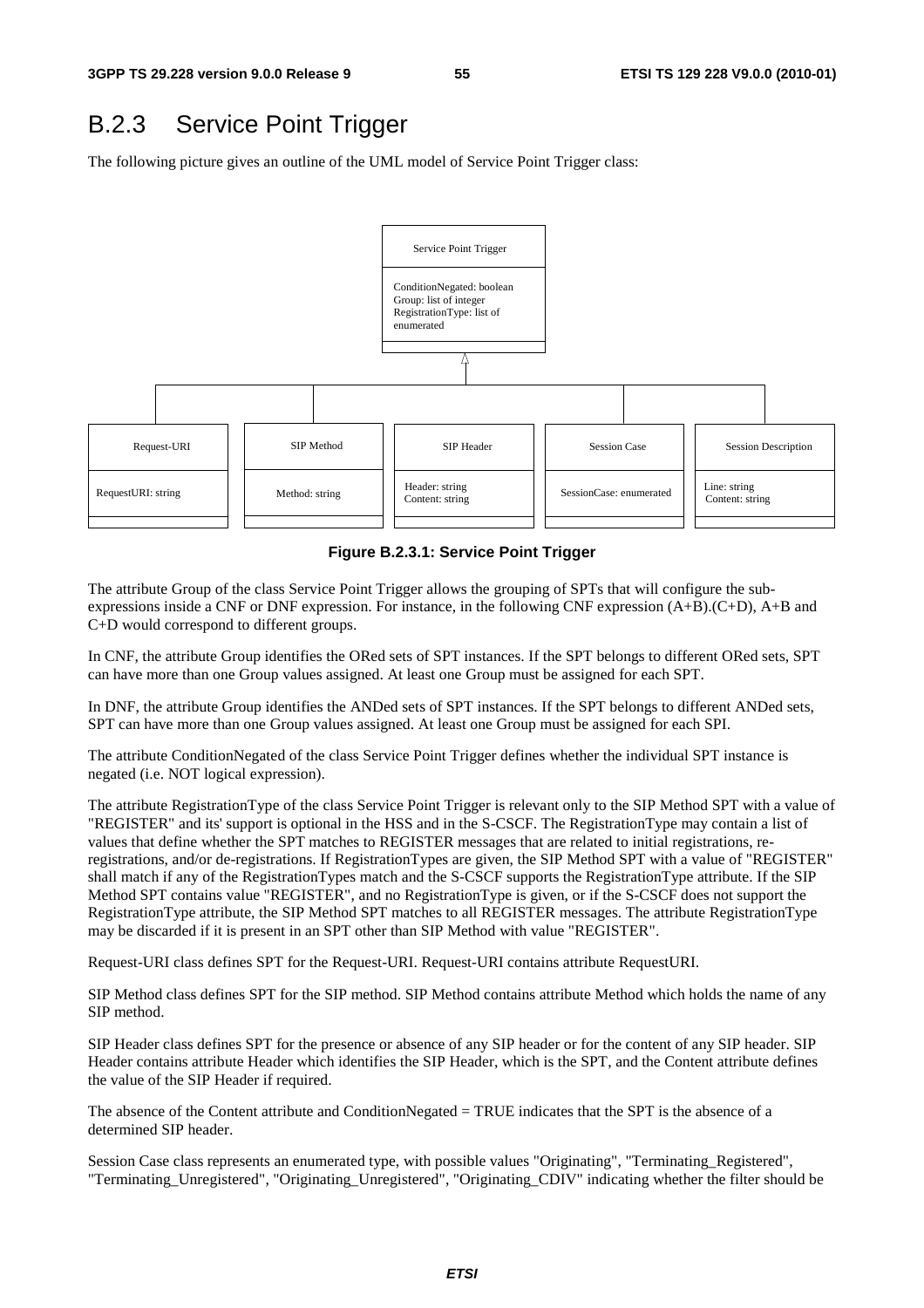used by the S-CSCF handling the Originating, Terminating for a registered end user, Terminating for an unregistered end user, Originating for an unregistered end user, or Originating after Call Diversion services.

Session Description Information class defines SPT for the content of any SDP field within the body of a SIP Method. The Line attribute identifies the line inside the session description. Content is a string defining the content of the line identified by Line.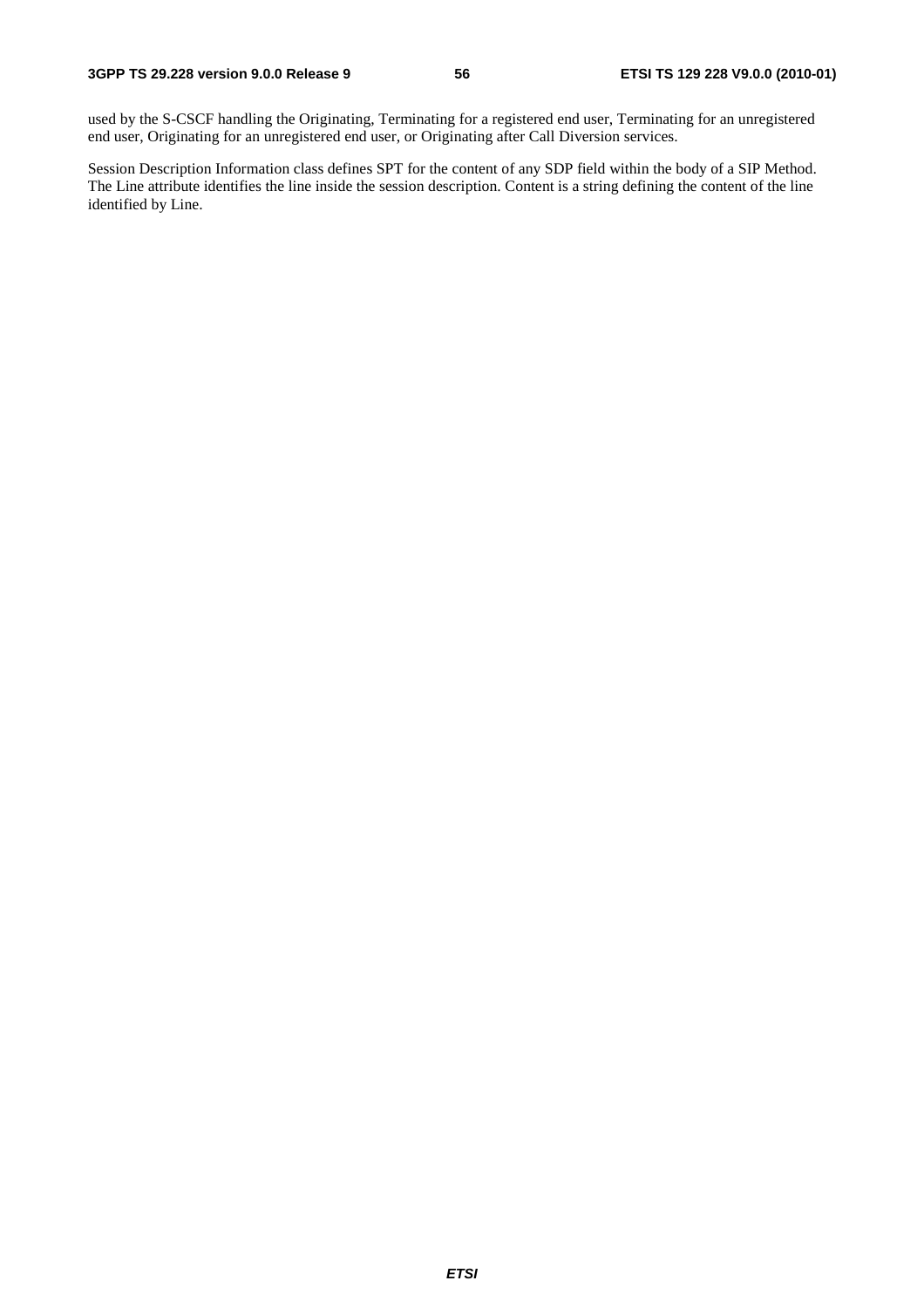## Annex C (informative): Conjunctive and Disjunctive Normal Form

A Trigger Point expression is constructed out of atomic expressions (i.e. Service Point Trigger) linked by Boolean operators AND, OR and NOT. Any logical expression constructed in that way can be transformed to forms called Conjunctive Normal Form (CNF) and Disjunctive Normal Form (DNF).

A Boolean expression is said to be in Conjunctive Normal Form if it is expressed as a conjunction of disjunctions of literals (positive or negative atoms), i.e. as an AND of clauses, each of which is the OR of one of more atomic expressions.

Taking as an example the following trigger:

Method = "INVITE" OR Method = "MESSAGE" OR (Method="SUBSCRIBE" AND NOT Header = "from" Content = "joe")

The trigger can be split into the following atomic expressions:

Method="INVITE"

Method="MESSAGE"

Method="SUBSCRIBE"

NOT header="from" Content ="joe"

Grouping the atomic expressions, the CNF expression equivalent to the previous example looks like:

(Method="INVITE" OR Method = "MESSAGE" OR Method="SUBSCRIBE") AND (Method="INVITE" OR Method  $=$  "MESSAGE" OR (NOT Header  $=$  "from" Content  $=$  "joe"))

This result in two "OR" groups linked by "AND" (CNF):

(Method="INVITE" OR Method = "MESSAGE" OR Method="SUBSCRIBE")

(Method="INVITE" OR Method = "MESSAGE" OR (NOT Header = "from" Content = "joe"))

The XML representation of the trigger is:

```
<?xml version="1.0" encoding="UTF-8"?> 
<IMSSubscription xmlns:xsi="http://www.w3.org/2001/XMLSchema-instance" 
xsi:noNamespaceSchemaLocation="CxDataType.xsd"> 
         <PrivateID>IMPI1@homedomain.com</PrivateID> 
         <ServiceProfile> 
                 <PublicIdentity> 
                          <BarringIndication>1</BarringIndication> 
                          <Identity> sip:IMPU1@homedomain.com </Identity> 
                  </PublicIdentity> 
                  <PublicIdentity> 
                          <Identity> sip:IMPU2@homedomain.com </Identity> 
                  </PublicIdentity> 
                  <InitialFilterCriteria> 
                          <Priority>0</Priority> 
                          <TriggerPoint> 
                                  <ConditionTypeCNF>1</ConditionTypeCNF> 
                                 <SPT> <ConditionNegated>0</ConditionNegated> 
                                           <Group>0</Group> 
                                           <Method>INVITE</Method>
```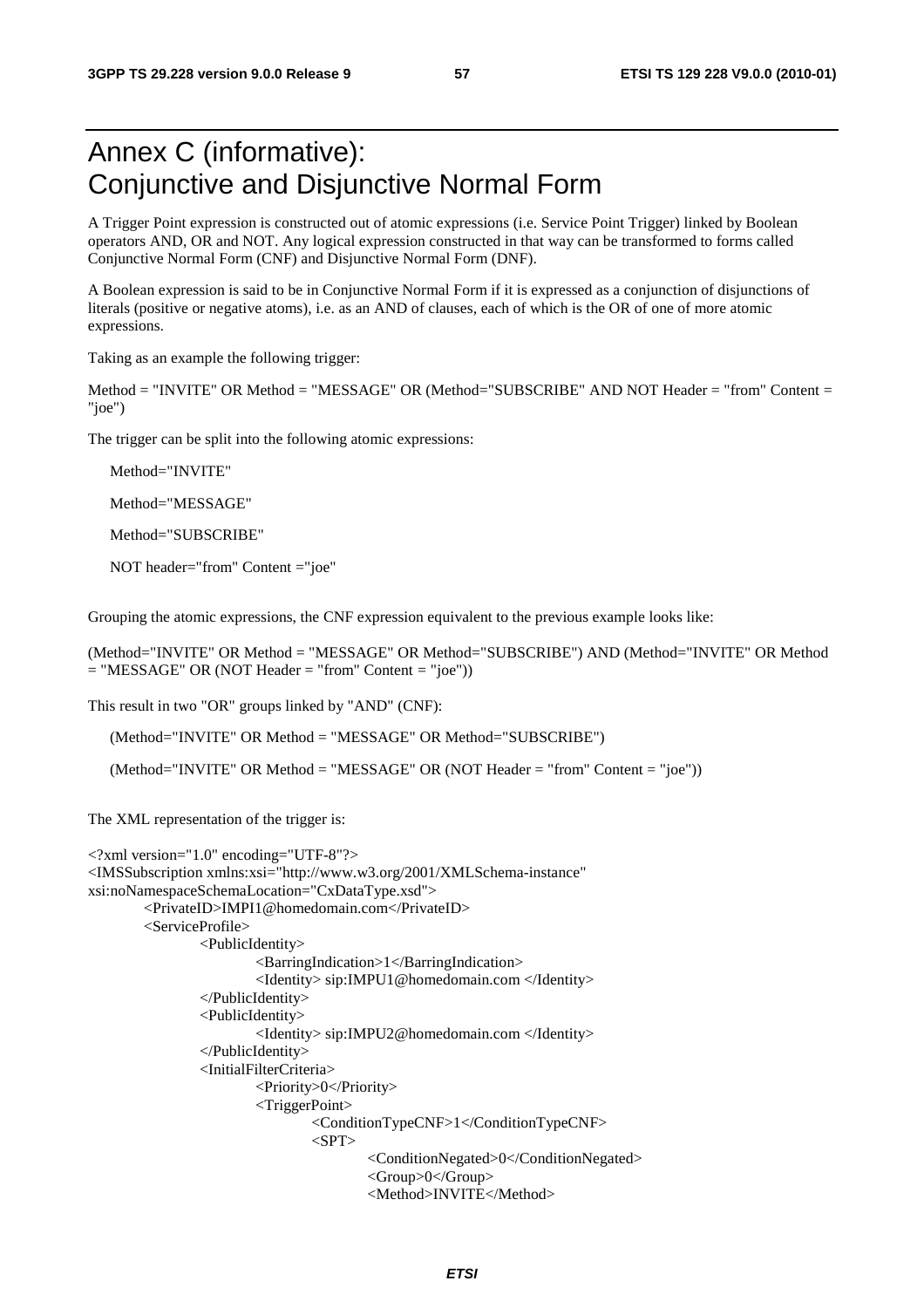$\langle$ SPT $>$  $<$ SPT $>$  <ConditionNegated>0</ConditionNegated> <Group>0</Group> <Method>MESSAGE</Method>  $<$ /SPT>  $<$ SPT $>$  <ConditionNegated>0</ConditionNegated> <Group>0</Group> <Method>SUBSCRIBE</Method>  $<$ /SPT>  $<$ SPT $>$  <ConditionNegated>0</ConditionNegated> <Group>1</Group> <Method>INVITE</Method>  $<$ /SPT>  $<$ SPT $>$  <ConditionNegated>0</ConditionNegated> <Group>1</Group> <Method>MESSAGE</Method>  $<$ /SPT $>$  $<$ SPT $>$  <ConditionNegated>1</ConditionNegated> <Group>1</Group> <SIPHeader> <Header>From</Header> <Content>"joe"</Content> </SIPHeader>  $<$ /SPT> </TriggerPoint> <ApplicationServer> <ServerName>sip:AS1@homedomain.com</ServerName> <DefaultHandling>0</DefaultHandling> </ApplicationServer> </InitialFilterCriteria> </ServiceProfile> </IMSSubscription>

A Boolean expression is said to be in Disjunctive Normal Form if it is expressed as a disjunction of conjunctions of literals (positive or negative atoms), i.e. as an OR of clauses, each of which is the AND of one of more atomic expressions.

The previous example is already in DNF, composed by the following groups:

Method="SUBSCRIBE" AND (NOT header="from" Content ="joe")

Method="INVITE"

Method="MESSAGE"

```
The XML representation of the trigger is: 
<?xml version="1.0" encoding="UTF-8"?> 
<IMSSubscription xmlns:xsi="http://www.w3.org/2001/XMLSchema-instance" 
xsi:noNamespaceSchemaLocation="CxDataType.xsd"> 
         <PrivateID>IMPI1@homedomain.com</PrivateID> 
         <ServiceProfile> 
                 <PublicIdentity> 
                          <BarringIndication>1</BarringIndication> 
                          <Identity> sip:IMPU1@homedomain.com </Identity> 
                  </PublicIdentity>
```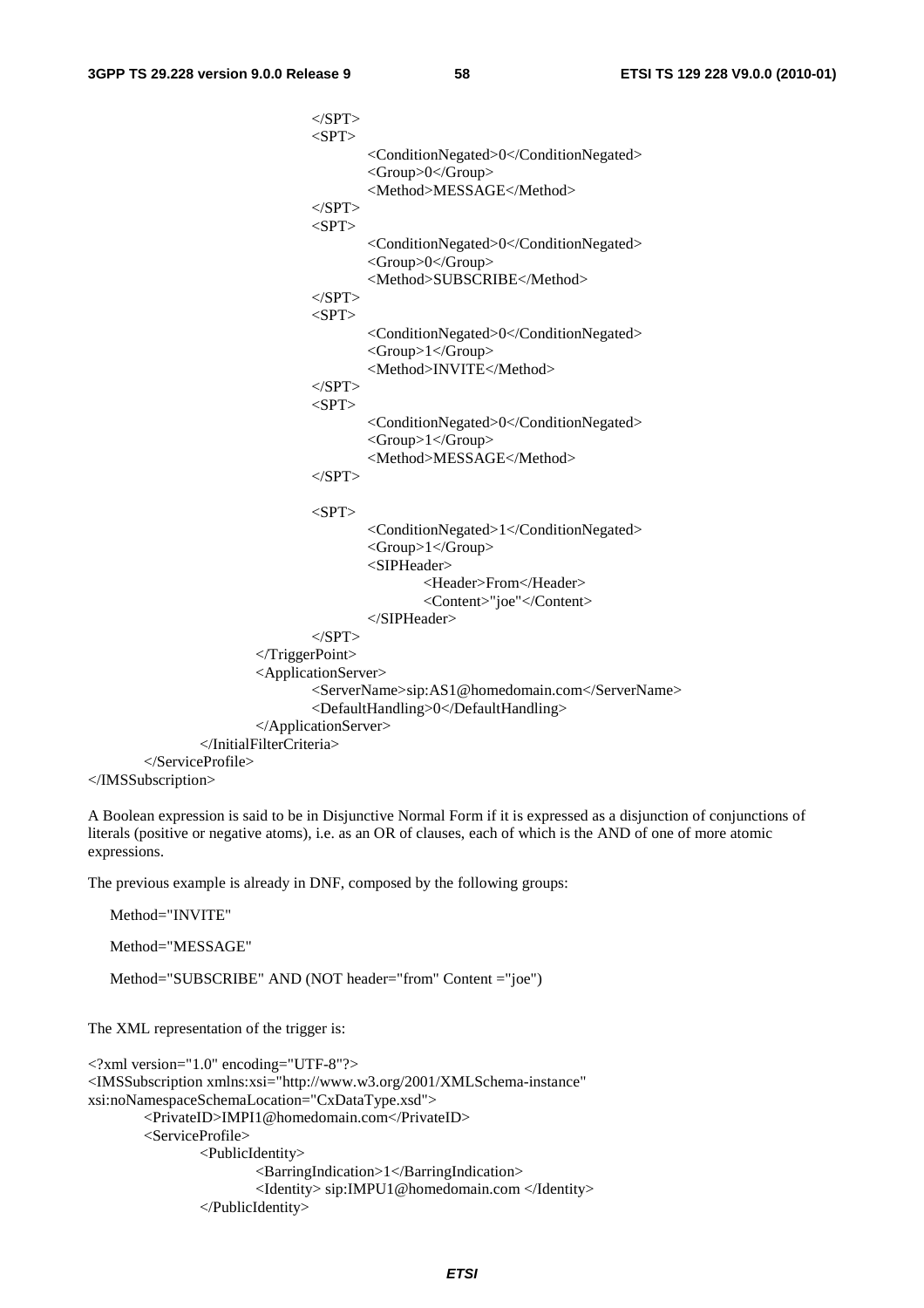<PublicIdentity> <Identity> sip:IMPU2@homedomain.com </Identity> </PublicIdentity> <InitialFilterCriteria> <Priority>0</Priority> <TriggerPoint> <ConditionTypeCNF>0</ConditionTypeCNF>  $<$ SPT $>$  <ConditionNegated>0</ConditionNegated> <Group>0</Group> <Method>INVITE</Method>  $<$ /SPT $>$  $<$ SPT $>$  <ConditionNegated>0</ConditionNegated> <Group>1</Group> <Method>MESSAGE</Method>  $<$ /SPT>  $<$ SPT $>$  <ConditionNegated>0</ConditionNegated> <Group>2</Group> <Method>SUBSCRIBE</Method>  $<$ /SPT>  $\langle$ SPT $>$  <ConditionNegated>1</ConditionNegated> <Group>2</Group> <SIPHeader> <Header>From</Header> <Content>"joe"</Content> </SIPHeader>  $<$ /SPT> </TriggerPoint> <ApplicationServer> <ServerName>sip:AS1@homedomain.com</ServerName> <DefaultHandling index="0">0</DefaultHandling> </ApplicationServer> </InitialFilterCriteria> </ServiceProfile> </IMSSubscription>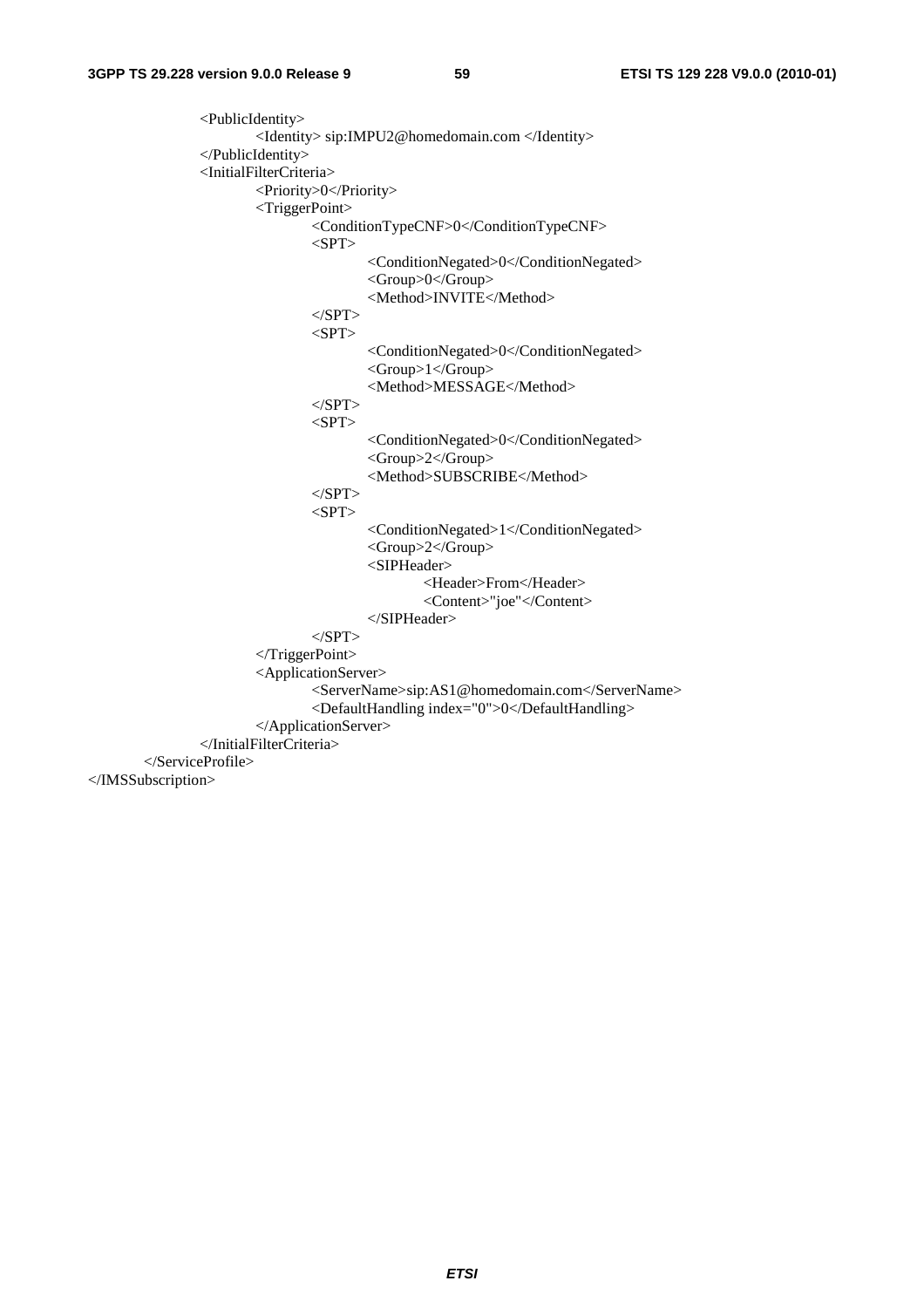## Annex D (informative): High-level format for the User Profile

The way the information shall be transferred through the Cx interface can be seen from a high-level point of view in the following picture:

| Private  |         |                                            |                    |
|----------|---------|--------------------------------------------|--------------------|
| identif. | Service | Public id. data   Core Network Serv. Auth. | App.&Serv. Filters |
|          |         |                                            |                    |

**Figure D.1: Example of in-line format of user profile** 

If more than one service profile is created, for example to assign a different set of filters to public identifiers 1 and 2 and public identity 3, the information shall be packaged in the following way:

| Private  |         |              |                                       |           |                                        |  |
|----------|---------|--------------|---------------------------------------|-----------|----------------------------------------|--|
| identif. | Service | Public id. 1 | Public id. 2 CN Serv. Aut A&S Filters | Service   | Public id. 3 CN Serv. Autl A&S Filters |  |
|          | Profile |              |                                       | Profile 2 |                                        |  |
| data     |         |              |                                       |           |                                        |  |

#### **Figure D.2: Example of in-line format of user profile**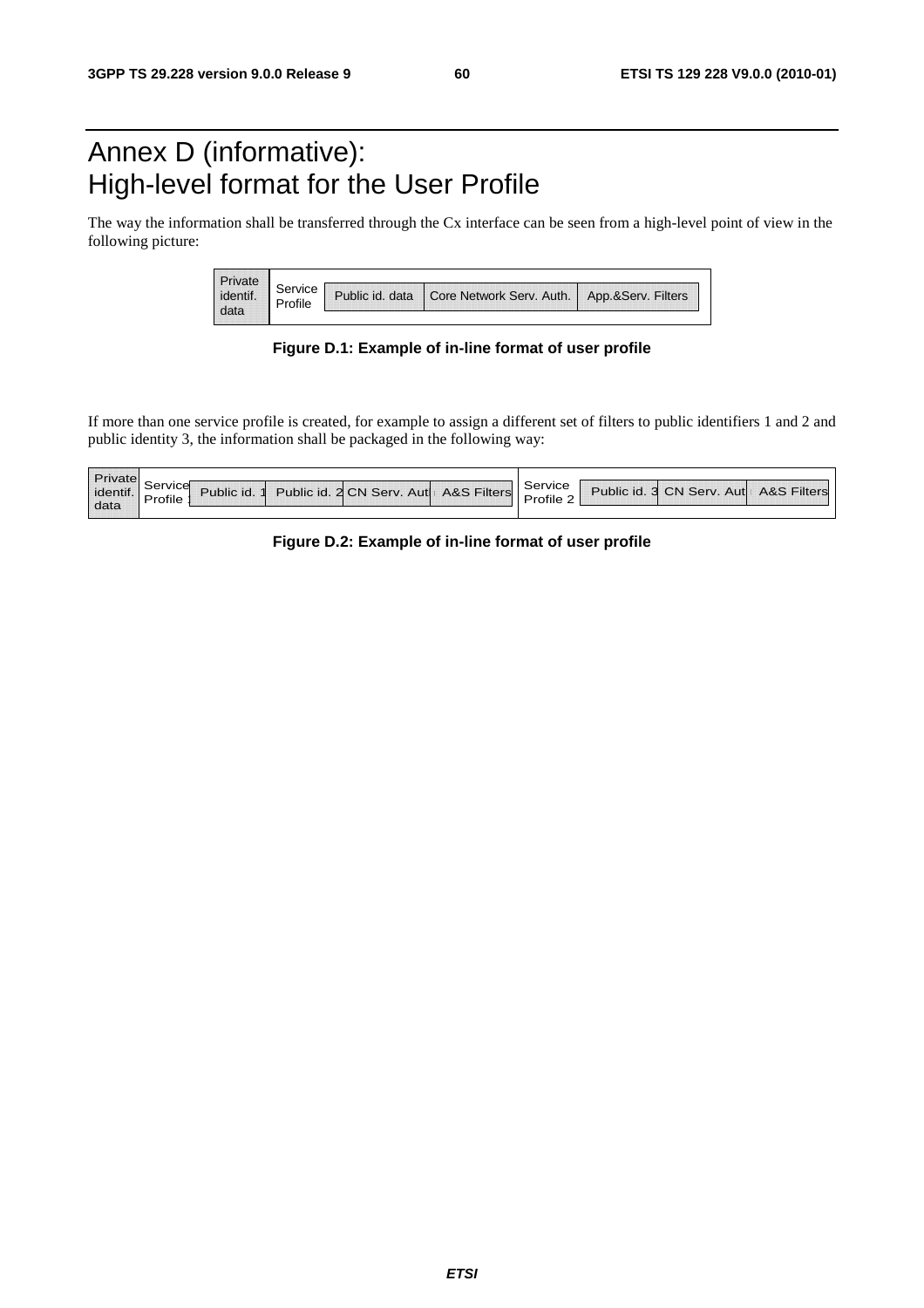## Annex E (normative): XML schema for the Cx interface user profile

The file CxDataType\_Rel8.xsd, attached to this specification, contains the XML schema for the user profile that is sent over the Cx interface. The user profile XML schema defines that are used in the user profile XML. The data that is allowed to be sent in the user profile may vary depending on the features supported by the Diameter end points, see 3GPP TS 29.229 [5]. The user profile XML schema file is intended to be used by an XML parser. The version of the Cx application sending the user profile XML shall be the same as the version of the sent user profile XML and thus it implies the version of the user profile XML schema to be used to validate it.

Table E.1 describes the data types and the dependencies among them that configure the user profile XML schema.

| Data type              | Tag                   | <b>Base type</b> | Comments                                                                                                           |  |  |  |  |
|------------------------|-----------------------|------------------|--------------------------------------------------------------------------------------------------------------------|--|--|--|--|
| tPriority              | Priority              | integer          | $>= 0$                                                                                                             |  |  |  |  |
| tProfilePartIndicator  | ProfilePartIndicator  | enumerated       | Possible values:                                                                                                   |  |  |  |  |
|                        |                       |                  | 0 (REGISTERED)                                                                                                     |  |  |  |  |
|                        |                       |                  | 1 (UNREGISTERED)                                                                                                   |  |  |  |  |
| tSharedIFCSetID        | SharedIFCSetID        | integer          | $>= 0$                                                                                                             |  |  |  |  |
| tGroupID               | Group                 | integer          | $>= 0$                                                                                                             |  |  |  |  |
| tRegistrationType      | RegistrationType      | enumerated       | Possible values:                                                                                                   |  |  |  |  |
|                        |                       |                  | 0 (INITIAL_REGISTRATION)                                                                                           |  |  |  |  |
|                        |                       |                  | 1 (RE-REGISTRATION)                                                                                                |  |  |  |  |
|                        |                       |                  | 2 (DE-REGISTRATION)                                                                                                |  |  |  |  |
| tDefaultHandling       | DefaultHandling       | enumerated       | Possible values:                                                                                                   |  |  |  |  |
|                        |                       |                  | 0 (SESSION_CONTINUED)                                                                                              |  |  |  |  |
|                        |                       |                  | 1 (SESSION_TERMINATED)                                                                                             |  |  |  |  |
| tDirectionOfRequest    | SessionCase           | enumerated       | Possible values:                                                                                                   |  |  |  |  |
|                        |                       |                  | 0 (ORIGINATING_SESSION)                                                                                            |  |  |  |  |
|                        |                       |                  | 1 TERMINATING_REGISTERED                                                                                           |  |  |  |  |
|                        |                       |                  | 2 (TERMINATING UNREGISTERED)                                                                                       |  |  |  |  |
|                        |                       |                  | 3 (ORIGINATING_UNREGISTERED)                                                                                       |  |  |  |  |
|                        |                       |                  | 4 (ORIGINATING_CDIV)                                                                                               |  |  |  |  |
| tPrivateID             | PrivateID             | anyURI           | Syntax described in IETF RFC 2486 [14]                                                                             |  |  |  |  |
| tSIP_URL               | Identity              | anyURI           | Syntax described in IETF RFC 3261 [11]                                                                             |  |  |  |  |
| tTEL_URL               | Identity              | anyURI           | Syntax described in IETF RFC 3966 [15]                                                                             |  |  |  |  |
| tWildcardedIMPU        | Identity              | anyURI           | Syntax desribed in 3GPP TS 23.003 [17]                                                                             |  |  |  |  |
| tIdentity              | Identity              | (union)          | Union of tSIP_URL, and tTEL_URL and                                                                                |  |  |  |  |
|                        |                       |                  | tWildcardedIMPU                                                                                                    |  |  |  |  |
| tIdentityType          | IdentityType          | enumerated       | Possible values:                                                                                                   |  |  |  |  |
|                        |                       |                  | 0 (PUBLIC_USER_IDENTITY)                                                                                           |  |  |  |  |
|                        |                       |                  | 1 (DISTINCT_PSI)<br>2 (WILDCARDED_PSI)                                                                             |  |  |  |  |
|                        |                       |                  | 3 (WILDCARDED_IMPU) (See Note 1)                                                                                   |  |  |  |  |
|                        |                       |                  | 4 (IMPU_WILDCARD) (See Note 1)                                                                                     |  |  |  |  |
| tWildcardedPSI         | WildcardedPSI         | anyURI           | Syntax described in 3GPP TS 23.003 [17].                                                                           |  |  |  |  |
| tServiceInfo           | ServiceInfo           | string           |                                                                                                                    |  |  |  |  |
| tString                | RequestURI, Method,   | string           |                                                                                                                    |  |  |  |  |
|                        | Header, Content, Line |                  |                                                                                                                    |  |  |  |  |
| tBool                  | ConditionTypeCNF,     | boolean          | Possible values:                                                                                                   |  |  |  |  |
|                        | ConditionNegated,     |                  | $0$ (false)                                                                                                        |  |  |  |  |
|                        | BarringIndication     |                  | 1 (true)                                                                                                           |  |  |  |  |
| tSubscribedMediaProfil | SubscribedMediaProfi  | integer          | $>=0$                                                                                                              |  |  |  |  |
| eld                    | leld                  |                  |                                                                                                                    |  |  |  |  |
| tDisplayName           | DisplayName           | string           |                                                                                                                    |  |  |  |  |
| tAliasIdentityGroupID  | AliasIdentityGroupID  | string           |                                                                                                                    |  |  |  |  |
| tServiceLevelTraceInfo | ServiceLevelTraceInf  | string           | Syntax described in IETF draft-dawes-sipping-debug-                                                                |  |  |  |  |
|                        | $\Omega$              |                  | event [20]                                                                                                         |  |  |  |  |
|                        |                       |                  | NOTE 1: IMPU_WILDCARD indicates that the content of the identity in the "Identity" tag is a Wildcarded Public User |  |  |  |  |
|                        |                       |                  | Identity, while WILDCARDED_IMPU indicates that it is a specific Public User Identity matching a Wildcarded         |  |  |  |  |
| Public User Identity.  |                       |                  |                                                                                                                    |  |  |  |  |

#### **Table E.1: XML schema for the Cx interface user profile: simple data types**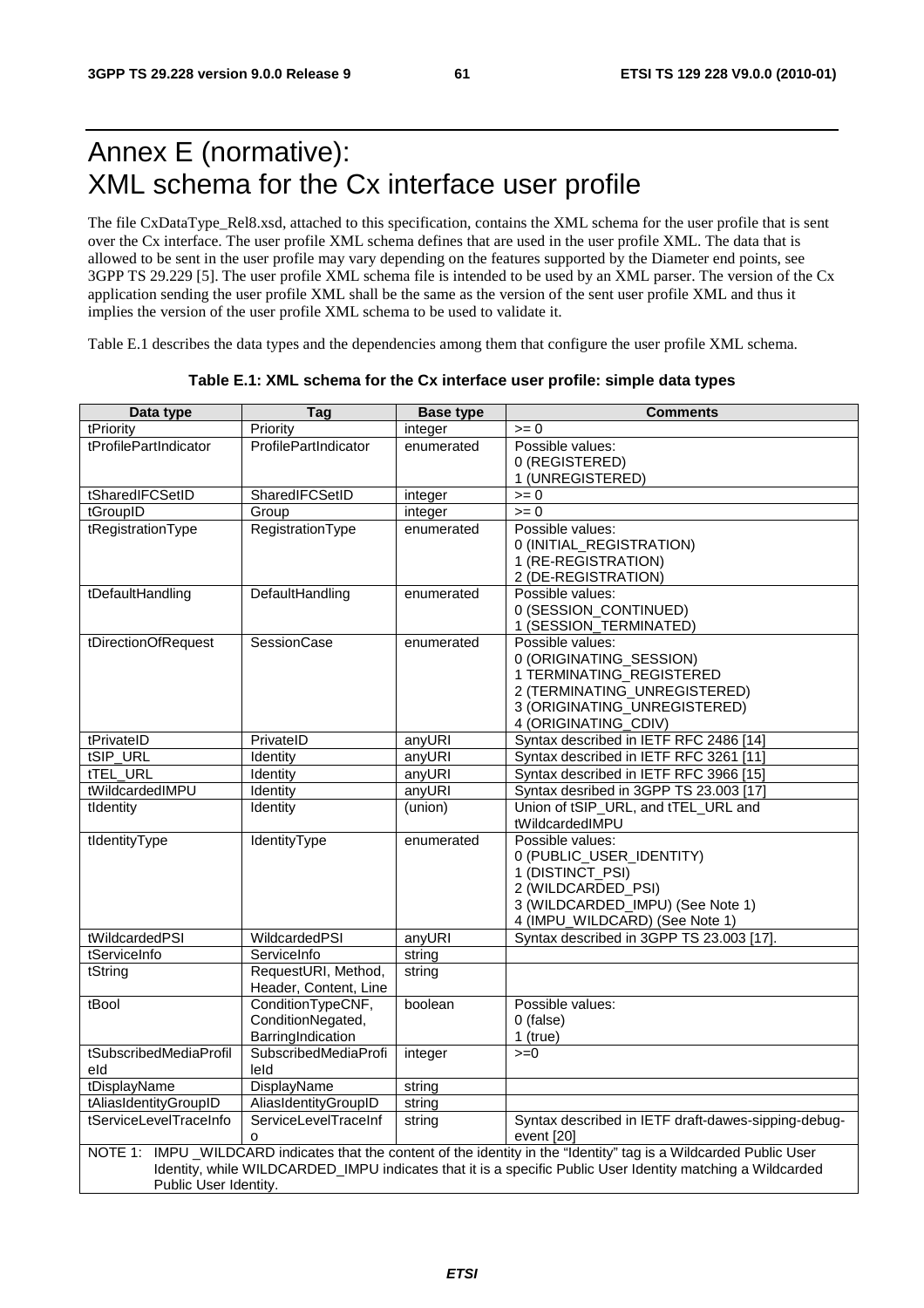| Data type                                        | Tag                                                                                      |                       |                               | <b>Compound of</b>          |                                |  |  |
|--------------------------------------------------|------------------------------------------------------------------------------------------|-----------------------|-------------------------------|-----------------------------|--------------------------------|--|--|
|                                                  |                                                                                          |                       | Tag                           | <b>Type</b>                 | <b>Cardinality</b>             |  |  |
| tIMSSubscription                                 | <b>IMSSubscription</b>                                                                   | PrivateID             |                               | tPrivateID                  | 1                              |  |  |
|                                                  |                                                                                          | <b>ServiceProfile</b> |                               | tServiceProfile             | (1 to n)                       |  |  |
| tServiceProfile                                  | <b>ServiceProfile</b>                                                                    | PublicIdentity        |                               | tPublicIdentity             | (1 to n)                       |  |  |
|                                                  |                                                                                          |                       | <b>InitialFilterCriteria</b>  | tInitialFilterCriteria      | (0 to n)                       |  |  |
|                                                  |                                                                                          |                       | <b>CoreNetworkServicesAut</b> | CoreNetworkServicesAuthori  | (0 to 1)                       |  |  |
|                                                  |                                                                                          | horization            |                               | zation                      |                                |  |  |
|                                                  |                                                                                          | Extension             |                               | tServiceProfileExtension    | (0 to 1)                       |  |  |
| tServiceProfileExtension                         | Extension                                                                                |                       | SharedIFCSetID                | tSharedIFCSetID             | $\overline{(0 \text{ to } n)}$ |  |  |
| tCoreNetworkServicesAu<br>thorization            | <b>CoreNetworkServi</b><br>cesAuthorization                                              |                       | SubscribedMediaProfileId      | tSubscribedMediaProfileId   | (0 to 1)                       |  |  |
|                                                  |                                                                                          | Extension             |                               | tCNServicesAuthorizationExt | (0 to 1)                       |  |  |
|                                                  |                                                                                          |                       |                               | ension                      |                                |  |  |
| tPublicIdentity                                  | PublicIdentity                                                                           |                       | BarringIndication             | tBool                       | (0 to 1)                       |  |  |
|                                                  |                                                                                          | Identity              |                               | tIdentity                   |                                |  |  |
|                                                  |                                                                                          | Extension             |                               | tPublicIdentityExtension    | (0 to 1)                       |  |  |
| tInitialFilterCriteria                           | <b>InitialFilterCriteria</b>                                                             | Priority              |                               | tPriority                   | 1                              |  |  |
|                                                  |                                                                                          | <b>TriggerPoint</b>   |                               | tTrigger                    | (0 to 1)                       |  |  |
|                                                  |                                                                                          |                       | ApplicationServer             | tApplicationServer          | 1                              |  |  |
|                                                  |                                                                                          |                       | ProfilePartIndicator          | tProfilePartIndicator       | (0 to 1)                       |  |  |
| tTrigger                                         | TriggerPoint                                                                             |                       | ConditionTypeCNF              | tBool                       | 1                              |  |  |
|                                                  |                                                                                          | <b>SPT</b>            |                               | tSePoTri                    | (1 to n)                       |  |  |
| tSePoTri                                         | <b>SPT</b>                                                                               |                       | ConditionNegated              | tBool                       | (0 to 1)                       |  |  |
|                                                  |                                                                                          | Group                 |                               | tGroupID                    | (1 to n)                       |  |  |
|                                                  |                                                                                          |                       | RequestURI                    | tString                     | 1                              |  |  |
|                                                  |                                                                                          |                       | Method                        | tString                     | 1                              |  |  |
|                                                  |                                                                                          | Choice of             | SIPHeader                     | tHeader                     | 1                              |  |  |
|                                                  |                                                                                          |                       | SessionCase                   | tDirectionOfRequest         | $\overline{1}$                 |  |  |
|                                                  |                                                                                          |                       | SessionDescripti              | tSessionDescription         | $\mathbf{1}$                   |  |  |
|                                                  |                                                                                          |                       | on                            |                             |                                |  |  |
|                                                  |                                                                                          | Extension             |                               | tSePoTriExtension           | (0 to 1)                       |  |  |
| tSePoTriExtension                                | Extension                                                                                |                       | RegistrationType              | tRegistrationType           | (0 to 2)                       |  |  |
| tHeader                                          | SIPHeader                                                                                | Header                |                               | tString                     | 1                              |  |  |
|                                                  |                                                                                          | Content               |                               | tString                     | (0 to 1)                       |  |  |
| tSessionDescription                              | SessionDescriptio                                                                        | Line                  |                               | tString                     | 1                              |  |  |
|                                                  | n                                                                                        | Content               |                               | tString                     | (0 to 1)                       |  |  |
| tApplicationServer                               | ApplicationServer                                                                        | ServerName            |                               | tSIP_URL                    | 1                              |  |  |
|                                                  |                                                                                          |                       | DefaultHandling               | tDefaultHandling            | (0 to 1)                       |  |  |
|                                                  |                                                                                          | ServiceInfo           |                               | tServiceInfo                | (0 to 1)                       |  |  |
|                                                  |                                                                                          | Extension             |                               | tApplicationServerExtension | (0 to 1)                       |  |  |
| tApplicationServerExtens                         | Extension                                                                                |                       | IncludeRegisterRequest        | tIncludeRegisterRequest     | (0 to 1)                       |  |  |
| ion                                              |                                                                                          |                       | IncludeRegisterRespons        | tIncludeRegisterResponse    | (0 to 1)                       |  |  |
|                                                  |                                                                                          | е                     |                               |                             |                                |  |  |
| tIncludeRegisterRequest                          | IncludeRegisterRe<br>quest                                                               | (NOTE 2)              |                               | (NOTE 2)                    | (0 to 1)                       |  |  |
| tIncludeRegisterResp                             | tIncludeRegister                                                                         | (NOTE 2)              |                               | (NOTE 2)                    | (0 to 1)                       |  |  |
| onse                                             | Response                                                                                 |                       |                               |                             |                                |  |  |
| tPublicIdentityExtensio                          | Extension                                                                                | <b>IdentityType</b>   |                               | tIdentityType               | (0 to 1)                       |  |  |
| n                                                |                                                                                          |                       | WildcardedPSI                 | tWildcardedPSI              | (0 to 1)                       |  |  |
|                                                  |                                                                                          | Extension             |                               | tPublicIdentityExtension2   | (0 to 1)                       |  |  |
| tPublicIdentityExtensio                          | Extension                                                                                | DisplayName           |                               | tDisplayName                | (0 to 1)                       |  |  |
| n2                                               |                                                                                          |                       | AliasIdentityGroupID          | tAliasIdentityGroupID       | (0 to 1)                       |  |  |
|                                                  |                                                                                          | Extension             |                               | tPublicIdentityExtension3   | (0 to 1)                       |  |  |
|                                                  |                                                                                          |                       |                               |                             |                                |  |  |
| tPublicIdentityExtensio                          | Extension                                                                                |                       | WildcardedIMPU                | tWildcardedIMPU             | (0 to 1)                       |  |  |
| n3                                               |                                                                                          |                       | ServiceLevelTraceInfo         | tServiceLevelTraceInfo      | (0 to 1)                       |  |  |
|                                                  |                                                                                          |                       | <b>SIPURIParameters</b>       | tString                     | (0 to 1)                       |  |  |
| tCNServicesAuthorizat                            | Extension                                                                                |                       | ListOfServiceIds              | tListOfServiceIds           | (0 to 1)                       |  |  |
| ionExtension                                     |                                                                                          |                       |                               |                             |                                |  |  |
| tListOfServiceIds                                | ListOfServiceIds                                                                         | ServiceId             |                               | tString                     | (0 to n)                       |  |  |
| NOTE 1: "n" shall be interpreted as non-bounded. |                                                                                          |                       |                               |                             |                                |  |  |
|                                                  | NOTE 2: empty cells shall be interpreted as complex XML elements without defined content |                       |                               |                             |                                |  |  |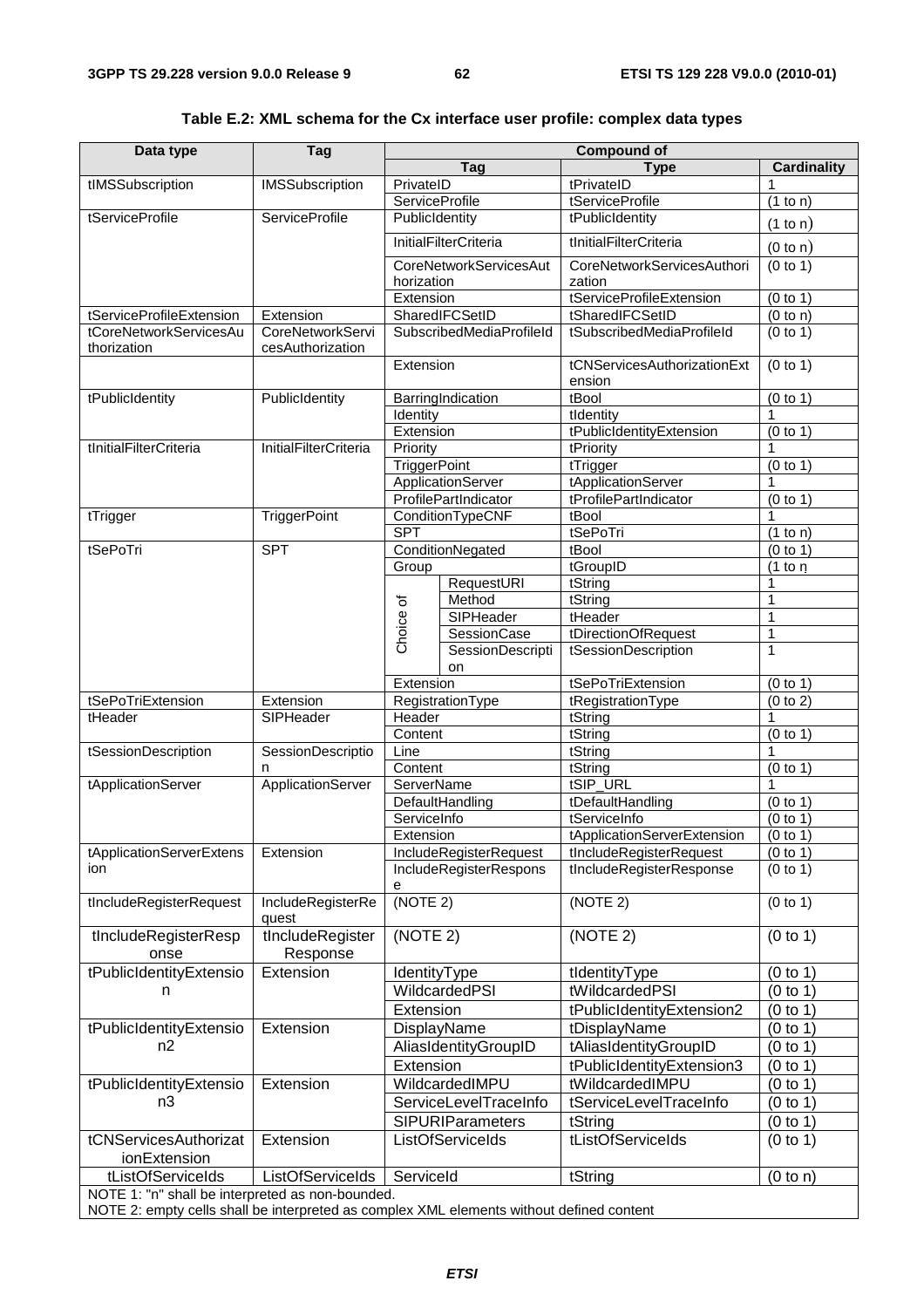## Annex F (normative): Definition of parameters for service point trigger matching

Table F.1 defines the parameters that are transported in the user profile XML.

#### **Table F.1: Definition of parameters in the user profile XML**

| Tag                                | <b>Description</b>                                                                                                                                                                                                                                                                                                                                                                                                                                                                                                                                                                                                                                                                                                                                            |
|------------------------------------|---------------------------------------------------------------------------------------------------------------------------------------------------------------------------------------------------------------------------------------------------------------------------------------------------------------------------------------------------------------------------------------------------------------------------------------------------------------------------------------------------------------------------------------------------------------------------------------------------------------------------------------------------------------------------------------------------------------------------------------------------------------|
| SIPHeader                          | A SIP Header SPT shall be evaluated separately against each header instance within the SIP<br>message. The SIP Header SPT matches if at least one header occurrence matches the SPT.                                                                                                                                                                                                                                                                                                                                                                                                                                                                                                                                                                          |
| Header (of<br>SIPHeader)           | Header tag shall include a regular expression in a form of Extended Regular Expressions<br>(ERE) as defined in chapter 9 in IEEE 1003.1-2004 Part 1 [13]. The regular expression shall<br>be matched against the header-name of the SIP header. For definition of header and header-<br>name, see IETF RFC 3261 [11]. Before matching the header-name to the pattern, all SWSs<br>shall be removed from the header-name and all LWSs in the header-name shall be reduced to<br>a single white space character (SP). For definition of SWS and LWS, see IETF RFC 3261 [11].                                                                                                                                                                                    |
| Content (of<br>SIPHeader)          | Content tag shall include a regular expression in a form of Extended Regular Expressions<br>(ERE) as defined in chapter 9 in IEEE 1003.1-2004 Part 1 [13]. The regular expression shall<br>be matched against the header-value of the SIP header. For definition of header and header-<br>value, see IETF RFC 3261 [11]. If the SIP header contains several header-values in a comma-<br>separated list, each of the header-value shall be matched against the pattern for the Content<br>separately. Before matching the header-value to the pattern, all SWSs shall be removed from<br>the header-value and all LWSs in the header-value shall be reduced to a single white space<br>character (SP). For definition of SWS and LWS, see IETF RFC 3261 [11]. |
| SessionDescription                 | A Session Description SPT shall be evaluated separately against each SDP field instance<br>within the SIP message. The Session Description SPT matches if at least one field occurrence<br>matches the SPT.                                                                                                                                                                                                                                                                                                                                                                                                                                                                                                                                                   |
| Line (of<br>SessionDescription)    | Line tag shall include a regular expression in a form of Extended Regular Expressions (ERE)<br>as defined in chapter 9 in IEEE 1003.1-2004 Part 1 [13]. The regular expression shall be<br>matched against the type of the field inside the session description. For definition of type, see<br>chapter 6 in IETF RFC 4566 [12].                                                                                                                                                                                                                                                                                                                                                                                                                              |
| Content (of<br>SessionDescription) | Content tag shall include a regular expression in a form of Extended Regular Expressions<br>(ERE) as defined in chapter 9 in IEEE 1003.1-2004 Part 1 [13]. The regular expression shall<br>be matched against the value of the field inside the session description. For definition of value,<br>see chapter 6 in IETF RFC 4566 [12].                                                                                                                                                                                                                                                                                                                                                                                                                         |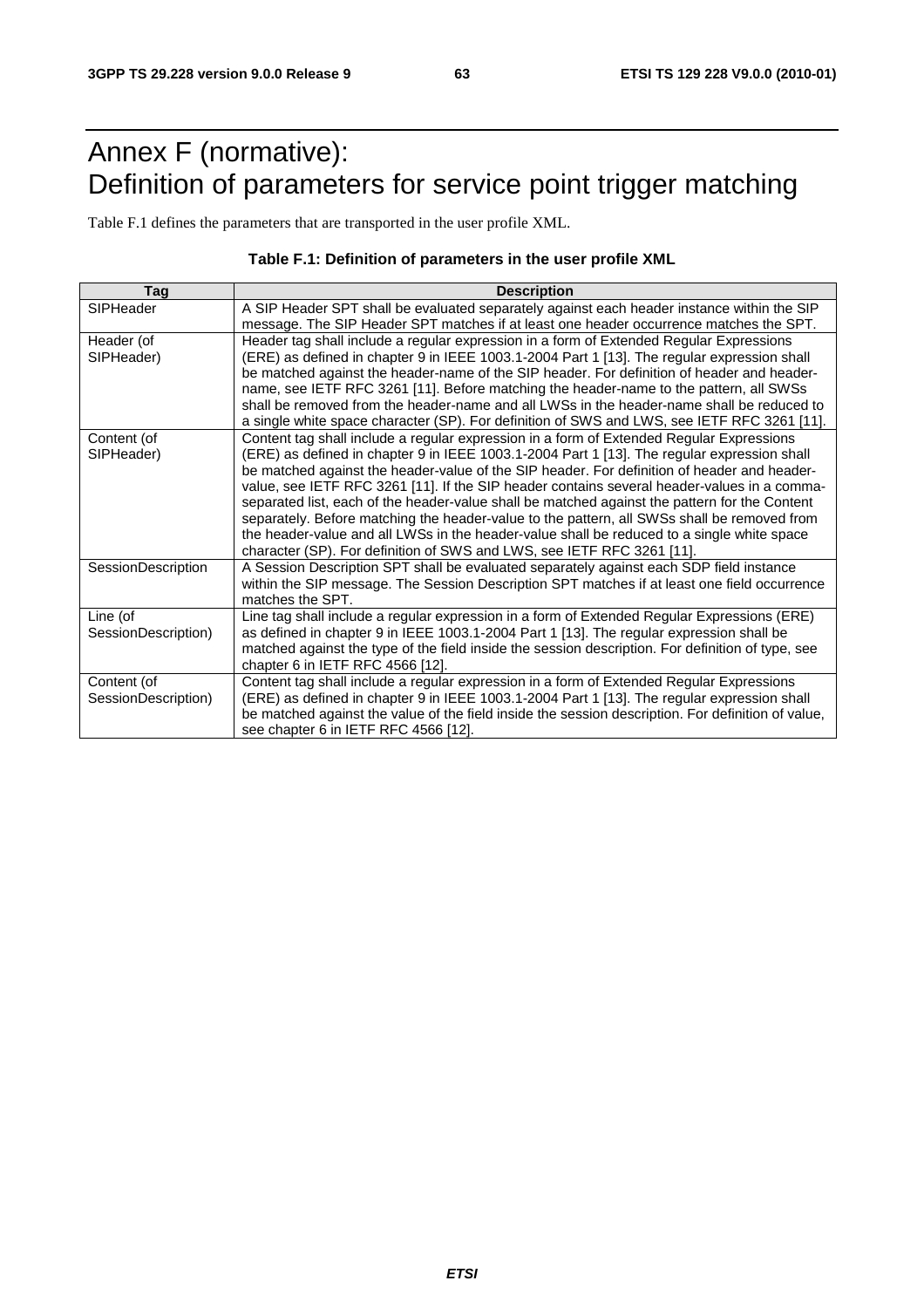## Annex G (informative): Change history

 $\overline{\Gamma}$ 

| <b>Change history</b> |              |                                    |            |                          |                                                                                                  |                |                |
|-----------------------|--------------|------------------------------------|------------|--------------------------|--------------------------------------------------------------------------------------------------|----------------|----------------|
| Date                  | TSG #        | <b>TSG Doc.</b>                    | <b>CR</b>  |                          | <b>Rev Subject/Comment</b>                                                                       | Old            | <b>New</b>     |
| Jun 2002              |              | CN#16 NP-020264                    |            |                          | Version 2.0.0 approved at CN#16                                                                  | 2.0.0          | 5.0.0          |
| Sep 2002              |              | CN#17 NP-020449                    | 001        | $\overline{2}$           | Clarification of implicit registration                                                           | 5.0.0          | 5.1.0          |
| Sep 2002              |              | CN#17   NP-020449                  | 002        | 1                        | Clarification of user registration status query                                                  | 5.0.0          | 5.1.0          |
| Sep 2002              |              | CN#17 NP-020449                    | 003        | 1                        | Clarification of HSS initiated update of user profile                                            | 5.0.0          | 5.1.0          |
| Sep 2002              |              | CN#17 NP-020449                    | 004        | $\overline{2}$           | Clarification of MAR command                                                                     | 5.0.0          | 5.1.0          |
| Sep 2002              |              | CN#17   NP-020449                  | 005        | 1                        | Conditionality of the SIP-Auth-Data-Item in MAA command                                          | 5.0.0          | 5.1.0          |
| Dec 2002              |              | CN#18 NP-020587                    | 008        | $\mathfrak{p}$           | Rejection of registration of a Temporary Public Identity without<br>active implicit registration | 5.1.0          | 5.2.0          |
| Dec 2002              |              | CN#18 NP-020587                    | 010        | $\blacksquare$           | Removal of upper bounds in Cx i/f user profile                                                   | 5.1.0          | 5.2.0          |
| Dec 2002              |              | CN#18 NP-020587                    | 011        | $\overline{\phantom{a}}$ | S-CSCF Assignment                                                                                | 5.1.0          | 5.2.0          |
| Dec 2002              |              | CN#18 NP-020587                    | 012        | $\Box$                   | NAS-Session-Key AVPs in MAA command                                                              | 5.1.0          | 5.2.0          |
| Dec 2002              |              | CN#18 NP-020587                    | 013        | 1                        | Correction to detailed behaviour of user registration status query                               | 5.1.0          | 5.2.0          |
| Dec 2002              |              | CN#18 NP-020587                    | 014        | 1                        | Removing the DDF dependencies from Cx interface                                                  | 5.1.0          | 5.2.0          |
| Dec 2002              |              | CN#18 NP-020587                    | 015        | 1                        | Clarification of SERVER_CHANGE de-registration reason code                                       | 5.1.0          | 5.2.0          |
| Dec 2002              |              | CN#18 NP-020589                    | 016        | 1                        | Clarification of User-Authorization-Type AVP usage within the UAR                                | 5.1.0          | 5.2.0          |
| Dec 2002              |              | CN#18 NP-020587                    | 017        | 1                        | Correction to HSS initiated update of user profile                                               | 5.1.0          | 5.2.0          |
| Dec 2002              |              | CN#18 NP-020588                    | 019        |                          | Correction in charging information                                                               | 5.1.0          | 5.2.0          |
| Dec 2002              |              | CN#18 NP-020590                    | 020        | 1                        | Error handling in S-CSCF when receiving too much data                                            | 5.1.0          | 5.2.0          |
| Dec 2002              |              | CN#18 NP-020587                    | 021        | $\mathbf{1}$             | Re-allocation of S-CSCF                                                                          | 5.1.0          | 5.2.0          |
| Dec 2002              |              | CN#18 NP-020591                    | 022        | $\overline{\phantom{a}}$ | Correction of the SPI                                                                            | 5.1.0          | 5.2.0          |
| Mar 2003              |              | CN#19 NP-030101                    | 025        | 1                        | Clarification of service profile download at service profile                                     | 5.2.0          | 5.3.0          |
|                       |              |                                    |            |                          | modification                                                                                     |                |                |
| Mar 2003              |              | CN#19 NP-030101                    | 028        | $\blacksquare$           | Filter ID field removal in InitialFilterCriteria class                                           | 5.2.0          | 5.3.0          |
| Mar 2003              |              | CN#19 NP-030101                    | 030        | 1                        | Clarification of IMPU barring handling                                                           | 5.2.0          | 5.3.0          |
| Mar 2003              |              | CN#19 NP-030101                    | 032        | $\mathbf{1}$             | The default public user identity in the Server-Assignment-Answer                                 | 5.2.0          | 5.3.0          |
| Mar 2003              |              | CN#19 NP-030101                    | 034        | 2<br>3                   | Corrections to service profile                                                                   | 5.2.0<br>5.2.0 | 5.3.0<br>5.3.0 |
| Mar 2003              |              | CN#19 NP-030101                    | 037        |                          | Handling of non supported data in the S-CSCF when the profile is<br>being updated                |                |                |
| Mar 2003              |              | CN#19 NP-030101                    | 024        | $\mathbf{1}$             | Clarification of the HSS behaviour in REGISTRATION and                                           | 5.2.0          | 5.3.0          |
|                       |              |                                    |            |                          | DE_REGISTRATION procedures at IMPU checking time.                                                |                |                |
| Mar 2003              |              | CN#19 NP-030101                    | 027        | $\blacksquare$           | Deletion of Annex F                                                                              | 5.2.0          | 5.3.0          |
| Mar 2003              |              | CN#19 NP-030101                    | 029        | $\blacksquare$           | Clarification of User-Authorization-Type AVP usage within UAR                                    | 5.2.0          | 5.3.0          |
| Mar 2003              |              | CN#19 NP-030101                    | 031        | $\mathbf{1}$             | Update TS 29.228 after Diameter has become RFC                                                   | 5.2.0          | 5.3.0          |
| Mar 2003              |              | CN#19 NP-030101                    | 033<br>035 | 1<br>$\overline{2}$      | Replacement of the NAS-Session-Key AVP                                                           | 5.2.0          | 5.3.0          |
| Mar 2003<br>Mar 2003  |              | CN#19 NP-030101<br>CN#19 NP-030101 | 038        | $\mathbf{1}$             | Clarification on Re-allocation of S-CSCF<br>Change of SPI to SPT                                 | 5.2.0<br>5.2.0 | 5.3.0<br>5.3.0 |
| Mar 2003              |              | CN#19 NP-030101                    | 040        | $\mathbf{1}$             | Definition of the Subscribed Media Profile Identifier                                            | 5.2.0          | 5.3.0          |
| Mar 2003              |              | CN#19 NP-030101                    | 026        |                          | Error in definition of Service Point of Interest class                                           | 5.2.0          | 5.3.0          |
| Jun 2003              |              | CN#20 NP-030215                    | 043        | $\overline{\phantom{a}}$ | Correct use of the Result-Code AVP                                                               | 5.3.0          | 5.4.0          |
| Jun 2003              |              | CN#20 NP-030215                    | 044        | 1                        | Conditionality of User-Name AVP in Server-Assignment-Answer                                      | 5.3.0          | 5.4.0          |
| Jun 2003              |              | CN#20 NP-030215                    | 045        | $\overline{2}$           | Corrections to the base 64 encoding examples                                                     | 5.3.0          | 5.4.0          |
| Jun 2003              |              | CN#20   NP-030215                  | 046        | 1                        | Deregistration of implicitly registered public user identities                                   | 5.3.0          | 5.4.0          |
| Jun 2003              |              | CN#20 NP-030215                    | 047        | $\overline{\phantom{a}}$ | Clarification on the Server-Assignment-Type NO_ASSIGNMENT                                        | 5.3.0          | 5.4.0          |
| Jun 2003              |              | CN#20 NP-030215                    | 048        | 1                        | Incorrect use of result-code                                                                     | 5.3.0          | 5.4.0          |
| Jun 2003              |              | CN#20 NP-030215                    | 049        | 1                        | Misalignment in the Public-User-Identity IE                                                      | 5.3.0          | 5.4.0          |
| Jun 2003              |              | CN#20 NP-030215                    | 050        | 1                        | Duplicated Destination-Host AVP within MAR command code                                          | 5.3.0          | 5.4.0          |
| Sep 2003              |              | CN#21 NP-030383                    | 042        | 3                        | Error in S-CSCF Assignment Type                                                                  | 5.4.0          | 5.5.0          |
| Sep 2003              | CN#21        | NP-030383                          | 051        | $\overline{2}$           | Mistakes in the XML schema of 29.228-540                                                         | 5.4.0          | 5.5.0          |
| Sep 2003              | CN#21        | NP-030383                          | 055        | 1                        | Extensibility of the public identity structure in the XML schema                                 | 5.4.0          | 5.5.0          |
| Sep 2003              |              | CN#21 NP-030394                    | 041        | 2                        | Introduction of Presence Stage 3 (Px) to the Cx interface                                        | 5.5.0          | 6.0.0          |
| Sep 2003              | CN#21        | NP-030394                          | 052        |                          | Sharing public identities across multiple UEs                                                    | 5.5.0          | 6.0.0          |
| Dec 2003              |              | CN#22 NP-030585                    | 057        | 3                        | Conditions for inclusion of Charging Information                                                 | 6.0.0          | 6.1.0          |
| Dec 2003              |              | CN#22 NP-030500                    | 060        | 1                        | MAR in synchronisation failure case                                                              | 6.0.0          | 6.1.0          |
| Dec 2003              |              | CN#22 NP-030500                    | 061        | 1                        | The S-CSCF name needs to be checked always in MAR                                                | 6.0.0          | 6.1.0          |
| Dec 2003              |              | CN#22 NP-030500                    | 063        | $\blacksquare$           | Conditional AVPs in answer commands                                                              | 6.0.0          | 6.1.0          |
| Dec 2003              |              | CN#22 NP-030500                    | 065        | 1                        | Server-Assignment-Request                                                                        | 6.0.0          | 6.1.0          |
| Dec 2003              | CN#22        | NP-030500                          | 067        | $\blacksquare$           | Determination of User-Authorization-Type AVP based on                                            | 6.0.0          | 6.1.0          |
|                       |              |                                    |            |                          | registration expiration                                                                          |                |                |
| Dec 2003              |              | CN#22 NP-030500                    | 069        | 2                        | Not registered state after deregistration with S-CSCF deleted at the<br>HSS                      | 6.0.0          | 6.1.0          |
| Dec 2003              | <b>CN#22</b> | NP-030500                          | 071        | $\blacksquare$           | The extensibility of the XML schema                                                              | 6.0.0          | 6.1.0          |
| Dec 2003              | <b>CN#22</b> |                                    |            |                          | Reference [9] updated                                                                            | 6.0.0          | 6.1.0          |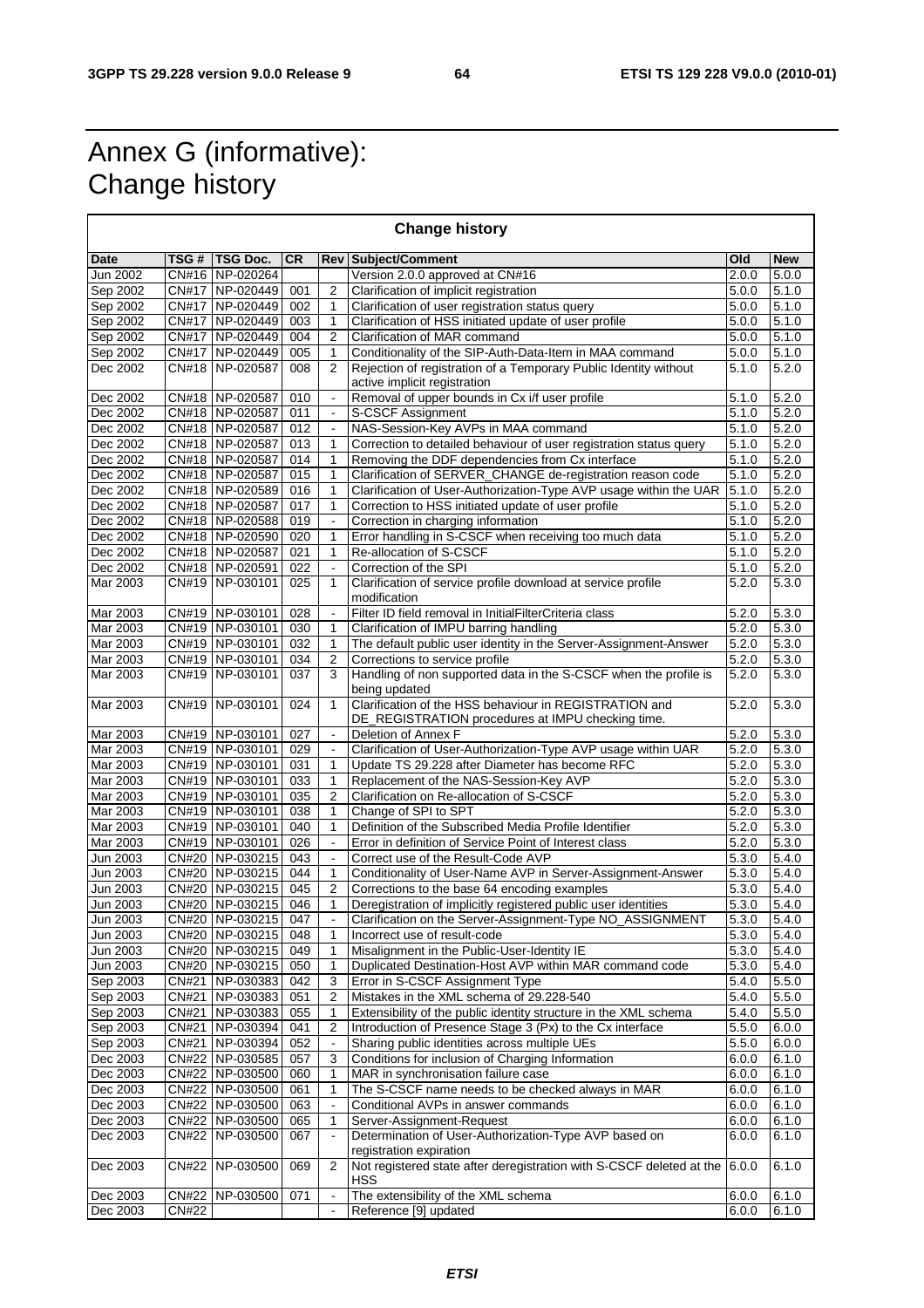| Mar 2004             |                     | CN#23 NP-040046                    | 077        | 1                        | Clarification on S-CSCF-Name comparison                                                         | 6.1.0          | 6.2.0          |
|----------------------|---------------------|------------------------------------|------------|--------------------------|-------------------------------------------------------------------------------------------------|----------------|----------------|
| Mar 2004             |                     | CN#23 NP-040055                    | 081        | ä,                       | Error for missing identification in SAR command                                                 | 6.1.0          | 6.2.0          |
| Mar 2004             |                     | CN#23 NP-040046                    | 085        | $\mathbf{1}$             | Conditions for inclusion of Public Identity in SAR                                              | 6.1.0          | 6.2.0          |
| Mar 2004             |                     | CN#23   NP-040046                  | 087        | 1                        | Correction to sending the Charging-Information AVP                                              | 6.1.0          | 6.2.0          |
| Mar 2004             |                     | CN#23 NP-040046                    | 089        | $\omega$                 | Correction to User-Authorization-Answer                                                         | 6.1.0          | 6.2.0          |
| Mar 2004             |                     | CN#23 NP-040046                    | 091        | $\overline{\phantom{a}}$ | Default handling of error cases during IMS registration                                         | 6.1.0          | 6.2.0          |
| Jun 2004             |                     | CN#24 NP-040215                    | 097        | 2                        | Update of the charging addresses from HSS                                                       | 6.2.0          | 6.3.0          |
| Jun 2004             |                     | CN#24 NP-040215                    | 095        | $\mathbf{1}$             | Content of the User Profile                                                                     | 6.2.0          | 6.3.0          |
| Jun 2004             |                     | CN#24 NP-040215                    | 099        | $\overline{\phantom{a}}$ | Correction of SessionCase attribute ambiguity                                                   | 6.2.0          | 6.3.0          |
| Sep 2004             |                     | CN#25 NP-040416                    | 109        | 1                        | LIR and services related to unregistered state                                                  | 6.3.0          | 6.4.0          |
| Sep 2004             |                     | CN#25 NP-040401                    | 121        | $\overline{2}$           | <b>Triggering initial REGISTER messages</b>                                                     | 6.3.0          | 6.4.0          |
| Sep 2004             |                     | CN#25 NP-040401                    | 118        | 1                        | XML versioning                                                                                  | 6.3.0          | 6.4.0          |
| Sep 2004             |                     | CN#25 NP-040401                    | 122        | 1                        | Optimization of User Profile Download                                                           | 6.3.0          | 6.4.0          |
| Sep 2004             |                     | CN#25 NP-040396                    | 124        | $\overline{2}$           | Simplification of the User Profile Split concept                                                | 6.3.0          | 6.4.0          |
| Sep 2004             |                     | CN#25 NP-040416                    | 120        | 3                        | Use of regular expressions                                                                      | 6.3.0          | 6.4.0          |
| Dec 2004             |                     | CN#26 NP-040523                    | 138        | 1                        | HSS initiated deregistration with "not registered" registration state                           | 6.4.0          | 6.5.0          |
| Dec 2004             |                     | CN#26 NP-040530                    | 140        | 1                        | HSS initiated deregistration with user profile removal for permanent                            | 6.4.0          | 6.5.0          |
|                      |                     |                                    |            |                          | termination                                                                                     |                |                |
| Dec 2004             |                     | CN#26 NP-040523                    | 142        | 2                        | HSS initiated deregistration using the network initiated de-                                    | 6.4.0          | 6.5.0          |
|                      |                     |                                    |            |                          | registration procedure                                                                          |                |                |
| Dec 2004             |                     | CN#26 NP-040530                    | 146        | 1                        | Clarification of R6 authentication scheme                                                       | 6.4.0          | 6.5.0          |
| Dec 2004             |                     | CN#26 NP-040523                    | 150        | $\blacksquare$           | <b>Regular Expressions</b>                                                                      | 6.4.0          | 6.5.0          |
| Dec 2004             |                     | CN#26 NP-040530                    | 155        | $\overline{\phantom{a}}$ | Correction to XML Root Element                                                                  | 6.4.0          | 6.5.0          |
| Dec 2004             |                     | CN#26 NP-040530                    | 156        | 1                        | Modification of User-Data-Already-Available in SAR command.                                     | 6.4.0          | 6.5.0          |
| Dec 2004             |                     | CN#26 NP-040523                    | 159        | 2                        | Handling of Information Element marked as (M), (C) or (O)                                       | 6.4.0          | 6.5.0          |
| Mar 2005             |                     | CN#27 NP-050030                    | 166        | $\overline{\phantom{a}}$ | Avoiding undesired deregistration                                                               | 6.5.0          | 6.6.0          |
| Mar 2005             |                     | CN#27 NP-050030                    | 168        | 1                        | Correction to authentication procedures in not registered case                                  | 6.5.0          | 6.6.0          |
| Mar 2005             |                     | CN#27 NP-050037                    | 170        | 3                        | Clarification of behaviour for Shared Public User Identities                                    | 6.5.0          | 6.6.0          |
| Mar 2005             | <b>CN#27</b>        | NP-050037                          | 172        | $\Box$                   | Distribution of Cipher Key and Integrity Key                                                    | 6.5.0          | 6.6.0          |
| Apr 2005             |                     |                                    |            |                          | Editorial correction on figure figure A.4.1.1 and on clauses: 6.1.4.1,                          | 6.6.0          | 6.6.1          |
|                      |                     |                                    |            | $\blacksquare$           | 6.2.2, B.2.1 and 6.2.1.1<br>TEL-URI reference correction                                        |                |                |
| Jun 2005             |                     | CT#28 CP-050086<br>CT#28 CP-050086 | 181<br>183 | $\blacksquare$           |                                                                                                 | 6.6.1          | 6.7.0<br>6.7.0 |
| Jun 2005<br>Jun 2005 |                     | CT#28 CP-050086                    | 185        | $\overline{\phantom{a}}$ | <b>Clarification on Server Capabilities</b>                                                     | 6.6.1<br>6.6.1 | 6.7.0          |
| Jun 2005             |                     | CT#28 CP-050081                    | 188        | 1                        | Incorrect Implementation of CR172<br>Clarification of the content of SIP-Authentication-Context | 6.6.1          | 6.7.0          |
| Jun 2005             | CT#28               | CP-050086                          | 192        | $\blacksquare$           | Syntax correction for XML                                                                       | 6.6.1          | 6.7.0          |
| Sep 2005             | CT#29               | CP-050422                          | 196        | ä,                       | Authentication Registration with synchronization failure, Data                                  | 6.7.0          | 6.8.0          |
|                      |                     |                                    |            |                          | requested from HSS                                                                              |                |                |
| Sep 2005             |                     | CT#29 CP-050296                    | 200        |                          | Correction to XML Schema for SharedIFCSet                                                       | 6.7.0          | 6.8.0          |
| Sep 2005             |                     | CT#29 CP-050440                    | 202        | 2                        | Private identities on the Cx                                                                    | 6.7.0          | 6.8.0          |
| Sep 2005             |                     | CT#29 CP-050282                    | 204        | 1                        | Charging-Information correction                                                                 | 6.7.0          | 6.8.0          |
| Sep 2005             |                     | CT#29 CP-050296                    | 207        | $\mathbf{1}$             | Corrections to UAR and LIR for shared public identities                                         | 6.7.0          | 6.8.0          |
| Sep 2005             | CT#29               | CP-050422                          | 208        | 1                        | Behaviour of the Implicit Registration Set for the Unregistered state                           | 6.7.0          | 6.8.0          |
| Sep 2005             | CT#29               | CP-050296                          | 210        | $\mathbf{r}$             | Change of stage 2 reference from Release 5 to Release 6                                         | 6.7.0          | 6.8.0          |
| Sep 2005             | CT#29               | CP-050294                          | 211        | $\mathbf{r}$             | <b>PSI</b> Activation                                                                           | 6.7.0          | 6.8.0          |
| Sep 2005             |                     | CT#29 CP-050271                    | 213        | 2                        | Removal of redundant restrictions for one Public User Identity in                               | 6.7.0          | 6.8.0          |
|                      |                     |                                    |            |                          | SAR                                                                                             |                |                |
| Sep 2005             | CT#29               | CP-050296                          | 216        | $\overline{\phantom{a}}$ | Error code clean up                                                                             | 6.7.0          | 6.8.0          |
| Sep 2005             |                     | CT#29 CP-050296                    | 217        | 1                        | Clarification of User Profile update                                                            | 6.7.0          | 6.8.0          |
| Dec 2005             |                     | CT#30 CP-050604                    | 198        | $\mathbf 5$              | XML syntax correction                                                                           | 6.8.0          | 6.9.0          |
| Dec 2005             |                     | CT#30 CP-050611                    | 220        | $\mathbf{1}$             | PSI impacts on the Cx Interface                                                                 | 6.8.0          | 6.9.0          |
| Dec 2005             | $\overline{CT#30}$  | CP-050611                          | 221        | 3                        | Routing for PSIs Matching a Wildcarded PSI                                                      | 6.8.0          | 6.9.0          |
| Dec 2005             |                     | CT#30 CP-050611                    | 222        | $\boldsymbol{2}$         | Removal of overhead in Private Identities handling in RTR                                       | 6.8.0          | 6.9.0          |
| Dec 2005             |                     | CT#30 CP-050605                    | 229        | $\overline{2}$           | Use-Data description corrections                                                                | 6.8.0          | 6.9.0          |
| Dec 2005             | CT#30               | CP-050605                          | 232        | 2                        | S-CSCF assignment checking for notregistered state                                              | 6.8.0          | 6.9.0          |
| Dec 2005             |                     | CT#30 CP-050605                    | 236        | 4                        | RTR correction                                                                                  | 6.8.0          | 6.9.0          |
| Dec 2005             |                     | CT#30 CP-050605                    | 238        | 1                        | PPR correction                                                                                  | 6.8.0          | 6.9.0          |
| Dec 2005             | CT#30               | CP-050611                          | 239        | 1                        | Private User Id in RTR                                                                          | 6.8.0          | 6.9.0          |
| Dec 2005             | CT#30               | CP-050611                          | 246        | 1                        | Server capabilities associations with features                                                  | 6.8.0          | 6.9.0          |
| Dec 2005             | CT#30               |                                    |            |                          | Rel-7 version was created because of ETSI TISPAN references.                                    | 6.9.0          | 7.0.0          |
| Mar 2006             | CT#31               | CP-060084 0243                     |            | 1                        | SPT for mobile orig unregistered                                                                | 7.0.0          | 7.1.0          |
| Mar 2006             | CT#31               | CP-060159 0247                     |            | $\overline{2}$           | Removal of the terms Mobile Originated and Mobile Terminated                                    | 7.0.0          | 7.1.0          |
| <b>Mar 2006</b>      | CT#31               | CP-060154 0254                     |            | $\blacksquare$           | Alignment of Annex E with .xsd file                                                             | 7.0.0          | 7.1.0          |
| Mar 2006             | CT#31               | CP-060154 0256                     |            |                          | Incorrect implementation of CR 0198                                                             | 7.0.0          | 7.1.0          |
| Mar 2006             | CT#31               | CP-060065 0260                     |            | 2                        | Handling of unknown errors                                                                      | 7.0.0          | 7.1.0          |
| Mar 2006             |                     | CP-060154 0263                     |            | 2                        | Private User ID in PPR and RTR                                                                  | 7.0.0          | 7.1.0          |
| <b>Mar 2006</b>      | $\overline{C}$ T#31 |                                    |            |                          |                                                                                                 |                |                |
|                      | CT#31               | CP-060065 0269                     |            | $\blacksquare$           | Message flow correction                                                                         | 7.0.0          | 7.1.0          |
| Mar 2006             | CT#31               | CP-060065 0274                     |            | $\blacksquare$           | Default public-id and PPR                                                                       | 7.0.0          | 7.1.0          |
| Jun 2006             | CT#32               | CP-060302 0285                     |            | $\blacksquare$           | S-CSCF reselection removal                                                                      | 7.1.0          | 7.2.0          |
| Jun 2006             | CT#32               | CP-060308 0290                     |            | 3                        | Correction of the normative text in the table 6.7                                               | 7.1.0          | 7.2.0          |
| Jun 2006<br>Sep 2006 | CT#32<br>CT#33      | CP-060308 0292<br>CP-060308 0296   |            | 2                        | Using SiFC feature to define optional S-CSCF capabilities<br>S-CSCF assignment correction       | 7.1.0<br>7.2.0 | 7.2.0<br>7.3.0 |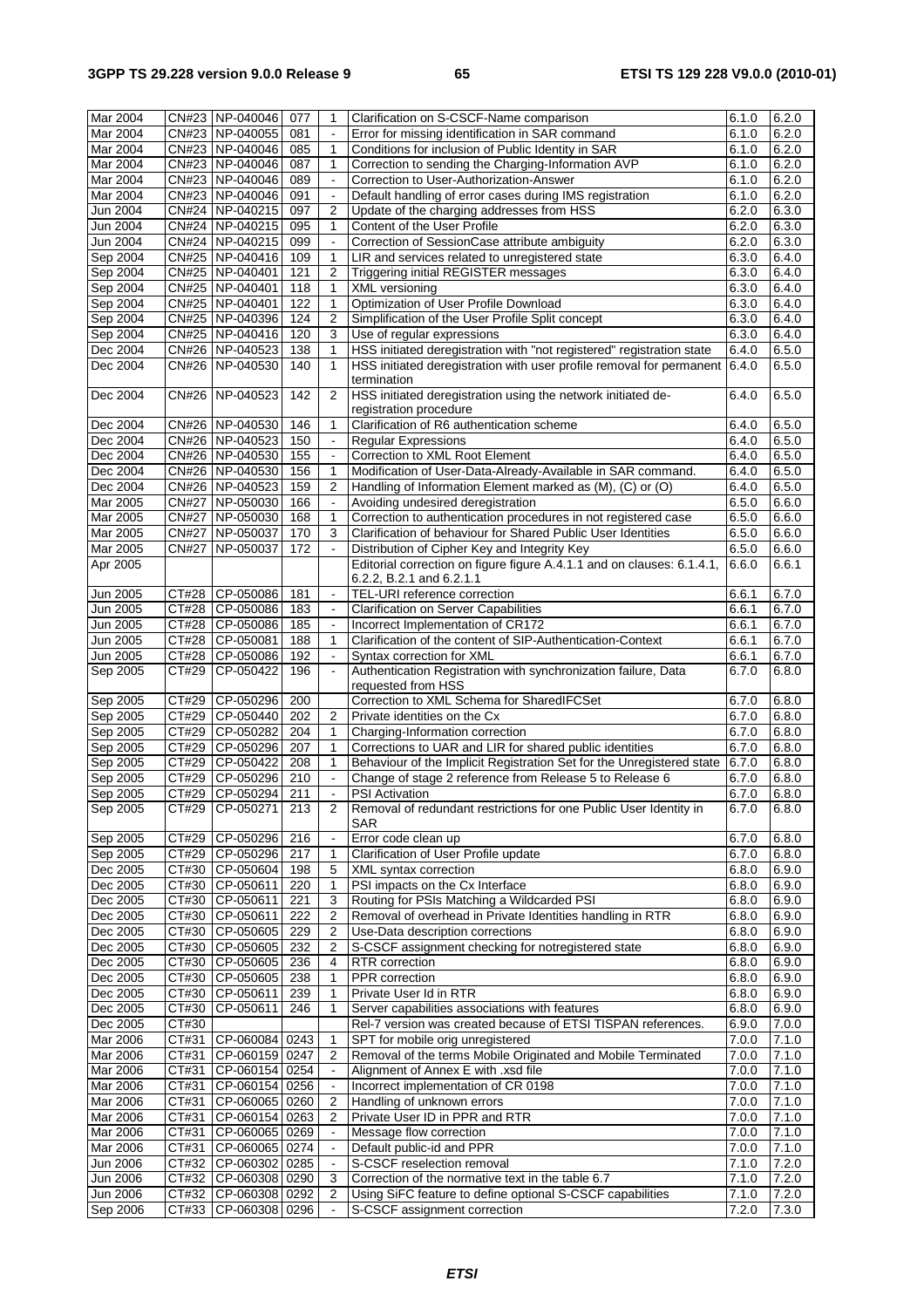| Sep 2006        |       | CT#33 CP-060417 0299     |      |                | Default Public User ID either SIP URI or tel URI                                | 7.2.0 | 7.3.0 |
|-----------------|-------|--------------------------|------|----------------|---------------------------------------------------------------------------------|-------|-------|
| Sep 2006        | CT#33 | CP-060399 0304           |      | 1              | Barring Indication for public user identity                                     | 7.2.0 | 7.3.0 |
| Sep 2006        |       | CT#33 CP-060417 0306     |      | 2              | Deletion of description about Authentication-Data-Item                          | 7.2.0 | 7.3.0 |
|                 |       |                          |      |                |                                                                                 |       |       |
| Sep 2006        |       | CT#33 CP-060399 0313     |      | 1              | Registration message flow correction                                            | 7.2.0 | 7.3.0 |
| Sep 2006        |       | CT#33 CP-060417 0314     |      | 4              | AS originating requests on behalf of a user                                     | 7.2.0 | 7.3.0 |
| Sep 2006        |       | CT#33 CP-060416 0317     |      | 2              | Allowing a Display Name to be associated with a Public Identity.                | 7.2.0 | 7.3.0 |
|                 |       |                          |      |                |                                                                                 |       |       |
| Sep 2006        | CT#33 | CP-060417 0320           |      |                | Update of the Table 6.7 "Guidelines for S-CSCF Capabilities"                    | 7.2.0 | 7.3.0 |
| Dec 2006        | CT#34 | CP-060553 0325           |      | 1              | SDP reference correction                                                        | 7.3.0 | 7.4.0 |
| Dec 2006        | CT#34 | CP-060566 0326           |      | 1              | New message flow about AS originating session                                   | 7.3.0 | 7.4.0 |
|                 |       |                          |      |                |                                                                                 |       |       |
| Dec 2006        | CT#34 | CP-060566 0327           |      | 1              | Correction of Private Identity description in SAR                               | 7.3.0 | 7.4.0 |
| Dec 2006        | CT#34 | CP-060566 0330           |      | 3              | Correction of error code in SAA                                                 | 7.3.0 | 7.4.0 |
| Dec 2006        | CT#34 | CP-060566 0332           |      | 1              | Clarification on use of Authentication pending flag                             | 7.3.0 | 7.4.0 |
|                 |       |                          |      |                |                                                                                 |       |       |
| Dec 2006        | CT#34 | CP-060566 0336           |      | 3              | Optimization of handling of Wildcarded PSIs                                     | 7.3.0 | 7.4.0 |
| Dec 2006        | CT#34 | CP-060555 0338           |      | 1              | Wildcarded PSI as key in PPR                                                    | 7.3.0 | 7.4.0 |
| Dec 2006        | CT#34 | CP-060553 0342           |      | $\mathbf{1}$   | Correction of the HSS behaviour in UAR/UAA command pair                         | 7.3.0 | 7.4.0 |
|                 |       |                          |      |                |                                                                                 |       |       |
| Dec 2006        | CT#34 | CP-060735 0343           |      | 3              | Clarification regarding URI canonicalization - 29.228                           | 7.3.0 | 7.4.0 |
| Mar 2007        | CT#35 | CP-070020 0346           |      | 3              | Clarification of the server name in LIA                                         | 7.4.0 | 7.5.0 |
| Mar 2007        |       | CT#35 CP-070020 0350     |      | 3              | User profile data synchronisation                                               | 7.4.0 | 7.5.0 |
|                 |       |                          |      |                |                                                                                 |       |       |
| Mar 2007        |       | CT#35 CP-070020 0352     |      |                | SAA result code correction                                                      | 7.4.0 | 7.5.0 |
| Mar 2007        |       | CT#35 CP-070019 0353     |      | $\overline{2}$ | Removal of roaming restrictions for Emergency Registrations                     | 7.4.0 | 7.5.0 |
| Mar 2007        |       | CT#35 CP-070020 0354     |      | $\mathbf{r}$   | Definition and use of the Wildcarded PSI information element                    | 7.4.0 | 7.5.0 |
|                 |       |                          |      |                |                                                                                 |       |       |
| Jun 2007        |       | CT#36 CP-070309 0358     |      | 1              | Removal of editor's note on IMS Recovery Procedures                             | 7.5.0 | 7.6.0 |
| Jun 2007        | CT#36 | CP-070479 0359           |      | 2              | Impacts of the IMS Communication Service Identifier                             | 7.5.0 | 7.6.0 |
| Jun 2007        |       | CT#36 CP-070309 0361     |      | $\overline{2}$ | Clarification on LIA                                                            | 7.5.0 | 7.6.0 |
|                 |       |                          |      |                |                                                                                 |       |       |
| Jun 2007        |       | CT#36   CP-070309   0365 |      | 1              | Adding User-Authorization-Type is absent condition to UAR<br>Detailed behaviour | 7.5.0 | 7.6.0 |
| Jun 2007        | CT#36 | CP-070312 0367           |      | $\Box$         | Modification to the tag RegistrationtType to RegistrationType in the            | 7.5.0 | 7.6.0 |
|                 |       |                          |      |                | Annex E                                                                         |       |       |
| Sep 2007        | CT#37 | CP-070520 0374           |      | $\mathbf{1}$   | Authentication failure and timeout handling                                     | 7.6.0 | 7.7.0 |
| Sep 2007        | CT#37 | $ CP-070522 0378$        |      |                | Incorrect implemented CR 120r3                                                  | 7.6.0 | 7.7.0 |
|                 |       |                          |      |                |                                                                                 |       |       |
| Sep 2007        | CT#37 | CP-070527 0379           |      |                | User Data Already Available                                                     | 7.6.0 | 7.7.0 |
| Nov 2007        | CT#38 | CP-070743 0388           |      | $\mathbf{1}$   | Handling of USER UNKNOWN and                                                    | 7.7.0 | 7.8.0 |
|                 |       |                          |      |                | NOT_SUPPORTED_USER_DATA error in PPA                                            |       |       |
|                 |       |                          |      |                |                                                                                 |       |       |
| Nov 2007        |       | CT#38 CP-070744 0392     |      | 2              | Alias                                                                           | 7.7.0 | 7.8.0 |
| Nov 2007        |       | CT#38   CP-070755   0376 |      | 6              | Updates to 29.228 for Digest on the Cx Interface                                | 7.8.0 | 8.0.0 |
| Mar 2008        | CT#39 | CP-080019 0393           |      | 1              | IMS Restoration after an S-CSCF failure                                         | 8.0.0 | 8.1.0 |
| Mar 2008        | CT#39 | $ CP - 080022 0395$      |      | $\overline{2}$ |                                                                                 | 8.0.0 | 8.1.0 |
|                 |       |                          |      |                | Update for Supporting NASS-Bundled-Authentication                               |       |       |
| Mar 2008        | CT#39 | CP-080019 0398           |      |                | SIP Digest password push                                                        | 8.0.0 | 8.1.0 |
| Mar 2008        | CT#39 | CP-080019 0400           |      | 1              | Wildcarded Public User Identities                                               | 8.0.0 | 8.1.0 |
| Jun 2008        |       | CT#40 CP-080261 0399     |      | 3              | Originating services after call forwarding                                      | 8.1.0 | 8.2.0 |
|                 |       |                          |      |                |                                                                                 |       |       |
| <b>Jun 2008</b> | CT#40 | CP-080261 0406           |      |                | XML example                                                                     | 8.1.0 | 8.2.0 |
| Jun 2008        | CT#40 | CP-080267                | 0408 |                | Emergency Registration for REGISTRATION_AND_CAPABILITIES 8.1.0                  |       | 8.2.0 |
| <b>Jun 2008</b> | CT#40 | CP-080267 0410           |      |                | Removal of restriction for barred user at Emergency Registrations               | 8.1.0 | 8.2.0 |
|                 |       |                          |      |                |                                                                                 |       |       |
| Sep 2008        | CT#41 | CP-080456 0413           |      | 2              | Emergency Public User Identity removal                                          | 8.2.0 | 8.3.0 |
| Sep 2008        | CT#41 | CP-080460 0420           |      | 1              | Support of "Loose-Route" indication from HSS                                    | 8.2.0 | 8.3.0 |
| Sep 2008        |       | CT#41 CP-080463 0421     |      |                | Cx Impacts of IMS Restoration Procedures                                        | 8.2.0 | 8.3.0 |
|                 |       |                          |      |                |                                                                                 |       |       |
| Sep 2008        | CT#41 | CP-080460 0423           |      | 2              | Filter Criteria enhancement for 3 <sup>rd</sup> party REGISTER                  | 8.2.0 | 8.3.0 |
| Sep 2008        | CT#41 | CP-080463 0425           |      | 1              | Addition of Registered Private Identities in SAA                                | 8.2.0 | 8.3.0 |
| Sep 2008        | CT#41 | CP-080460 0426           |      | 1              | Add Assigned S-CSCF name to SAA                                                 | 8.2.0 | 8.3.0 |
| Dec 2008        | CT#42 | CP-080698 0427           |      | 2              | Service Restoration for Registered IMPU                                         | 8.3.0 | 8.4.0 |
|                 |       |                          |      |                |                                                                                 |       |       |
| Dec 2008        |       | CT#42 CP-080707 0431     |      | $\overline{2}$ | Support for IMS Service Level Trace                                             | 8.3.0 | 8.4.0 |
| Dec 2008        | CT#42 | CP-080708 0432           |      |                | Removal of Digest Domain                                                        | 8.3.0 | 8.4.0 |
| Dec 2008        | CT#42 | CP-080696 0433           |      | 3              | Diameter Proxy Agent - an alternative User Identity to HSS                      | 8.3.0 | 8.4.0 |
|                 |       |                          |      |                | resolution mechanism                                                            |       |       |
| Dec 2008        |       | CT#42 CP-080708 0434     |      | $\sqrt{2}$     | S-CSCF and AS procedures with Enhanced Filter Criteria                          | 8.3.0 | 8.4.0 |
|                 |       |                          |      |                |                                                                                 |       |       |
| Mar 2009        |       | CT#43 CP-090023 0435     |      | 1              | <b>Priority Service</b>                                                         | 8.4.0 | 8.5.0 |
| Mar 2009        |       | CT#43 CP-090026 0436     |      | 1              | Multiple Registrations in Registration                                          | 8.4.0 | 8.5.0 |
| Mar 2009        |       | CT#43   CP-090036   0440 |      | 2              | <b>HSS Addresses</b>                                                            | 8.4.0 | 8.5.0 |
|                 |       |                          |      |                |                                                                                 |       |       |
| Mar 2009        |       | CT#43   CP-090025   0441 |      | 1              | Loose Route Indication                                                          | 8.4.0 | 8.5.0 |
| Mar 2009        |       | CT#43 CP-090028 0442     |      | 2              | Support for GPRS IMS Bundled Authentication (GIBA) in Cx                        | 8.4.0 | 8.5.0 |
| Sep 2009        |       | CT#45   CP-090728   0447 |      | 1              | Incorrect CR implementation                                                     | 8.5.0 | 8.6.0 |
|                 |       |                          |      |                |                                                                                 |       |       |
| Dec 2009        | CT#46 |                          | 0452 | 1              | Unregistered user clarification                                                 | 8.6.0 | 8.7.0 |
| Dec 2009        | CT#46 |                          | 0456 | 2              | Session-Priority AVP                                                            | 8.6.0 | 8.7.0 |
| Dec 2009        | CT#46 |                          | 0457 | $\overline{2}$ | HSS behaviour after PPA with unknown user                                       | 8.6.0 | 8.7.0 |
| Dec 2009        | CT#46 |                          | 0458 | 1              | Check of the S-CSCF Name                                                        | 8.6.0 |       |
|                 |       |                          |      |                |                                                                                 |       | 8.7.0 |
| Dec 2009        | CT#46 |                          | 0460 |                | IMPI must be sent in SAR for UE initiated requests                              | 8.6.0 | 8.7.0 |
| Dec 2009        | CT#46 |                          |      |                | Upgraded unchanged from Rel-8                                                   | 8.7.0 | 9.0.0 |